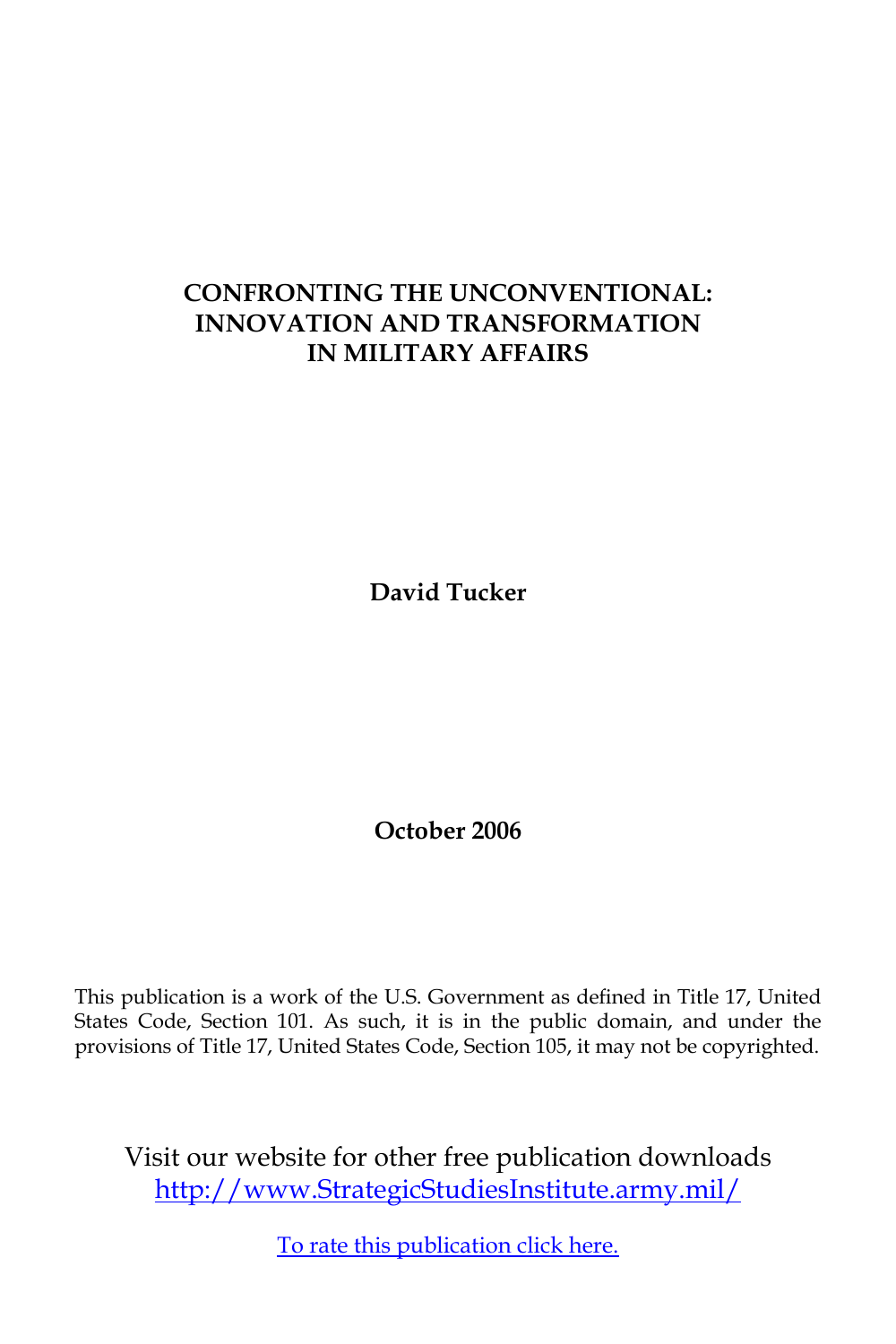The views expressed in this report are those of the author and do not necessarily reflect the official policy or position of the Department of the Army, the Department of Defense, or the U.S. Government. This report is cleared for public release; distribution is unlimited.

\*\*\*\*\*

The Smith-Richardson Foundation provided research support for this publication.

\*\*\*\*\*

Comments pertaining to this report are invited and should be forwarded to: Director, Strategic Studies Institute, U.S. Army War College, 122 Forbes Ave, Carlisle, PA 17013-5244.

\*\*\*\*\*

All Strategic Studies Institute (SSI) publications are available on the SSI homepage for electronic dissemination. Hard copies of this report also may be ordered from our homepage. SSI's homepage address is: *www.StrategicStudiesInstitute. army.mil*.

\*\*\*\*\*

The Strategic Studies Institute publishes a monthly e-mail newsletter to update the national security community on the research of our analysts, recent and forthcoming publications, and upcoming conferences sponsored by the Institute. Each newsletter also provides a strategic commentary by one of our research analysts. If you are interested in receiving this newsletter, please subscribe on our homepage at *www.StrategicStudiesInstitute.army.mil*/*newsletter/.*

#### ISBN 1-58487-254-3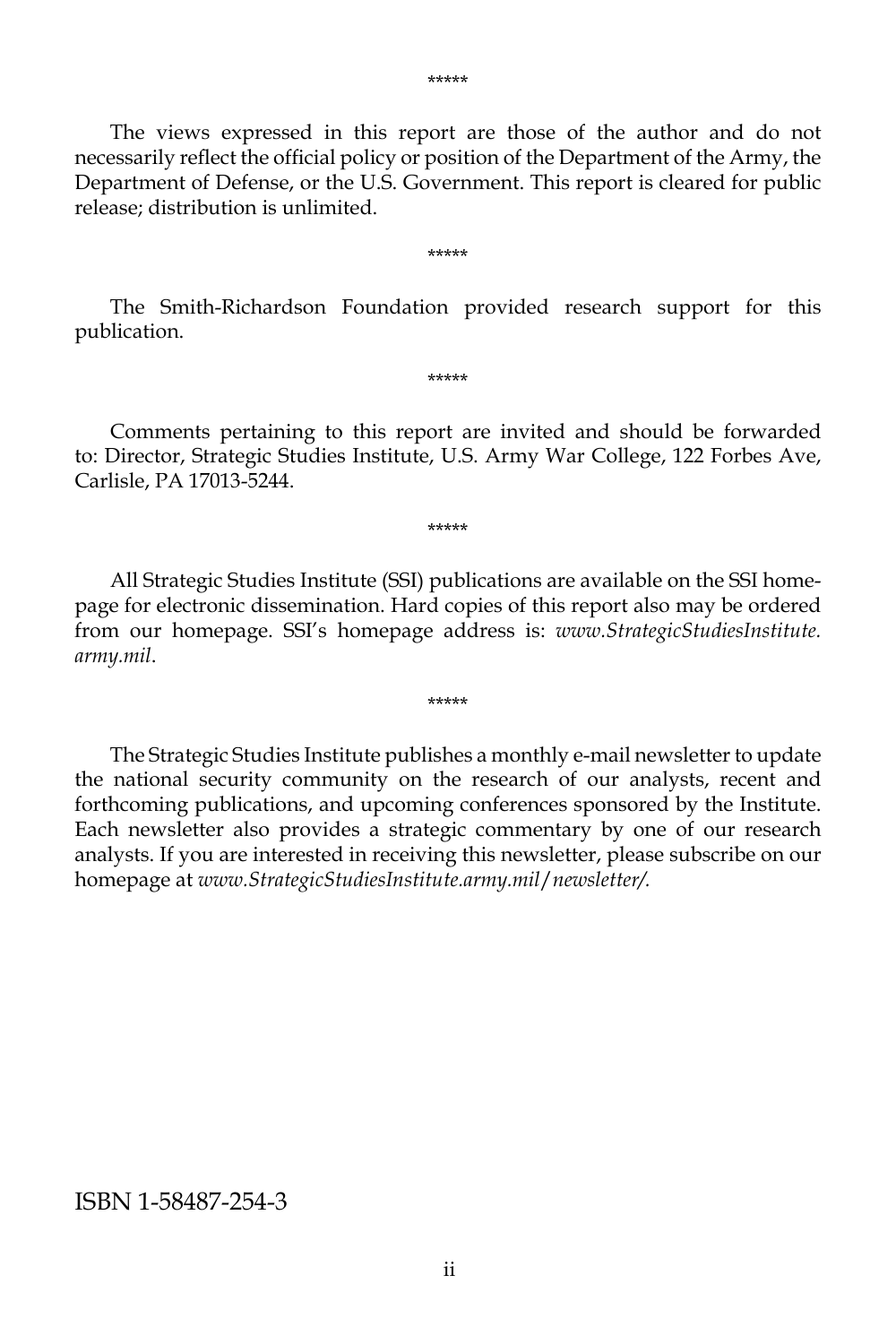#### **FOREWORD**

The Department of Defense (DoD) is committed to transforming its conventional warfare capabilities. At the same time, DoD must increase its emphasis on irregular warfare. This ambitious agenda raises some questions. Are there limits to military transformation? Or, if it seems obvious that there must be limits to transformation, what are they exactly, why do they arise, and how can we identify them so that we may better accomplish the transformation that the U.S. military is capable of? If limits to military change and transformation exist, what are the broader implications for national policy and strategy?

Professor David Tucker offers some answers to these questions in this Letort Paper by analyzing the efforts of the French, British, and Americans to deal with irregular threats after World War II. He concludes that there are limits to transformation and offers an analysis of the effects of these limits on policy and strategy for the war on terrorism.

*Oceaph ?* : Kell

GLAS C. LOVELACE, IR. Director Strategic Studies Institute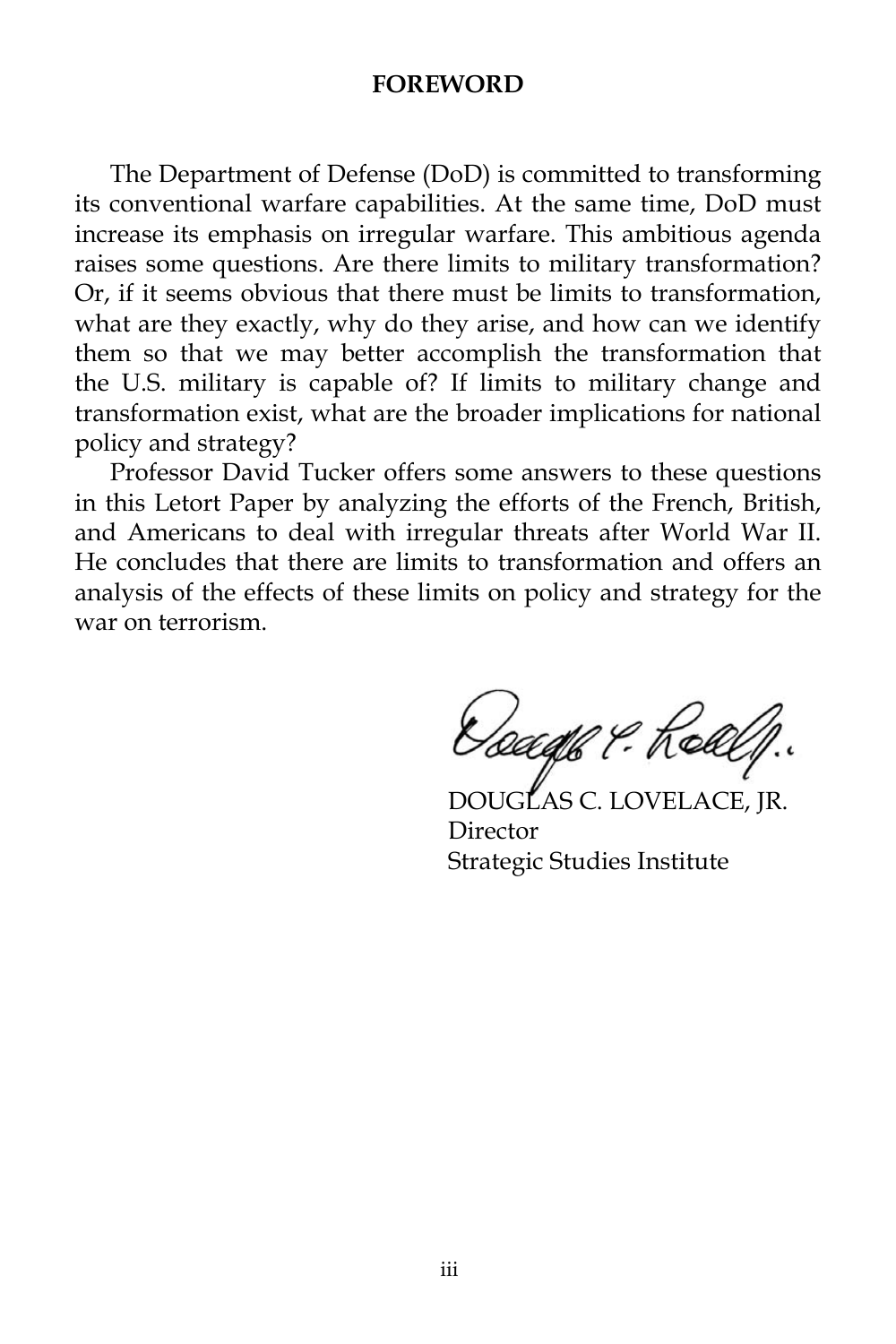## **BIOGRAPHICAL SKETCH OF THE AUTHOR**

DAVID TUCKER is Associate Professor in the Department of Defense Analysis and Co-Director of the Center on Terrorism and Irregular Warfare at the Naval Postgraduate School. Prior to the Postgraduate School, he worked in the Office of the Assistant Secretary of Defense for Special Operations and Low-Intensity Conflict and overseas in Africa and Europe. Professor Tucker's publications include *U.S. Special Operations Forces*, with Christopher Lamb (Columbia University Press, forthcoming, 2006); *Skirmishes at the Edge of Empire: The United States and International Terrorism* (Praeger, 1997); "The War on Terrorism and the Western Way of Warfare," in Bradley C.S. Watson, ed., *The West at War* (Lexington Books, forthcoming, 2006); and "The Unconventional Threat to Homeland Security," *Homeland Security*, Paul Stockton, ed. (Oxford University Press, forthcoming, 2007).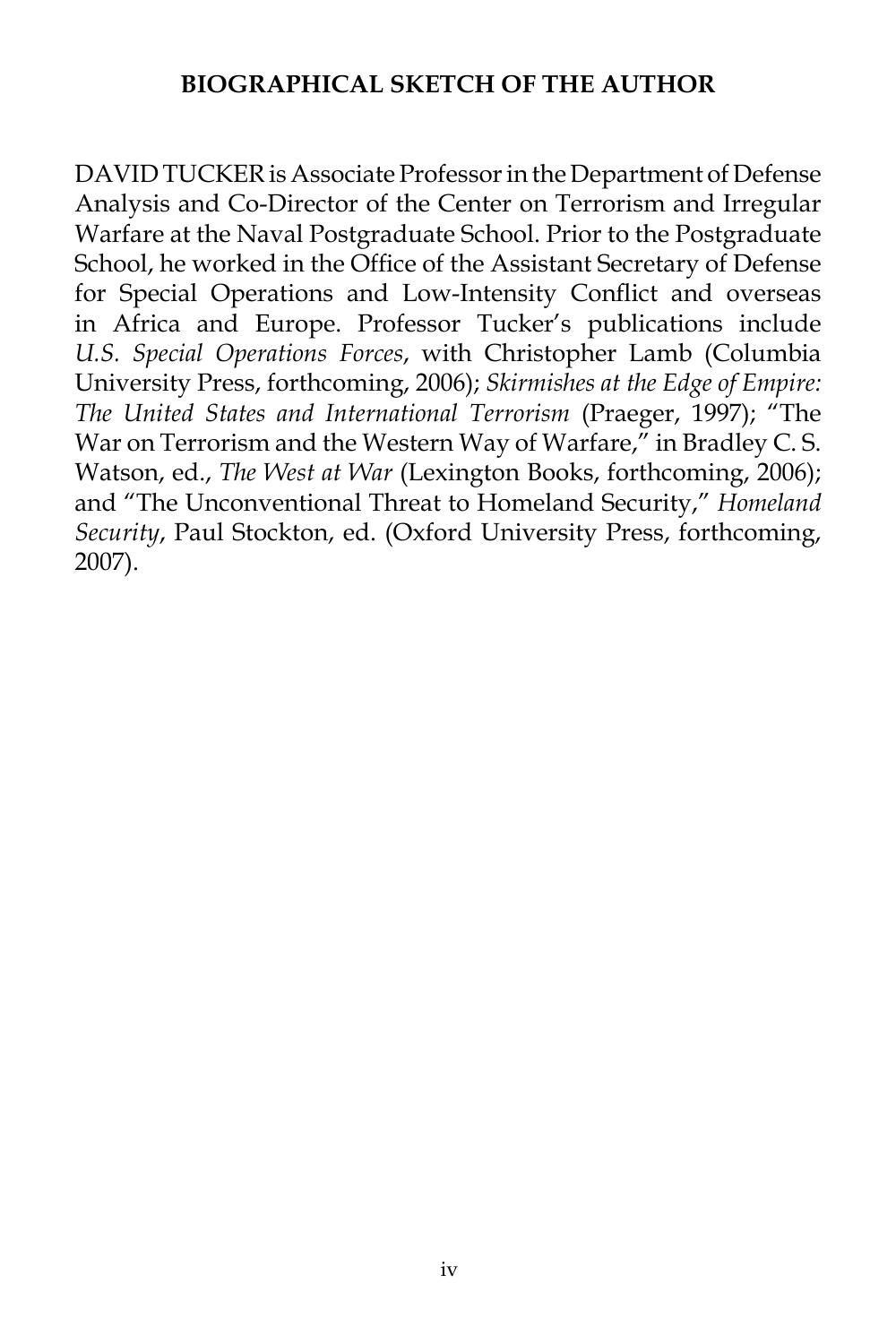#### **SUMMARY**

As the *Quadrennial Defense Review Report* for 2006 makes clear, the Department of Defense (DoD) is committed to transforming itself. In the years to come, it will continue to transform its regular or conventional warfare capabilities, that is, its capabilities to operate against the military forces of other states. But the *Report* also makes clear that DoD must give "greater emphasis to the war on terror and irregular warfare activities, including long-duration unconventional warfare, counterterrorism, counterinsurgency, and military support for stabilization and reconstruction efforts."

This ambitious agenda raises some questions. Are there limits to military transformation? Are there some changes that militaries cannot or should not make? Or, if it seems too obvious that there must be limits to transformation, what are they exactly, why do they arise, and how can we identify them so that we may better accomplish the transformation that the U.S. military is capable of? For example, can militaries transform themselves to deal with irregular threats? Should they? Will efforts to transform at the same time both regular and irregular warfare capabilities conflict? Will one transformation frustrate the other? If limits to military change and transformation exist, what are the broader implications for national policy and strategy? If transformation of both regular and irregular capabilities is not possible, which should we choose? And, again, to what extent is that choice in our power?

The following case studies of three militaries (the French, British, and American) that confronted irregular or unconventional threats in the midst of significant conventional threats offer some answers to these questions. In each case, the issue or important point is not that militaries are static or find it hard to change, as is often said. In all three cases, the militaries did, in fact, change or transform themselves. The important issue is which changes were possible, which proved superficial and faded, which endured and why. Answering these questions is important not just for defense planning and strategy. Answering them will affect national strategy as well, since DoD is part of a broader national effort to deal with the regular and irregular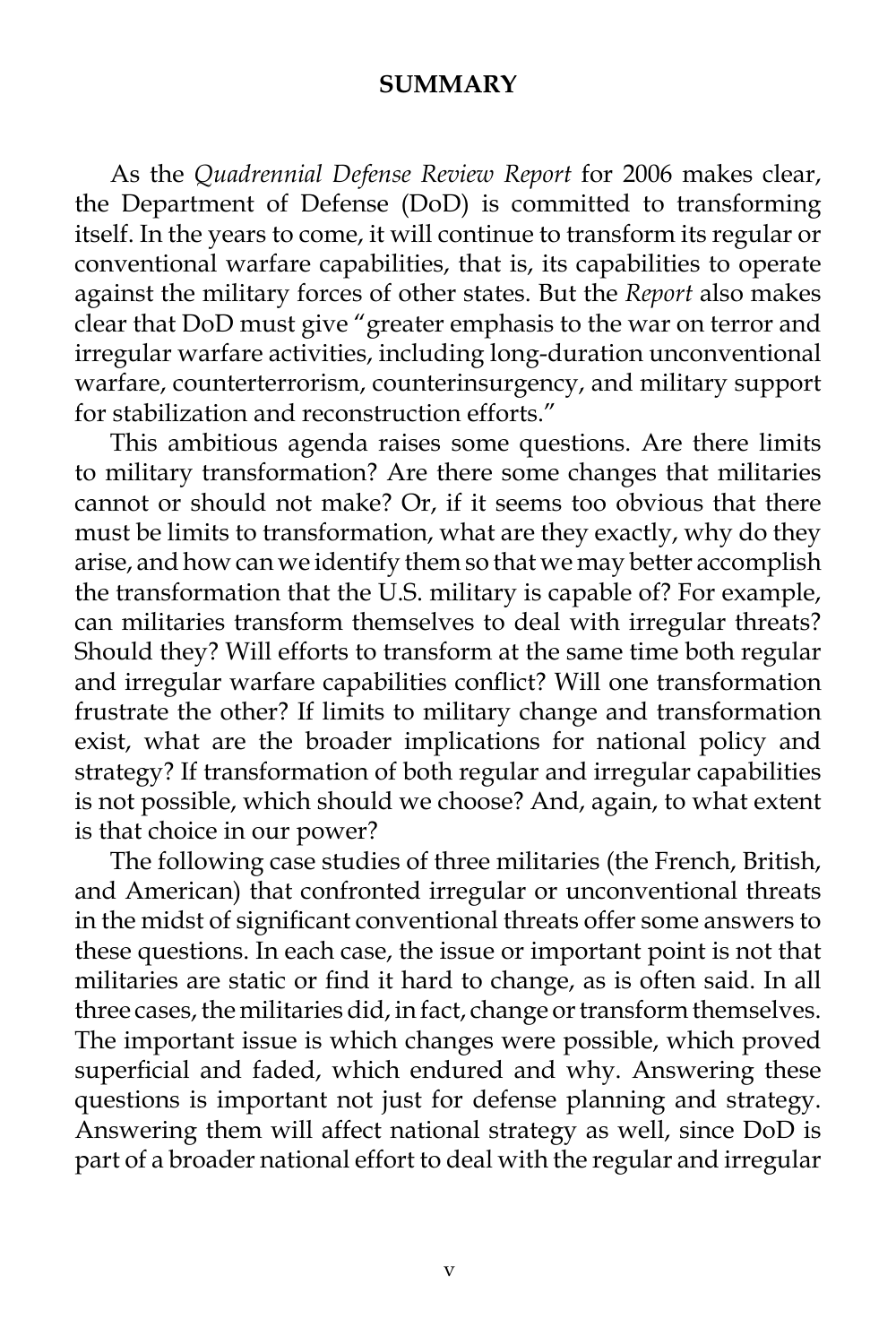threats we face. If we understand DoD's limitations, then we should be in a better position to devise an effective national approach.

As the case studies show, the three militaries responded to irregular threats, but did so differently and with different degrees of success. How do we explain these different responses? In the cases examined, external threats engaged the institutional interests and professional concerns of military officers and led to innovations. At the same time, military professionalism also led the militaries to see those threats through the conventions of the military profession. Political institutions and historical circumstances shape these conventions and help explain variations in the responses of the three militaries studied. But these variations take place within, and affect a larger convention common to all three that focuses on directly engaging and killing the enemy as the principal task of a military. Since this approach is not effective in irregular or unconventional warfare, to the degree that the militaries were limited to innovating within it, they failed. They were able to innovate but not to transform themselves to deal with irregular conflict.

Since the limitations that the militaries faced derived in part from historical circumstances, the conclusion of this monograph considers whether likely changes in these circumstances will improve the ability of the U.S. military to deal with irregular threats. The analysis considers the interconnected effects of four such circumstances or threats: increased irregular warfare; terrorist acquisition of chemical, biological, or radiological weapons; significant success for the Jihadist insurgency we now face; and the long-term rise of a great power rival. The analysis concludes that the best way to deal with both long- and short-term irregular threats is to establish two new organizations, a new kind of interagency organization devoted to unconventional warfare and an unconventional warfare organization within DoD.

Establishing these new organizations would acknowledge that irregular warfare has become a potent force but would not imply necessarily that the age of the nation-state and its distinctive style of warfare is over. It would imply only that nonstate forces are a serious threat; this is far less difficult to grasp since September 11, 2001, that nonstate forces pose a serious threat that deserves a transformative response different from, but as serious as the response DoD is making to the apparent revolution in military affairs in conventional warfare.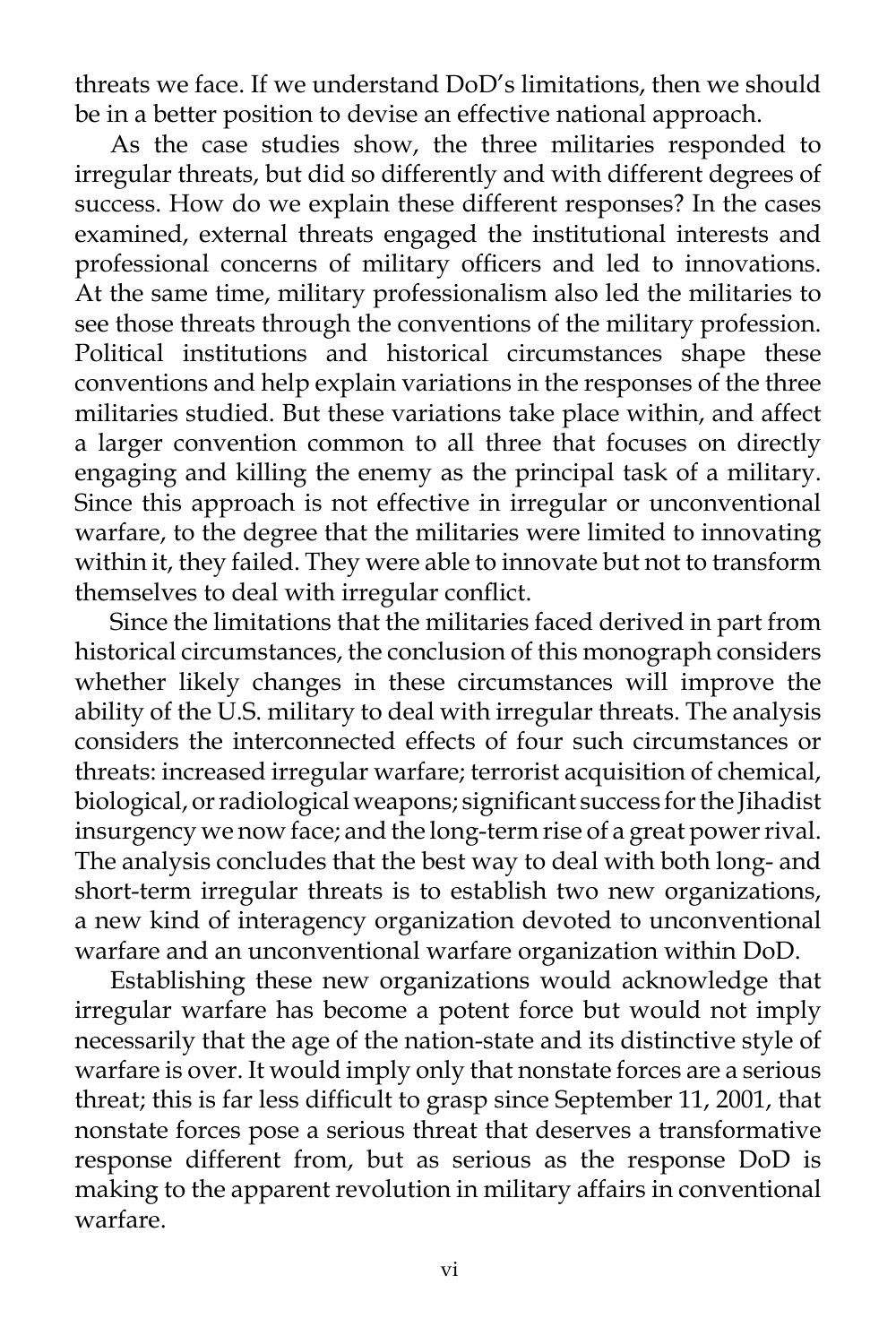## **CONFRONTING THE UNCONVENTIONAL: INNOVATION AND TRANSFORMATION IN MILITARY AFFAIRS**

#### **INTRODUCTION**

As the *Quadrennial Defense Review Report* for 2006 makes clear, the Department of Defense (DoD) is committed to transforming itself. In the years to come, it will continue to transform its regular or conventional warfare capabilities, that is, its capabilities to operate against the military forces of other states. But the *Report* also makes clear that DoD must give "greater emphasis to the war on terror and irregular warfare activities, including long-duration unconventional warfare, counterterrorism, counterinsurgency, and military support for stabilization and reconstruction efforts."<sup>1</sup>

This ambitious agenda raises some questions. Are there limits to military transformation? Are there some changes that militaries cannot or should not make? Or, if it seems too obvious that there must be limits to transformation, what are they exactly, why do they arise, and how can we identify them so that we may better accomplish the transformation the U.S. military can or should execute? For example, can militaries transform themselves to deal with irregular threats? Should they? Will efforts to transform at the same time both regular and irregular warfare capabilities conflict? Will one transformation frustrate the other? If limits to military change and transformation exist, what are the broader implications for national policy and strategy? If transformation of both regular and irregular capabilities is not possible, which should we choose? And, again, to what extent is that choice in our power?

The following case studies of three militaries (French, British, and American) that confronted irregular or unconventional threats in the midst of significant conventional threats offer some answers to these questions. In each case, the issue is not that militaries are static or find it hard to change, as is often said. In all three cases, the militaries did, in fact, change or transform themselves. The important issues are which changes were possible, which proved superficial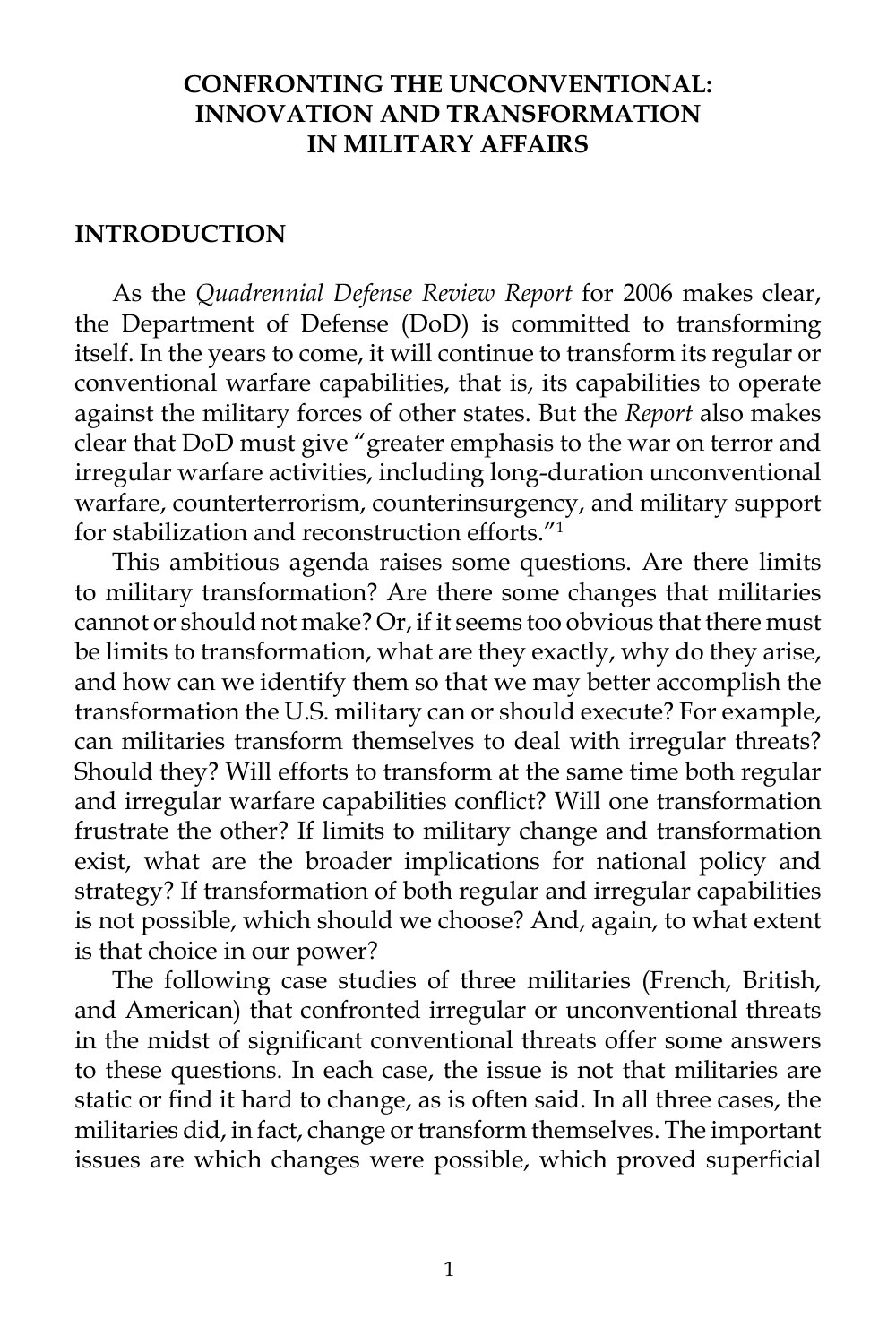and transient, which endured and why. Answering these questions is important not just for defense planning and strategy. Answers will affect even national strategy, since DoD is part of a broader national effort to deal with the regular and irregular threats we face. If we understand DoD's limitations, then we should be in a better position to devise an effective national approach.

To orient the reader as we set out, we may summarize what follows. The case studies examine how the French, British, and Americans dealt with irregular or unconventional conflict primarily in the 2 decades following World War II. These military establishments had varied success in thinking anew and in acting anew to meet the threat posed by irregular forces. In two of these cases (the French confrontation with revolutionary warfare and the American effort to combat insurgency), the challenge posed by irregular forces was understood to be, as the QDR *Report* says of our current conflict, "markedly different from wars of the past."2 In both cases, some French and American defense officials, civilian and military, called for and encouraged innovations to meet the revolutionary threat their countries faced. In neither case were the innovations successful or enduring. The British, on the other hand, who understood post-World War II insurgencies to be different from conventional warfare but not unprecedented, did manage to innovate to counter this threat. The following sections present information about why these militaries did and did not innovate successfully in the face of unconventional threats, and why some innovations endured while others disappeared like fads. In these pages, we will encounter many of the same factors (e.g., external threats, bureaucratic interests, interservice rivalry) and actors (e.g., crusading civilians, military professionals and mavericks, immovable traditionalists) commonly found in discussions of military innovation. After assessing such factors and characters, the author draws some conclusions about the limits of military transformation and their implications for current U.S. efforts.

Military innovation has received a lot of attention over the past 15 years, but little of this work has examined innovation to meet unconventional threats.<sup>3</sup> This monograph attempts in some measure to redress this imbalance by looking at the development of psycholog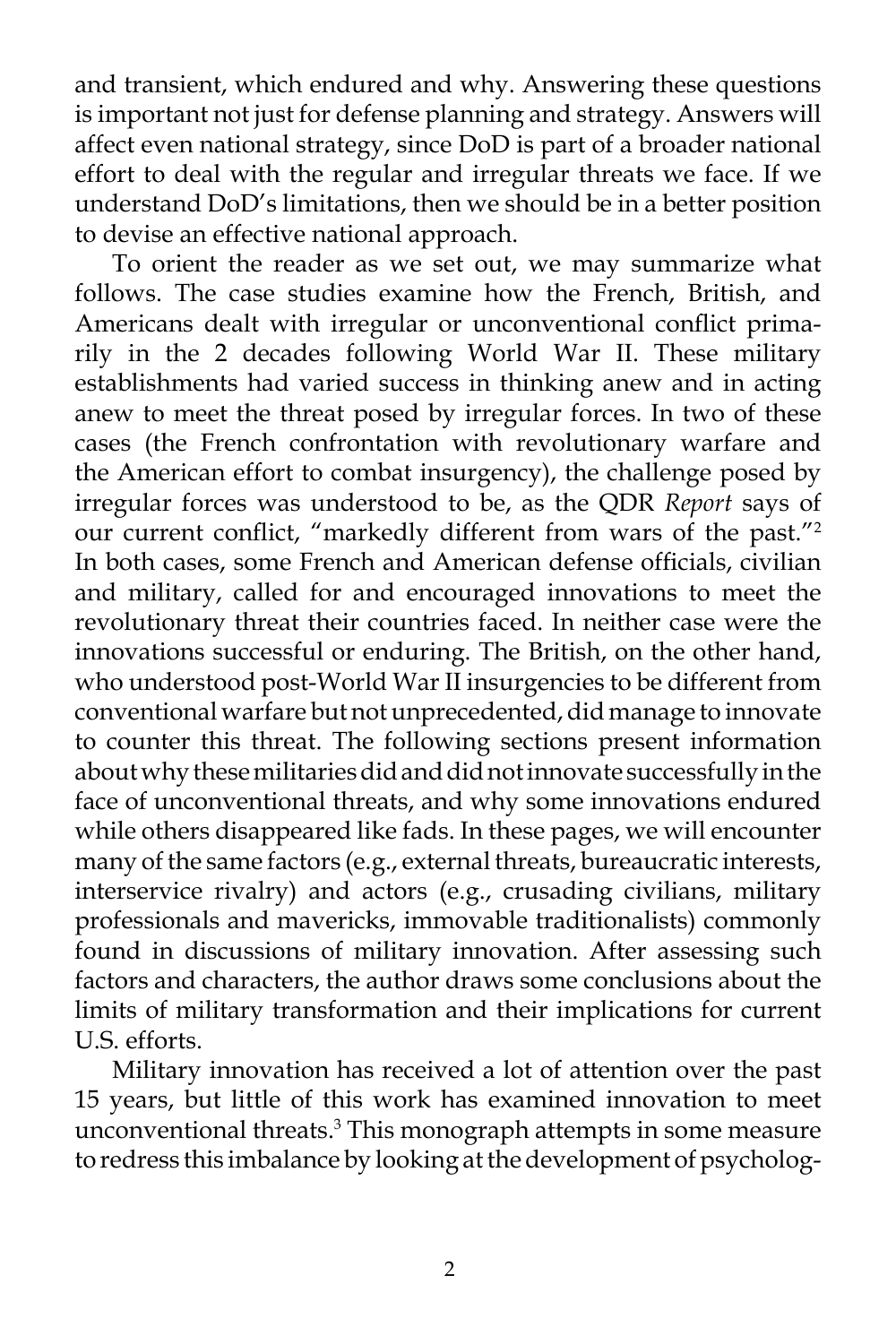ical warfare and counterinsurgency (or revolutionary warfare, as the French called it). Psychological warfare, psychological operations, political warfare, and covert operations, on one hand (all these terms were used immediately after World War II to refer to a similar set of activities), and counterinsurgency, on the other, are of course separate activities. This paper treats them together for two reasons. First, for historical reasons discussed below, the French, who first encountered what they felt was a new kind of warfare in Indochina, combined within their response to it the two forms that the British and Americans viewed as separate and distinct forms: psychological warfare and counterinsurgency. For this reason, a comparison between the French, British, and Americans should include both psychological operations and counterinsurgency.

Second, psychological warfare and counterinsurgency have an intimate connection. Insurgents work within and through a population to attack the government because they are not strong enough to attack the government and its military forces directly. In response, the government must work within and through the population to get at the insurgents, specifically, to get the intelligence it needs to kill or capture them and to cut off the resources and recruits they need to carry on the fight. Because they work through civilian populations, insurgency and counterinsurgency are more political than military struggles. True, force is not absent. Both sides use it to intimidate and build support. But it plays a less decisive role than in conventional military conflicts.

In keeping with their predominantly political character, insurgency and counterinsurgency require political organization, legitimacy, and persuasion more than does a conventional military struggle. For this reason, psychological operations or political warfare are more important in this kind of conflict than in conventional war. This was true in individual insurgencies but also, according to the leaders of France, Britain, and the United States, in the Cold War as a whole, which was why they all attributed to psychological or political warfare after World War II an importance that it had not previously enjoyed in their defense plans and strategies.

Two terminological issues remain. To this point, we have spoken of both sets of oppositional pairs—regular or irregular, and conventional or unconventional—in categorizing threats and forces. At the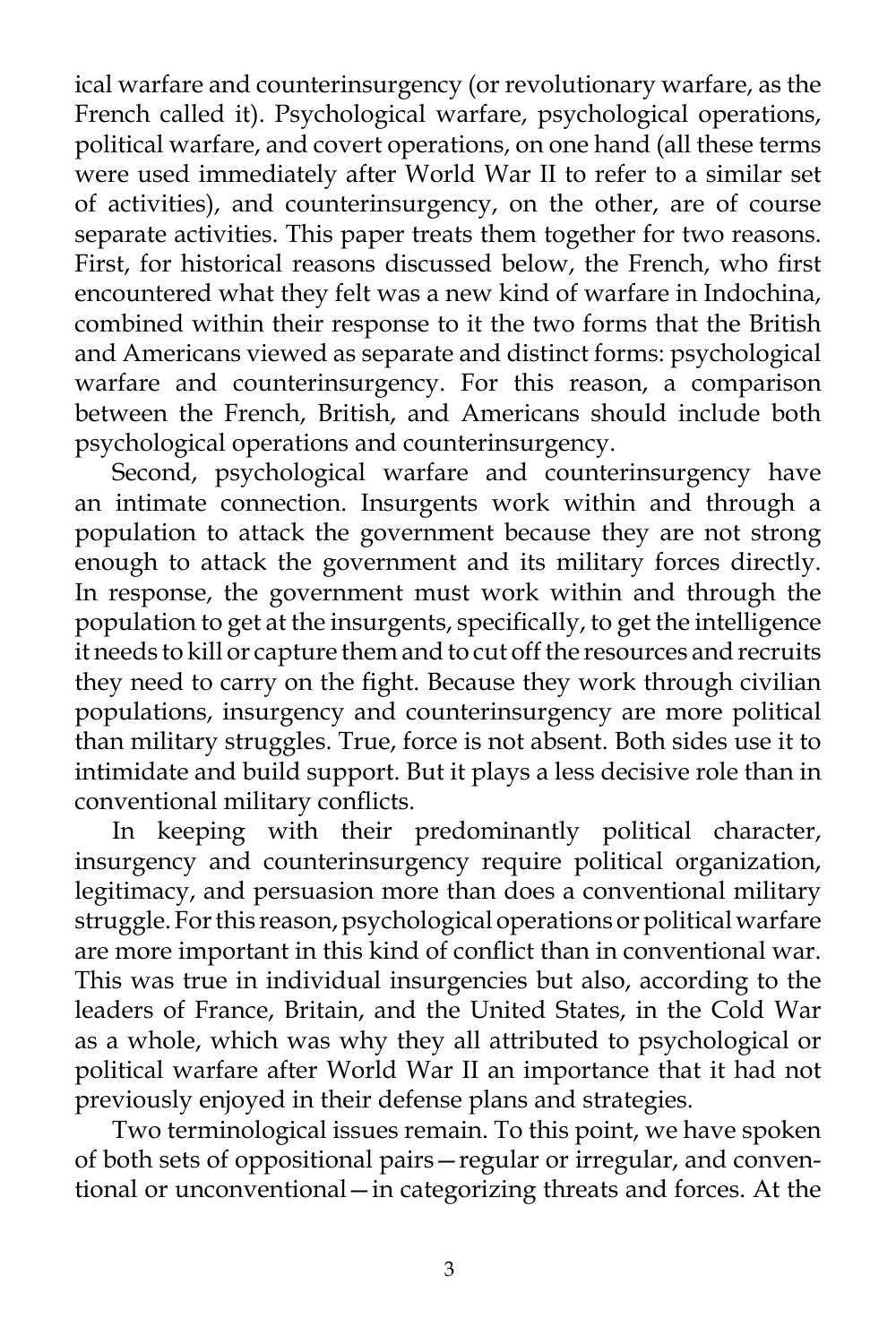risk of confusion with the modern term "unconventional warfare," we shall use the terms "conventional" and "unconventional" threats and forces. These terms highlight the hold that established ways of thinking (conventions) have on our minds, reminding us of the part such ways of thinking may play in limiting transformation. As far as military and security affairs are concerned, conventions are established in two ways. First, nations and their militaries compete, with the nations and militaries that win setting a standard that others try to meet. The Prussians, for example, followed the example of Napoleon after he had defeated them; in the post-Civil War years, the U.S. Army looked to the Prussian Army as the standard-setter in view of its victories over the Danish, Austrians, and French. This view of how conventions are established rests on the assumption that militaries, like the individuals who compose them and the nationstates they serve, are rational actors who marshal available resources to achieve specified goals, such as national survival and prosperity.

This account is true as far as it goes, but not exhaustive since sometimes the weaker do not emulate the stronger, and at other times emulation, though attempted, remains merely formal.<sup>4</sup> The explanation for these varied results, at least in part, is that culture or ideas influence the actions of individuals, organizations, and nations. Thus culture becomes still another explanation of how conventions are established; established ways of thinking produce conventional actions. In the United States and Great Britain, for example, the interplay between conceptions of political liberty and distinctive forms of government has led to a certain understanding, not identical in each country, of the proper distribution of authority between civilian and military officials. As the discussion below will make clear, this understanding affected how the American and British militaries responded to the threat from insurgency. With regard to organizations, culture means "the set of basic assumptions, values, norms, beliefs, and formal knowledge that shape collective understandings."5

Competition and culture together, then, establish conventions, which are powerful facts of individual, institutional, and national life. In the case that concerns us, what we might call the warfare convention defines warfare as violence by the uniformed agents of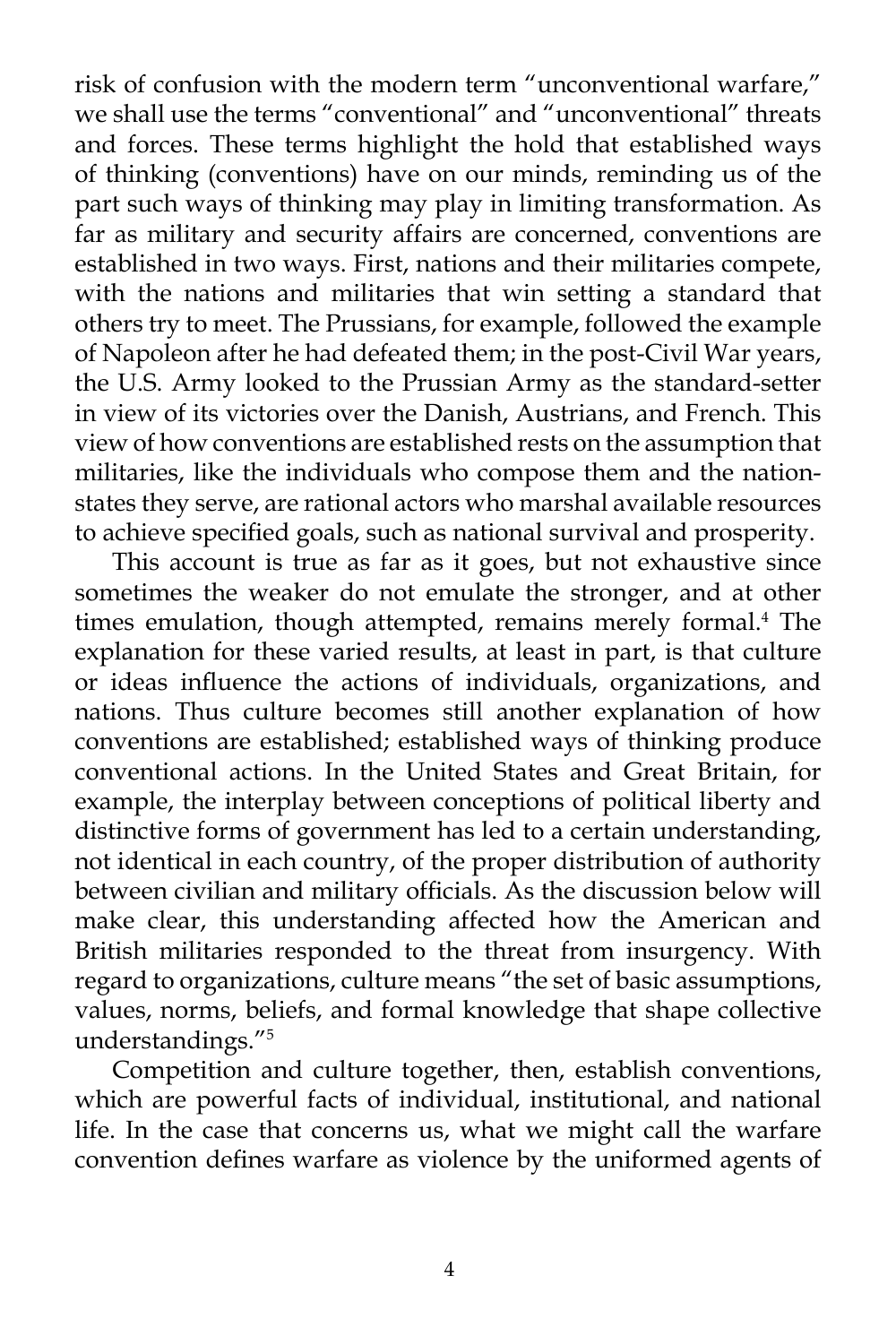states who in principle do not target noncombatants. Unconventional conflict, by way of contrast, takes place in the midst of civilians and includes violence by actors, who may or may not be agents of a state, against noncombatants. Insurgency is a species of such unconventional conflict.

The second terminological issue arises in explaining why the U.S. military has had difficulty dealing with unconventional conflict.<sup>6</sup> Part of the explanation, we argue, is the professionalism of the American military, which makes it attentive to external threats but also inclined to understand them in a particular way. By professionalism, we mean self-regulation by practitioners who understand themselves and are understood by others to possess specific knowledge and skills that set them apart from others. Professionals regulate their activity in part by sharing certain ideas and principles of behavior, the mutual recognition and encouragement of which are what, to a large extent, defines a profession.

## **THE FRENCH**

## **Revolutionary Warfare.**

Almost immediately following the end of Word War II, the French began fighting the Vietminh for control of Indochina. The war lasted from 1946 to 1954. The French had technological superiority (armor and aircraft) and gained some initial success against Vietminh forces. However, as the French continued to seek out and engage their enemy, the Vietminh dispersed their forces, denying the French the decisive battles they sought. When it was to their advantage, the Vietminh engaged the French, operating in battalions, regiments, and divisions as expedient. Their commander, General Vo Nguyen Giap, explicitly followed a strategy of prolonging the war, in expectation that the French would not be able to sustain their effort. To ensure their own endurance, the Vietminh undertook intense organizing of the Vietnamese people. During the course of the war, French Union forces (French and colonial forces) suffered 92,000 dead, 114,000 casualties, and 28,000 captured. Many of the dead, injured, and captured were from France's colonies, but the steady grind of the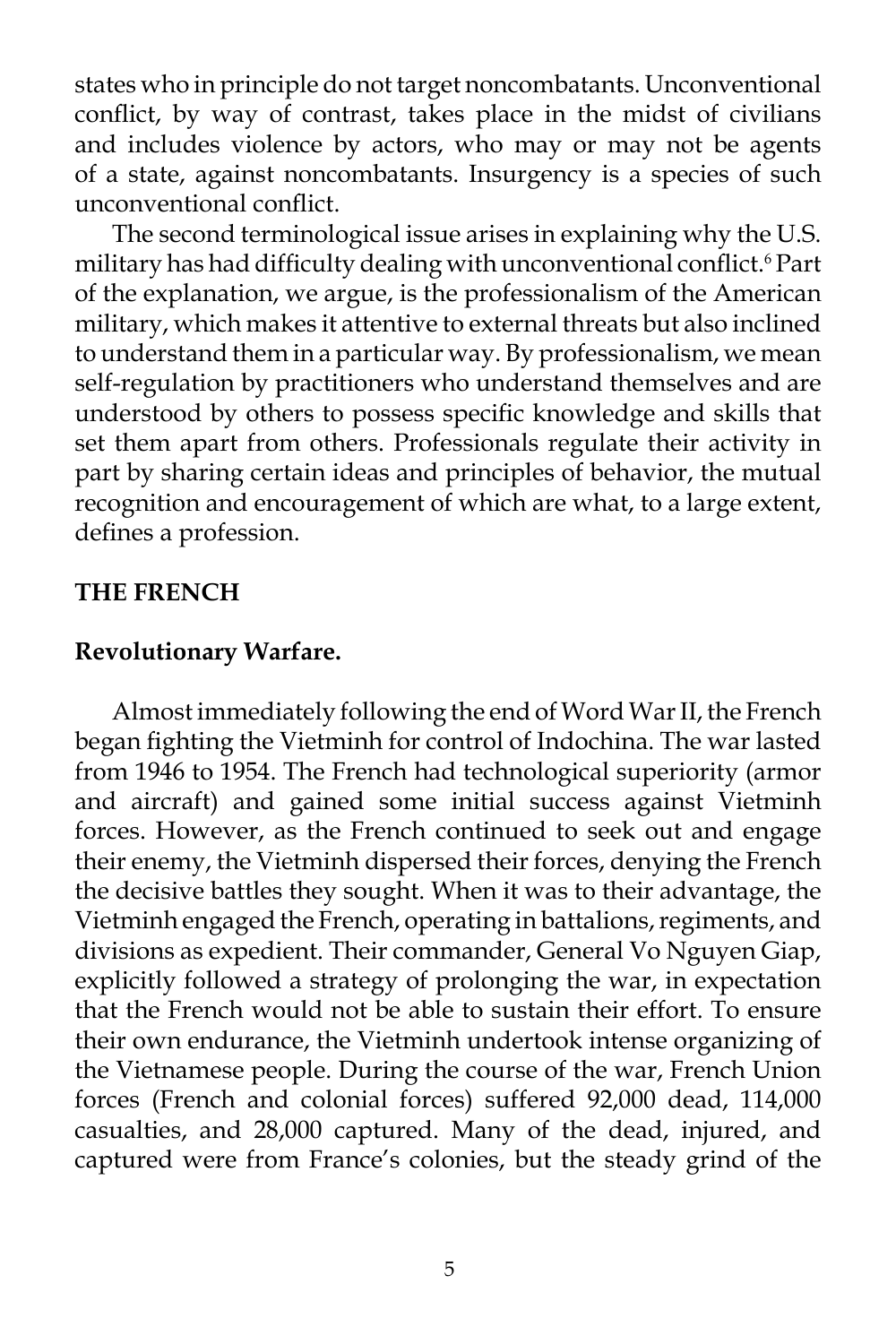war without apparent progress wore down public opinion in France. Support for the war by the French populace dropped from 52 percent in 1947 to only 7 percent in early 1954. When the fortress of Dien Bien Phu fell in May 1954 to a well-planned conventional assault, with several thousand more French casualties and many more taken prisoner, the French were forced to give up their Indochina colony.<sup>7</sup>

The defeat at Dien Bien Phu had a significantly adverse effect on French confidence. Coupled with the Suez disaster of 1956, it marked the contraction of French power and exposed the fractious ineptitude of the government of the Fourth Republic. Insufficiently funded and supported by its political masters, the French Army felt betrayed, setting in motion events that would help bring about the end of the Fourth Republic in 1958 and an attempted putsch against Charles De Gaulle in 1961, following his decision to grant Algerian independence.

The defeat also sent the French Army, or at least some of its officers, in search of an explanation. How could a small, backward colony have defeated its metropolitan master? The answer to this question began to emerge in meetings and training sessions even before the war in Indochina had ended. It appeared in the pages of professional military journals shortly after Dien Bien Phu, as the French began another war, this time for control of Algeria, an integral part of France.<sup>8</sup> The explanation for their defeat was that the French had encountered a new kind of warfare—revolutionary warfare. Unlike classical warfare, in which one military force sought to defeat another in order to gain control of territory, revolutionary warfare sought to control a territory by controlling its population. That was the point of Vietminh efforts to organize the Vietnamese people. The decisive fighting of the war took place not on the battlefield where the French had the advantage, but in the hearts and minds of the French and Vietnamese populations, where the Vietminh built an advantage through inducements and coercion. The Vietminh avoided pitched battles, hoping to exhaust not just the French Army, but the French people, while organizing the Vietnamese population so it could withstand a long struggle.

The organizing effort had two components. One was political warfare. The Vietminh infiltrated all sections and levels of society through a system of committees. These committees paralleled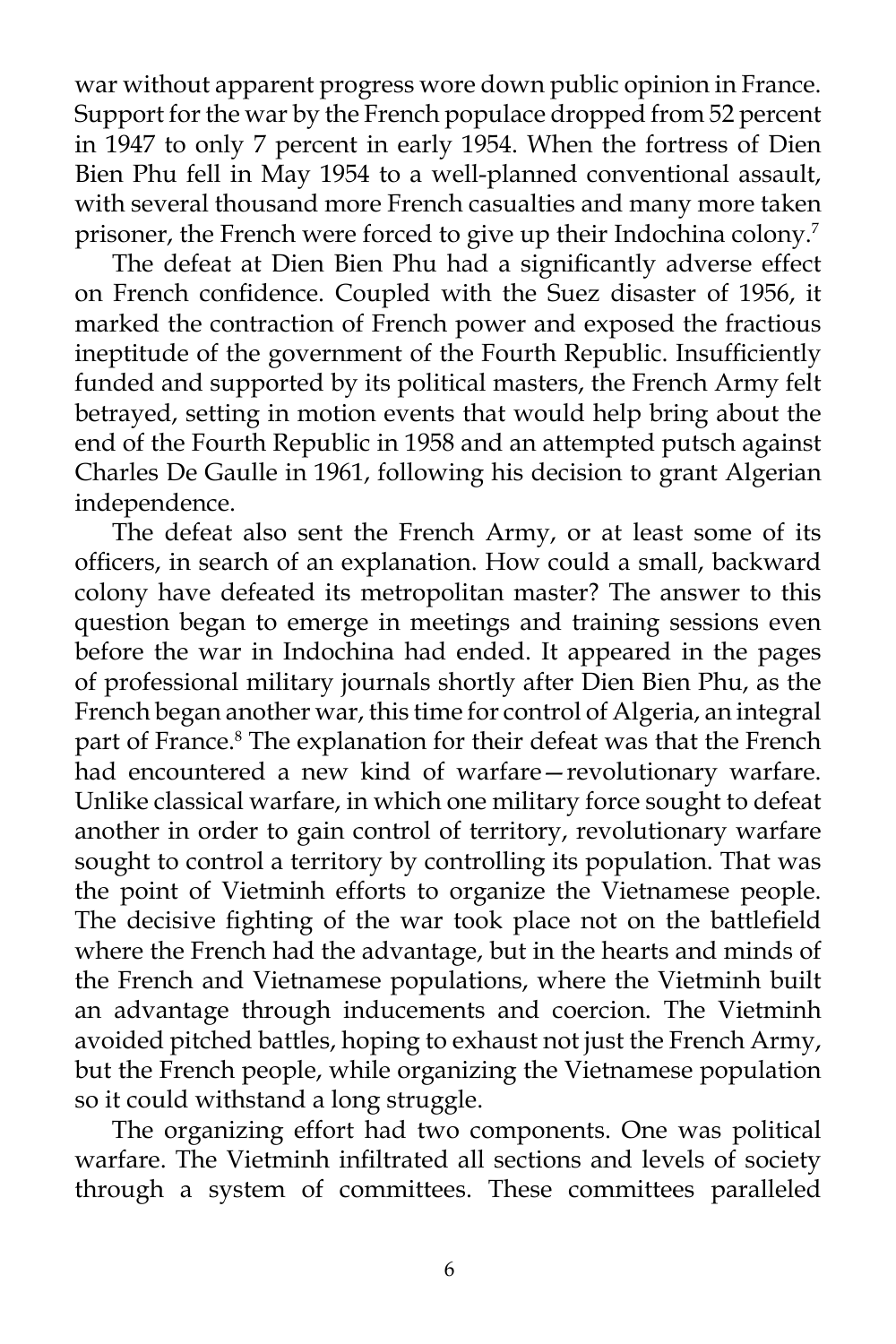the official political organizations at every level (hamlet, village, province, etc.) and included a series of social committees (of the young, the old, women, etc.). The result was a system that, as explained by Charles Lacheroy, one of the most famous of the French students of revolutionary warfare, allowed the Vietminh to take physical possession of people. But this component—political warfare—was not sufficient. The second required component of revolutionary warfare was psychological warfare. The Vietminh aimed to take control of people's hopes and fears, loves and hates to take control of people's souls. To do this, they used a variety of measures ranging from propaganda to brain-washing, supported by physical punishment. The French referred to these measures as psychological warfare. Political warfare and psychological warfare together made revolutionary warfare. Revolutionary warfare had allowed the Vietminh to beat a force that by conventional measures was far superior. Thus revolutionary warfare was itself a revolution in warfare.<sup>9</sup>

Having diagnosed the problem, French officers knew the remedy. The French military had to transform itself by adopting the techniques that had defeated them. In adopting these techniques, "The Army," explained a French officer, "was thinking only of turning against an enemy the arms that he used. What could be more normal in war?" Otherwise, he argued, the Army would simply fail to adapt itself to the kinds of struggles it would face in what he called the "era of the masses."10

The French decision to imitate the Vietminh provides a good example of the process by which conventions are established. In this case, of course, the convention at issue was one that challenged conventional warfare as it had developed over several 100s of years of European history; but the process was the same as that which made the German Army the standard of excellence in the late 19th century European world: imitating the stronger. The conventionestablishing impulse pushing the French to take psychological warfare seriously in the early 1950s had been foreshadowed by the success the Americans and British had had with it during World War II. This success was all the more striking to the French because, prior to World War II, neither the British nor the French had any real psychological warfare nor even military information capability.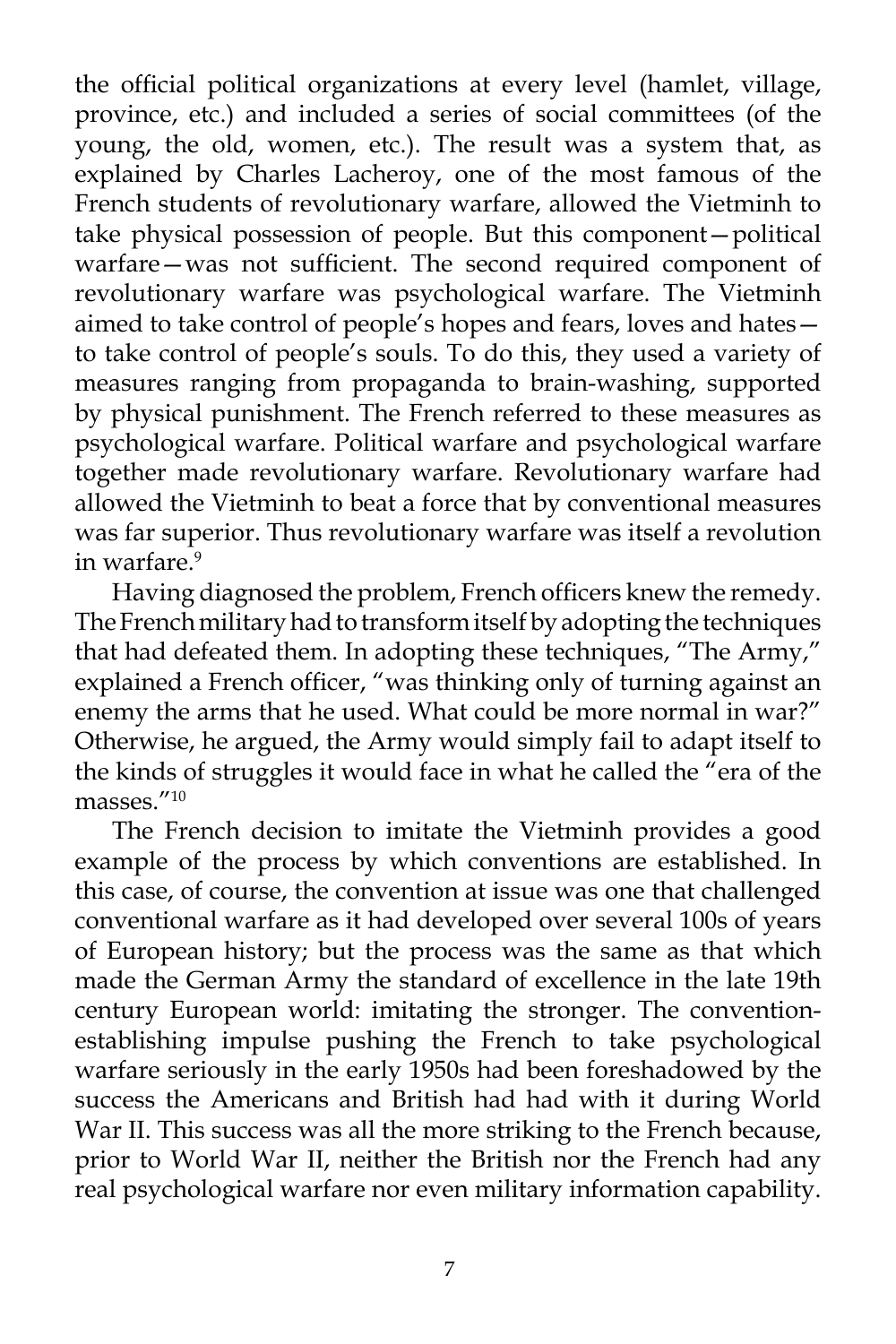French efforts during the war had trailed behind the larger and more sophisticated efforts of the British and Americans, but following World War II, the French were eager to develop an information and propaganda capability.<sup>11</sup> Hence the French produced films to reeducate the German population in the French zone of control and, in 1946–47, established French army offices to provide information to the public on the Army's activities and to look after its morale. These were modeled on similar offices in the U.S. Army.

An important event in the developing French interest in the psychological aspect of warfare was the struggle over French involvement in the North Atlantic Treaty Organization (NATO). The French Communist Party, a powerful player in French politics, opposed French entry into the North Atlantic Treaty. The French government came to believe it necessary not merely to react to communist propaganda hostile to the treaty, but to sell the treaty proactively to the French people and to deflect the subversive effects of the propaganda on the people and the Army. To accomplish this, the French government used what it called "psychological action." Psychological action consisted of measures taken to influence friends; psychological warfare was measures taken to influence or intimidate enemies. In February 1950, for example, the Minister of Defense ordered the chiefs of the three military services to counter actions by the Communist Party that were contrary to the national defense. A few months later, the French government published a decree that gave to the Ministry of Defense the responsibility for assisting the government with psychological action as it pertained to issues of national defense. This was the first time that a psychological function had been assigned to the Ministry. In 1952 the government set up an interministerial committee that was supposed to develop a doctrine for psychological action. Since this task appeared to mean, at least to some involved, establishing the principles upon which public support for national defense would rest, it was set aside as too political. The committee worked on other issues instead. A further step in the institutionalization of psychological action was taken in November 1952 when the Minister of Defense set up a separate office of psychological action and information. For the first time, the military now had personnel designated as "psychological action officers."12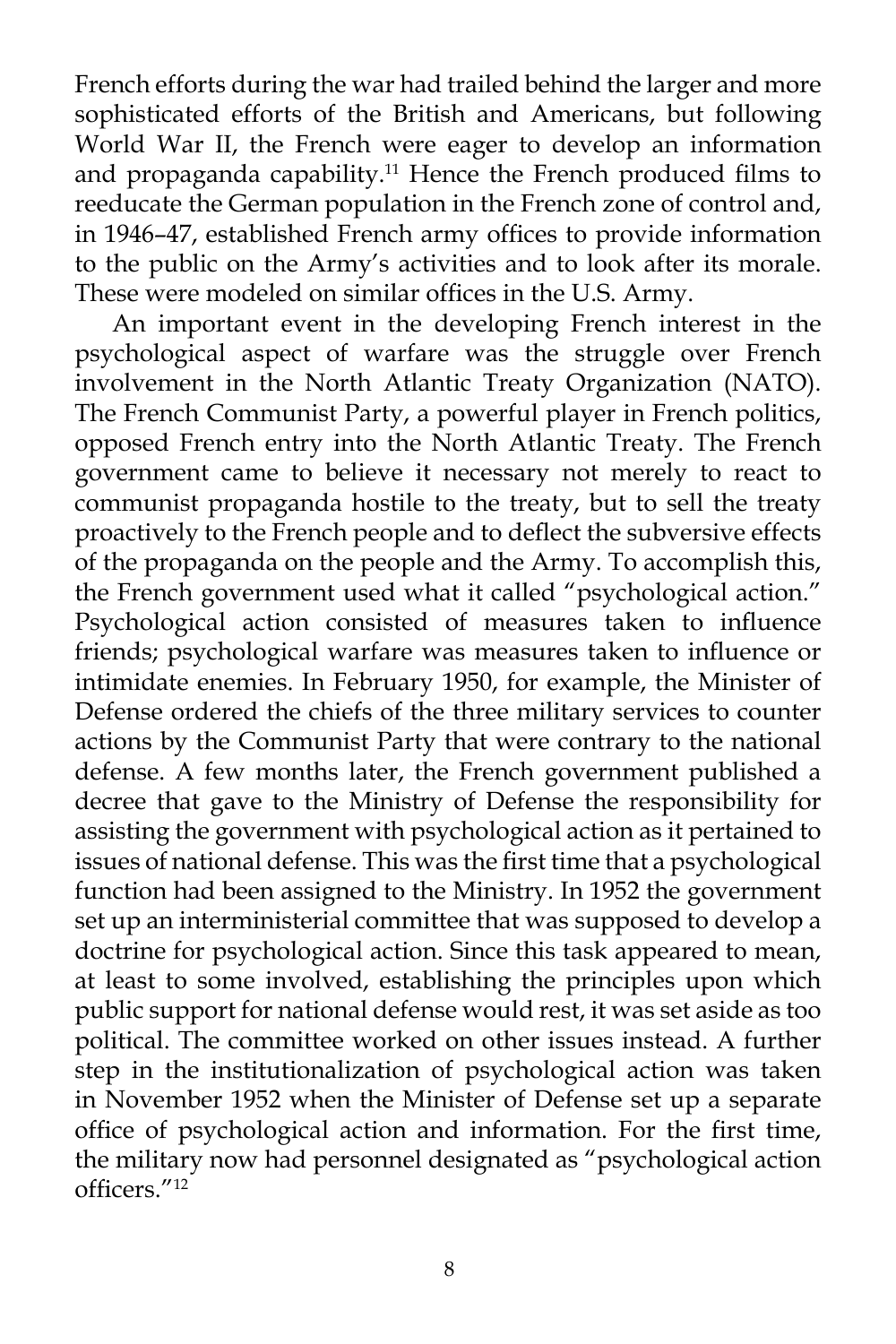## **The Rise to Preeminence of Revolutionary Warfare.**

The military took much of the initiative in conceptualizing and institutionalizing psychological action, psychological warfare, and the broader concept of revolutionary warfare. It established a psychological warfare course at the École de Guerre in 1954 to train French officers to work on psychological operations at Allied headquarters. This was followed by the establishment in 1955 of psychological action sections at Army headquarters to replace an office of morale and information. A month later, the military established psychological action offices at various levels of command in the 10th military region (Algeria). In 1956, the military set up a psychological warfare training center in Paris, and introduced psychological warfare doctrine into its educational system to prepare its officers for the new mode of warfare and its use in Algeria. In the same year, it also organized four loudspeaker and leaflet companies, dispatching three of them to Algeria, and arranged for officers who had survived the Vietminh prison camps to travel throughout Algeria, teaching the principles of psychological warfare.<sup>13</sup>

As this activity on the part of the military continued, a new government came into office in January 1956. The Defense Minister was Maurice Bourgés-Maunoury. Sympathetic to the doctrines of revolutionary warfare and psychological operations, he endorsed and made official the initiatives the French military already had taken. On January 23, 1956, Bourgés-Maunoury set up a psychological action and warfare committee within the Army Chief of Staff's office. The same day, Charles Lacheroy was attached to the headquarters staff as the officer in charge of psychological operations. A month later, when the committee met for the first time with General Ely, the new Chief of Staff, as its chairman, Lacheroy assumed responsibility for the committee. In April, Bourgés-Maunoury created an information and psychological action office, with Lacheroy as its head, attached directly to the office of the Minister of Defense. In May 1956, Lacheroy's committee considered and approved the idea of creating military staff organizations in Algeria to be responsible for psychological warfare, the soon-to-be-famous "5eme bureaux." These offices were, in principle, equivalent in authority to the other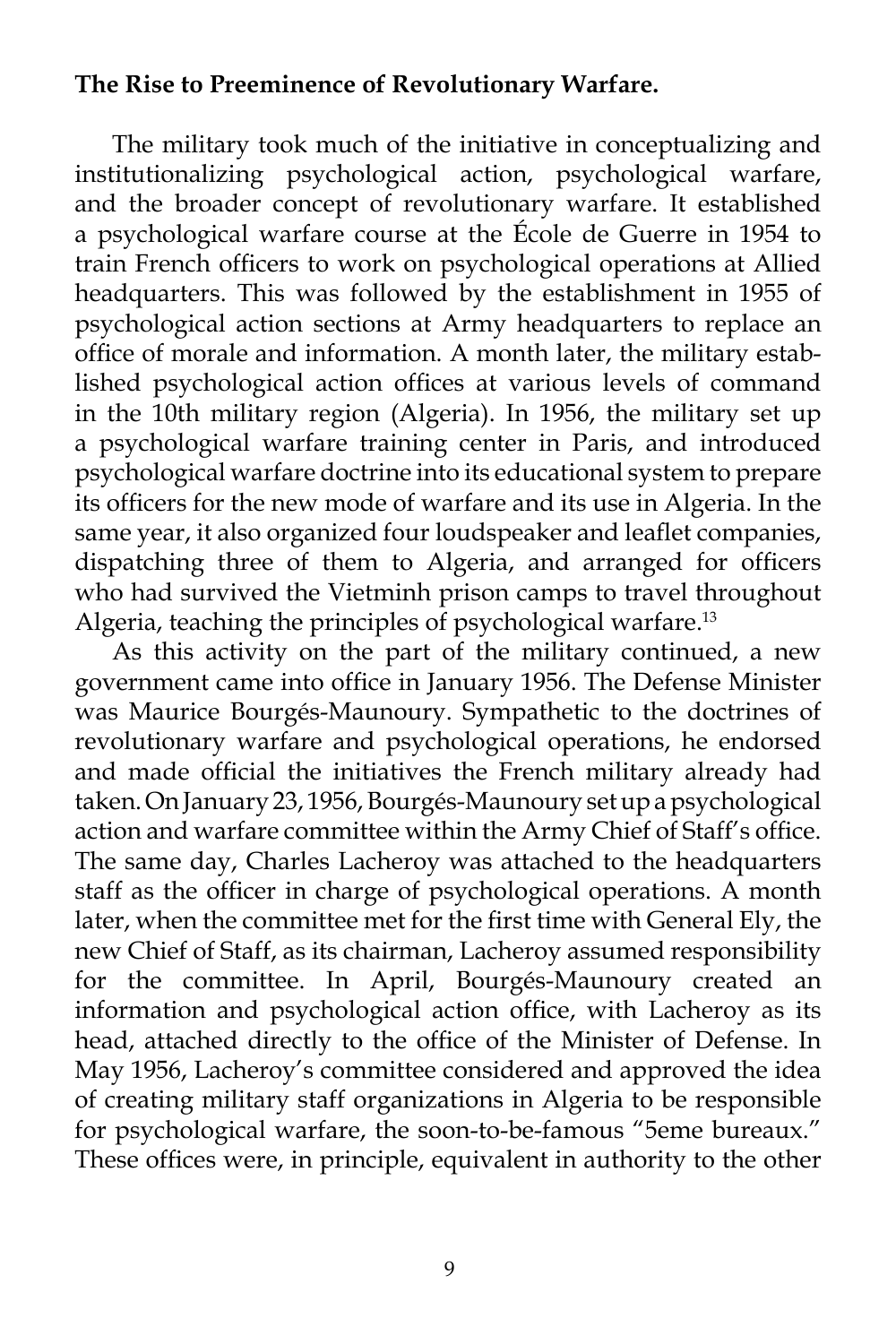Bureaus of the French Army, such as those for operations (*3eme Bureau*) or logistics (*4eme Bureau*). Establishing a 5eme bureau in Algeria gave psychological warfare a stronger institutional basis. For example, once the office was set up, it took charge of the Center for Training and Preparation in Counter-Guerrilla Warfare in Algeria, previously under the control of the 3eme bureau, which had been on the verge of closing the Center.<sup>14</sup>

The official sanctioning of revolutionary and psychological warfare is clear in remarks that Bourgés-Maunoury published in the *Revue militaire d'information* in July 1956. The Minister began by acknowledging that France was undertaking a policy of reform in Algeria, but that these reforms should not be seen as concessions to the terrorists. They were not a sign of weakness but of the strength of France's longstanding commitment to Algeria, a commitment that made failure there unthinkable, according to the Minister. Before turning to the role of the Army in the conflict, he acknowledged the sacrifices that "the great national effort" required of France and her citizens. He described France's Army in Algeria as an Army of pacification. The Army thus had a new role, according to the Minister, a role marked by the evolution of the military art over the preceding 20 years. This new role was necessary because the rebels in Algeria were practicing psychological and revolutionary warfare. France's Army was adapting itself to these new modes of warfare, the minister contended, new modes he was sure would appear in other conflicts. The result was that France no longer had an Army only of soldiers, but one of builders, doctors, and pioneers as well, an Army of propaganda and an Army in contact with the population.<sup>15</sup>

Bourgés-Maunoury's article in the *Revue militaire* shows the degree to which he had accepted both the diagnosis and the remedy that theorists of revolutionary warfare offered: the struggle in Algeria was over the loyalty of the Algerian people; the key to victory was not defeating an enemy force or seizing territory, but winning that loyalty. Further evidence of both the importance of revolutionary and psychological warfare and its penetration of the French defense establishment emerged in 1957. In July 1957, Chief of Staff Ely approved and Bourgés-Maunoury, now Prime Minister, signed a directive on psychological action. The directive aimed to define the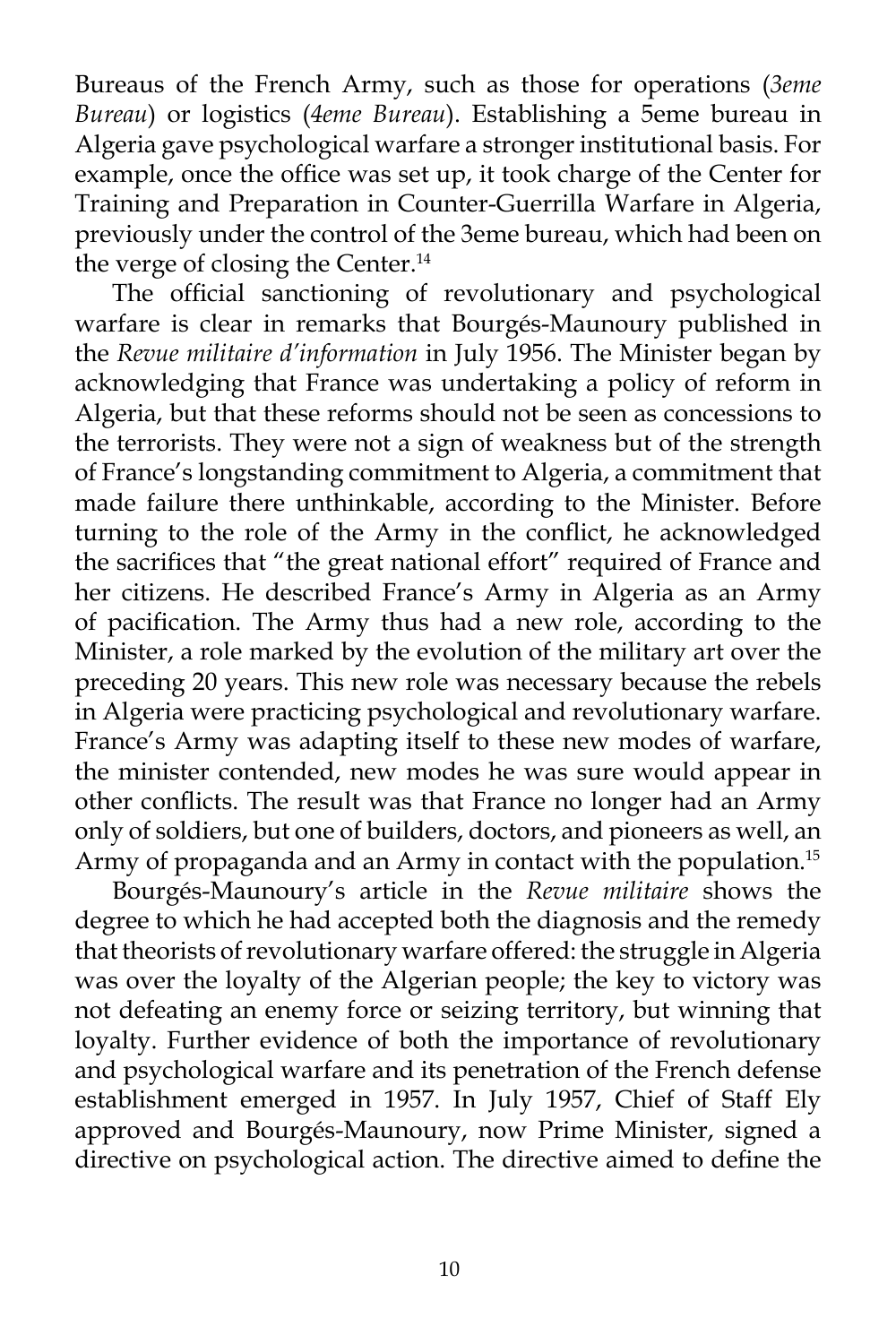general principles of "the psychological arm," specify responsibilities with regard to psychological warfare, and review the tools that this new kind of warfare provided commanders. In November 1957, the Commander of the Army Corps in Algeria presented the new doctrine to France's allies at a meeting at Supreme Headquarters Allied Powers Europe (SHAPE). By the end of 1957, psychological warfare staff offices were in place in the headquarters of the French Army, in all the military regions, and in French forces in Germany.<sup>16</sup> The existence of *5eme bureaux* gave psychological warfare a status comparable to that of the traditional organizations and activities of French military life.

The publication of the "Directive on the Psychological Arm" and its presentation to SHAPE represent for the French military the fullest acceptance achieved by the doctrine of revolutionary warfare and its accompanying understanding of psychological warfare. In different ways, both the Directive and the presentation show clear debts to the writings of the revolutionary warfare theorists; one of the most prominent of these, Jacques Hogard, was an author of the Directive. The Directive discussed the geopolitical situation only in general terms. It acknowledged that atomic weapons had changed both warfare, by making it almost unthinkable, and politics, by increasing the burden of fear that the average citizen had to support. It asserted that France was on the side of those struggling for freedom in the world. It used the notion of revolutionary warfare (which it, like the revolutionary warfare theorists, characterized as "permanent, universal, and total") as the framework for discussing psychological action and psychological warfare. It distinguished these two, as we have noted, according to their targets, the former used against friends, the latter against enemies. Both were needed to counter revolutionary warfare. To prevail, the government and the military had to win hearts and souls in France and overseas.

The Directive then discussed at length the tactics, techniques, and procedures of psychological action and psychological warfare, carefully distinguishing the two and what was permitted in each. The presentation to SHAPE gave a more detailed analysis of the geopolitical situation, dwelling on the struggle between communism and freedom in the world, the advance of communism toward world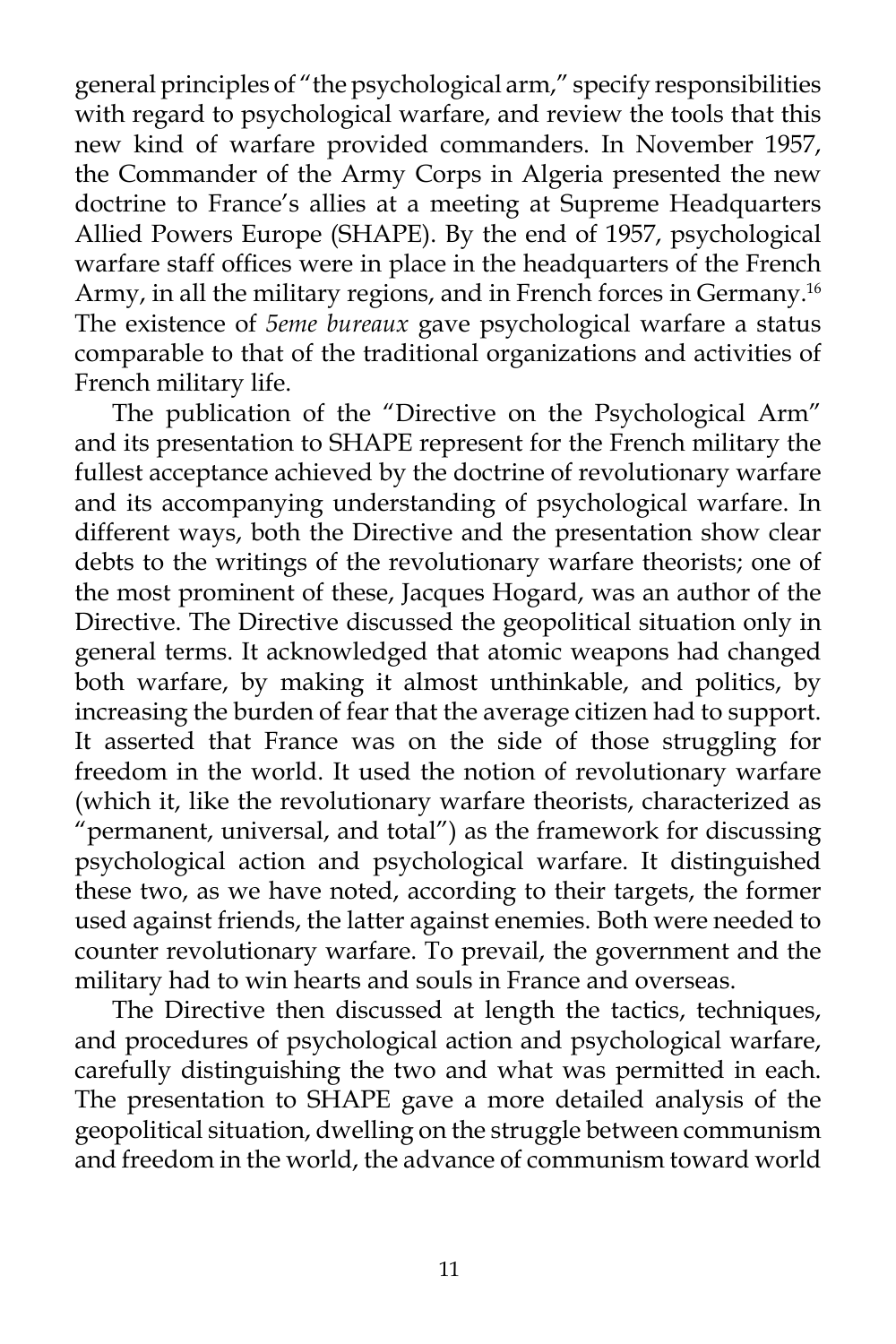domination, and the betrayal of France by some of its allies (the United States and Great Britain), who recently had sent arms to Tunisia, arms that the French were certain would end up in Algeria. The advance of communism, the presentation argued, was occurring by an indirect route made necessary, in part, by the presence of nuclear weapons on both sides, which made traditional large-scale warfare too risky. The presentation avoided detailed discussion of tactics and techniques. Like the Directive and the revolutionary war theorists, however, it saw revolutionary warfare as the key threat to freedom in the world and argued that the objective of this kind of warfare was not control of territory, as was the case in classic warfare, but control of populations. It thus saw psychological warfare as central to the defense of freedom and the West.<sup>17</sup>

What accounts for the rapid rise to prominence in France of revolutionary and psychological warfare? Most discussions of innovation assume that institutions generally resist change. The military often is thought to be particularly resistant to change, yet in this case much of the impetus for change came from within the ranks of the French Army. Moreover, the proponents of revolutionary warfare were telling their colleagues in the French military that it had to change root and branch. Bourgés-Maunoury's description of the French Army in Algeria as one of builders, doctors, and pioneers makes clear the extent of the transformation required. Rather than destroying enemy forces, the French military would be building schools and improving public health.

Analysts and historians have suggested a number of explanations for the rapid acceptance of revolutionary and psychological warfare. For example, one argues that these theories received wide support because they allowed France to explain why it should keep its empire and its *mission civilatrice* after World War II, when the dominant opinion among its allies was that such colonial posturing should be abandoned. He also argues that revolutionary warfare allowed the French to regard themselves as important despite their recent defeats and lack of nuclear weapons. Unlike the nuclear-armed British and Americans, the French had faced and now understood the new warfare. Finally, he argues that revolutionary warfare theory gave to the French Army a privileged position in the French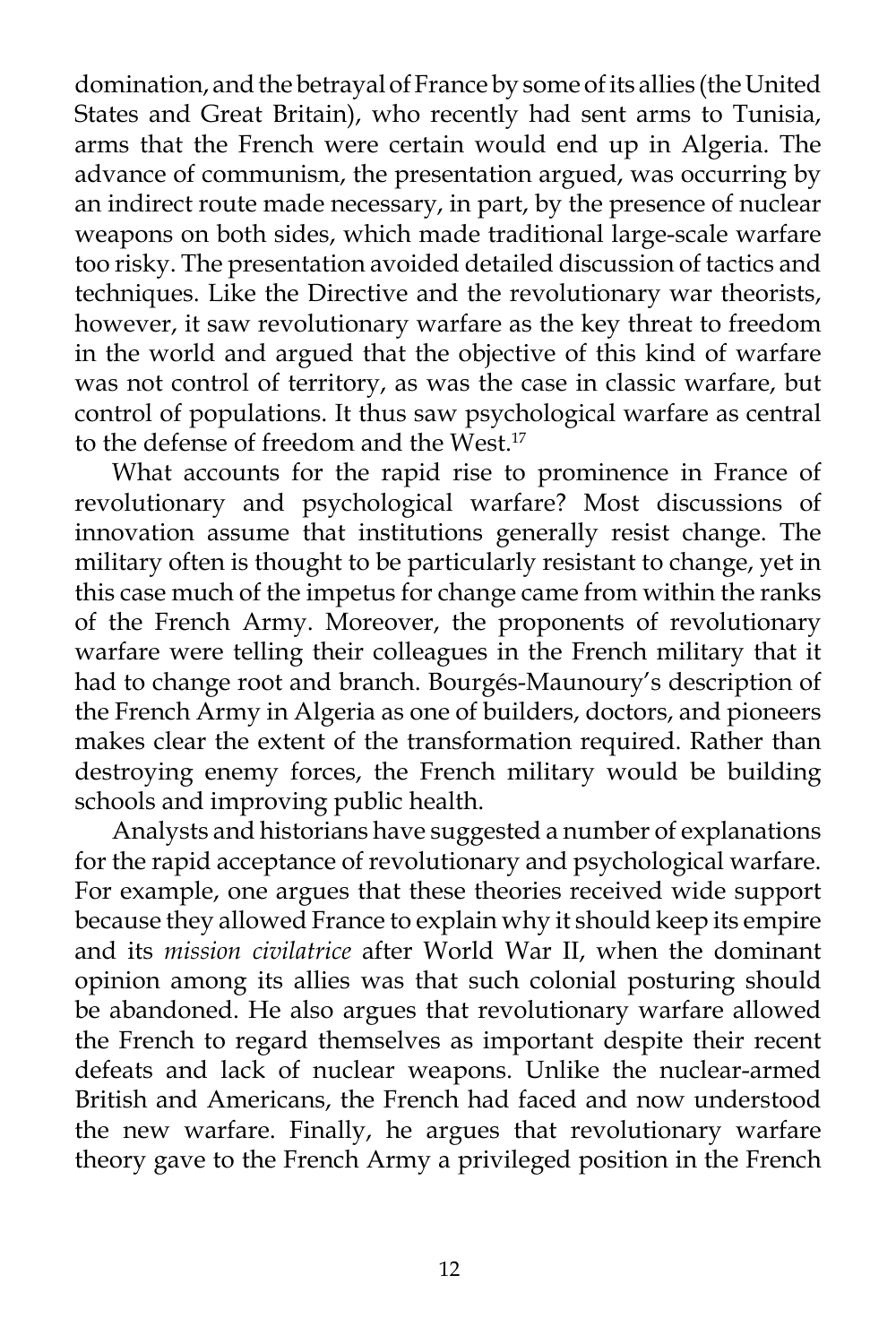defense establishment vis-á-vis the Air Force and the Navy, and to its exponents a privileged position in the Army.<sup>18</sup> The emphasis in this analysis is not on the intrinsic merits or demerits of the new doctrine, but on the way it served to protect vested interests, either France's or the French Army's. According to this view, the new doctrine called for innovation and transformation, but in doing so, protected established interests and therefore was accepted widely within the Army, contrary to our expectations about military establishments and innovations.

Of these interest-based arguments for the adoption of revolutionary warfare doctrine, the most plausible is the notion that the new doctrine transformed what really was just colonial warfare, something France's allies would not support, into a new mode of warfare critical to the survival of the West, which France's allies presumably would be eager to support. Yet, even this argument seems suspect, since the partisans of revolutionary warfare continued to adhere to the doctrine, even after the Allies refused to accept what the commander of the Algerian Army Corps, General Allard, presented to them at SHAPE. What purpose did the new doctrine serve once it had failed to win Allied support? One possible selfinterested purpose was to give the Army a special position in the French military establishment, to compensate it for the presumed Naval and Air Force monopoly over nuclear weapons. The advent of nuclear weapons did contribute to the development and acceptance of revolutionary warfare theory. Its partisans argued, as General Allard did, that the new weapons meant that traditional wars could no longer be fought, and aggression would now take the indirect route of revolutionary warfare. We today may as well take this argument at face value. It has come to be generally accepted; historical experience over the past 50 years or so supports it. It was not simply a ruse to maintain relevance for the Army or some Army personnel as nuclear weapons developed.

It is true that interest in revolutionary warfare doctrine developed at the same time as, though more quickly than, the interest in nuclear weapons. This might suggest that the development of revolutionary warfare theory was the Army's response to this internal or interservice threat to its resources and prestige. The French, however, were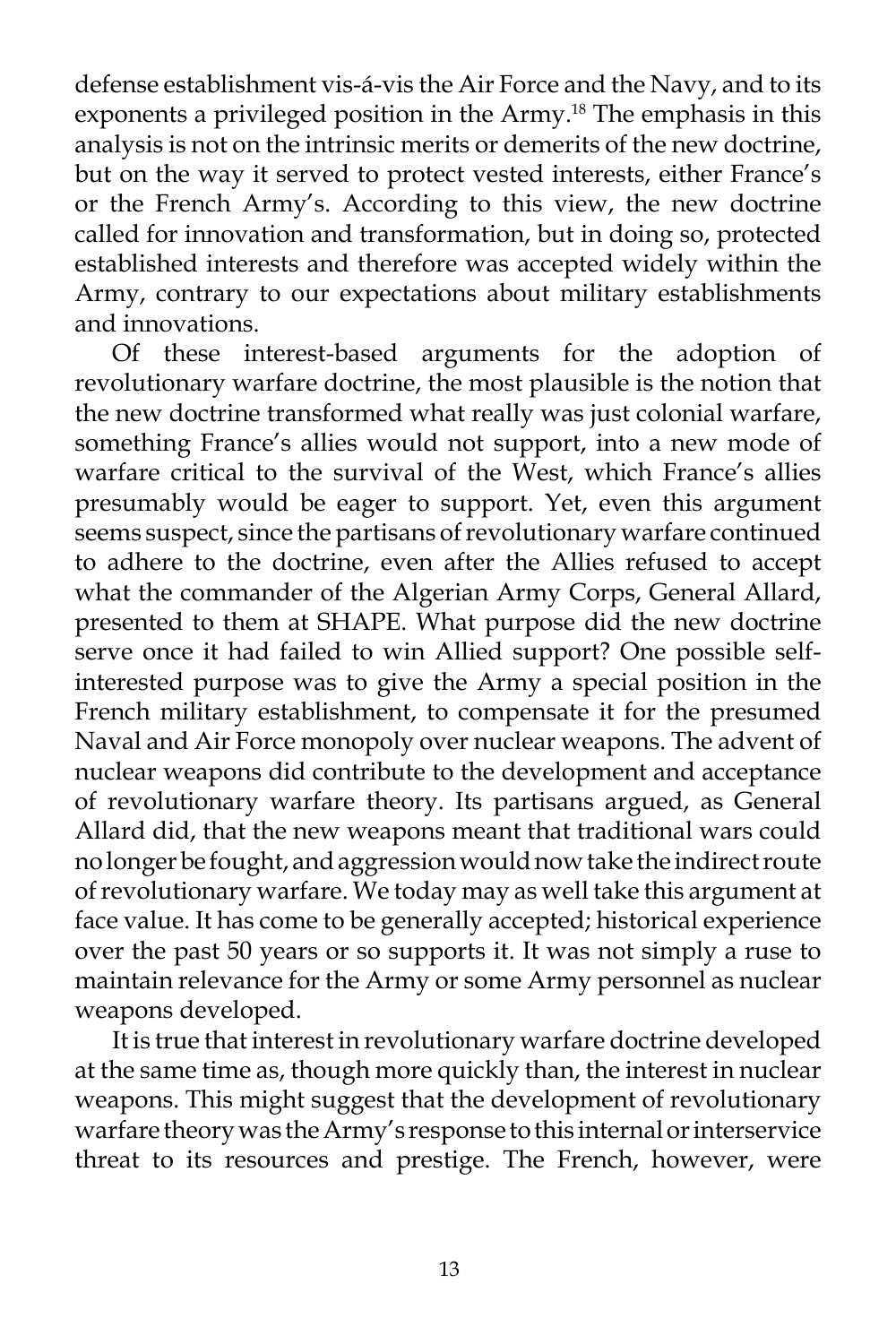rearming at the same time as they developed nuclear weapons, so the interest in nuclear weapons did not necessarily disadvantage the Army in the fight for resources. In addition, many of those who were prominent supporters of revolutionary warfare were from technical fields in the military or from the Air Force. If preferment was what they wanted, then support for nuclear weapons or other modern technologies would have provided it. Yet, they chose to support revolutionary warfare.

Moreover, if compensation for lack of a nuclear role explains support for revolutionary warfare among certain officers, how do we explain support for this doctrine among civilians? Clearly, the position of political figures was not threatened by the development of nuclear weapons. Furthermore, if the French Army had wanted to assure its significance alongside the Navy and Air Force, it could have emphasized its importance in the defense of Europe and of metropolitan France. These were traditional roles, unlike the efforts revolutionary warfare seemed to call for, which tended to turn the Army into a kind of peace corps, as Bourgés-Maunoury's description of the Army in Algeria makes clear. The traditional role in Europe was, in fact, one that many in the Army chose and supported throughout the days of revolutionary warfare. For example, a prominent Army general resigned in 1956 over the decision by Bourgés-Maunoury to break up mechanized units in Germany in order to send them to Algeria. Finally, if it is true that junior officers supported revolutionary warfare doctrine because they thought it would enhance their position in the Army, how do we explain the young officers who did not support it? Presumably, they hoped for advantage in promotion just as did those who supported revolutionary warfare, so this motive alone does not account for support of the new doctrine.<sup>19</sup>

Generally speaking, there appear to be no simply self-interested motives sufficient to explain the rise and spread of revolutionary warfare doctrine among the French military. While it is no doubt true that some officers were attracted to revolutionary warfare doctrine because it appeared to preserve the human element in warfare in a "push-button" age, the new doctrine did not appeal only to nontechnicians who wished to prevent a loss of status to the technicians of a modern Army. The most important although not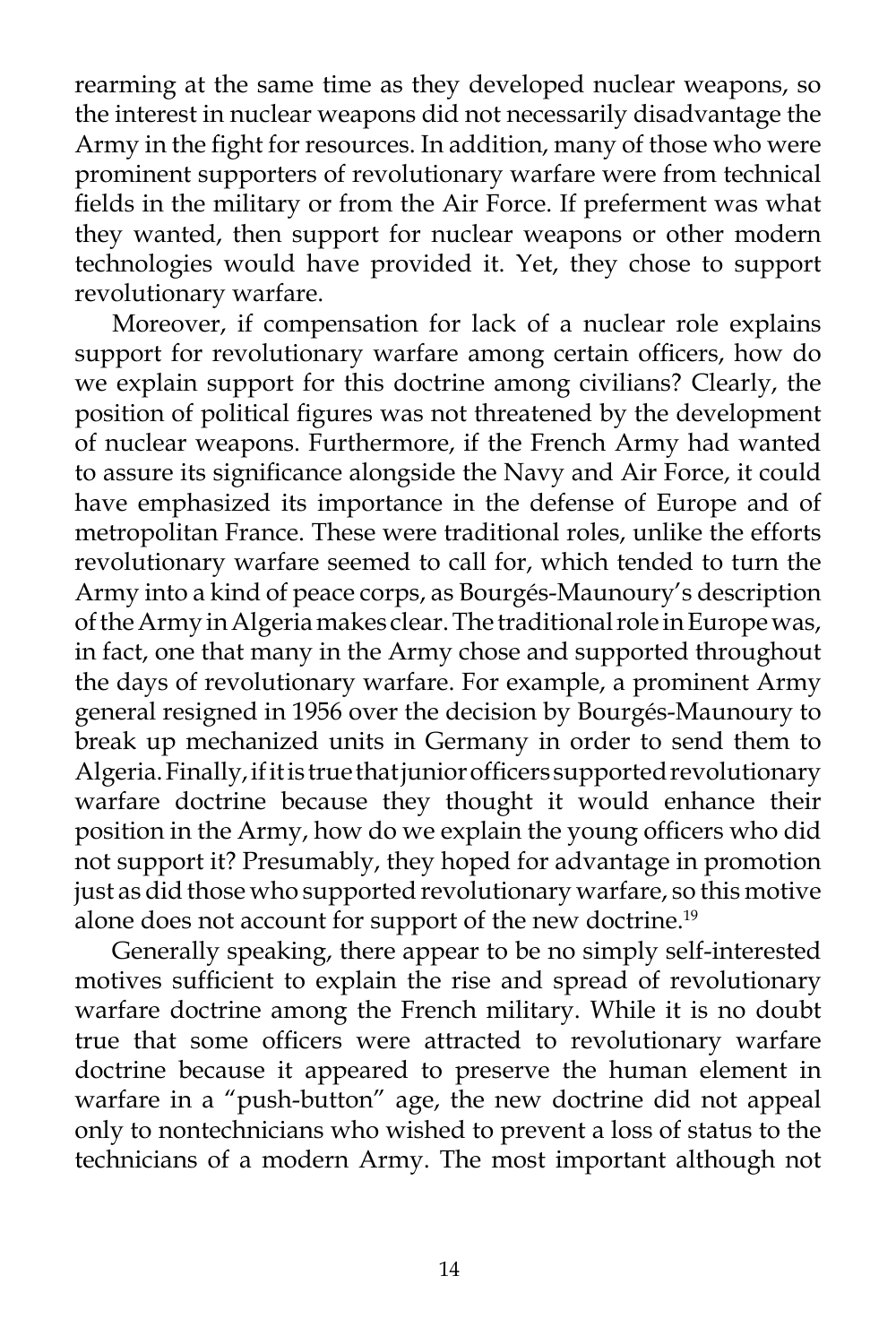sole prompter of support for the new doctrine appears to have been the experience of engaging in revolutionary warfare, particularly in Indochina. The war in Indochina had a profound effect on those who fought in it. Among other things, it caused younger officers to question the accepted ways of doing things in the French military, particularly the unsuitability of its methods for the war in Indochina. It created in the younger generation a tendency to question the Army's habits and traditions, including, ultimately, its traditional subservience to civil authority. But before that extreme had been reached, it created a disposition to accept new doctrine and a desire among many of the best officers for innovation in and renovation of the military. Concerned with the defense of France and its interests, soldiers turned to revolutionary and psychological warfare doctrine in response to a serious threat. In other words, they responded as professionals, as individuals with a sense of themselves as an independent self-regulating group dedicated to something beside their self-interest. That "something" was the defense of France. An event so unexpected as the French defeat in Indochina by an inferior force cried out for an explanation, particularly as the same problem seemed to be developing in Algeria. Revolutionary warfare theory supplied that explanation.<sup>20</sup>

We gain another perspective on the acceptance of revolutionary warfare theory by considering why it might have appealed to those who had not participated in the Indochina War (only about 40 percent of French officers did). Antoine Argoud, for example, one of the leading exponents of the new doctrine, did not fight there. In these cases, the success the new doctrine achieved appears due to its plausibility as a diagnosis of what had gone wrong in Indochina and, in the early stages, what was going wrong in Algeria. Acceptance was facilitated, in part, because it was possible to see the emphasis on working with the population, so prominent in revolutionary warfare doctrine, as similar to the methods of French colonial warfare in the 19th and early 20th centuries pioneered by Lyautey and Gallieni. According to these two colonial soldiers, attacks on rebels or bandits were supposed to be followed by constructive work in the colony that would tie the local population to France. Such a combined approach resembled revolutionary warfare doctrine. Although the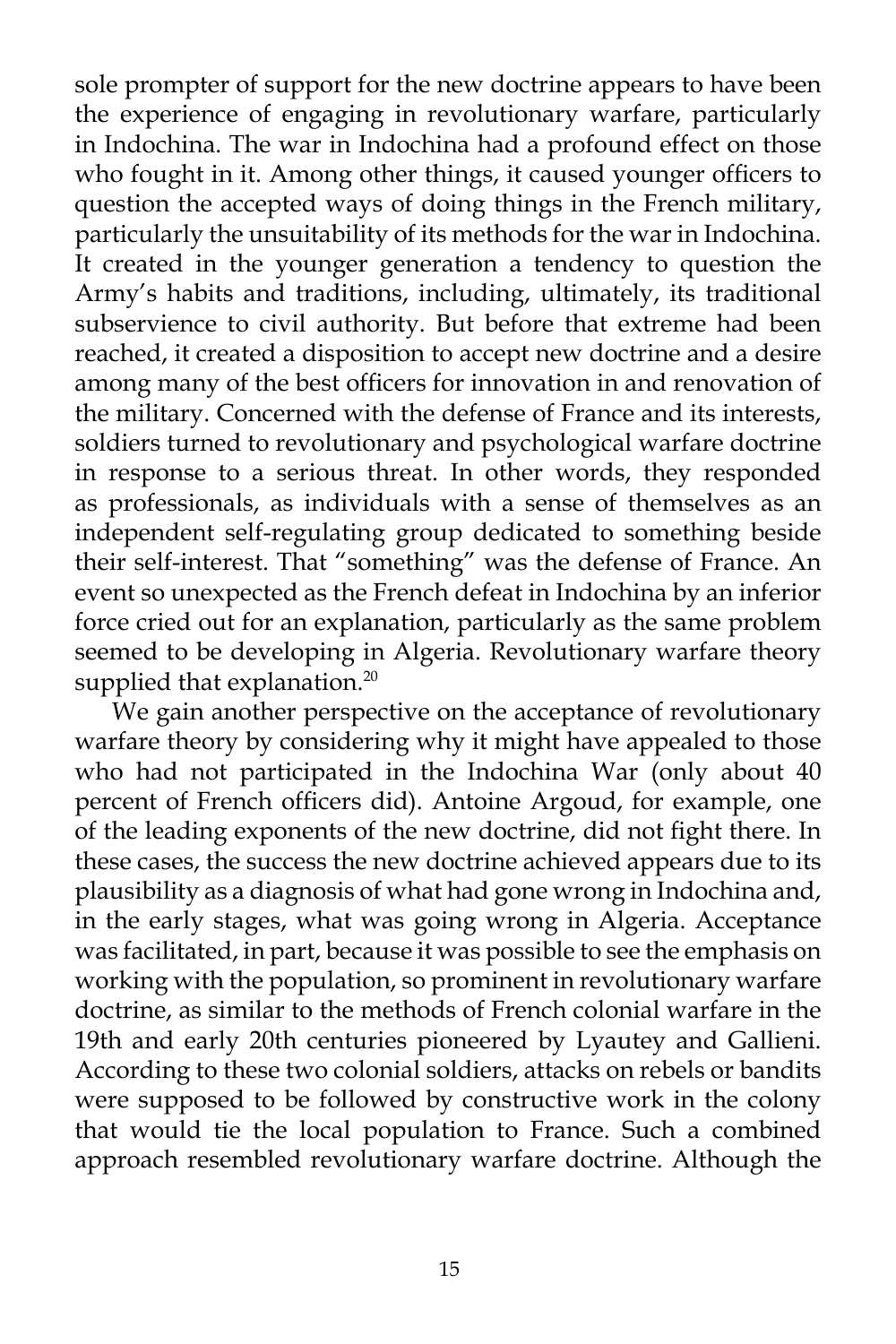Army's instinct in Algeria may have been to attack and destroy the rebels, some civilian and military leaders came to see the need for a more constructive approach. This environment favored the growing acceptance of revolutionary warfare theory.<sup>21</sup> As we have noted, Defense Minister Bourgés-Maunoury represented France's reform efforts in Algeria as a mere continuation of France's historic mission there (the reforms "vont dans le sens de l'histoire"). This patina of tradition may have helped France's military professionals accept revolutionary warfare as essential to the defense of France.

Two other factors appear to have worked in favor of the adoption of the new doctrine. First, the United States pressured the French to do something about communist influence in France, particularly as to the communist opposition to NATO. French politicians were themselves concerned with the communists and sought a way to counter them. This opened the way for doctrines of psychological action. Indeed, influencing French opinion and attitudes was part of the program of revolutionary warfare proponents. If the Vietminh won because they organized or politicized Vietnamese society, then, as some revolutionary warfare theorists contended, the French government or the military had to organize or politicize French society. Such thinking was part of the background that made acceptable to some military officers the direct involvement of the military in French politics, leading to the attempted putsch against de Gaulle. As noted earlier, in 1952 the interministerial committee had thought producing a doctrine on psychological operations was "too political" and abandoned the effort. But only 9 years later, the military tried to overthrow the government.

Second, the new understanding of the importance of unconventional warfare developed because some politicians, preeminently Bourgés-Maunoury, saw revolutionary and psychological warfare theories as cures for the problem of Algeria. Unlike the traditional methods of repression that the Army first employed, the new doctrines offered at least hope that some way could be found to deal with the problem of Algeria in an acceptable way. One analyst has argued that the politicians did not have confidence in France's general officers because they did not think the old guard military understood the new doctrine. Another analyst says of "the military elite" that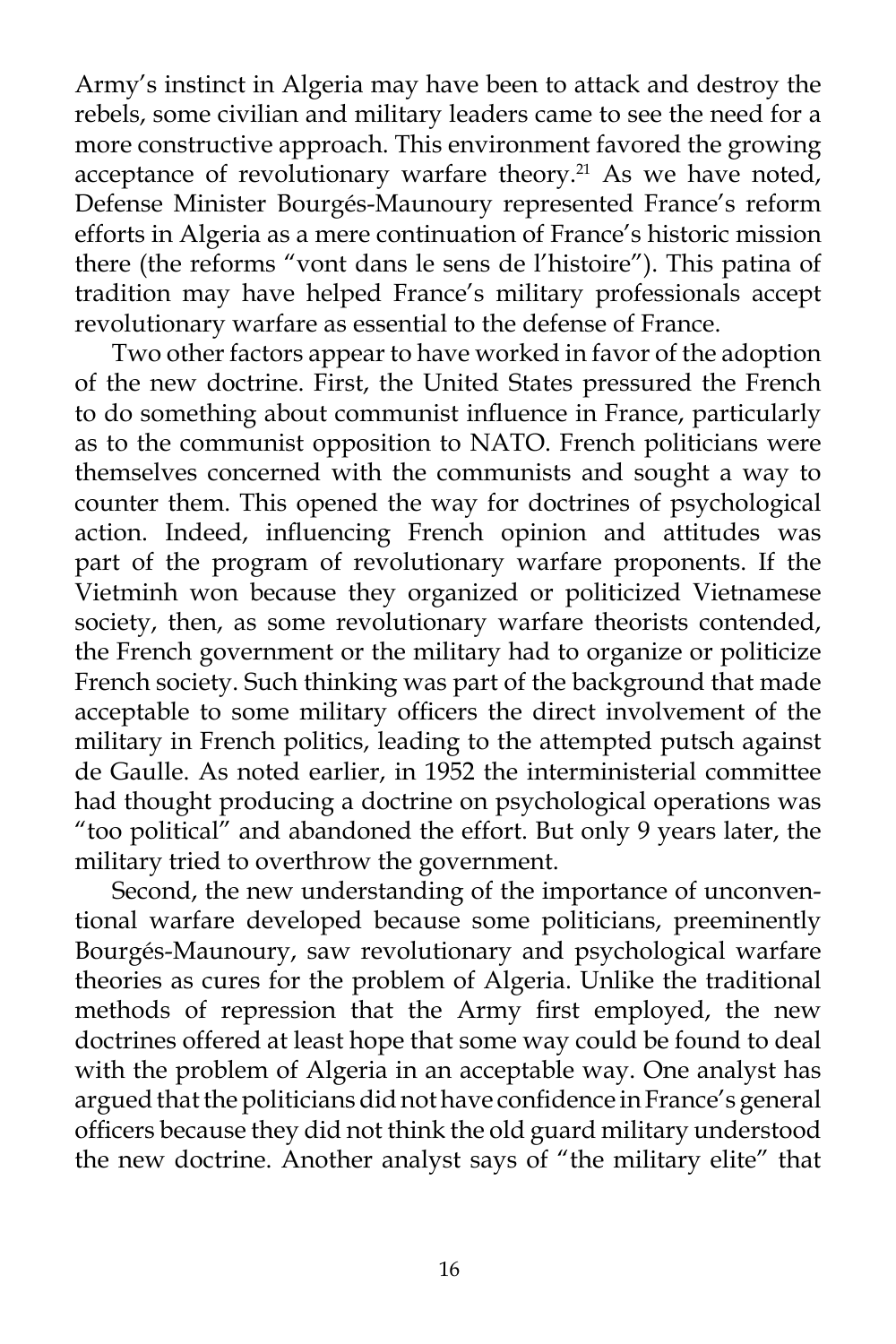it "proved itself, once again, too lethargic and unimaginative to understand changing modes of warfare," perhaps because it had too much invested in established ways.<sup>22</sup> Senior civilian decisionmakers looked to younger officers, therefore, who were proponents of revolutionary warfare doctrine. These civilians supported the doctrine and its proponents with money and favored positions in France's military and defense institutions. As the movement grew from below, nurtured by politicians, some general officers became converts to the cause, with their support helping to further embed revolutionary warfare in the French defense establishment.<sup>23</sup>

## **The Fall of Revolutionary Warfare.**

Recalling the rise of revolutionary and psychological warfare theories makes clear that although these theories gained wide support, neither won universal acceptance in the French officer corps or among civilians. As noted, the majority of French officers had not served in Indochina. Many of them, therefore, did not have the personal interest in or commitment to the new doctrine that the Indochina veterans had. This explains perhaps why the doctrine experienced a fall as rapid as its rise, once its political implications became apparent. Revolutionary warfare in Algeria led to the use of torture and other techniques (e.g., "brainwashing") that created political problems for the Army in France. The association of so many of the leading theorists with the political involvement of the Army in 1958 and 1961 also discredited theory within the military. When de Gaulle, who had never been a supporter of revolutionary warfare, came to power, he extracted France from Algeria and won the Army's support for a more conventional military role.<sup>24</sup> Revolutionary and psychological warfare theories lost their place in French military life.

The political problems outside the Army generated by the new doctrine were not the only reason it failed to maintain its position in French military life. The new doctrine generated problems within the military as well. To the new doctrine's partisans, its broad scope meant that psychological action and warfare became not adjuncts to national defense but its leading element. The "Directive on the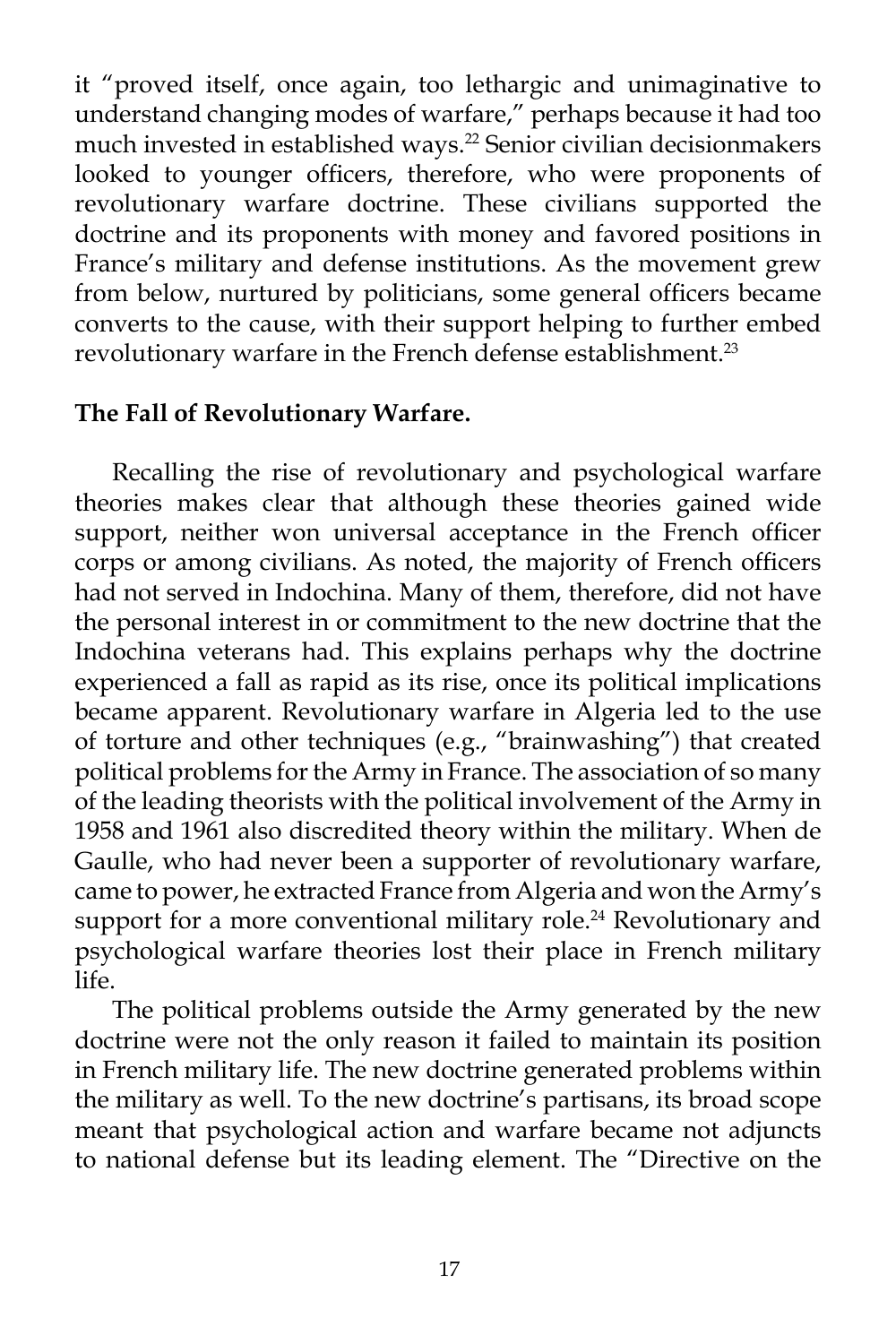Psychological Arm" issued in 1957 all but made this argument explicitly. It stated that "the final end of military operations was of a psychological order" and that "man, in his heart and spirit, is the essential objective of war and of psychological action." If it is man's heart and spirit that are the essential objectives of war, and if these are the domain of psychological action and warfare, then it would follow that the psychological arm is the heart and soul of warfare. The Directive even argued that nuclear warfare was a psychological arm because it could produce disarray in the souls of men. Comments in a similar vein, that "war in the common sense of the term [is] . . . an episode of psychological warfare," were heard in training and education sessions at French military schools. These theoretical implications were matched by practical ambitions. Lacheroy came to his new responsibilities with a plan to undertake "a great national reorganization." In Algeria, the "5eme Bureaux" acquired "responsibilities that were far removed from their original  $mission$ <sup> $"25$ </sup>

The presumptions of the new doctrine and its growing influence bred resentment, opposition, and efforts to curtail it. In March 1957, for example, the Chief of Staff's office informed Lacheroy's committee that it could not disseminate lessons learned unless they were approved by the Chief's office. In Algeria, too, the 10th Military District resisted efforts by the psychological warriors in Paris to issue instructions in response to events. Psychological action was seen as a fad and was criticized for some of its ineffective experimental techniques. A military officer writing in 1960 remarked that certain officers believed they could win battles with loudspeakers and schools. By the beginning of 1960 in Algeria, one analyst reports, "senior officers as well as units in the field . . . were showing considerable hostility toward the staffs of the 5es Bureaux."26

Some of this resistance was no doubt the typical way in which bureaucracies tend to resist change. That ministers were constantly encouraging the chiefs of the military staff to take seriously and promote the tenets of psychological warfare shows that such resistance continued to exist. As late as 1958, communiqués suggest that the tenets of the new doctrine had not penetrated everywhere or deeply in the Army. As its military supporters tried to put the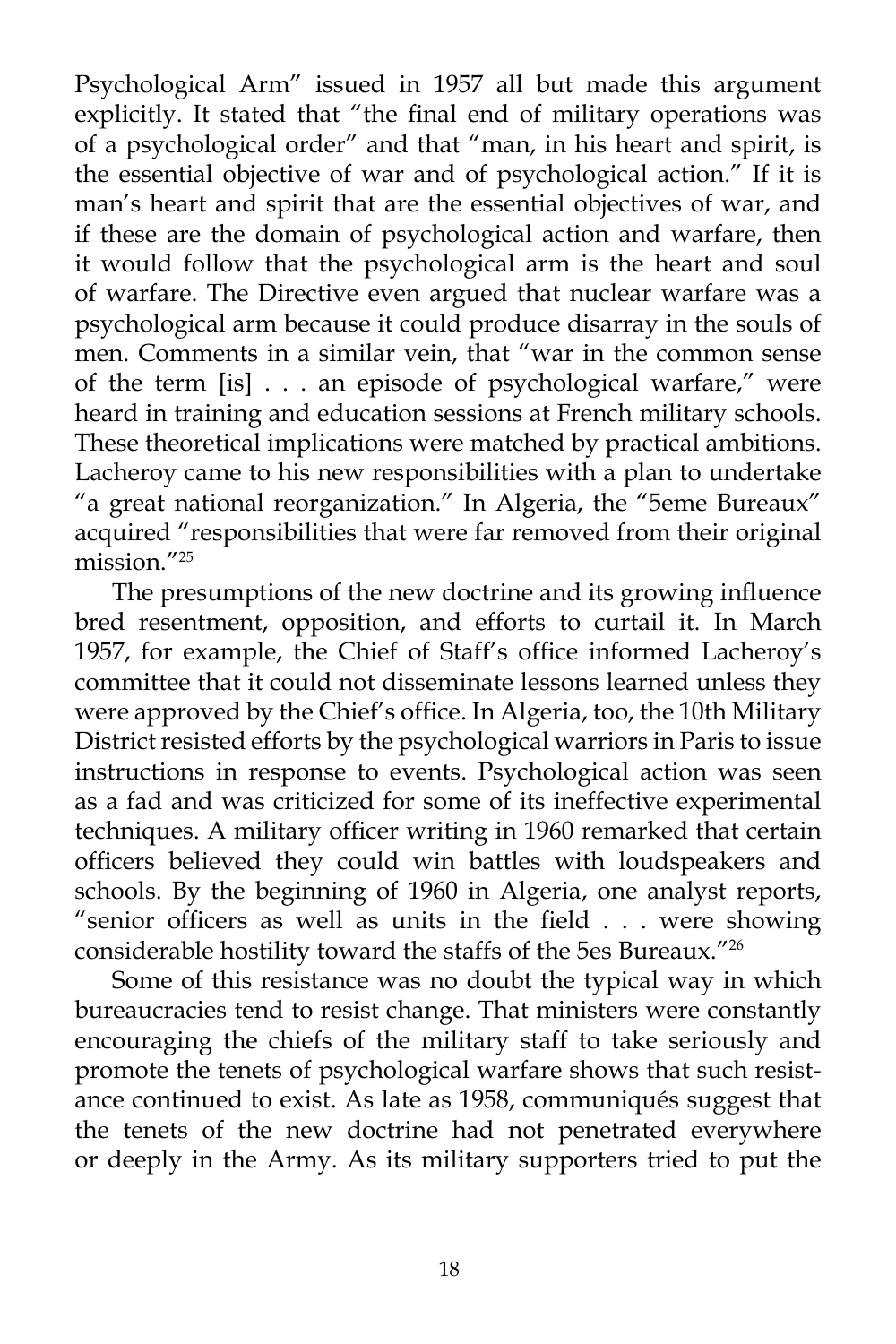new doctrine into practice, one analyst noted that they found themselves free of control by politicians from above but blocked by the military bureaucracy below. The effectiveness of the new doctrine, he remarked, would have been enhanced had the situation been reversed. In addition to these typical problems, adoption of the new doctrine was impeded by a lack of resources, which rendered premature the rush to put the doctrine into practice. The result was that psychological warfare was declared the true warfare without sufficient resources to make good the claim. For example, the Office of Information and Psychological Action that Bourgés-Maunoury established in April 1956 was at the center of power, attached directly to the office of the Minister of Defense. But for lack of personnel, it had to act through civilian or military offices over which it had no control. Worse, haste produced insufficiently trained practitioners, whose ineptitude discredited the newly proclaimed queen of battle.<sup>27</sup>

While the support of politicians was a major cause of the institutionalization of revolutionary warfare doctrine, the political disarray of the Fourth Republic was also one of the reasons this innovation failed. The new doctrine needed a firmer guiding hand and more support than the Fourth Republic's politicians were able to muster. It often was the political figures in the defense establishment who were best positioned among the civilian and military supporters of revolutionary warfare to promote the new doctrine, but they changed frequently. The Fourth Republic had 21 changes of Prime Minister in 12 years. The organization of the defense establishment suffered from a similar lack of stability. From 1945 to 1962, according to one count, there were at least 25 reforms of French defense structures, averaging one every 8 months. By another count, there were 15 reorganizations between 1946 and 1958.<sup>28</sup>

Within the military, the problem the new doctrine had to overcome was, in a sense, less complicated but more difficult. Revolutionary and psychological warfare were not just innovations. They represented, according to their proponents, a revolution in warfare to which France and the West had to adapt, or they would perish. This amounted, of course, to the claim that the French military had to change in fundamental ways. The Army in Algeria, Bourgés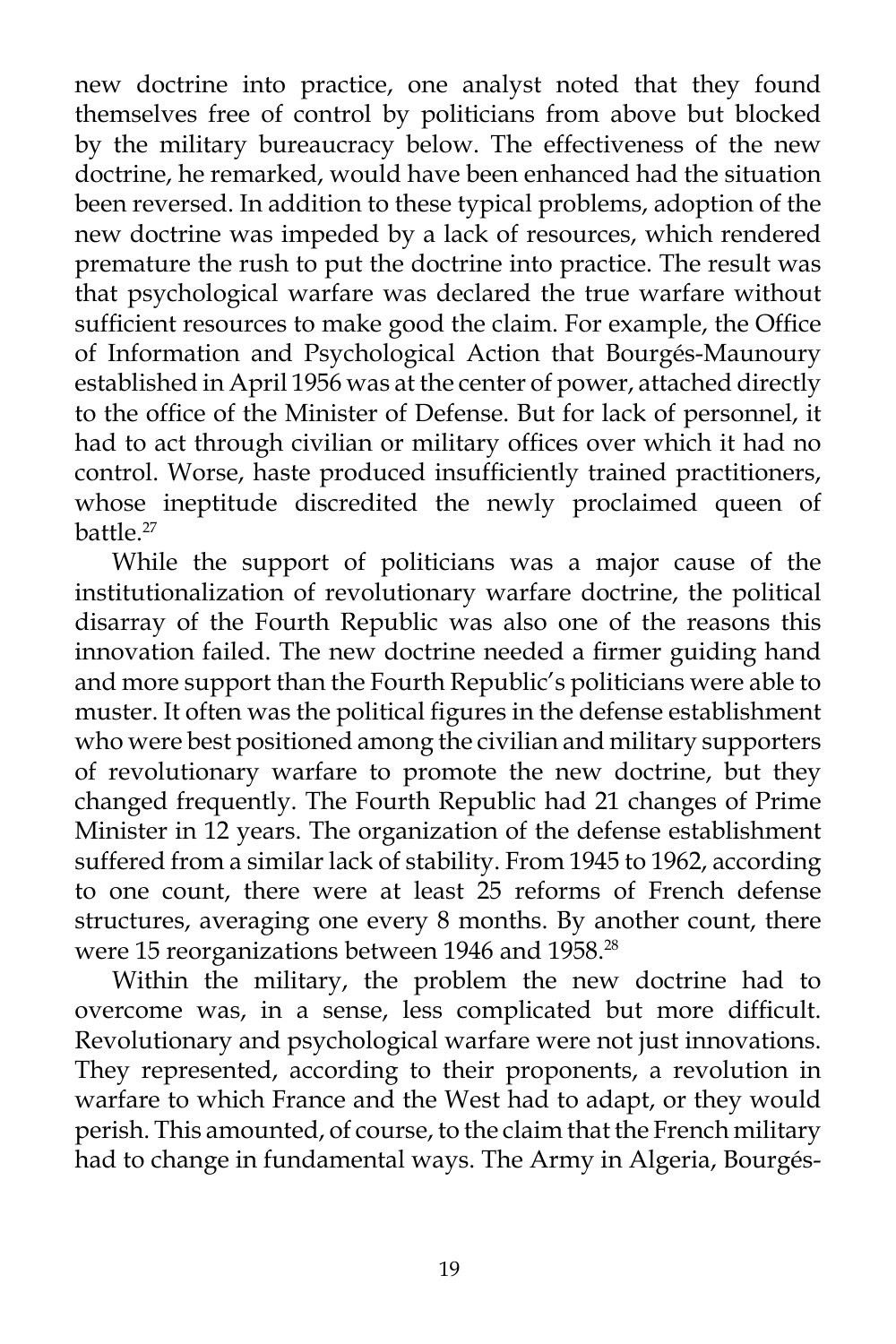Maunoury announced, was a new kind of Army, because the military art had evolved. But it was not a new Army, and many in the Army remained not very evolved. In 1954, a decorated officer assigned to a public information position, an important job in the eyes of revolutionary warfare theorists, showed his medals to another officer, saying, "With these, I had a right to hope for something better."<sup>29</sup> The "paras," elite light infantry, who took pride in their ability to track down and kill the enemy, often clashed with the "Specialized Administrative Sections," French military personnel who worked with the Algerians and performed what the U.S. military would call civil affairs functions. These are just a few of the indications that many in the Army resisted the new doctrine because it required them to leave behind the conventional understanding of themselves, not only with regard to the role of the Army in politics, but with regard to the roles and missions of the Army in national defense.<sup>30</sup>

Just as support for the doctrine of revolutionary warfare was not simply self-interested but the result of professional concern for the safety of France, so should we conclude that attachment to conventional warfare among French officers was not merely an irrational longing for traditions. An officer in the French military might agree that the kind of warfare that defeated France in Indochina and appeared to be defeating it in Algeria was a threat to France, without agreeing that it was the only or most serious threat. As we have seen in the case of the general officer who resigned when armored units in Germany were broken up for the sake of the war in Algeria, opposition to revolutionary warfare could reflect a different evaluation of the external threats that France faced. Officers also could disagree over evolutions of the internal threats to France: the threat was not great enough to justify the innovation of military psychological action targeted at Frenchmen. One might well conclude that the conventional understanding of warfare and of civil-military relations was most appropriate for France's situation. In any case, no matter how reasoned, the attachment to conventional ways of thought and action was the most important cause for the failure of revolutionary and psychological warfare. These innovations required the transformation of the French Army. However useful the innovation, the transformation they implied was not acceptable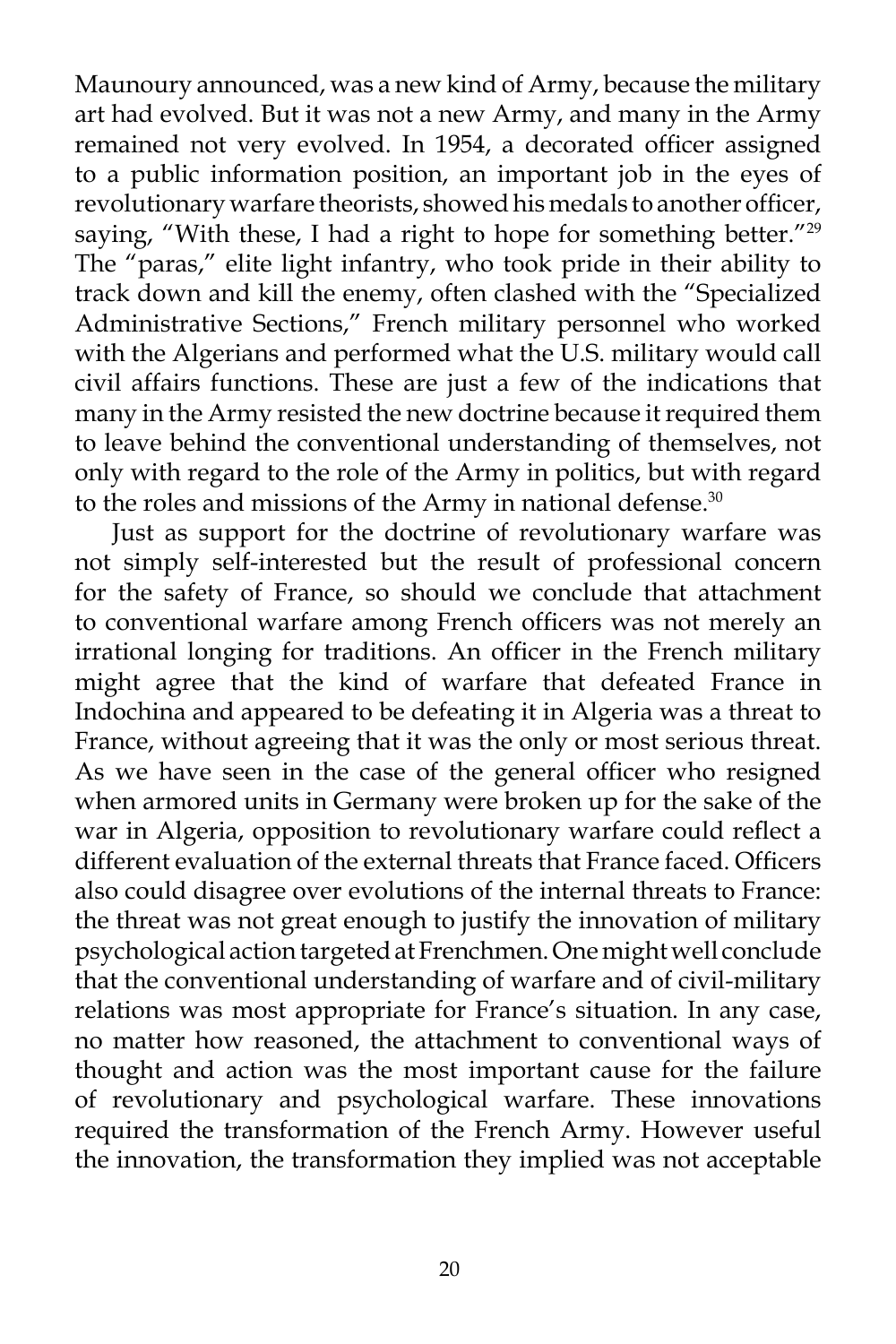to enough French officers or civilian officials to allow the innovation to endure.

#### **THE BRITISH**

The British experience with political or psychological warfare and insurgency offers a sharp contrast to the French experience with revolutionary warfare. We will consider first the development in Britain of political warfare, and then turn to the better known topic of British counterinsurgency doctrine.

## **Political Warfare.**

In 1950, as the French were just beginning to consider the importance of psychological warfare, Sir Robert Bruce Lockhart reflected on the long British experience with that mode of war in a lecture at the Royal United Service Institution (RUSI). Lockhart, who had worked as a spy for the British in Moscow during the Russian revolution, had been the Director General of the Political Warfare Executive, the agency of the British government that handled propaganda abroad, during World War II. In his talk, Lockhart stressed that political warfare, "or psychological warfare as the Americans call it," was a regretful necessity: "I regard the modern form of political warfare as a necessary evil in war-time and as one of the greatest menaces to our civilization and standards of conduct in peace-time." Yet, Great Britain could not set aside this menacing technique in the cold war, a period of "neither peace nor war," because political warfare was being used against Britain every day "with great violence and cynical disregard for the truth." Indeed, Lockhart contended, political warfare was "the principal weapon of the cold war." Britain, like other democracies, was at a disadvantage in waging political warfare against a totalitarian enemy because its freedom could be exploited by that enemy, whereas the enemy's repression and secrecy largely were impenetrable. Still, Lockhart insisted that Britain should not try to remedy these disadvantages by "imitating the methods of the totalitarians." In other words, political warfare, as practiced by Britain, should occur within the constraints on government that a free society required. This was not the only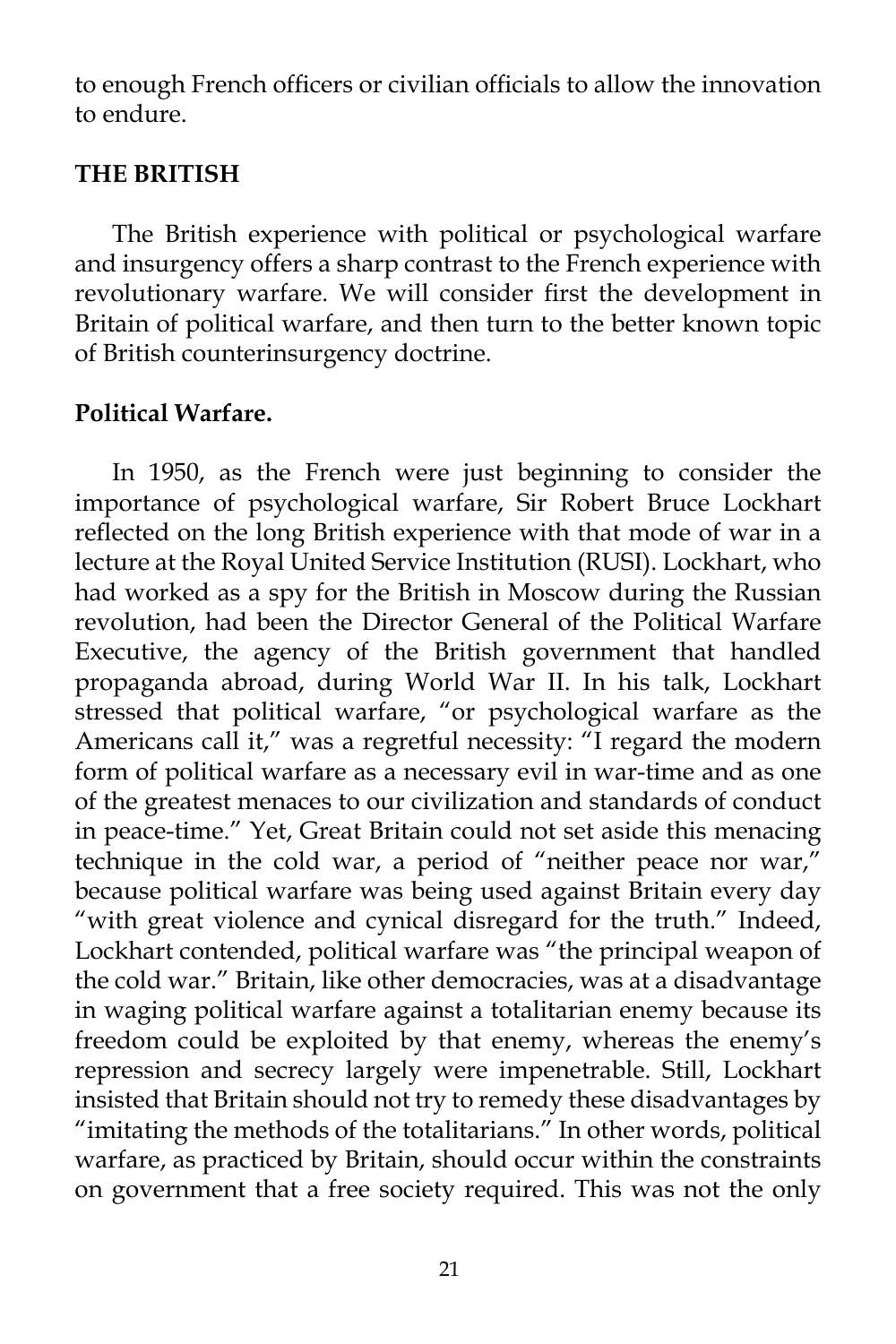constraint under which it should operate, according to Lockhart. Political warfare, he told his audience, was not an independent force or power but a mere "handmaid of official policy and strategy."31

Two years after his own lecture, Lockhart was on hand at the RUSI to introduce another political warfare expert, Richard Crossman. Among other things, Crossman, then a Member of Parliament, had been the Assistant Chief of the Psychological Warfare Department, Supreme Headquarters Allied Expeditionary Force (SHAEF), in 1944–45. In his lecture and another given at the same location in 1953, Crossman presented political warfare in much the same terms as had Lockhart. He insisted that it could not produce results on its own. To be effective, political warfare had to be coordinated with diplomatic and military activity and subordinated to some overarching strategy. Citing examples from World War II where political warfare had failed when used on its own, he remarked that this was one of the principal lessons he had learned in the war. With regard to political warfare in the Cold War, Crossman argued that the totalitarian states were defined by the fact that they were always at war. This meant that, compared to the democracies, the totalitarian states had a greater unity of purpose.

For Crossman, this, in turn, meant that it was easier for the totalitarian states to mount effective political warfare campaigns. As he said to a questioner, "In peace-time, you will not be able to make a democrat accept the totalitarian concept that one overriding objective must be followed by everybody." Far from seeing this difference between democracies and totalitarians as a liability or believing that it required the democracies to copy the methods of the totalitarians, Crossman saw the diversity of viewpoints in a democracy as an advantage. Crossman told his audience that by reporting "a bitter controversy" in a democracy one could "give an example to the enemy which is highly subversive." He concluded his lecture by arguing for a limited use of psychological warfare, one appropriate for a democracy in peacetime, and cautioned his audience that, unless Britain was willing to become totalitarian, an absurd idea, it could not duplicate what Russia could do in this new mode of warfare. It is enough, he said, "to tell the truth, to build up credibility, [and] to understand our purpose."32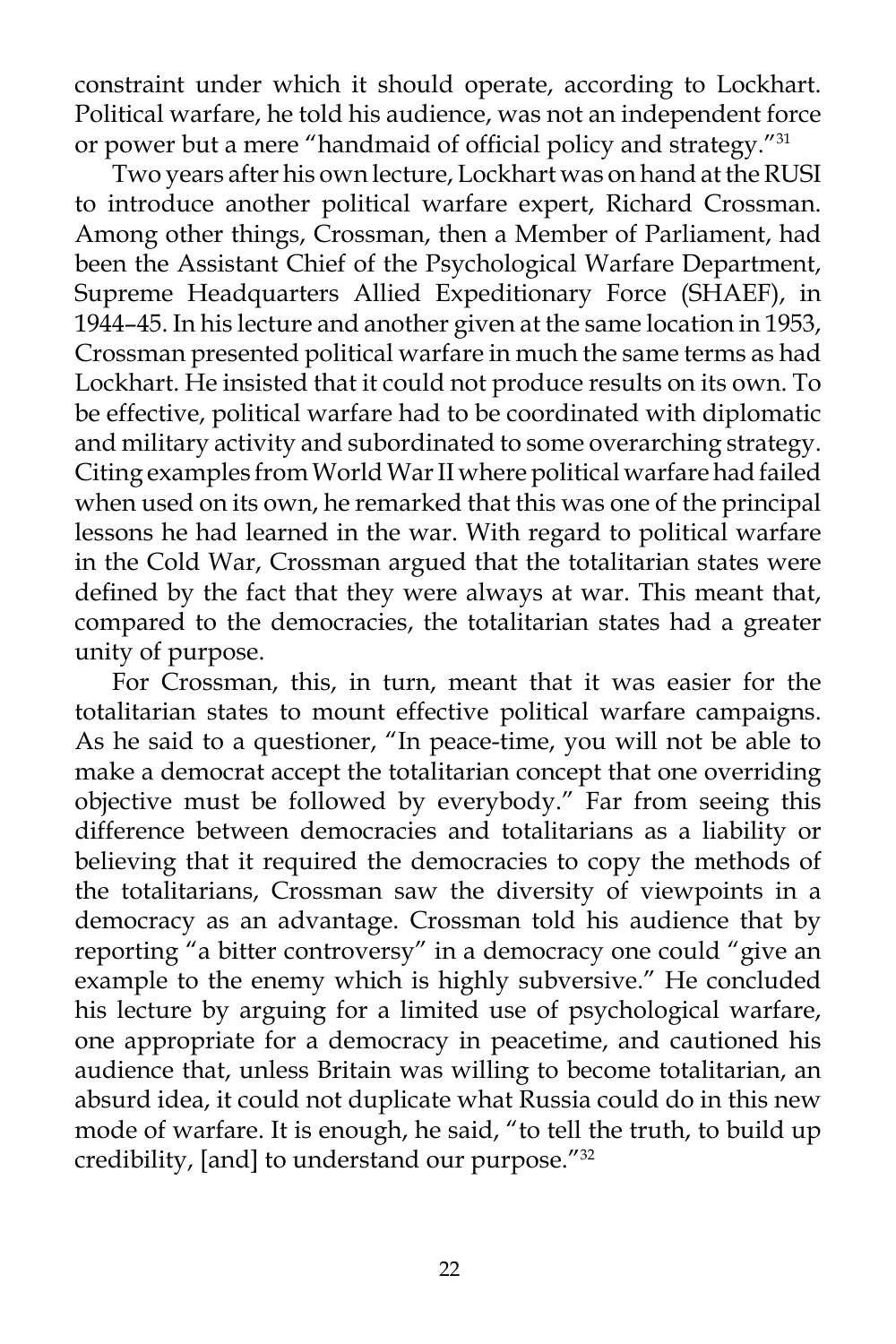The views of these two political warfare experts contrast sharply with the understanding of psychological warfare that was emerging in France. First, unlike French theorists, both Lockhart and Crossman argued that the British should not imitate their enemies, even though both Crossman and Lockhart admitted that these totalitarian enemies had distinct advantages in political or psychological warfare. Furthermore, although both men agreed that, during war, measures may be necessary that would be unacceptable during peacetime and that the Cold War was something between peace and war, neither argued for an unconstrained use of political warfare. Even Crossman, who acknowledged, as the French did, that the totalitarians were permanently at war, refused to conclude, unlike many French theorists, that Britain or the democracies had to respond in kind. To both of these men, imitating the enemy would have surrendered what success at political warfare was meant to preserve, the British way of life that included a commitment to civil liberties and limited government. To both Lockhart and Crossman, political warfare remained a regretful necessity.

In trying to fashion a political warfare weapon compatible with the British view of free government, Lockhart and Crossman represented mainstream British thinking. During the 1930s, as the British secretly planned for the propaganda component of a future world war, they refused to imitate what the Germans were doing, even though they acknowledged that the Germans excelled at propaganda. After World War II, when the British faced a string of internal conflicts in their colonies, they remained generally committed to British free speech traditions. During the Malaya Emergency, the Colonial Office refused to suppress press freedoms in Malaya because such a move would contradict "the longstanding tradition of leaving *opinion* free from government regulation."33 We know of no British student of political warfare who ever suggested, as did French theorists, that winning the struggle against the totalitarians required adopting their methods.

The second way in which the British political warfare experts differed from their French counterparts was in their assessment of the importance of this technique. French doctrine on psychological warfare, we recall, implied that it was, in fact, the heart and soul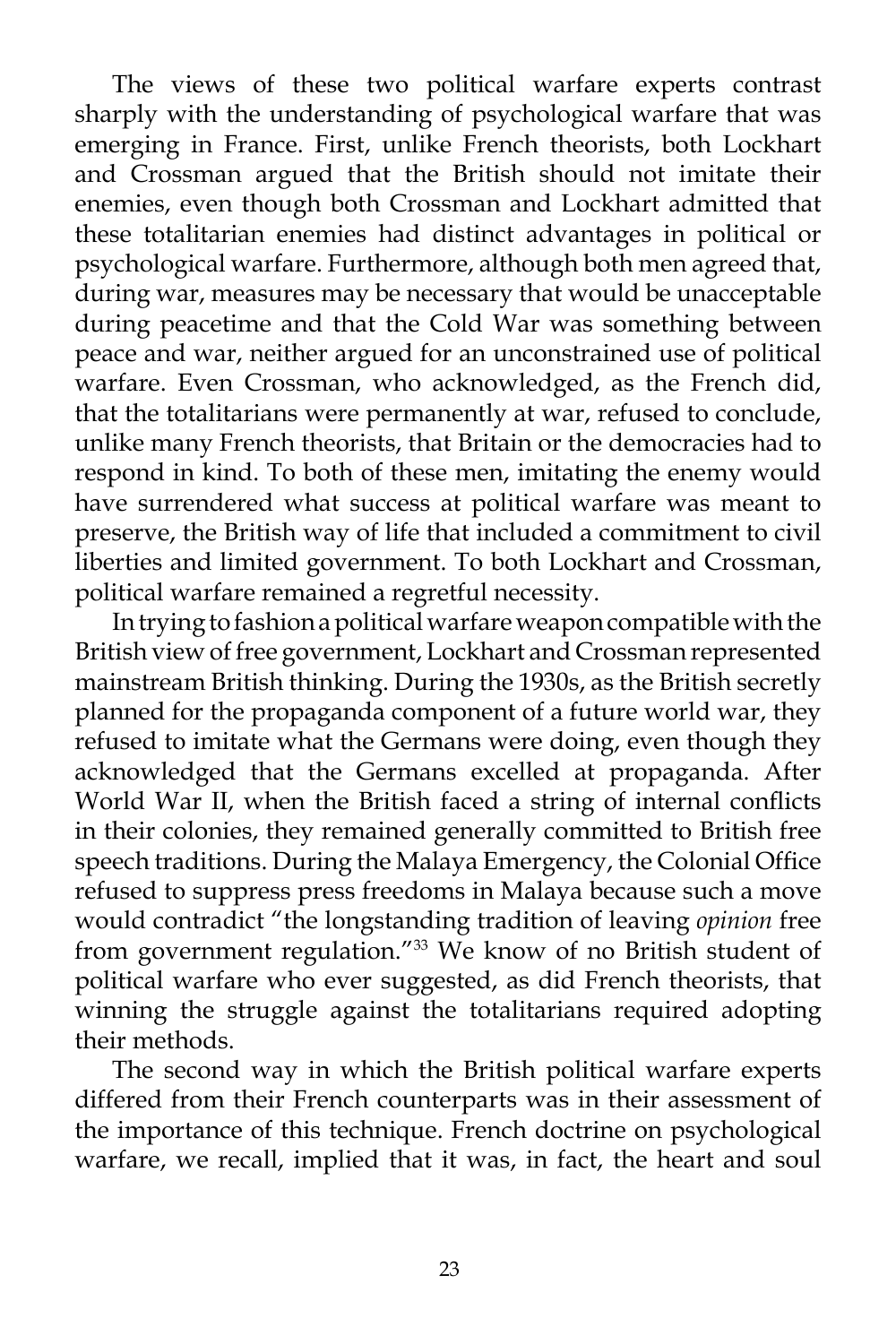of modern warfare. Lockhart called political warfare "the principal weapon of the cold war" but did not claim that it was the essence of warfare. His insistence that political warfare had to be subordinate to policy and strategy suggests that he saw political warfare as just another weapon, one particularly suited to the situation of "not peace, not war" that existed between the Western democracies and the Warsaw Pact. Crossman, too, remarked that political warfare had to be subordinate to some overarching strategy if it were to succeed. Rather than being the heart and soul of warfare, as the French doctrine on psychological warfare claimed, Lockhart and Crossman saw it as only another tool to carry on the fight.

Perhaps the principal cause of the differing British and French views of psychological warfare was the difference in their level of experience with it. The British were long familiar with psychological warfare and had faced an array of issues associated with it. The British had used political warfare effectively in World War I, or so they and their enemies thought. Although the British government dismantled its political warfare capability when the war ended, it almost immediately began to rebuild it. The first efforts were the introduction of internationally oriented press attachés at some British Embassies, initiatives to lure tourists to Great Britain, and initiating BBC foreign language broadcasts in the late 1930s. As official documents make clear, the point of these efforts, especially in response to the increasing power of totalitarianism, was to serve national interests by promoting British prestige and influence in the world.<sup>34</sup> The deliberate effort to use information to promote national interests in the emerging struggle with the totalitarian powers defined these efforts as political warfare.

In addition to these various overt efforts, by 1938 the British had been trying secretly for several years to prepare to use propaganda in a possible war with Germany. The initial impetus came from the Air Ministry in 1935. As the military planned for a possible conflict with Italy over Abyssinia that year, the questions of both censorship and propaganda arose. This led a press attaché in the Ministry to consider the issue in the context of a conflict larger than a clash in Africa. He wrote a memorandum arguing that the organization of propaganda in World War I had been deficient and should be improved if another such war broke out. This led to the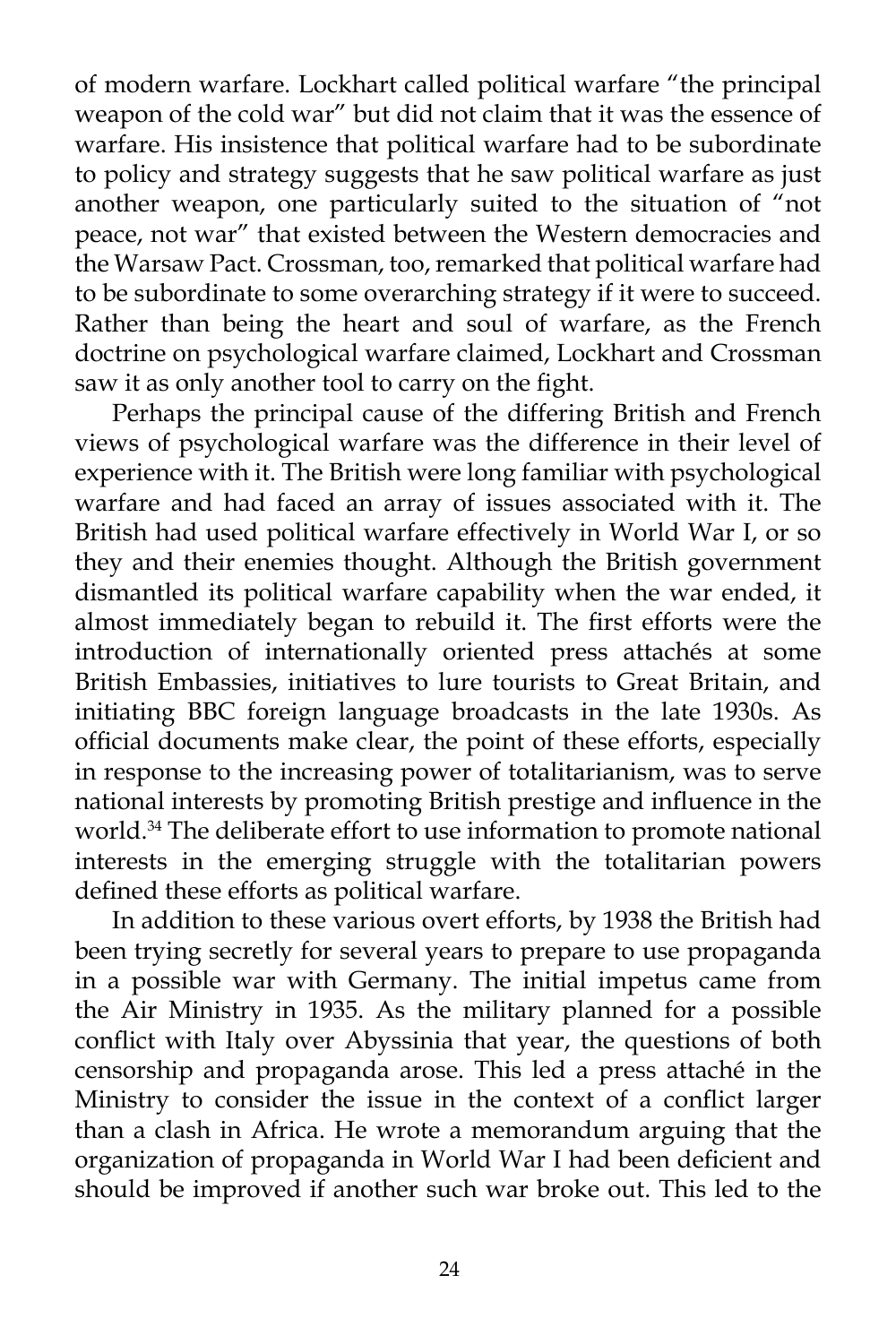establishment of an interministerial committee to consider the issue and eventually to plan for the possibility of war. The French had no comparable experience. Between the World Wars, they did nothing to develop a political warfare capability. A British civil servant sent to coordinate a propaganda plan with the French in 1939 reported that such coordination was impossible "because the French had no plan."35

Although the British did some planning, they also did a good deal of bickering. Infighting among the different ministries and organizations involved in information and propaganda efforts continued even through the first year or so of World War II.<sup>36</sup>

This bickering and infighting arose from the petty jealousies, turf fights, and resource conflicts typical of bureaucratic squabbling, but these fights also involved substantive issues, many of which the U.S Government continues to wrestle with. Everyone seemed to agree that effective political warfare required the coordination of all sources of information. But did that mean that the BBC, for example, should be run by the same organization that disseminated disinformation to enemy countries? Would this not hopelessly compromise the reputation for truthfulness that made the BBC so effective? If one distinguished between information and propaganda, the latter of which required hiding its source, should propaganda be handled by a separate ministry or combined with the organizations that carried out sabotage activities overseas, and which therefore had expertise in hiding the British hand? Since all these efforts were part of the more general effort to support British foreign policy, should not the foreign office have a key role or perhaps the directing role? But was the Foreign Office competent to direct such efforts? And what role should the military have? Did it not have its own interest in and need to exercise a propaganda function, as various officers argued in the 1930s?37 As British officials debated these questions, they were developing their understanding of political warfare, and how it fit into Britain's political and institutional life. In the 1930s, the rise of the totalitarian powers prompted these discussions; they did not occur after a surprising and devastating defeat, such as the French suffered in Indochina, a defeat that might have encouraged a search for radical solutions.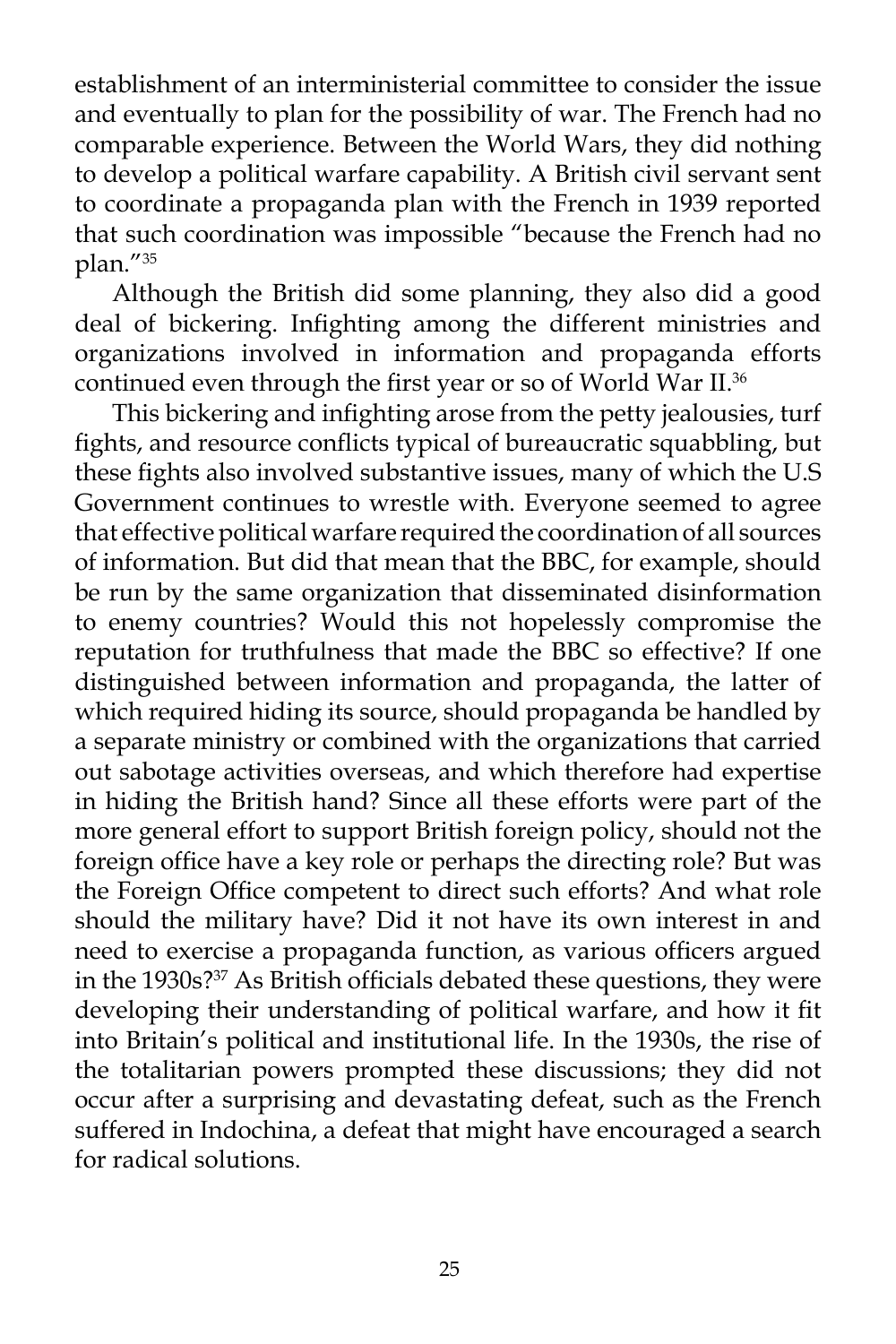When one compares the theorizing approach to psychological and revolutionary warfare of the French to the more practical, empirical approach of the British, one might be inclined to see this as a confirmation of national stereotypes. There is some truth to this view. Although some authors speculated about developments they thought were changing the nature of warfare,<sup>38</sup> the British generally remained close to their experience. They tended not to claim that the changes they noticed were revolutionary or that responding to them required a fundamental break with British practice. These were also the views expressed by Lockhart and Crossman. Institutionally, as well, the British tended to operate in a recurring cycle. Seeing political warfare as a "regretful necessity," the British would not devote resources to it until an external threat made that necessary. As soon as that threat disappeared, the government dismantled its political warfare capability, as it did after World Wars I and II. As a new threat appeared (Germany in the 1930s, the Soviet Union in the late 1940s and early 1950s), the government re-created that capability, incorporating a few changes based on past experience.<sup>39</sup>

By the time of the Cold War, the British had learned to keep the overt and covert parts of their information efforts separate but to try to coordinate them through interministerial committees. They had also, as represented by the lectures of Lockhart and Crossman, come to understand the dangers to democratic government inherent in psychological operations. One might characterize the British approach as adaptive rather than innovative, but the cumulative result was an institutional and doctrinal arrangement that allowed the British to use political warfare for the purposes and within the limits of democratic government.

## **Counterinsurgency.**

When we look at the development of what the British came to call counterinsurgency—what the French called revolutionary warfare we see a process and result similar to those occurring with political warfare.<sup>40</sup> The British had been contending with border and internal security problems in their empire for generations by the time World War II began. Indeed, the British continued to deal with them during the war. What the British had learned through these efforts was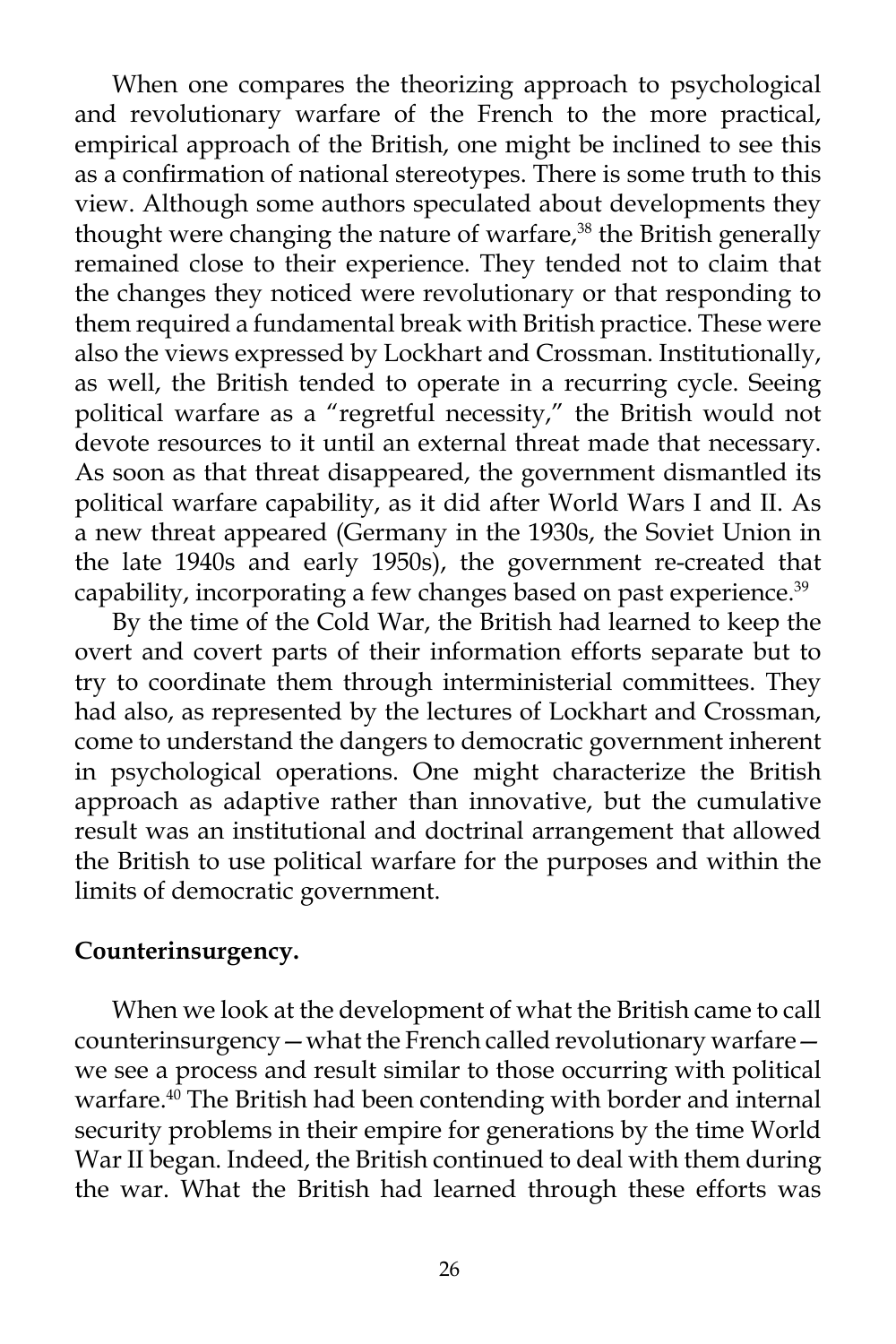compiled in such books as Colonel C. E. Callwell's *Small Wars: Their Principles and Practice* and Charles Gwynn's *Imperial Policing*. These books and a host of articles in military journals described operations against bandits or rebels who were operating as more or less selfcontained armed bands. Thus, in general, these books and articles emphasized military operations and not any larger political context. In imperial policing, political warfare was not very important. The tone is captured in Callwell's remark that:

the most satisfactory way of bringing such foes to reason is by the rifle and the sword, for they understand this mode of warfare and respect it. Sometimes, however, the circumstances do not admit of it, and then their villages must be demolished and their crops and granaries destroyed; still it is unfortunate when this is the case. $41$ 

Not every author had quite Callwell's starkly candid tone, but in addressing their imperial policing duties, the British tended to put the emphasis on effective military campaigning.

The British took this approach despite their experience in Ireland in 1919–21. There they had encountered something more than just self-contained armed bands. What they had fought in Ireland was an armed political movement, in which the armed force relied on the Irish people for support and intelligence and, in turn, helped form, sometimes coercively, the people's political views and motivation. In essence, this was the phenomenon that the French would come to call revolutionary warfare. Against the Irish, the British finally did develop a political warfare or propaganda campaign. In the interwar period, the colonial conflicts the British engaged in were more like small wars or antibandit campaigns than political or revolutionary warfare.

Some officers noted that changes were occurring—the rise of the masses, and therefore the development of mass politics, communication, and propaganda with their effects on world opinion—that would require a different response from the British. For example, when discussing the use of propaganda in guerrilla war in 1927, one officer argued that "modern methods of communication" and what he described as the increased civilization of the Great Powers meant that the Great Powers could not respond to colonial insurrections with the ferocity they had used in the past. If they did so,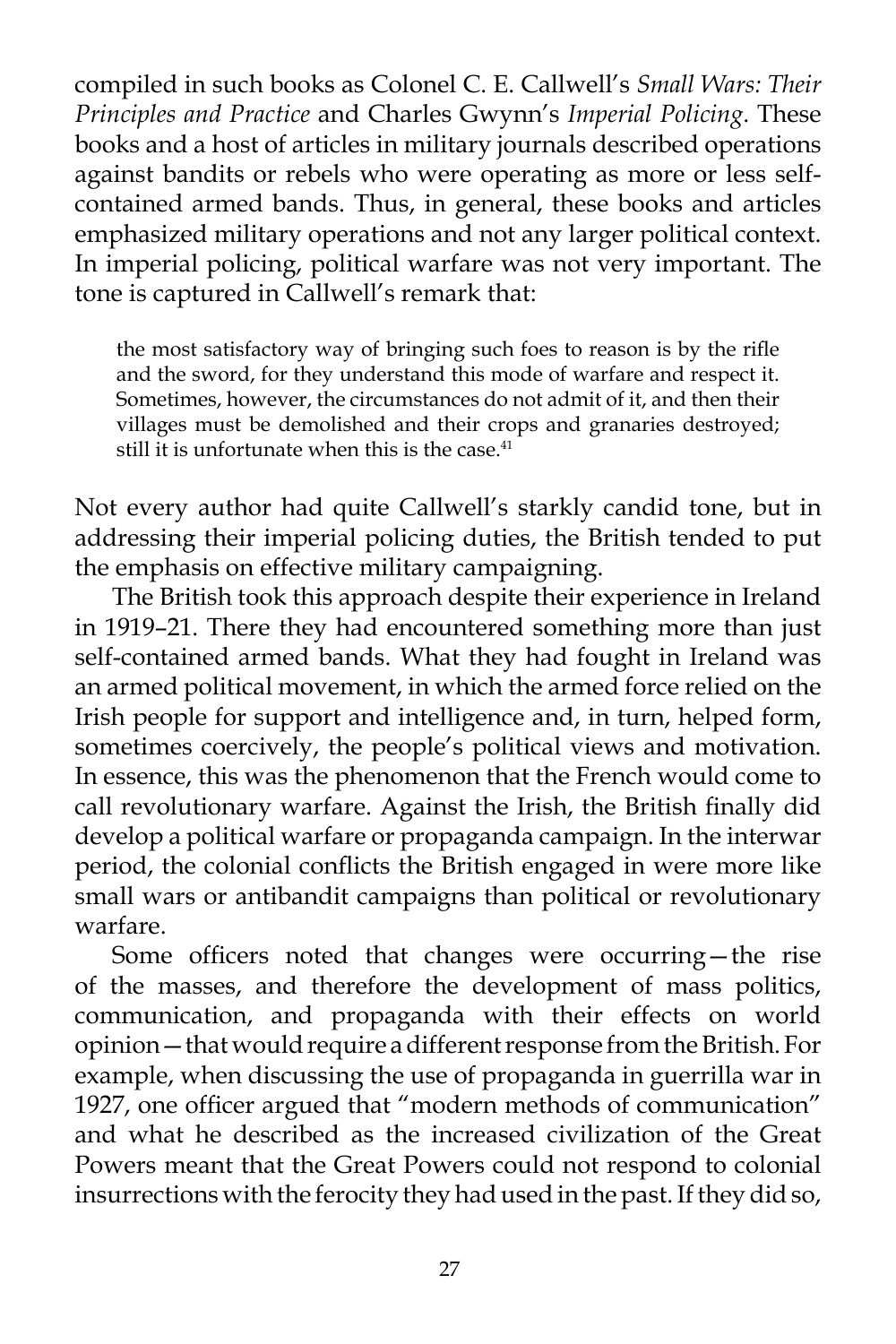guerrillas would use the new communication technology to exploit the more humane sentiment in the cities and the larger world to the disadvantage of those powers. So potent was this new combination of communication technology and sentiment, the officer argued, that it might even topple the metropolitan government. This gave the guerrillas a new and significant advantage over the Great Powers.

The guerrillas gained another advantage by the invention of powerful weapons (automatic weapons and high explosives) that could be concealed easily on a person or in a city and therefore were well-suited to implement "the first principle of guerrilla war"—rapid concentration and dispersion.42 Despite these new developments, by and large, it was not until after World War II that the British, like the French, consistently faced armed political warfare in their overseas territories.

As Timothy Llewellyn Jones has shown in painstaking detail,<sup>43</sup> the British responded to this postwar conflict by drawing on their accumulated experience, modifying their practice in response to what they learned in each of their postwar counterinsurgency campaigns. What gradually emerged was the recognition that the postwar conflicts in the colonies were different from the rebellions or banditry of the past. The difference was that, inspired by nationalism and organized politically, the native populations of the colonies had changed from largely inert observers of British operations against rebels and bandits into decisive participants in the struggle. Recognition of this change did not come to the British at once. Nor did it seize the military or the government as a whole at any time until rather late in the process, if then. It dawned in a piecemeal and halting fashion. As the British worked themselves through a succession of campaigns, they came to see that force alone was no longer sufficient to deal with colonial conflict. They had to pay attention to the allegiance of the people. Psychological and political dimensions of the struggle were decisive.

The history of British colonial warfare and counterinsurgency is the story of how the British adapted to these changes. The learning process was halted temporarily by World War II, but picked up its pace after the war ended. Some officers, like Field Marshall Bernard Montgomery, who for a few of the immediate postwar years was Chief of the Imperial General staff, remained attached to traditional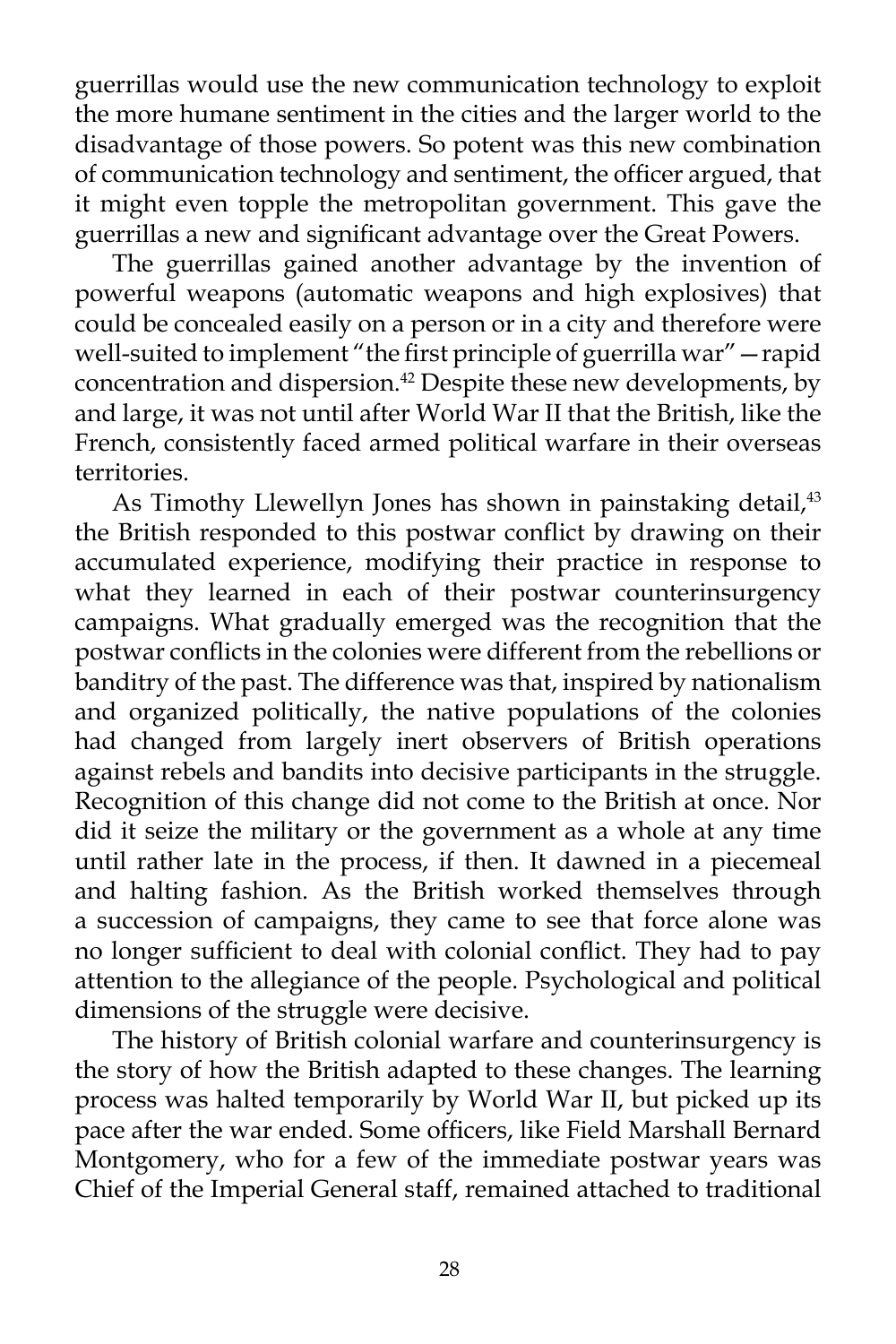methods. When an officer who became an early convert to the new counterinsurgency methods explained the approach to him, Montgomery replied testily, "I cannot follow such reasoning."44 Yet others, more and more as time passed, could. Hence, almost without knowing it, the British developed a successful approach to respond to insurgency. This included the key provisions of integrating civilian and military efforts; paying attention to information, public opinion, and propaganda or psychological operations; and limiting the use of force.

In the case of both political warfare and counterinsurgency, no British theorist emerged declaring a revolution in warfare that would have challenged long-held views of the proper role of the British military or its relation to civil authority, as happened in France. On the contrary, both Crossman and Lockhart warned against such thinking. In the case of both counterinsurgency and political warfare, the British responded to changing external threats and enduring domestic constraints and then adapted their organizations and doctrine. The British Army was able to do this, in large measure, because it became a professional organization at the height of the British Empire when imperial duties required adaptation, and the geopolitical situation forced the Army to respond to a variety of circumstances and conflicts rather than focus on conventional warfare in Europe. Adaptability became part of the British military's understanding of itself as a professional organization.

This professional ethos developed with and through the intervention of civilians in military affairs and the involvement of the military in politics. Again, this explains, at least in part, the ability of the British to deal with forms of conflict like insurgency that have a decisive political component.<sup>45</sup> As a practical matter, the adaptability of the British Army was in keeping with a somewhat self-deprecating, improvisational British national style, jauntily epitomized by Crossman in his remarks on political warfare. Describing how British efforts in this new method of warfare had changed in keeping with "the phases of any normal British campaign," he said that the British "nearly always start by being defeated and nearly always end by occupying the enemy's country." Although almost willfully denying that they were doing anything new, and most certainly not revolutionary, the British were, in fact, over time devising enduring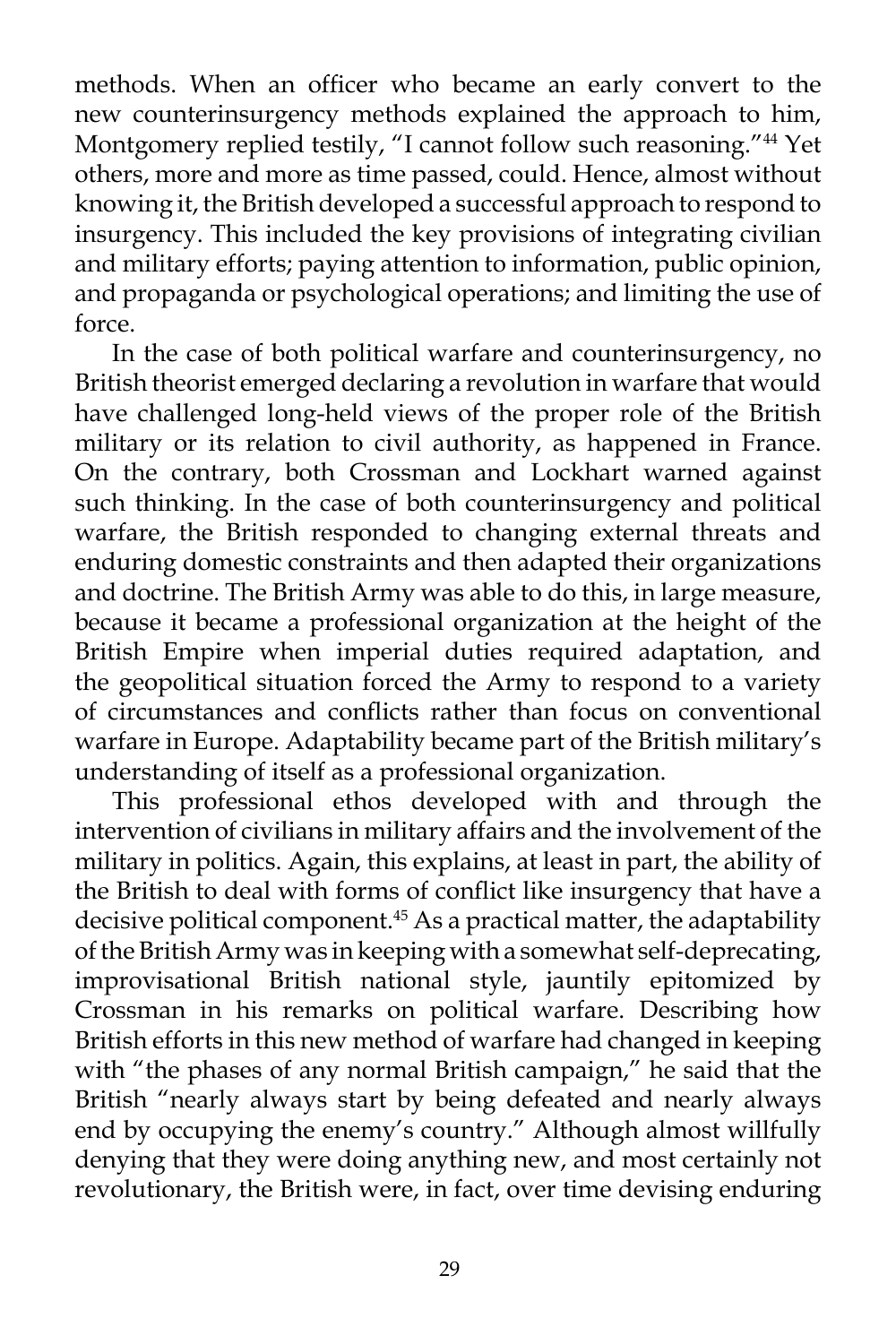innovative responses to new kinds of warfare. A comparison of the French and British experiences suggests that innovation to meet unconventional threats is more likely to occur and take hold in a military that is less connected to proclamations of revolutionary change that threaten the military's self-understanding.

## **THE AMERICANS**

# **Psychological Operations and Insurgency.**

The American experience with psychological operations was more like the British experience than that of the French. The United States used psychological warfare techniques during World War I but demobilized this capability when the war ended; resurrected it during World War II but demobilized it again; and then quickly had to reconstitute it as the Cold War developed. The American experience also was like that of the British in that the need for psychological warfare was not seen as a response to a revolution in warfare. Initially, its proponents represented psychological warfare as a potentially useful adjunct to conventional arms. After World War II, as the Cold War confrontation with the Soviet Union developed, some came to see psychological or political warfare as a decisively important component of our national security strategy. More so than the British, however, from the moment psychological operations first appeared, the American military as an institution remained largely opposed or indifferent to them, and later to counterinsurgency, even though civilian officials and some in the military argued that insurgency was a new kind of warfare that required a transformation of the way the military fought.

To get a sense of typical U.S. military attitudes toward psychological and unconventional warfare, and how deep-seated they are, we begin with some of the pre-Cold War military experience with these techniques, and then focus on the early Cold War years.

## **Psychological Warfare in the World Wars.**

American experience with psychological warfare or, more broadly, with the use of information to serve national interests,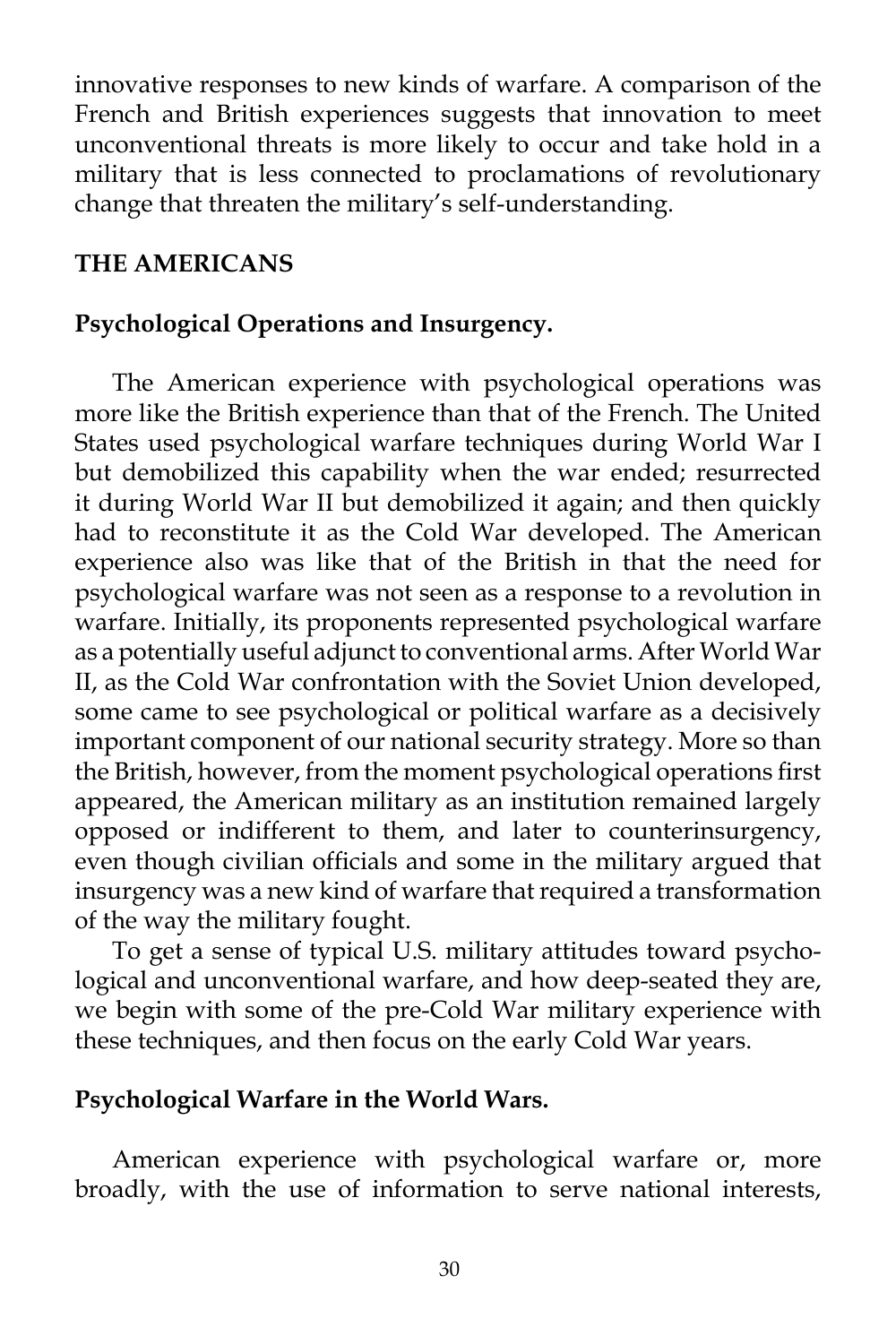dates from World War I. President Woodrow Wilson established the Committee on Public Information 1 week after the declaration of war on Germany. Headed by a civilian, a former journalist, the committee included the Secretaries of State and War and the Navy Department. The purpose of the committee, never fully realized, was to coordinate the work of all federal agencies in the effort to build support for the war and American war aims at home and abroad, and to undermine support for the war within Germany itself. The military component of America's information or propaganda effort grew from the work of the Committee. Heber Blankenhorn, a journalist and pacifist who worked on the Committee, came to believe that combat or tactical propaganda could play an important role in the war effort. In particular, he believed that President Wilson's words promising selfdetermination, democracy, and justice might be used to undermine the morale of enemy soldiers, inducing them to surrender. He tried to get the Committee to produce such combat propaganda, but the Director of the Committee told Blankenhorn that such efforts were the responsibility of the military.

Consequently, Blankenhorn approached a friend in the Army for help and eventually came into contact with the Chief of the Foreign Intelligence Branch in the Military Intelligence Service, Major Charles Mason. As Mason and Blankenhorn talked during January 1918, conversations that ultimately included the Chief of Military Intelligence, Blankenhorn succeeded in persuading the officers that the military should set up a propaganda section. When the intelligence service was reorganized as the Military Intelligence Branch in February 1918, it included the Psychological Subsection. Blankenhorn, directly commissioned as a captain, was placed in charge.46

Blankenhorn and members of his unit arrived in France in July 1918, having been told by the Secretary of War, who strongly supported psychological warfare, that they were to work only for the Commander of the American Expeditionary Force, General John "Black Jack" Pershing, and not for the Committee on Public Information. From July to the Armistice in November, Blankenhorn and his staff, working as part of the Expeditionary Force intelligence or G-2 staff, prepared millions of leaflets that were dropped by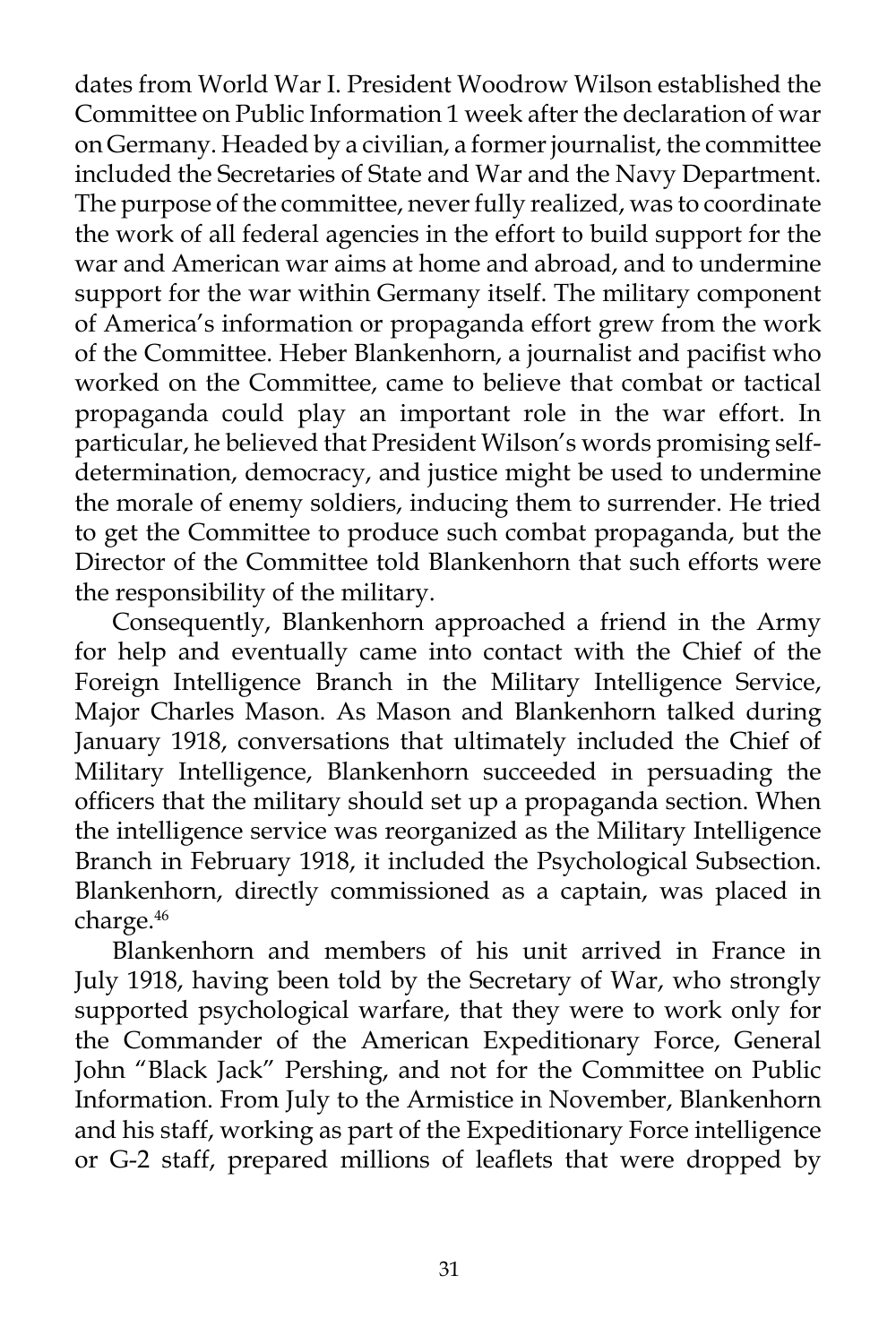airplane or balloon on German lines. The official history of the Expeditionary Force claimed that 75 percent of enlisted prisoners of war "had believed Allied leaflets, particularly the American variety," and offered anecdotal evidence that the leafleting did produce surrenders, as Blankenhorn had thought it would. $47$ 

Immediately following the Armistice, the Army disbanded its psychological and propaganda offices. Some of the practitioners from these offices were transferred to the Political Section of the Military Intelligence Bureau, but even this section was cut from the staff in 1925. The demise of psychological warfare occurred amidst a general demobilization, of course, but the rapidity with which the psychological warfare apparatus disappeared suggests a lack of appreciation for its contribution to the war effort. This lack of appreciation was evident even during the war. Blankenhorn, for example, had trouble getting airplanes to drop his leaflets and gas for the balloons to carry them. Propaganda and psychological warfare remained a matter of minor importance to the Army and the Expeditionary Force. The Army Air Service generally thought of leaflet-dropping as a low priority. For example, then Colonel Billy Mitchell, ordinarily regarded as a visionary, told Blankenhorn that propaganda had no place in combat operations. Ironically, given Mitchell's own subsequent encounters with the Army's judicial system, he even threatened to court-martial Blankenhorn if he continued to try to get pilots to carry the leaflets. Mitchell was not alone in his attitude toward psychological operations. One student of Blankenhorn's efforts argues that the Army's first psychological warrior succeeded despite "the general indifference toward unconventional warfare displayed by combat soldiers and their hesitancy, if not outright refusal, to consider its use in support of operations."48

The neglect of psychological warfare continued throughout the interwar years. By the time the United States entered World War II, only one active duty officer, Charles Mason, Blankenhorn's original collaborator and now a lieutenant colonel, had any experience in psychological warfare. His initial efforts in 1940 and 1941 to do some planning for psychological warfare met, in his own judgment, with indifference in the War Department. Blankenhorn himself,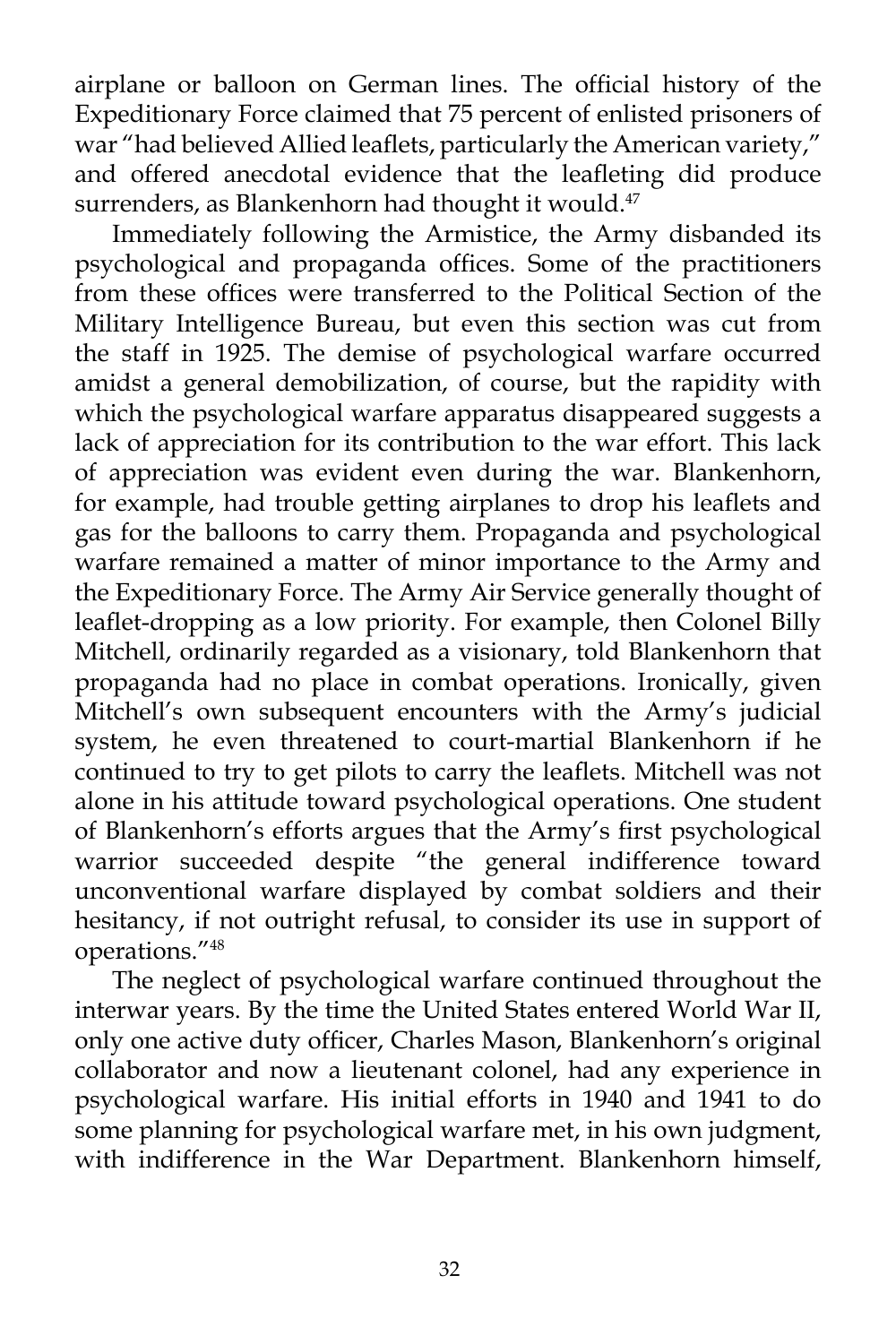recalled to active duty at Mason's request, found that the Army was reinventing the psychological warfare wheel and that he had to fight the same battles all over again, this time with an Army that was, in his opinion, even less willing to accept the potential utility of psychological activities than it had been during World War I.49

More serious efforts to develop a psychological warfare capability began in 1941 thanks to the efforts of Assistant Secretary of War John McCloy. Impressed by what he thought the Germans had accomplished with propaganda in the opening years of World War II—another example of how conventions are established—he pressed the Army to create an office that could plan for psychological warfare. This office, established in June 1941 with great secrecy (Mason was not informed of its existence), and its variously named successors, provided analysis of enemy propaganda and liaison with civilian offices involved in the information or propaganda effort. The Army also established its first tactical radio teams about this time (although they did not deploy until later in the war), and produced a training manual for combat propaganda and other publications, including a lessons-learned report that was intended for the combat theaters.<sup>50</sup>

German activities in Europe and Latin America increased interest in propaganda and public morale among officials and others outside the War and Navy Departments. Long concerned over both the intelligence he was receiving and the state of public morale, President Roosevelt appointed William Donovan as the Coordinator of Information in July 1941. In 1942, Donovan's office was divided, in effect, into two components, the Office of War Information, responsible for both domestic and foreign information efforts (except for those in Latin America, which a separate committee handled), and the Office of Strategic Services (OSS), under the Joint Staff, responsible for sabotage, subversion, guerrilla warfare, and, eventually, covert propaganda aimed at foreign audiences.<sup>51</sup> The Army transferred its responsibility for psychological warfare to OSS in late 1942 and shut down its psychological warfare office. This move had the effect of decentralizing control of psychological warfare since OSS had no authority over theater commanders, who were now in effect operating without control from Washington. A year passed before the military opened a central office. It did so because C. D.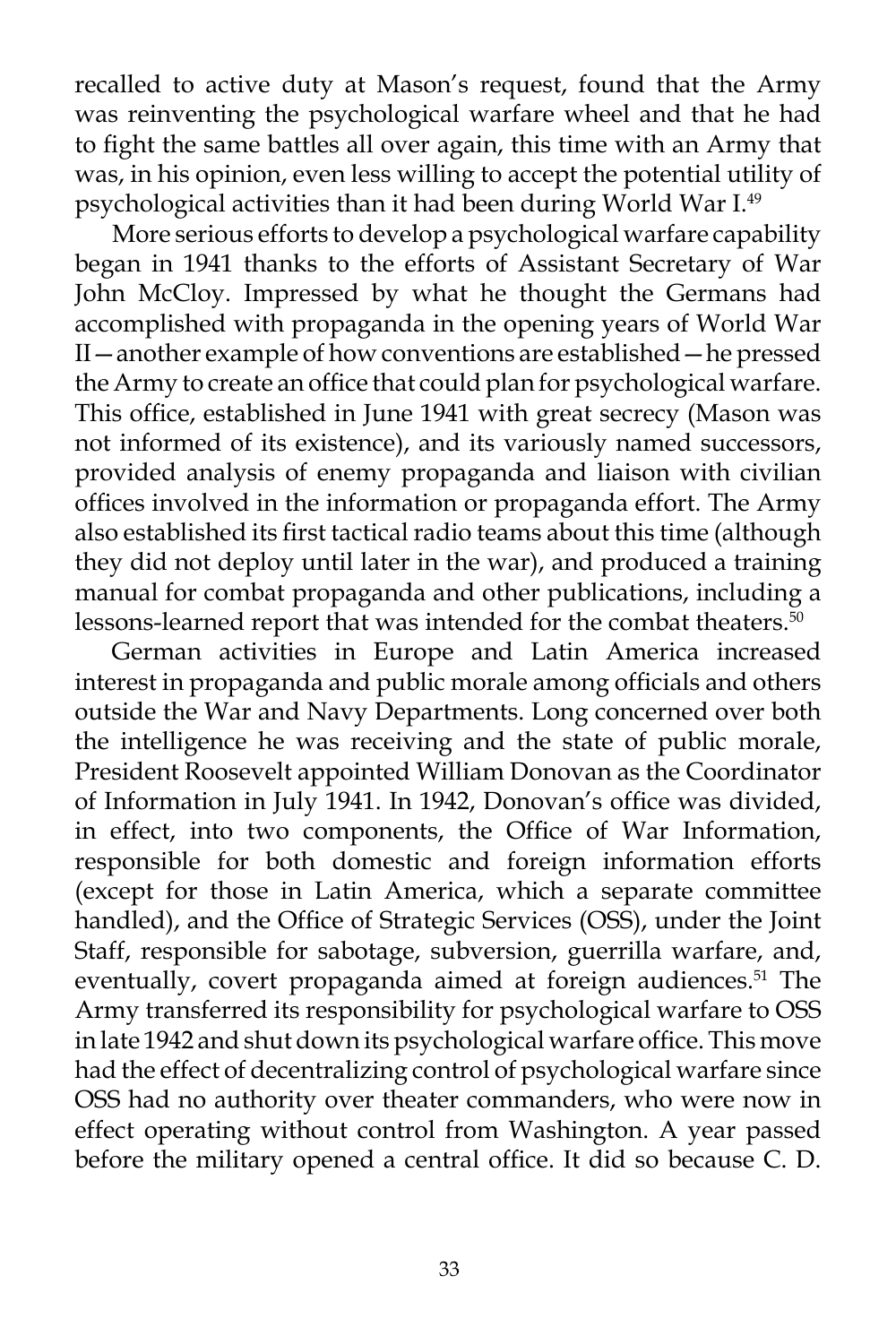Jackson, a civilian from the Office of War Information, who was then working as a deputy to the military commander of the Psychological Warfare Division, Supreme Headquarters Allied Expeditionary Force, presented papers to Assistant Secretary McCloy arguing for the central office. These papers and a series of military assessments of psychological warfare, which acknowledged its utility, led to the reestablishment of an Army psychological warfare office in late 1943. This office remained in existence throughout the war, its principal function being the coordination of military psychological warfare activities and liaison with the civilian agencies involved in psychological warfare efforts. Operations remained under the control of theater commanders, with varying degrees of success.<sup>52</sup>

The greatest problem psychological warfare faced during the war was the mixed reception it received from the conventional military. Some commanders valued it and wanted it used in their area of operations (e.g., Dwight Eisenhower); most did not. Admiral Chester Nimitz banned it. Negative views of psychological warfare reflected attitudes deeply bred into the military. Like the highly decorated French officer noted earlier, who was insulted to find himself assigned to a psychological operations job, one veteran colonel on Eisenhower's staff who prided himself on being a tough cavalryman, was horrified, he reported, when Eisenhower asked him to take over command of the theater's psychological operations. Another officer assigned to a psychological warfare unit reported that commanders saw the unit as a nuisance, while enlisted personnel considered it a joke. A high-ranking officer reportedly remarked that "the Army exists for the purpose of killing our enemies, not for persuading or arguing them out of the war." Even the commander of Eisenhower's psychological warfare effort wanted to command combat troops. After getting the chance during a leaflet run to fire the guns on a B-17, he remarked that doing so made him feel "like a soldier again." Sometimes when psychological warfare demonstrated its effectiveness, it mitigated such ingrained attitudes somewhat, but the attitudes were a persistent characteristic of the American military outlook.<sup>53</sup>

Despite the prejudice against psychological warfare, it undoubtedly contributed to the Allied victory in World War II and consequently earned some support within both military and civilian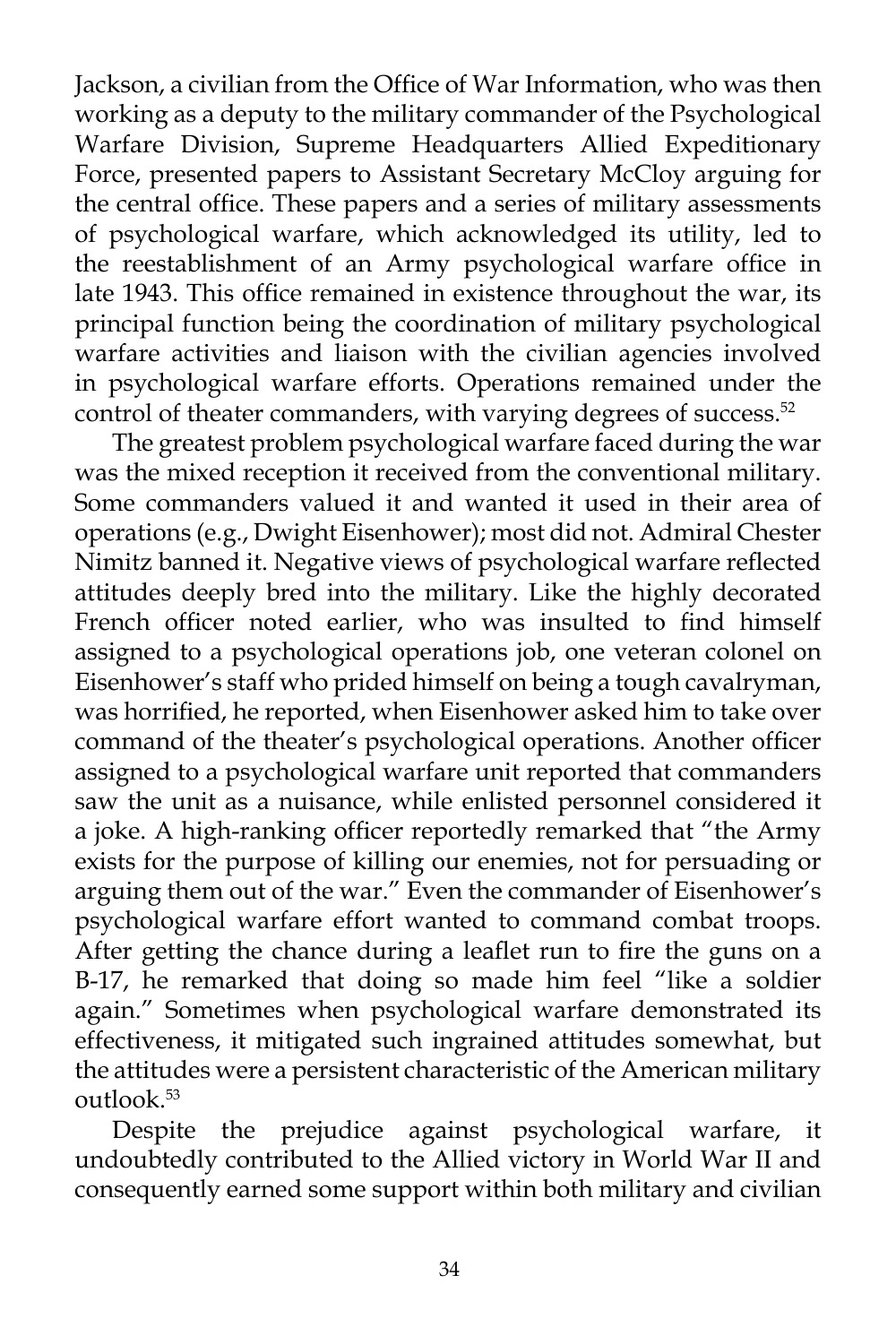agencies of the government. One of the first analysts of America's psychological warfare efforts, who had access to the relevant officials and documentary evidence, concluded that there was significant support for psychological warfare across the government, if not in the military itself, by the end of the war. This support, however, tended to manifest itself in resourcing public relations or information offices. For example, in the summer of 1945, both the State and War Departments informed Congress that funding for the Office of War Information should continue (State was particularly concerned to keep the Voice of America going). Generals Eisenhower and Marshall told Congress that the U.S. occupation forces in Germany and Japan would have to provide motion pictures, radio, news, and magazines to the Germans and Japanese. The War Department maintained a public information office. Support for propaganda or tactical psychological operations tended to be more circumscribed, although some who supported these activities were influential. At the conclusion of the war, Eisenhower offered a positive assessment of psychological warfare, remarking that "without doubt, psychological warfare had proved its right to a place of dignity in our military arsenal<sup>"54</sup>

### **Psychological Operations in the Cold War.**

The support enjoyed by psychological operations and information campaigns was not enough to prevent their disappearance shortly after the war. President Harry Truman authorized closing the Office of War Information as soon as the war ended in August 1945. He shut down the Office of Strategic Services in September of that year, parceling out its functions to the State Department, which got research, and the War Department, which got the covert capability. When the war ended, Congress forbade government information campaigns in the United States and cut the funding for information activities and cultural affairs overseas by 50 percent between 1946 and 1948.<sup>55</sup> These actions reflected a general dislike of propaganda, the inability of the proponents of psychological operations to demonstrate in a compelling way its contribution to victory, and the focus among those involved in defense matters on reorganizing and streamlining the military once the war ended. Finally, even if the government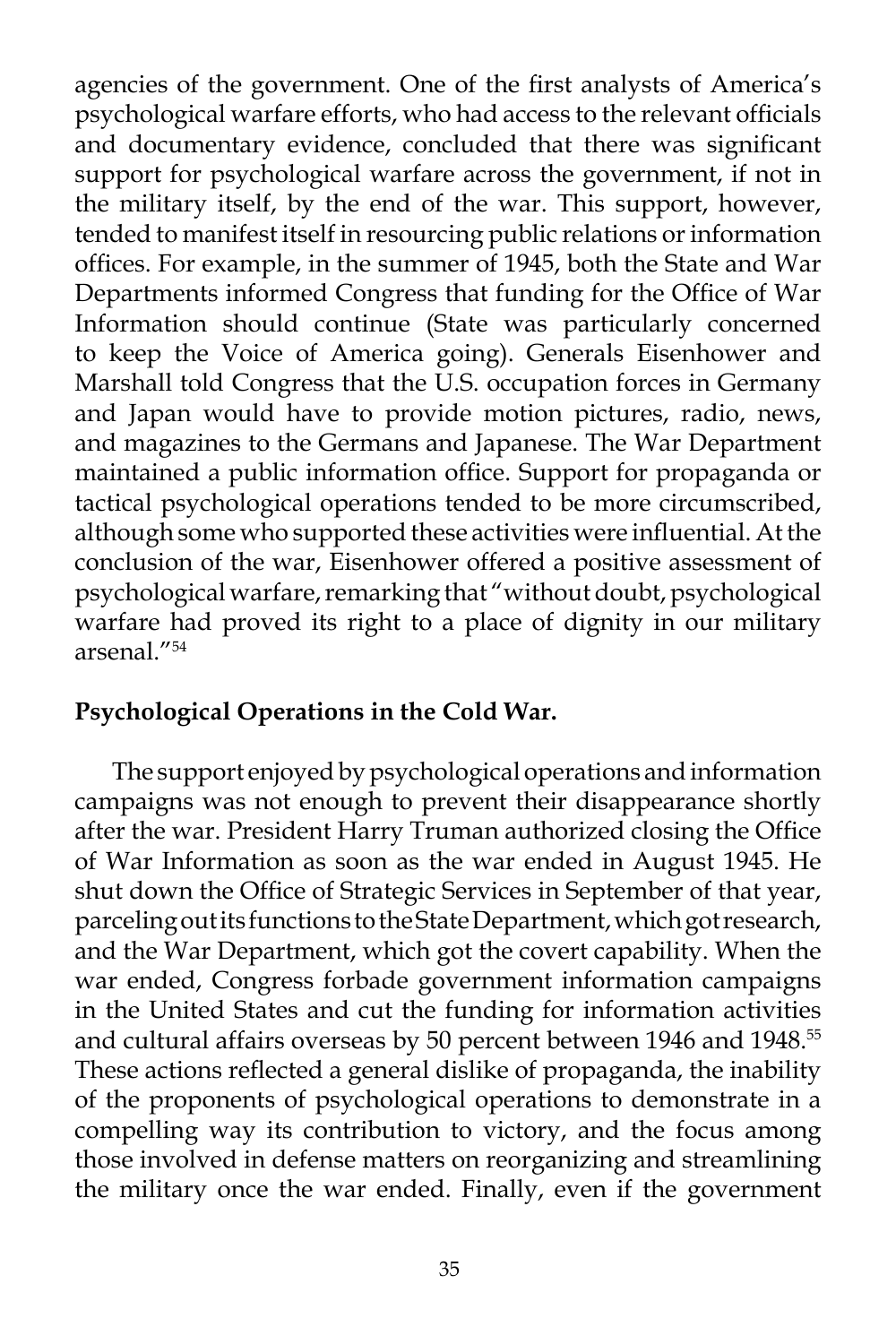and the military had been more favorably disposed to psychological operations, many of those who had fought the psychological war would not have stayed around. They were journalists, artists, and advertising men who had done their duty and wanted to return as soon as they could to their peacetime pursuits.<sup>56</sup> The result was that, within a year or two of the war's end, hardly anything was left of the American wartime information management and psychological warfare capability.

What did survive demobilization were agency press offices and other activities such as Armed Forces Radio and the Voice of America that provided information to the American public or American servicemen and selected foreign audiences. It was these activities that so impressed the French. The military also kept alive in a much diminished form its combat propaganda capability. It used this capability overseas to deal with civilian populations in Germany, Austria, Korea, and Japan, printing and distributing newspapers and magazines and running radio stations and movie houses. In the United States, the Army formed an experimental "Tactical Information Detachment," performed some studies of psychological warfare, and did some planning for its use in a future war. This planning began in 1946 after an Assistant Secretary of the Navy suggested it was necessary. An interdepartmental committee the State, War, Navy Coordinating Committee (SWNCC), which became the State, Army, Navy, Air Force Coordinating Committee (SANACC) after the establishment of the Air Force—conducted the planning. As it did so, America's psychological warfare capability continued to decline. In 1947, a memorandum to the Under Secretary of State from the SANACC reported that "the Department of State and the Military Establishment have no funds appropriated for psychological warfare purposes" and that "no psychological warfare specialist reserves exist within the Military Establishment or the Department of State."57

As America's psychological warfare capability withered, events overseas were suggesting that such a capability might be necessary even in peacetime. By 1947, communists had taken over Poland, Hungary, and Rumania and were attempting to take over Greece, while continuing to apply pressure on the government of Turkey. In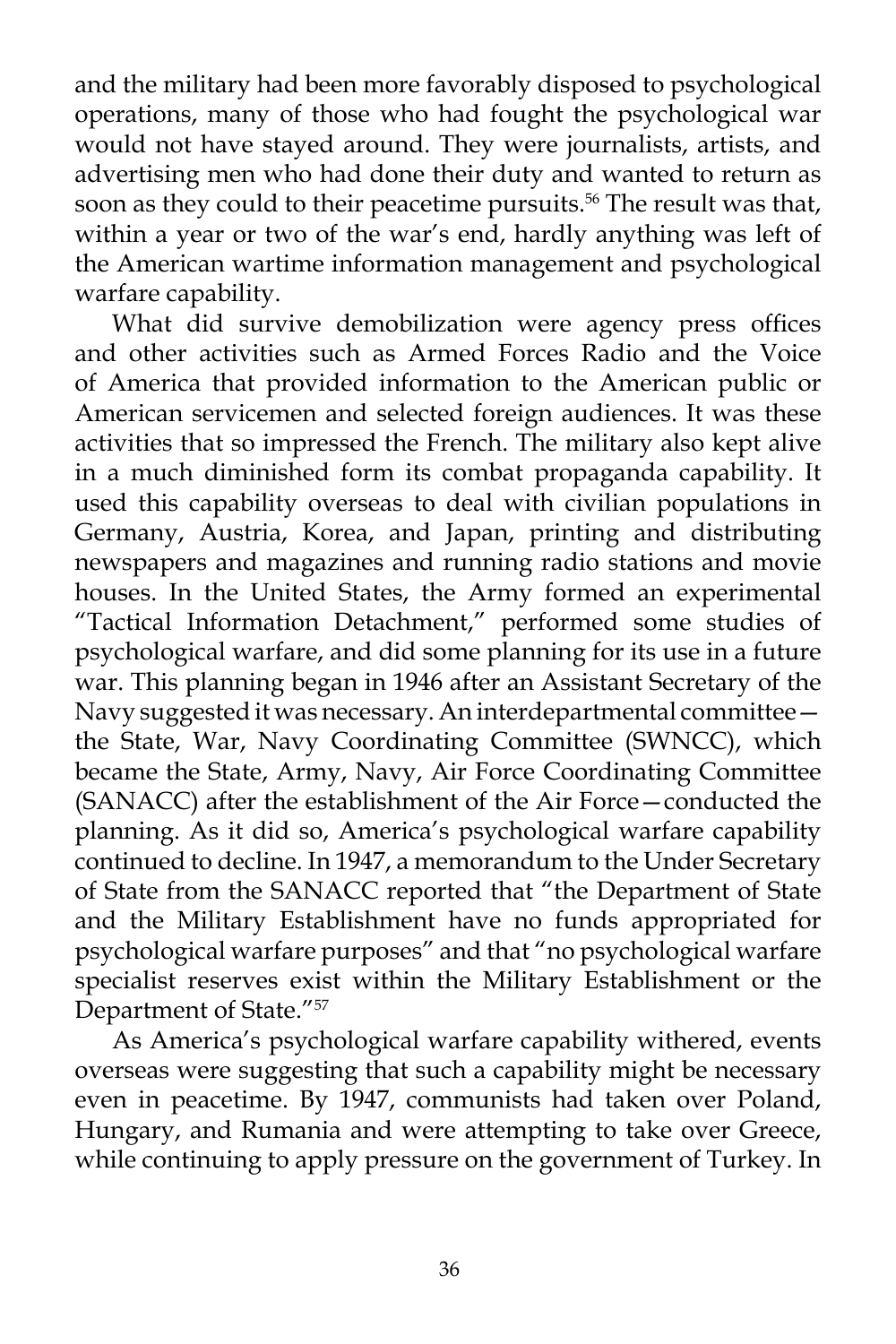response, President Truman announced in March 1947, in what came to be called the Truman Doctrine, that the United States would supply military aid to countries under attack from communist rebellions. Other problems had emerged in Europe. The economic and political situation in France and Italy, both with large communist parties, looked bleak. Fears mounted that the communists might win elections in 1948 (communists already were in the cabinets of both countries; in France, the Minister of Defense was a communist). In response to this threat, Secretary of State George C. Marshall announced a program of economic aid for Europe in October 1947, a program that came to be known as the Marshall Plan. As the U.S. Government developed and announced these responses, it and its Western allies met with the Soviets in a series of conferences in Moscow to discuss peace treaties with Germany and Austria.

By the end of 1947, these conferences had produced nothing but a deterioration in relations between the Soviets and the Western powers. In September, the Soviets established the Communist Information Bureau (COMINFORM), which included communist parties in both eastern and western Europe, launching it with a speech by the Leningrad party boss in which he said, "The cardinal purpose of the imperialist camp is to strengthen imperialism, to hatch a new imperialist war, to combat socialism and democracy, and to support reactionary and anti-democratic pro-fascist regimes and movements everywhere."58 Events outside of Europe, for example, in the Philippines, where a communist insurgency was underway, also caused concern in the U.S. Government.

This rising external threat prompted a response. Some weeks after the COMINFORM meeting, the Army representative to the SANACC sent a memorandum to committee members approving the committee's plans for psychological operations during wartime. The representative argued in addition, however, that the events of the recent past suggested the need to consider "as a matter of urgency [the] desirability or necessity [of] deliberate coordinated" psychological warfare in peacetime. The Director of Central Intelligence seconded this proposition a few days later in his own memorandum to the SANACC. A few days after that, the Secretary of the National Security Council forwarded to Secretary of Defense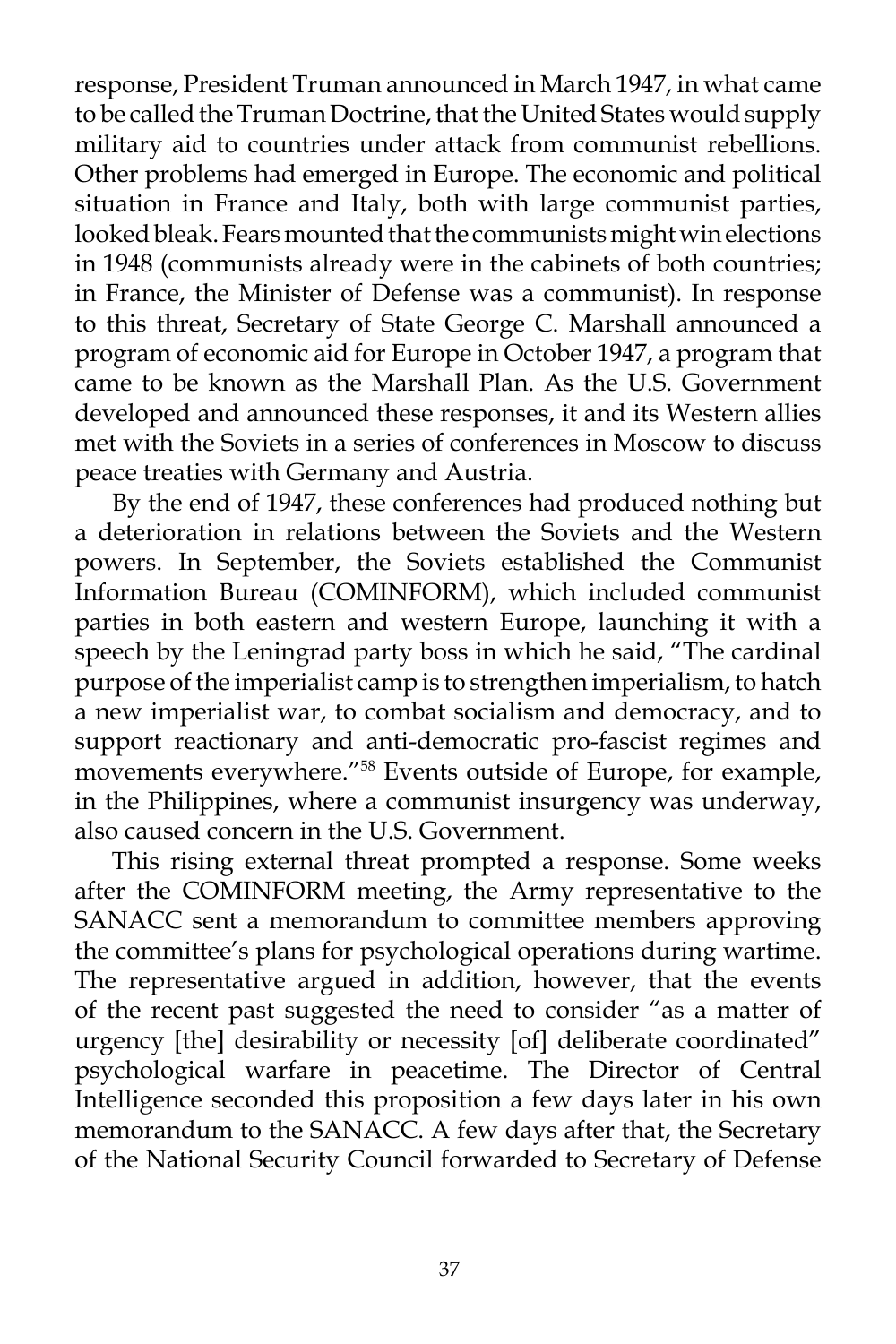James Forrestal "a very persuasive and accurate appraisal of the need for psychological warfare operations to counter Soviet-inspired Communist propaganda, particularly in France and Italy." This memorandum was from Secretary of Commerce Averell Harriman, who from 1943 to 1946 had been Ambassador to the Soviet Union and then to Great Britain. While transmitting Harriman's memorandum, the NSC Secretary took the opportunity to suggest some basic organizational principles to improve the U.S. Government's psychological warfare capability: strengthen the State Department's overt information activities; give the Central Intelligence Agency (CIA) responsibility for covert activities, "since it already has contacts and communications with appropriate organizations and agents in foreign countries"; and appoint an interdepartmental board, chaired by the Department of State representative, with the military and CIA as members, to set policies for overt and covert information activities and to coordinate everything that the government does.<sup>59</sup>

This sequence of memos in late 1947 set in motion the process that restored psychological warfare or, more accurately, elevated it to importance as a component of America's peacetime foreign policy. A consensus had formed that "the present world situation requires that the U.S. immediately . . . develop and utilize strong and concerted measures designed to produce psychological situations and effects favorable to the attainment of U.S. National objectives" and that these measures be both "white" and "black," i.e., overt and covert.<sup>60</sup> In an interview in 1971, Harriman highlighted the perspective within which this consensus formed. In addition to his official positions, Harriman had a wide network of influential friends with whom he discussed foreign and domestic politics. According to Harriman,

It was very clear [in the immediate post-war period] that the whole of Europe would be weakened, and that communism—without [U.S. help] — would take over. I'm sure that was one of the reasons why Joseph Stalin broke his agreements, because the situation looked too good in Western Europe for a Communist takeover. I think Stalin was convinced he could move into Western Europe. He was undoubtedly told by leaders in the Communist Parties in Italy and France that their organizations were very strong; that with some help they would be able to take over Italy and France.<sup>61</sup>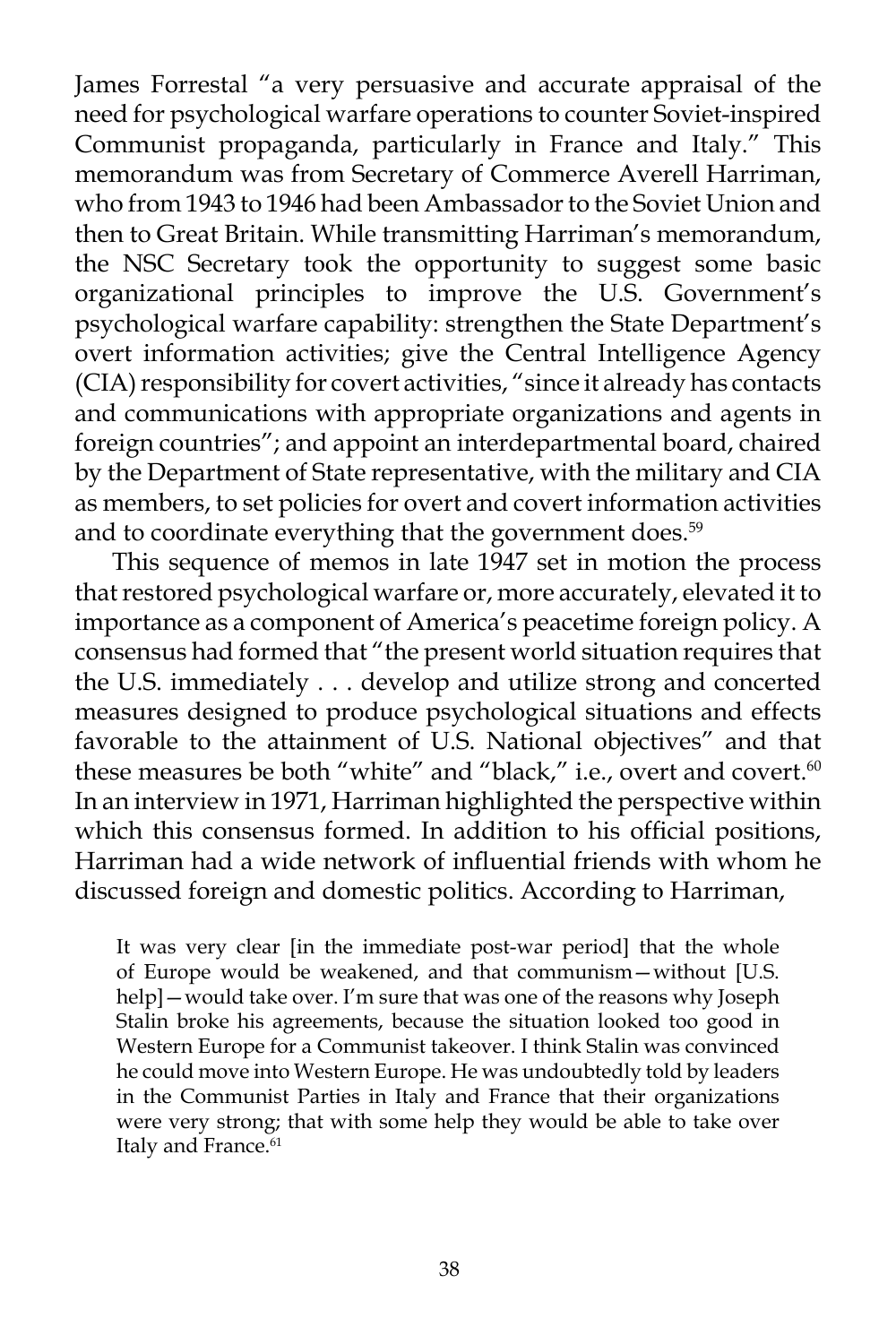The Truman Doctrine and the Marshall Plan were two responses to the Soviet threat to Western Europe and by extension to the United States. Overt and covert psychological operations in peacetime, a significant departure from past practice, was another.

The perception of the external threat was critical in establishing the consensus in favor of psychological warfare in peacetime, but the external threat was not the only concern at the time among decisionmakers, nor was it decisive. Marshall, for example, was not part of the consensus in favor of psychological warfare. The Director of Central Intelligence told his staff on November 18, 1947, that Marshall "does not like the term 'PW' and does not seem to favor the idea of psychological warfare at this time."62 In his oral history interview, Harriman said that Marshall was one of the last senior leaders of the government to recognize the threat posed by the Soviet Union. Following the failed Moscow conference in 1947, however, Marshall came to recognize the threat. Yet, he opposed psychological warfare. His opposition, or at least the State Department's, appears to have derived from sentiments similar to those then present in the military establishment. Psychological operations, especially covert psychological operations, should they come to light, were incompatible with diplomacy and therefore potentially damaging to the Department's efforts.

The NSC staff made psychological operations more palatable to the State Department by dividing the government's information activities in two parts, calling the overt component that accompanied U.S. foreign policy "foreign information activities" and referring to the covert component as psychological operations. Consequently, National Security Council Document 4 (NSC 4), "Report by the National Security Council on Coordination of Foreign Information Measures" (December 17, 1947), put the Secretary of State in charge of providing policy for and coordinating America's overseas information efforts.

NSC 4-A gave the CIA authority to carry out "covert psychological operations abroad." The CIA ultimately defined these operations as "all measures of information and persuasion short of physical in which the originating role of the U.S. Government will always be kept concealed." NSC 4-A granted this authority to the CIA subject to the approval of "a panel designated by the National Security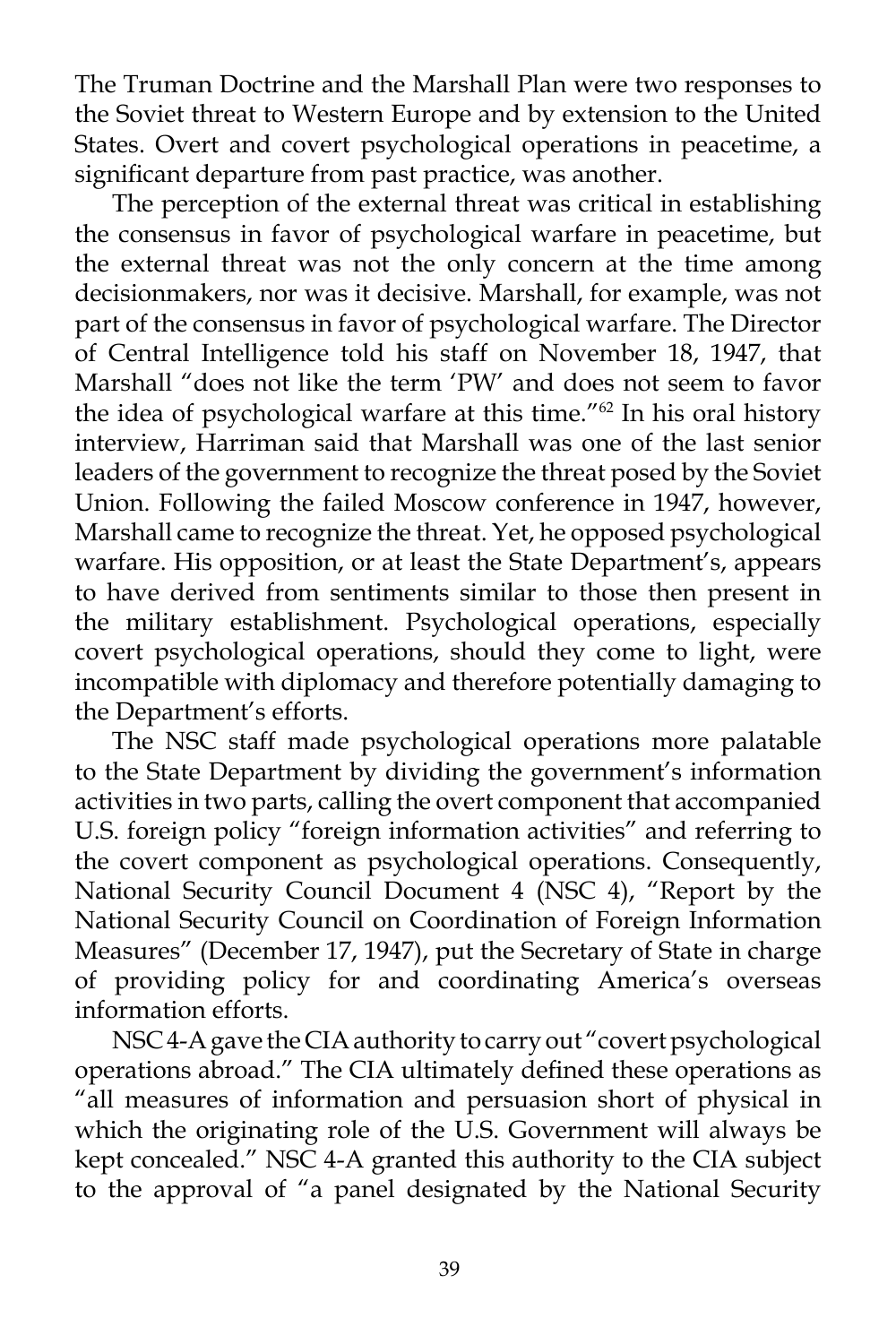Council," which would include representatives from State, the Joint Staff, and the military services. This approval process was to make sure that the CIA carried out covert psychological operations "in a manner consistent with U.S. foreign policy, overt foreign information activities, and diplomatic and military operations and intentions abroad." 63

The United States used its new peacetime psychological warfare capability in the months leading up to the Italian elections in April 1948. Those who knew of these operations judged them a success, with the Christian Democrats victorious, receiving 48 percent of the vote. This result contrasted sharply with events in Czechoslovakia, where the communists had complete control of the government by March 1948. George Kennan, the Director of the Department of State's Policy Planning Staff, was particularly impressed with what psychological operations had accomplished. He became a powerful voice inside the government for continuing and increasing what he termed "political warfare." Whereas in December 1947, he had argued that State "would wish to consider most carefully the need for" each psychological or covert operation before giving its consent, in the Spring of 1948, 1 month after the Italian election, he wrote a memorandum arguing in favor of establishing an organized political warfare capability so that in the future the U.S. Government would not have "to scramble into impromptu covert operations." In January 1949, he argued that the CIA was not doing enough and told Frank Wisner, who was running covert operations, that "every day makes more evident the importance of the role which will have to be played by covert operations if our national interests are to be adequately protected."

As he was arguing for the necessity of covert operations, Kennan was concerned about how they were organized. He argued, echoing the arguments that the British had engaged in a decade before, that State should have the lead in both overt and covert operations because they were political activities and State was in charge of all political activities overseas. Like others in the State Department, however, he believed that covert activities, if known, would undermine or compromise State's diplomatic efforts. He argued, therefore, that State should have authority over the operations but take no responsibility for them. The CIA argued that it should have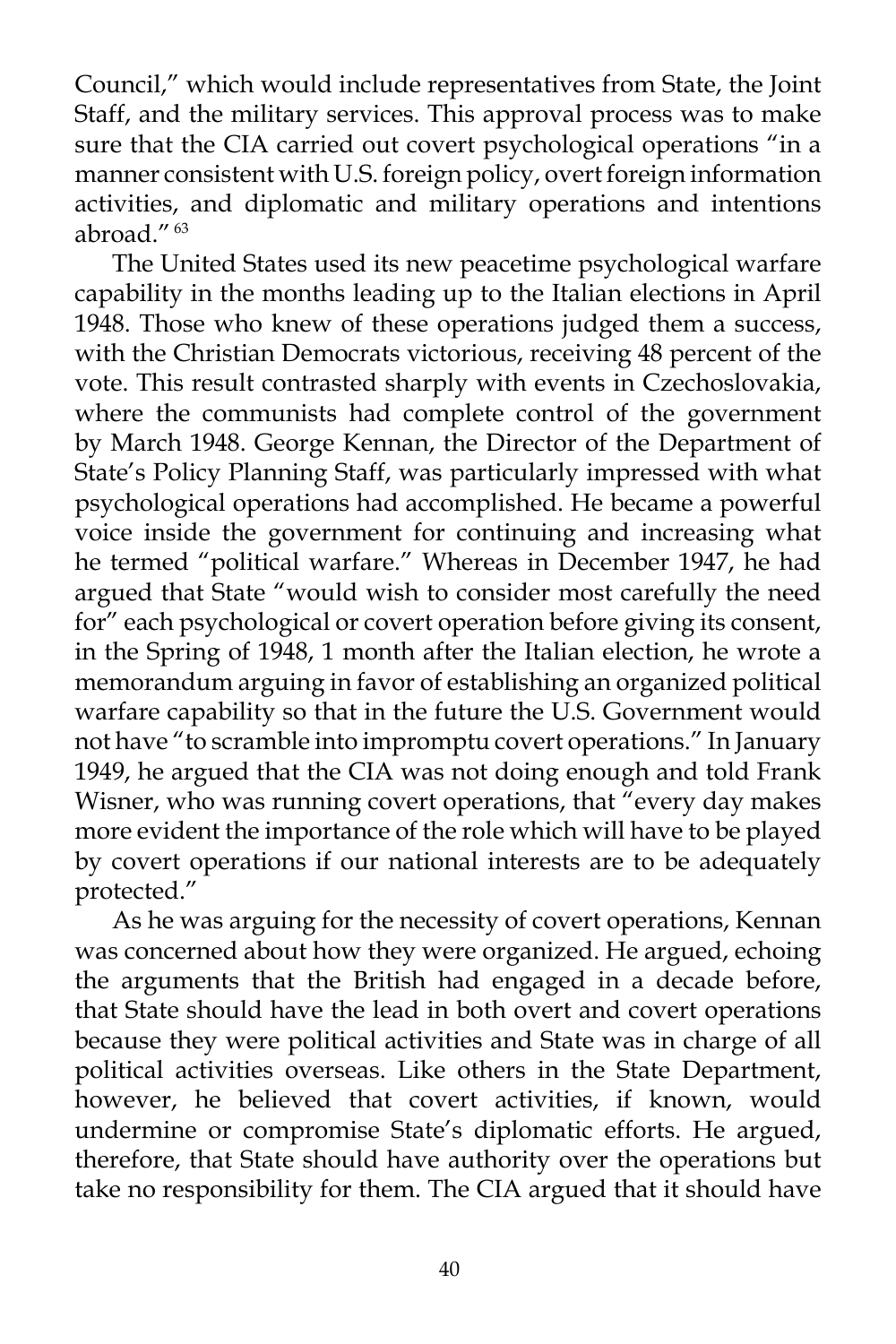authority over all covert activities, although it acknowledged that it should take policy guidance from State and the military. The agencies involved continued to argue over these organizational issues into the early 1950s.<sup>64</sup>

# **The Military and Psychological Warfare.**

As the psychological warfare apparatus took shape in the U.S. Government, the military was at best a reluctant and hesitant participant. As the SANACC's planning effort for wartime psychological operations took place, the question of the Army's role in psychological warfare was broached with the appointment of retired World War II General Kenneth C. Royall as the Secretary of the Army in 1947. Royall was skeptical of psychological operations, as were a number of high-ranking officers and DoD civilians. Like other service Secretaries, Royall argued that the military should not be involved with psychological warfare, especially during peacetime, because it would involve the military in political matters outside its purview and competence. Royal and the other Secretaries also argued that the questionable morality of psychological warfare would adversely affect the image of the military if its participation in this activity became known.<sup>65</sup>

Two of Royall's deputies disagreed with him, however, and worked with like-minded officers, including Lieutenant General A. C. Wedemeyer, the Director of the Office of Plans and Operations, where the responsibility for psychological warfare then resided, to give the Army a psychological warfare capability. Wedemeyer's interest in this capability derived from his view that the conventional American approach to warfare was flawed. In his memoirs, published in 1958, Wedemeyer argued against slaughtering the enemy, which he called the standard American and British approach, as the only way to fight a war. Failing "to use political, economic, and psychological means in coordination with military operations" had prolonged World War II, he contended, and increased Allied casualties. One of Royall's deputies who worked with Wedemeyer was another World War II Army general, William H. Draper, whose responsibilities had included the occupied areas, where Army psychological operations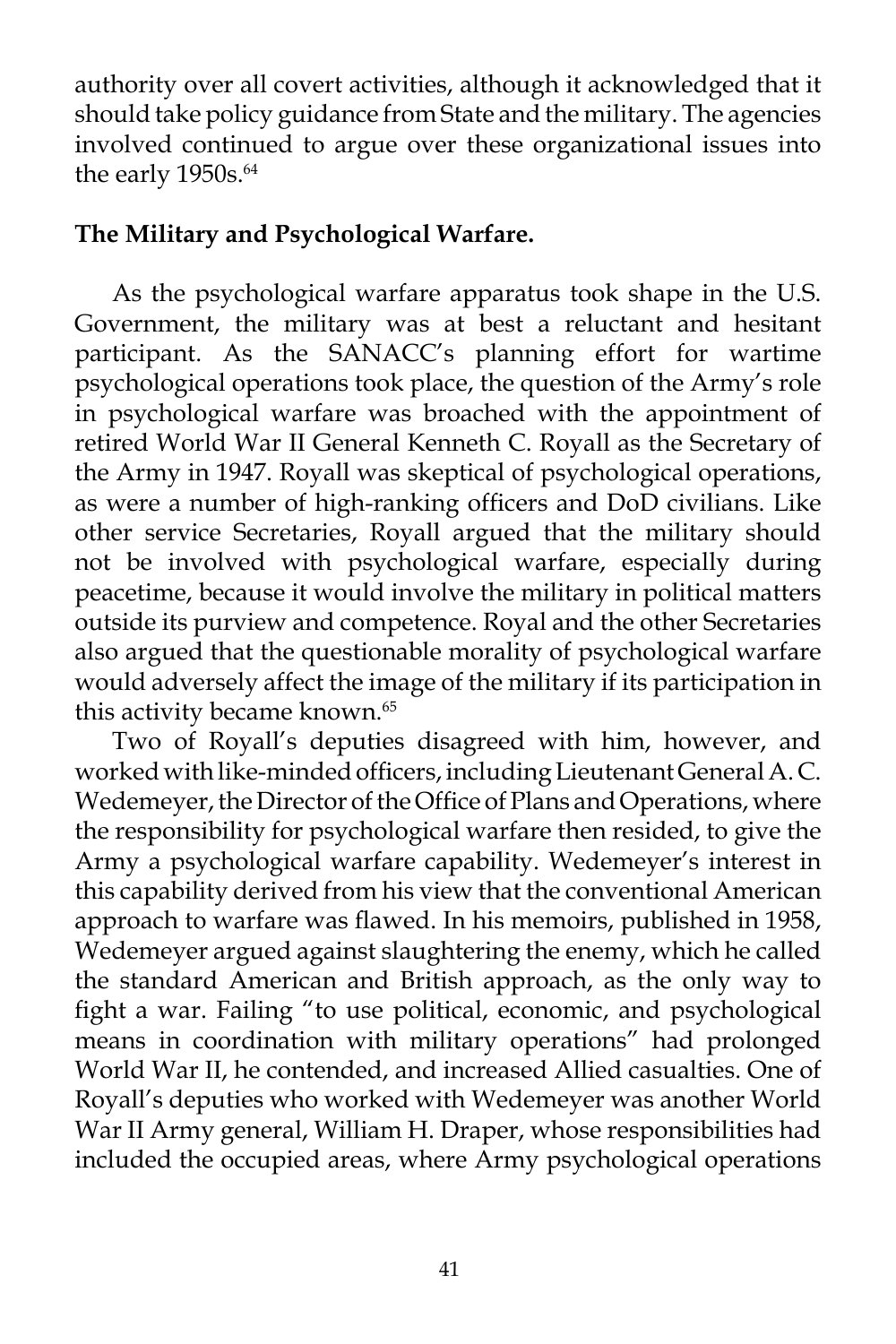were continuing. The other official was Gordon Gray, who had only limited experience in the Army during the war. In an effort to change Royall's mind and preserve the Army's psychological warfare capability, Draper commissioned a study by a civilian consultant that described what the Army was already doing in psychological warfare. Apparently it helped persuade Royall that the Army should have some capability in this area, for he agreed in 1949, toward the end of his tenure, that the Army should establish a psychological warfare branch. Royall stipulated, however, that a civilian within the War Department should have ultimate responsibility for this activity. Wedemeyer was not happy with this arrangement, fearing that it would compromise the military chain of command, but he accepted it and psychological warfare found a precarious place in the Army.<sup>66</sup>

The situation was not much better in the other services. In 1949, only the Air Force had an office devoted to psychological warfare, which was supposed to develop plans and policies and consider logistical requirements. The Navy was in no better shape than the Army. Both services "apparently felt that psychological warfare, as a peacetime concern, was not sufficiently important to require continuous detailed staff consideration." The Joint Staff did establish a component to meet the support requirements that it felt would follow from the establishment of a covert capability in the CIA, but it otherwise dealt with psychological warfare issues by creating ad hoc groups, which meant that knowledge of the issues was ephemeral. Members of the Joint Strategic Plans Group (JSPG) expressed concern about this state of affairs, feeling that the Joint Staff's interests had not been represented adequately in the interagency discussions that led to a peacetime psychological warfare capability.

Part of the problem, according to the JSPG, was a fundamental difference in orientation between State and Defense. Defense believed in long-range planning, which State did not do because it felt that "political contingencies were so variable and intangible that longrange political plans were impracticable, if not impossible." This difference led to frustration and misunderstanding that no amount of staff structure would have overcome. But many of the Joint Staff's responsibilities could have been handled more effectively with more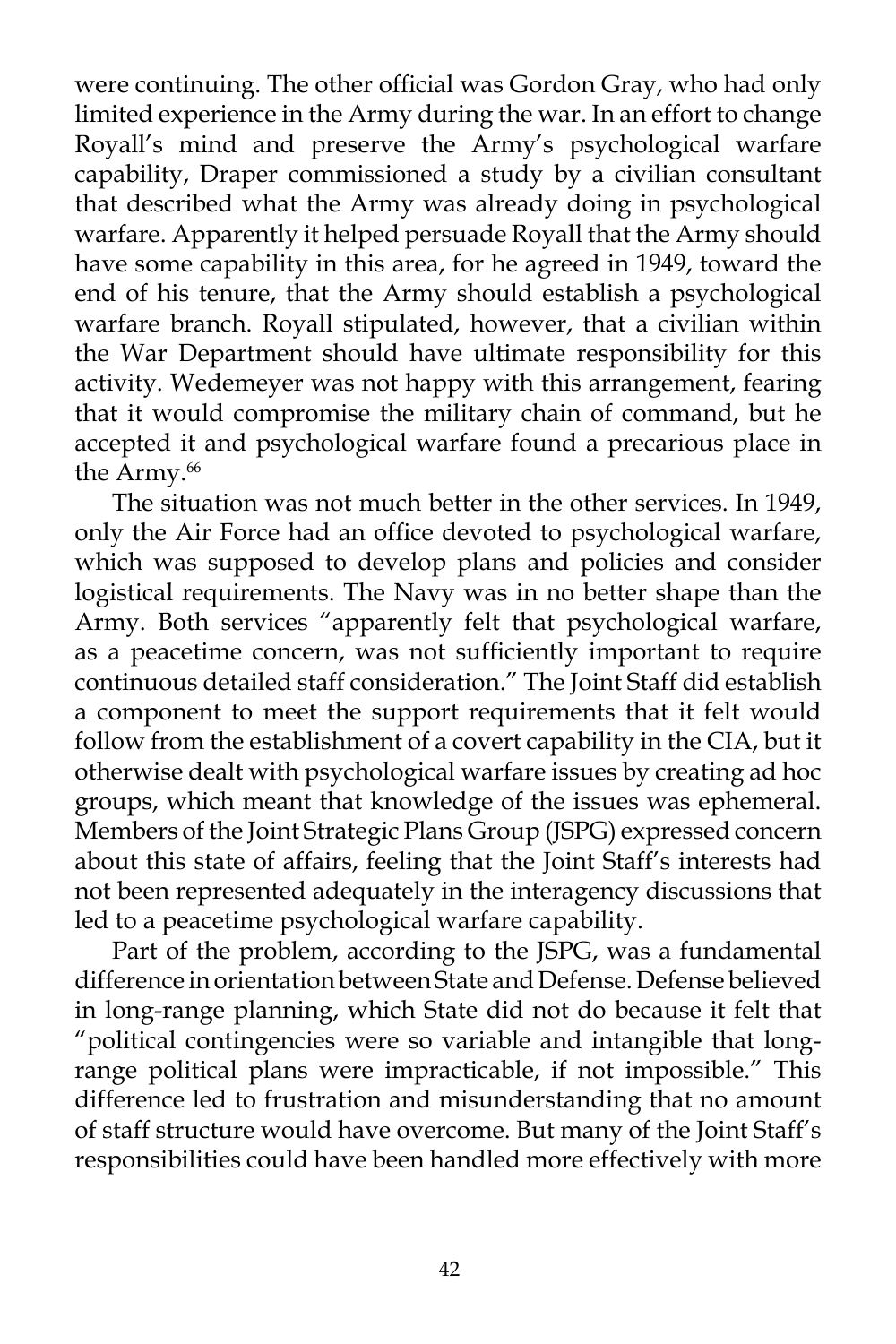staff. Proposals to augment staff to meet the full range of requirements associated with psychological warfare ran into objections from the services, however. In the words of the historian of the Psychological Strategy Board, "A year of wrangling" passed before the Joint Chiefs approved an organizational design.<sup>67</sup>

The difficult birth of a peacetime military psychological warfare capability is most apparent, however, in the Army, where the greatest responsibility lay. When Secretary of Army Royall consented to the Army having a psychological warfare capability in 1949, this did not lead immediately to tangible results. Royall's successor as Secretary of the Army was Gordon Gray, one of the subordinates who had worked to change Royall's views about psychological warfare. Now in a position to support this capability, Gray exerted pressure on the Army staff, as did Gray's successor, Frank Pace. Yet, in the summer of 1950, 15 months after Royall had first authorized a psychological warfare branch, the Army was still trying to identify the personnel spaces to fill it. The Army had no schooling underway in psychological warfare and only a handful of people qualified to conduct it. Pace's insistence that the Army staff get moving, along with the outbreak of the Korean War, finally led the Army to create in January 1951 the office that Royall had authorized originally. It was no longer a branch but a special staff office, the Office of the Chief of Psychological Warfare.<sup>68</sup>

The creation of the psychological warfare office did not resolve the Army's difficult relationship with this unconventional capability. In his meetings with the Chief of Staff, Secretary Pace continued to insist on the importance of psychological operations, calling them "the cheapest form of warfare." He inquired directly of General Matthew Ridgway in Korea about his ability to conduct such operations. Meanwhile, General Robert McClure, in charge of psychological warfare, warned his staff at their first meeting of the prejudice existing in the Army against their activity. It was not seen as the work of a true soldier. Because of this prejudice, career-conscious officers were reluctant to become involved with psychological warfare. During the war in Korea, McClure repeatedly complained, as Blankenhorn had during Word War I, that the Air Force was not making sufficient aircraft available for leaflet drops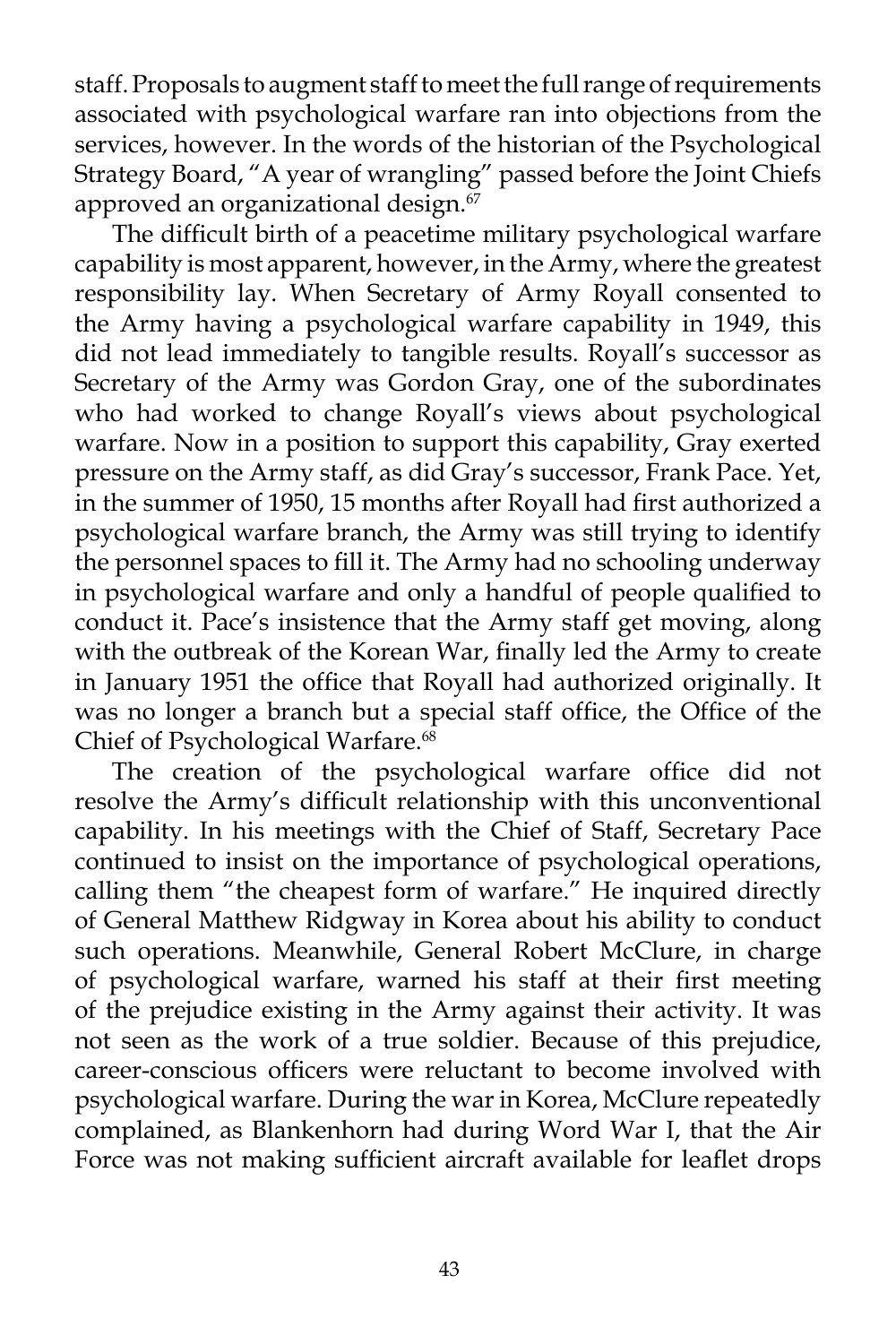and had to deal with Army officers who did not see the value of psychological warfare. His efforts to assist the Far Eastern Command in establishing its psychological warfare office were blocked by the Army Staff's operations office. Some of these difficulties were the result of personality clashes and the aggressiveness with which the new Psychological Warfare office pursued its responsibilities, but "perhaps the major factor . . . was the belief of many staff officers that the relatively new fields of psychological and unconventional warfare were incidental activities that demanded an unjustified share of attention and resources in terms of their real value to the Army." Yet, despite all of these obstacles, by the early 1950s, the Army and the military in general had established the peacetime offices devoted to psychological operations that remain to this day permanent features of military organization and operations. In establishing these offices, the military paralleled innovations in civilian agencies that, taken together, gave the U.S. Government an unprecedented ability to wage psychological warfare in peacetime.<sup>69</sup>

Psychological operations received a place in the military establishment principally because of the efforts of civilians (Blankenhorn, McCLoy, Pace, Gray, Jackson) and of soldiers like Eisenhower and Wedemeyer, who had the reputations of being political generals. The role of these operations was one, not surprisingly, that fit well with conventional military operations. The military wanted nothing to do with covert operations or with psychological operations understood as independent strategic activities, such as those employed in Europe after World War II. It was not so much the rising Soviet geopolitical threat that caused the Army to accept psychological operations as their possible utility in the Korean War in support of conventional operations.

The U.S. military was less enthusiastic than other elements of the U.S. Government about psychological operations because these operations did not fit its understanding of what military operations should be. Soldiers achieve victory by engaging the enemy, not by talking him to death, as we have seen one U.S. officer put it. Psychological operations were much more acceptable, therefore, when they supported engaging the enemy. Even then, not all military officers and civilian officials would accept them. These attitudes were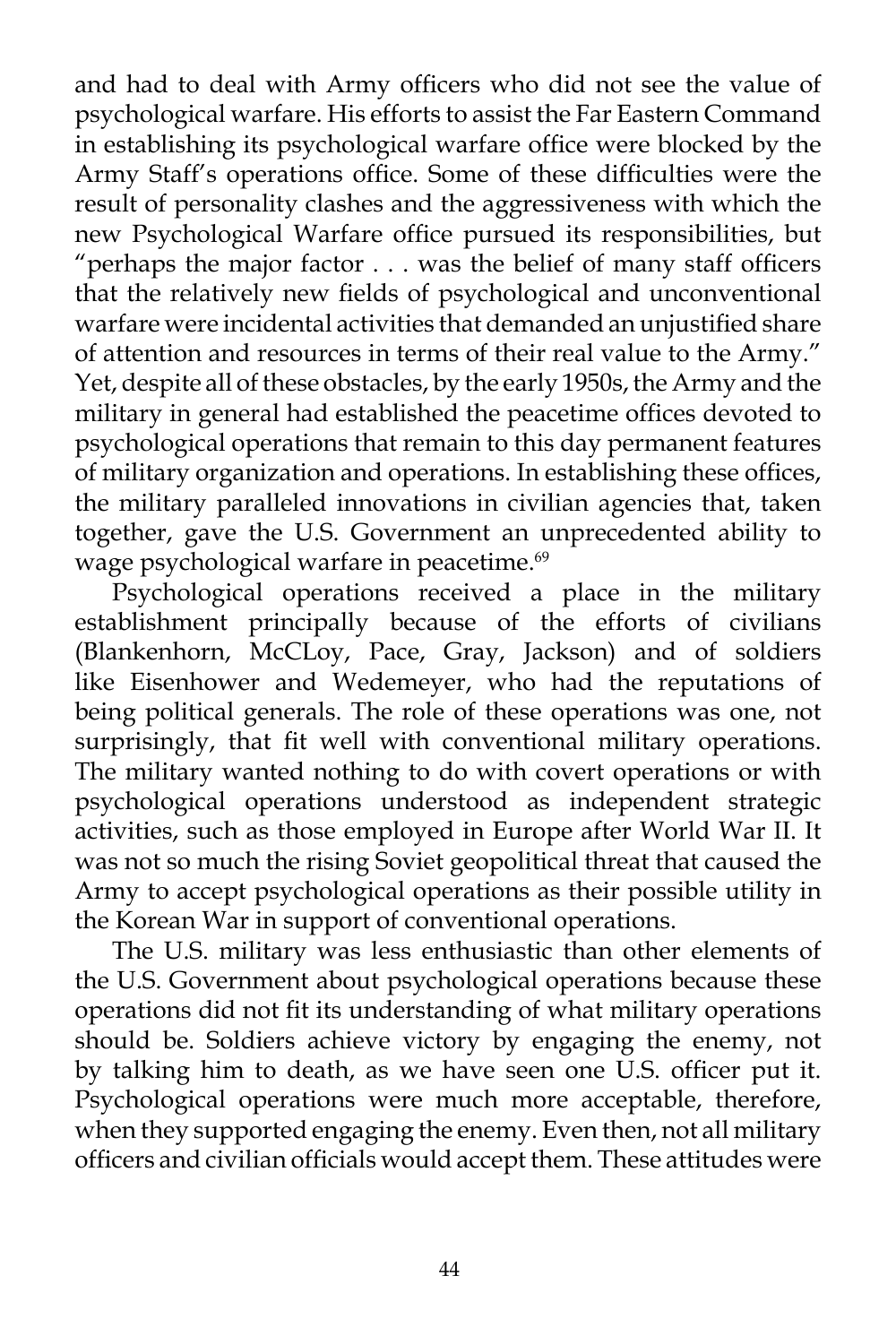sensible as long as the enemy adhered to conventions about what militaries should do. When they ceased such adherence, however, these conventions became a vulnerability. This is what happened when the United States confronted an insurgency in Vietnam.

## **Counterinsurgency in Vietnam.**

To understand the American approach to counterinsurgency, we may consider two events centered on a hotel in Vietnam in 1964. Early that year, an Army study team gathered at the Brinks Hotel in Saigon, where U.S. officers were billeted, to devise a table of organization and equipment for a Vietnamese infantry company. U.S. forces were not deployed yet in South Vietnam, but the standard U.S. Army company was the model that the U.S. advisory and assistance effort was using to build South Vietnam's Army. These Army companies, however, were originally structured to fight in Germany. Recognizing that the South Vietnamese were not faring well against the Vietcong, the Army analyzed the problem. It carried out extensive research in the field, asking "operations research and systems analysis questions," and concluded that the war at that point was one of small fleeting engagements. As a result, the infantry company the study team devised was self-contained and more able than a standard U.S. Army company to operate independently of a battalion structure. As such, it was better suited than the U.S. Army's typical company to the small-unit war of scattered engagements then taking place in South Vietnam. According to one of the officers involved in the study, most of its recommendations eventually were adopted.<sup>70</sup>

Some months after the study team finished its work, two Vietcong detonated a car bomb in the parking area underneath the hotel where the team had worked. The explosion killed 2 Americans and injured 58. The Vietcong had conducted surveillance of the hotel, noting that South Vietnamese officers met Americans there. Buying South Vietnamese uniforms on the black market, the two Vietcong impersonated a South Vietnamese officer and his chauffeur looking for an American colleague. When told by staff that the American was no longer at the hotel, the "officer" insisted he was. He announced that he would drive himself home in his own car, leaving his chauffeur behind to wait for the American. Having been informed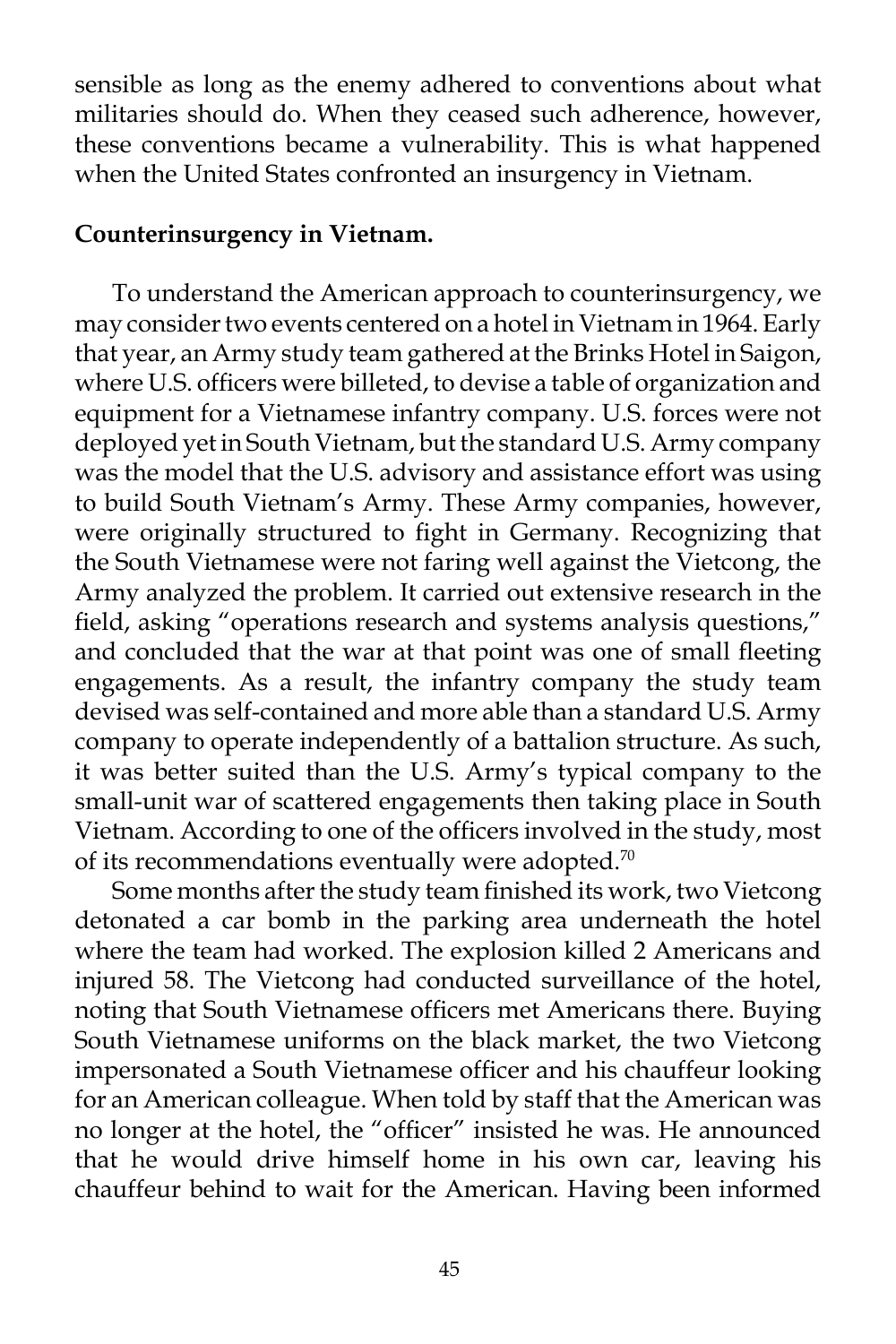by a Vietcong agent in the South Vietnamese government that the American had left the country, the South Vietnamese "officer" knew the American would not arrive and spoil his plan. The "chauffeur" was directed to wait in his car in the parking area under the hotel. The chauffeur parked the car and then informed a guard that he was going to get something to eat but would be right back. He watched the car explode from a nearby cafe.<sup>71</sup>

The meeting and the bombing at the Brinks Hotel suggest an important fact about the war in Vietnam that deserves attention from those interested in military innovation: contrary to the impression sometimes given, the U.S. Army did learn and innovate in Vietnam. It reorganized itself, deployed new technology, took on new tasks, and devised new tactics. The Army deployed a new airmobile division to Vietnam and developed and refined air-mobile tactics with helicopters, an innovation that combined new tactics by a new organization using new technology, the epitome of the type of transformation that the U.S. military today hopes to create throughout its forces; it deployed night vision sensors; it developed and deployed communications technology that gave commanders unprecedented connectivity to echelons of command above and below and beside them. The result of these innovations was that "tactical operations in South Vietnam often bore little resemblance to those of the past."72 The Army also undertook activities in South Vietnam that bore little resemblance to conventional military operations. It ultimately assigned advisors to each of South Vietnam's 236 districts and participated in a series of efforts to pacify the countryside, a learning process that culminated in the establishment of the Office of Civil Operations and Revolutionary Development (CORDS) in 1967. The Army also rewrote its doctrine. The 1962 version of *Field Manual 100-5*, *Operations*, the Army's foundational doctrinal publication, contained a chapter on "Military Operations Against Irregular Forces," absent from earlier editions of the manual. The chapter provides a sound counterinsurgency doctrine. The Army, then, did innovate during the War in Vietnam.<sup>73</sup>

The explosion at the Brinks Hotel, however, is only a small bit of evidence indicating that these innovations were essentially irrelevant. They were irrelevant because, like the plan to change the South Vietnamese Army devised at the Brinks hotel, they were based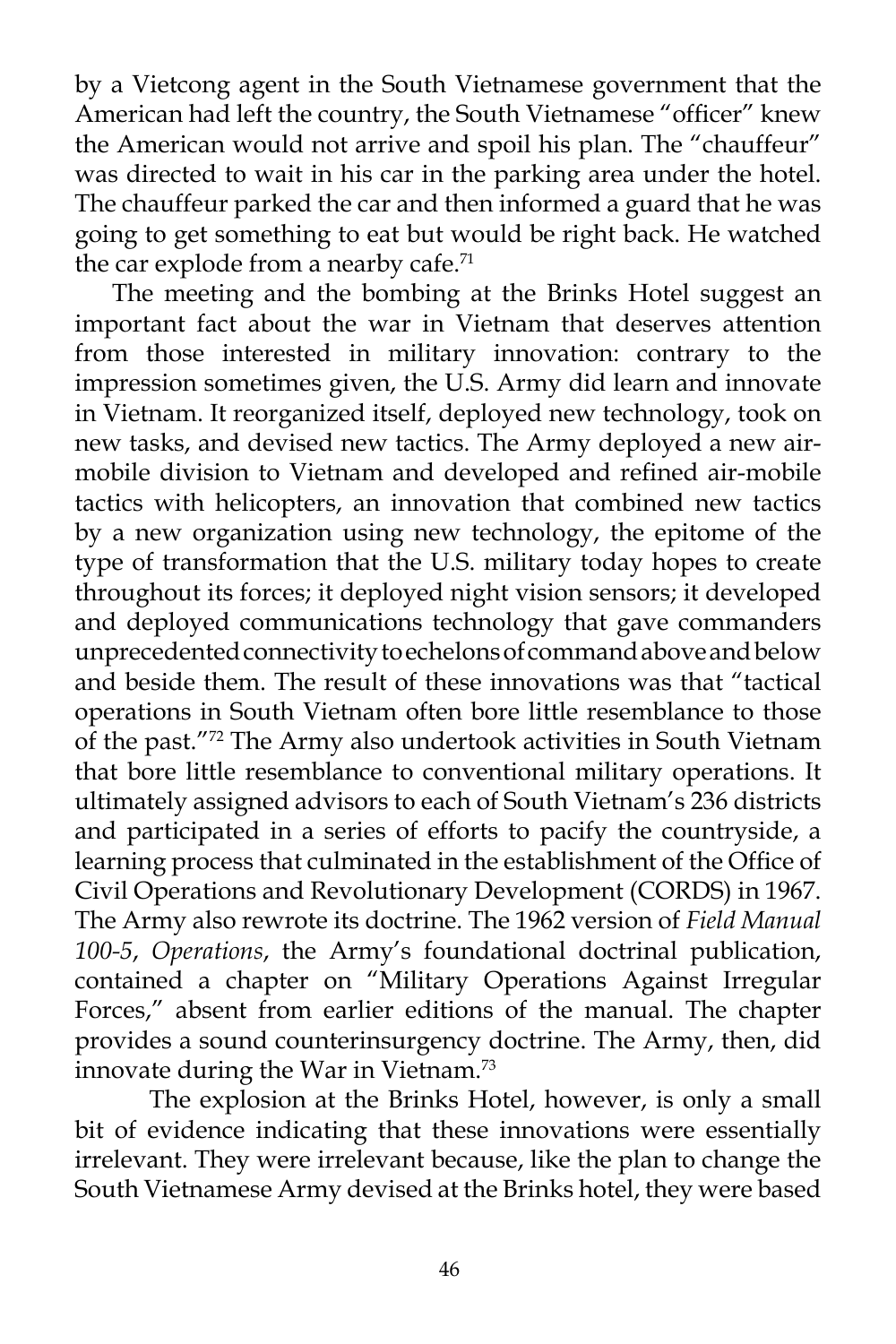on a conception of warfare that emphasized engaging and defeating enemy forces. But at this point in the long conflict, the enemy was not fighting that kind of war. The enemy was infiltrating government organizations and civil institutions and carrying out dramatic sneak attacks, like the bombing of the Brinks Hotel, that were insignificant for the conventional military balance but important for the political struggle that was the primary focus of the enemy.

It is important to note that during the long and complex fight in Vietnam, engaging enemy forces was sometimes, perhaps more often than not, the most important thing to do. For example, following the political crisis touched off by the demonstrations of the Buddhist priests, the Diem assassination, and the increasing effectiveness of Vietcong and North Vietnamese military activity (1964–65), engaging the enemy was not merely a military cultural preference. It was a necessary response to the enemy's activity and the political situation it created. There was no other way to stop the collapse of South Vietnam. The Army's operations stabilized the situation and might have led to victory if the political situation in Vietnam or in the United States had been more supportive.<sup>74</sup> Earlier in the war (1961–64), however, the Army had a freer hand in determining how it should respond to events in Vietnam than it did later. During the first years of American involvement in Vietnam, the situation was bad but not desperate. Nor was the enemy operating in large units. Yet, the Army at that stage pursued or, rather, trained and equipped the South Vietnamese Army to pursue, the same strategy—seek and engage the enemy—that it followed later in the war.

The Army's commitment to its customary way of doing things is evident in the history of the Civilian Irregular Defense Groups (CIDG). As part of efforts underway to increase the security of the South Vietnamese population, an Army officer working for the CIA came up with the idea of having U.S. forces train and advise Montagnards, tribal people living in the highlands of Vietnam. The purpose of the program was to get the Montagnards to stop the Vietcong from gaining control of their villages and tribal areas. In the fall of 1961, the Special Forces began training and supporting what came to be called CIDG. Run by the CIA, the program focused on village defense, although it included a strike force that the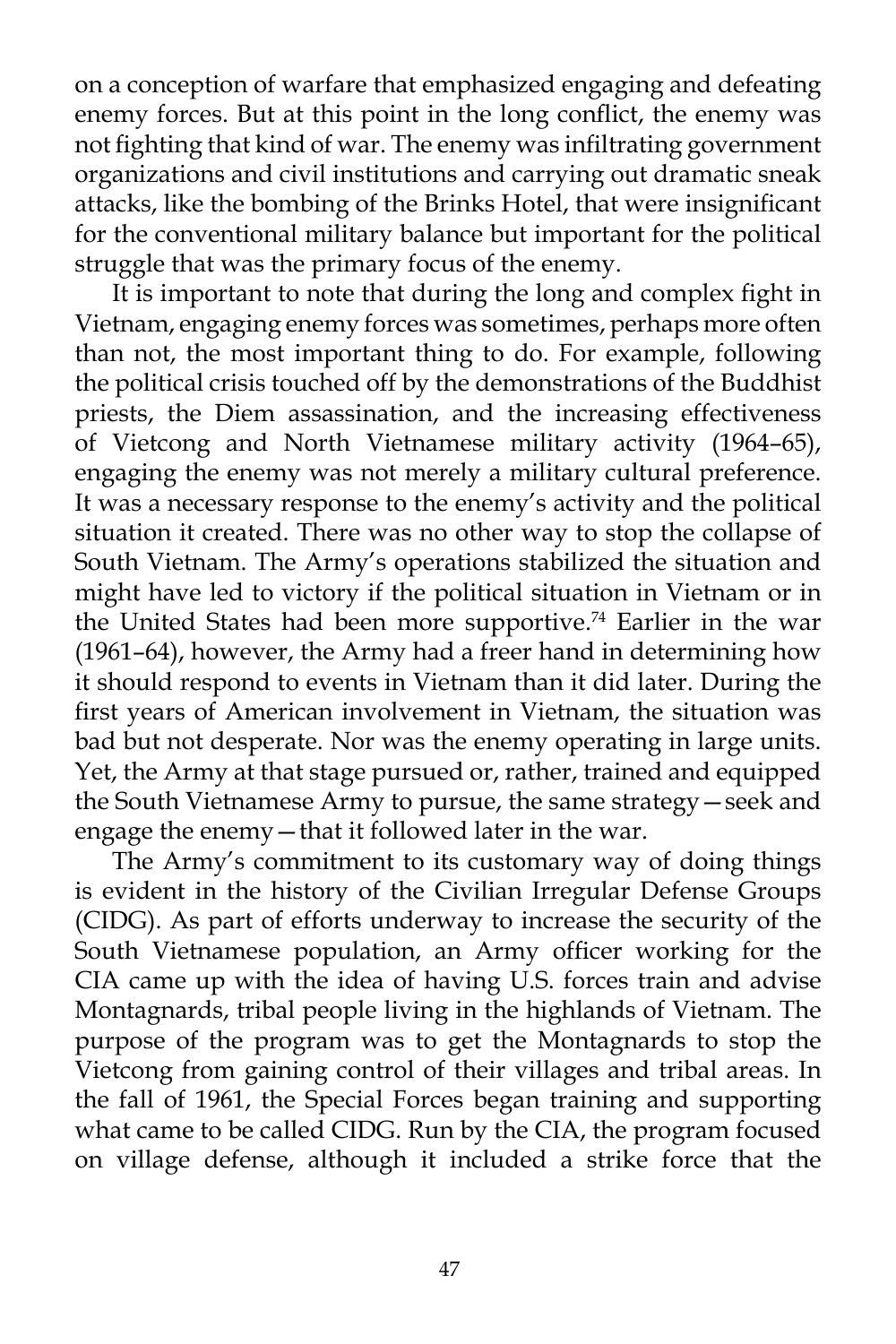program planners intended to use to protect the program's training center and to provide additional protection to any villages that the Vietcong might attack in force. In their support of CIDG, the Special Forces aimed at the insurgency's social-political center of gravity by winning the loyalty of the villagers. For example, they conducted medical assistance in the villages and included in the program other civil affairs activities, work with the United States Agency for International Development (USAID), and psychological operations.

In a process characteristic of much good innovative practice, the Special Forces experimented. Its official historian notes that, in the field, counterinsurgency was practiced and adjusted empirically with "many tactics attempted on a 'let's-try-it-and-see-whathappens' basis. If something worked, then it became an acceptable counterinsurgency tactic; if not, it was dropped."75 Working in the CIA program, supported by the Agency's money and its flexible and militarily unorthodox supply system, the Special Forces had control of their resources (people, time, money) and the latitude and flexibility to develop their counterinsurgency practices. While not without problems, the program succeeded. After reviewing CIDG activities in Vietnam in early 1963, the Special Assistant to the Chief of Staff for Special Warfare Activities reported that "the CIDG program holds the key to the attainment of the ultimate goal of a free, stable, and secure Vietnam. In no other way does it appear possible to win support of the tribal groups, strangle Vietcong remote area redoubts, and provide a reasonable basis for border patrol."76

The Army soon brought the autonomy of the Special Forces in the CIDG program to an end, however. As the program succeeded with more villagers joining and the area under control of the South Vietnamese government increasing—the CIA requested more Special Forces. As the involvement of the Special Forces grew, it became more appropriate, at least in the eyes of the John F. Kennedy administration after the Bay of Pigs fiasco, for the military to run it. This is what apparently persuaded Secretary of Defense Robert McNamara to have his department take charge of the program, a decision he reached following an inspection trip to Vietnam in May 1962.<sup>77</sup> This decision accorded with the views of the Army's leadership. They disliked having U.S. forces involved in operations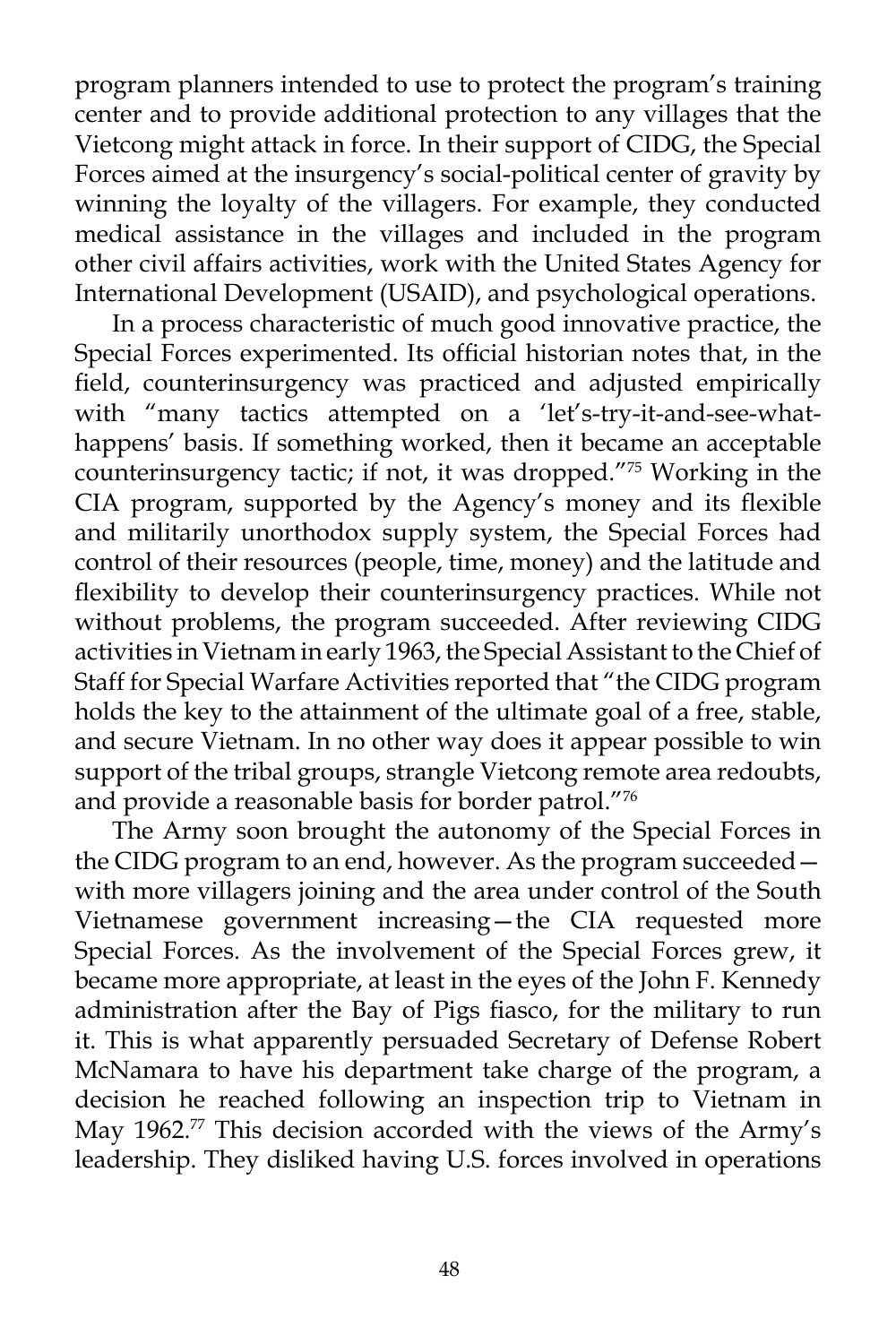that did not fit their strategy of seeking the enemy and engaging him. They also disliked that the CIDG program allowed military forces to operate outside the control of the regular military command structure. McNamara's decision to bring the program under military control took care of these problems. With the end of the CIA's logistic responsibility for the program, all control passed to the U.S. Military Assistance Command, Vietnam (MACV). From that time on, the U.S. Army assumed complete responsibility for Special Forces activities in Vietnam.<sup>78</sup>

Once control of the CIDG program passed to the Army, operational control of Special Forces detachments was transferred to conventional military officers, who had little experience in counterinsurgency. Both the program and the missions of the Special Forces in Vietnam were reoriented to support the Army's conventional operations and strategy, leaving population protection to the South Vietnamese Army. Village defense became less important, for example, as the CIDG training camps were turned into bases for offensive strikes against Vietcong. With the Army's assumption of the South Vietnamese border surveillance and control mission in 1963, the responsibilities of the Special Forces shifted further away from pacification and population security operations to missions viewed by the military hierarchy as more aligned with conventional Army doctrine. "In such operations, CIDG forces were used as regular troops in activities for which they had not been intended, and in many cases, for which they had not been trained or equipped."79 To address this problem, the Army began organizing the CIDG as a more conventional force. It established a standardized table of organization and equipment (TO&E) for a CIDG light guerrilla company in an attempt to "standardize" indigenous forces for better pursuit of the Vietcong. This was part of the plan devised at the Brinks Hotel and symbolically blown up there a few months later, epitomizing the irrelevance of Army innovation in Vietnam.<sup>80</sup>

The Army put an end to the CIDG for the same reason that later in the war it opposed the Marines' Combined Action Platoons (CAP), small numbers of Marines who, rather than chase down and engage the enemy, stayed in villages and helped villagers protect themselves.<sup>81</sup> Neither the CIDG nor the CAP fit the Army's conception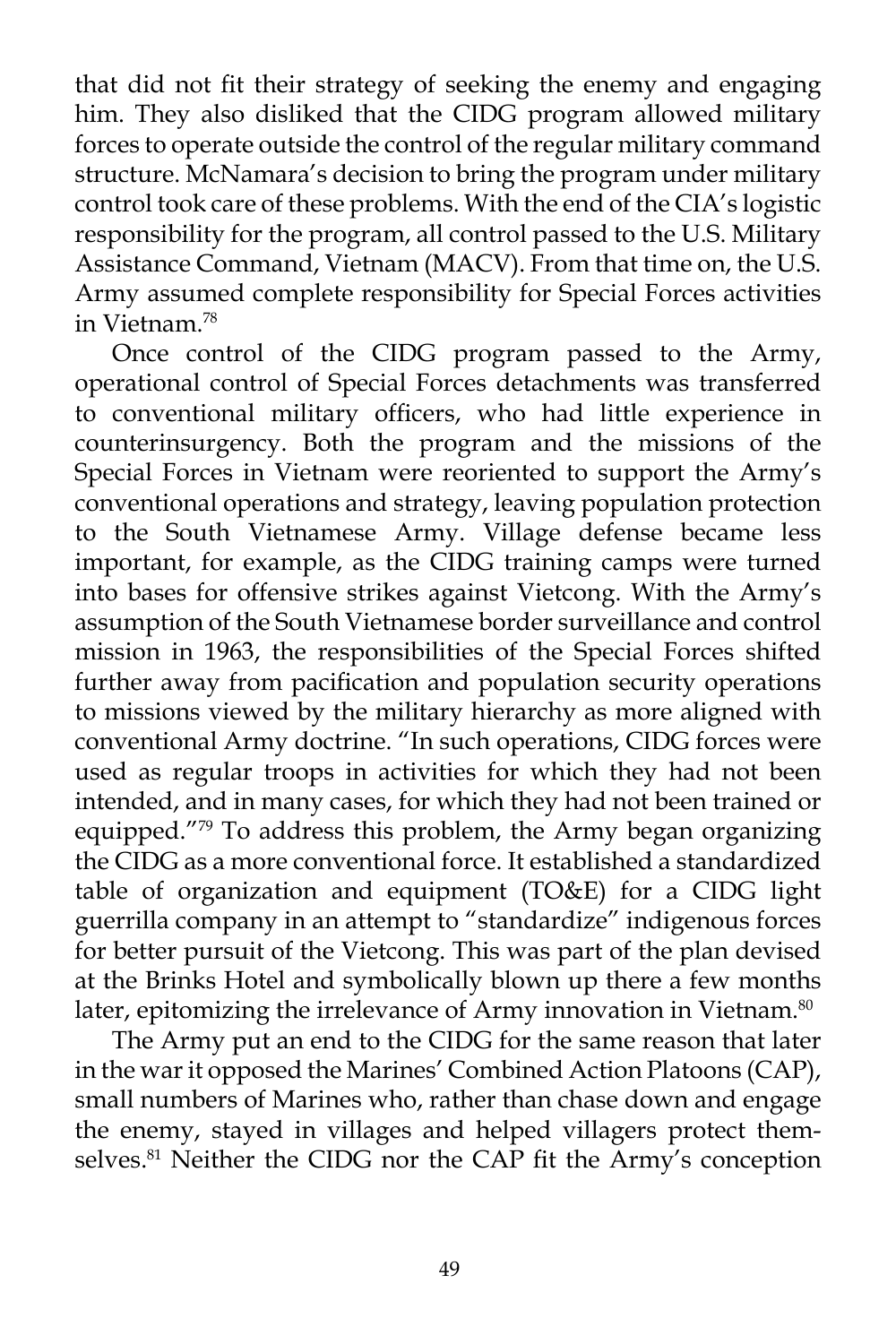of warfare. We can gauge how strongly it held to its conception of warfighting if we recall the efforts made by the Kennedy administration to change the Army. The new administration believed, correctly, that the Army was not prepared to conduct counterinsurgency.82 The administration set out to correct this problem by exerting pressure on the Army from the highest level. President Kennedy took a special interest in and pushed the development of counterinsurgency capabilities immediately after he took office, as part of his administration's new strategy of developing an array of responses to the Soviet threat. In a special address to Congress in May 1961, Kennedy discussed the problem of insurgency, as he did when he addressed the West Point graduating class in 1962. On this latter occasion, he spoke of the need for "a whole new kind of strategy, a wholly different kind of force," to meet the threat of insurgency.<sup>83</sup>

Even before Kennedy's address to the West Point class, the administration was calling on DoD to improve its ability to counter insurgency. For example, National Security Action Memorandum (NSAM) 2 (February 3, 1961), disseminated shortly after Kennedy took office, called on the DoD to put more emphasis on counterguerrilla forces; NSAM 56 (June 28, 1961) called on the Department to assess future requirements for unconventional warfare; NSAM 110 (October 25, 1961) urged the Department to use the results of the study requested in NSAM 56 to budget resources for unconventional conflict, even though the study was not complete, lest another year pass without improvement in U.S. preparations for unconventional warfare; NSAM 119 (December 18, 1961) called on the Pentagon to make use of civic action, i.e., the use of military forces "on projects useful to the populace at all levels," in the struggle against insurgency.<sup>84</sup>

The Kennedy administration also took steps to reorganize the executive branch in an effort to coordinate and integrate its counterinsurgent activities better and to make sure that the DoD was part of them. Its principal move in this direction was to set up in January 1962 the Special Group (Counterinsurgency), a collection of Cabinet-level officials from relevant agencies, including the DoD. This reorganization was part of the effort to encourage the DoD to take counterinsurgency seriously. NSAM-124, which set up the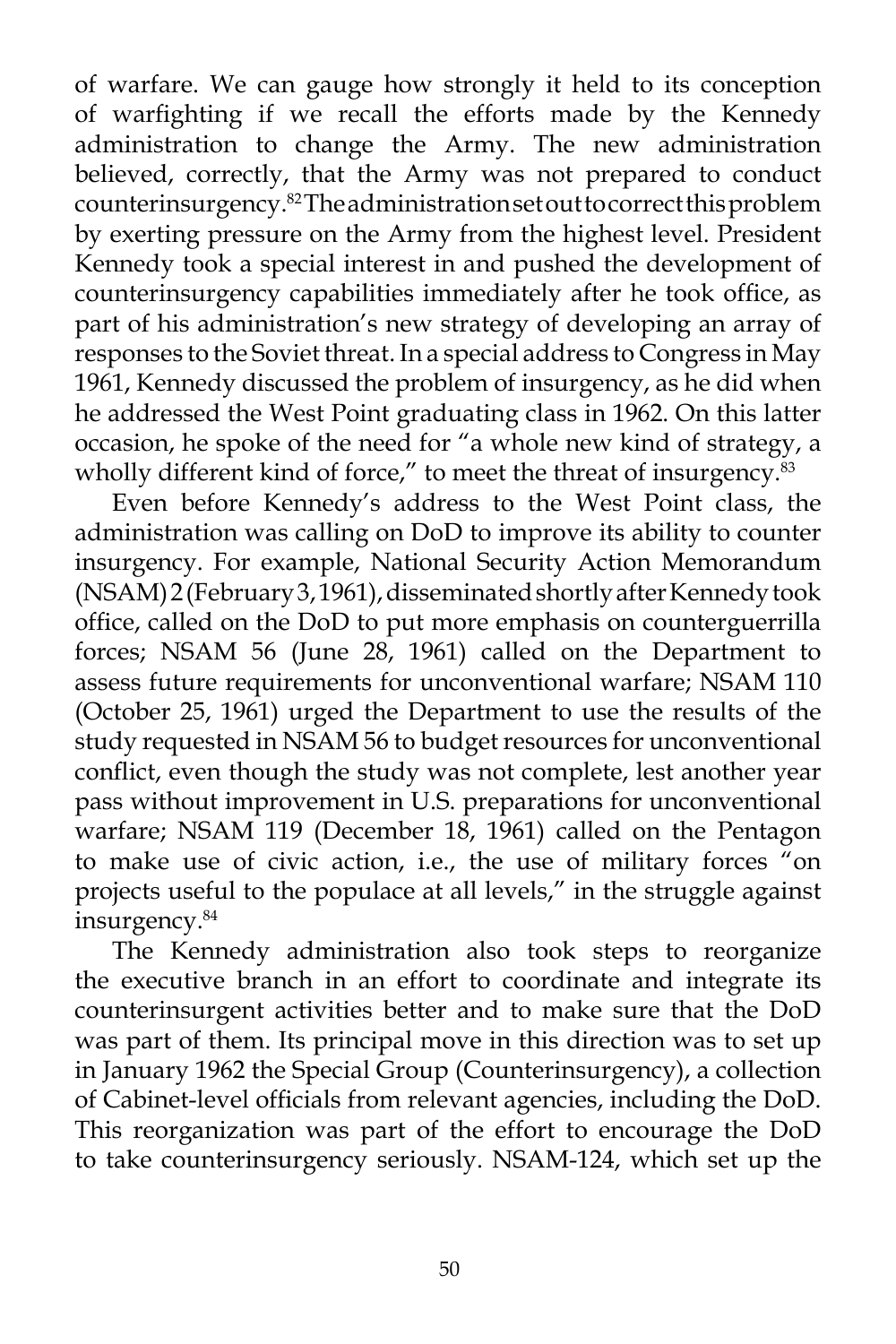Special Group, stated that the Group was designed to ensure that "subversive insurgency ('wars of liberation')" was recognized throughout the government as "a major form of politico-military conflict equal in importance to conventional warfare." In particular, it stated that the function of the Group was "to insure that such recognition is reflected in the organization, training, equipment, and doctrine of the U.S. Armed forces."85 In addition to the Special Group, the Kennedy administration set up other interagency coordinating groups at lower levels in the government, on which the DoD also had seats.

More direct pressure was brought to bear on the military. Kennedy met with the Joint Chiefs of Staff to discuss counterinsurgency, and had a similar meeting with Army commanders, during which he suggested that promotions would depend on experience in counterinsurgency. Kennedy backed up this "hint" by arranging for Colonel William Yarborough, who was the commander of the Special Forces headquarters and had worked with the Philippine Scouts prior to World War II, to be promoted to brigadier general and then to major general. Kennedy also sent Secretary McNamara a memorandum informing him that he (Kennedy) was not satisfied with what the Department and the Army were doing with regard to guerrilla warfare, and that he wanted military personnel at all ranks educated in the requirements of counterinsurgency. High-ranking members of the Administration, including the Deputy National Security Advisor, carried the administration's message directly to military personnel by making speeches to military audiences. Kennedy himself paid a visit to the headquarters of the Special Forces at Fort Bragg, North Carolina.<sup>86</sup>

The new administration not only exhorted the Army to develop the new mission of counterinsurgency and dangled the carrot of promotion as an incentive, it laid out in detail a comprehensive policy and strategy for responding to insurgency. NSAM-182 (August 24, 1962), titled "United States Overseas Internal Defense Policy," represented insurgency as the result of communists hijacking the unrest created by modernization, that is, the profound socioeconomic changes sweeping the developing world. To prevent the communists from succeeding, the policy called for a counterinsurgency program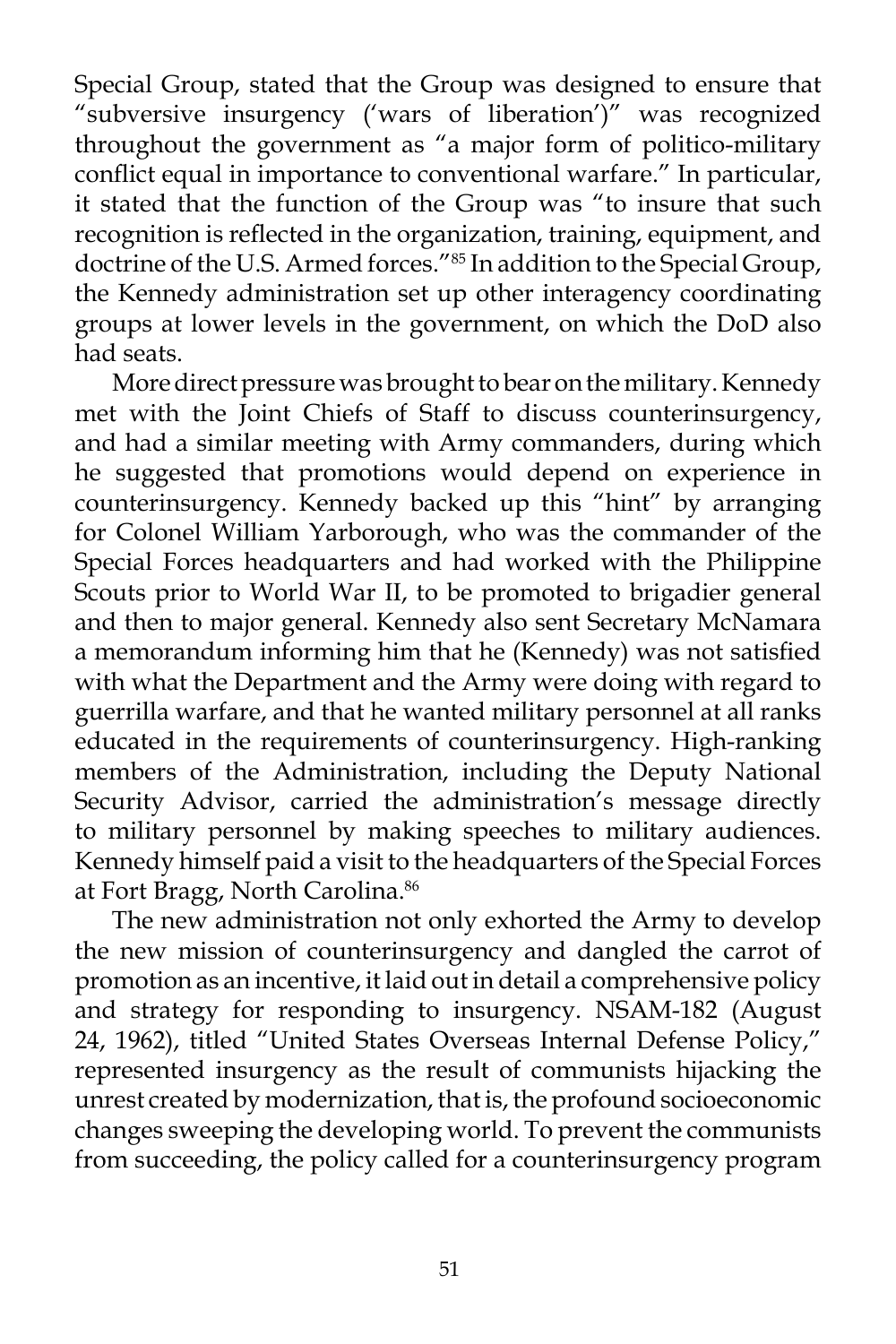combining diplomatic, legal, social, economic, psychological, and military measures. It listed activities that each agency of the U.S. Government ought to undertake to support the policy. The first task listed for the DoD was to "develop U.S. military forces trained for employment in unconventional warfare and counterguerrilla and other military counterinsurgency operations." There followed 15 other tasks for the Department, including developing equipment, doctrine, and research and development capabilities to support its counterinsurgency forces. The policy also instructed the Department to work with civilian agencies engaged in counterinsurgency and, in a reference to the Special Forces, to "develop language-trained and area-oriented U.S. forces for possible employment in training, or providing operational advice or operational support to indigenous security forces."87

All of this effort by the civilians did cause the Army to make some changes. As we noted above, it rewrote its basic doctrine to include counterinsurgency, making the doctrine accord with the new "Overseas Internal Defense Policy." In 1961, it established a new organization, the Fifth Special Forces Group, whose mission was counterinsurgency in Vietnam. The Army upgraded the Special Forces headquarters at Fort Bragg to the status of "Special Warfare Center." It created the Office of the Special Assistant to the Chief of Staff for Special Warfare Activities in February 1962. The Army staff developed some innovative counterinsurgency ideas and a program to increase (again) the numbers of the Special Forces. Also in 1962, the Army opened a counterinsurgency school in Okinawa, Japan, and throughout this period expanded the courses on counterinsurgency taught at Fort Bragg for non-Special Forces Army personnel.<sup>88</sup> While these changes were not insignificant, they amounted to relatively little, given the priority and urgency the Kennedy administration had articulated. Most Army doctrine remained unchanged; other changes in the Army were superficial. Senior officers disparaged the administration's emphasis on counterinsurgency.<sup>89</sup>

Thus, despite significant civilian pressure for the Army to take counterinsurgency seriously and despite promising potential, the two alternatives to its search-and-destroy missions—the CIDG early in the war, and CAP later on—the Army persisted in its preferred strategy. It refused to countenance an alternative that, by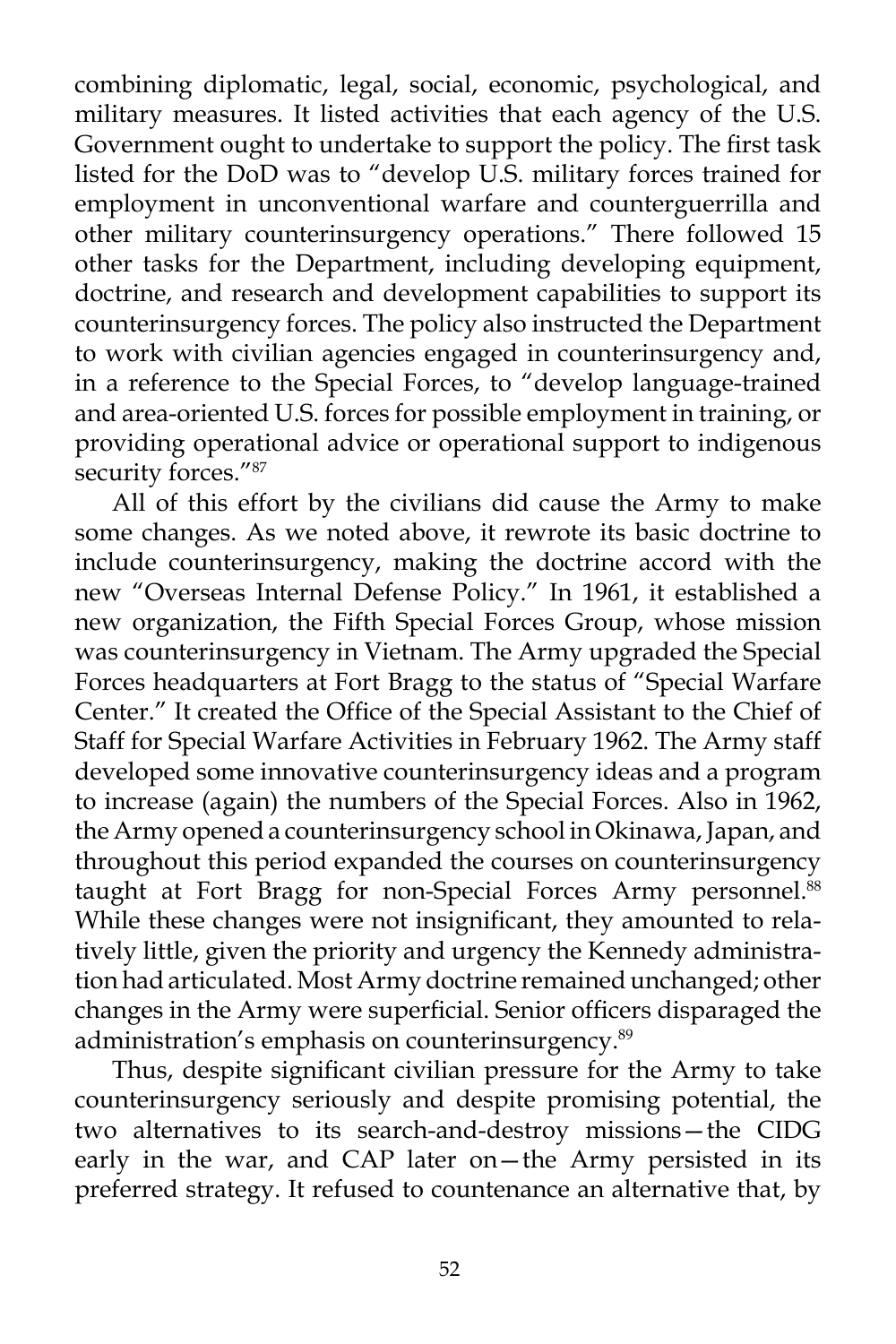protecting civilian populations, might have at least complemented its conventional efforts. Army Chief of Staff General William Westmoreland explained his opposition to CAP by arguing that he did not have the troops to put a squad in every village in imitation of the Marines. Yet, by one estimate, at the high point of the U.S. commitment, Westmoreland had enough troops to implement a CAP program and still have some divisions in reserve to handle largerscale attacks. Even if we dispute the wisdom of such a diversion of Army assets—U.S. strategy called for South Vietnamese Regional and Popular Forces to provide local security (leaving U.S. units free to counter depredations by enemy mainforce units—a more compelling argument against Westmoreland's claim that he did not have enough troops is that such a program did not have to be implemented everywhere all at once. It could have been done bit by bit, even as the Army kept searching for and destroying larger enemy units. The Marines ran their CAPs, by one estimate, with only 2.8 percent of the Marines in Vietnam. Thus Army resistance to the idea of imitating the Marine program was not only practical, it was cultural as well. Perhaps it would be better to say that because it had cultural overtones, it seemed practical. In any case, derogatory comments made by senior Army officers about the Marines' CAP program, reminiscent of comments made about the Special Forces in the CIDG program, indicate that not only the effectiveness of the program, but its operational style was the issue for the Army.<sup>90</sup>

In extenuation of General Westmoreland and the Army, two things may be noted. First, alternatives to the strategy of attrition that Westmoreland followed were not self-evidently war winners.<sup>91</sup> Second, contrary to some claims, neither the Marines nor the CIA were particularly innovative in Vietnam. The CIA simply ran another paramilitary operation (CIDG), an action very much part of its usual repertoire. The population protection aspects of the program do not appear to have been the CIA's contribution but an Army officer's, as previously noted. The Marines did devote more time to the unconventional business of population security than the Army did and developed an innovative program (CAP) in Vietnam, but this resulted from the efforts and leadership of individuals, often junior officers but including Generals Lewis W. Walt and Victor Krulak. If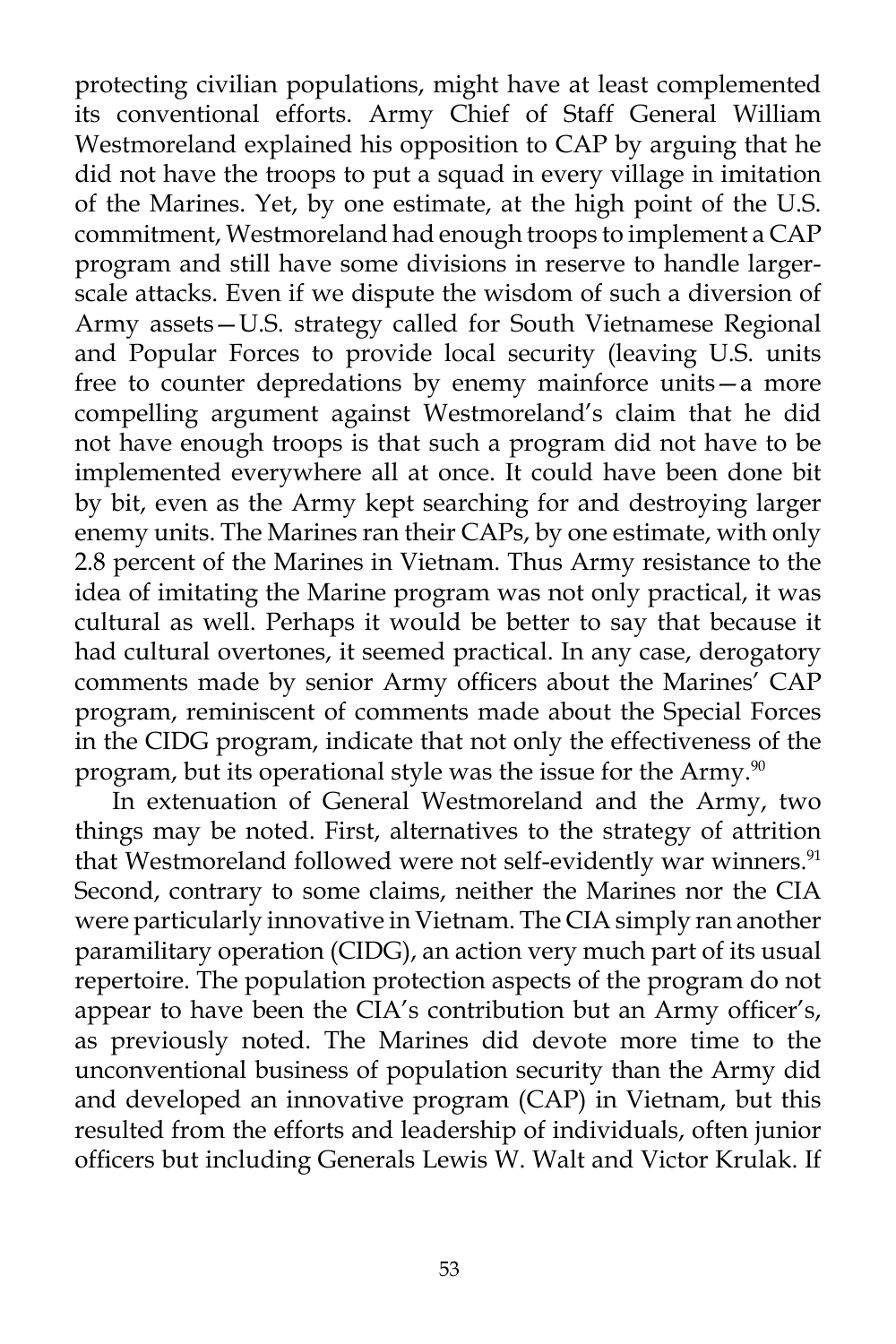Walt and the others involved in these efforts had not been in place when they were, there is no guarantee that the Marines would have innovated in Vietnam. The Corps as an institution did not accept counterinsurgency as a mission, despite its long experience with improvisational operations in its role as a constabulary force prior to World War II. During the counterinsurgency era, the Corps, like the Army, remained devoted to its principal mission, in the case of the Corps, amphibious operations. The Marine general most closely identified with counterinsurgency, Krulak, was denied promotion to Commandant, the Corps' highest position, in part because of his association with this unconventional approach to conflict. Because counterinsurgency was their core mission, we might argue that not even the Special Forces innovated in Vietnam, at least not in doctrine, however much their attention to the local populations and their trial-and-error approach led to innovation or adaptation in counterinsurgency practice.<sup>92</sup>

The stout resistance throughout the military to civilian calls for more attention to counterinsurgency contrasts with the final acceptance and continued survival of psychological operations following World War II. The obvious reason why one innovation failed and the other succeeded, at least to some extent, is that psychological operations support conventional operations, whatever else they may do. In fact, such operations have found a home in the military to the extent that they support conventional operations. Counterinsurgency, with its emphasis on protecting populations rather than destroying the enemy, represented too much of a departure from conventional warfare. The Kennedy administration believed that insurgency was a new kind of warfare, "a major form of politico-military conflict equal in importance to conventional warfare." In a sense, the military as an institution could not be won over to such a concept.

Judgments about innovation in Vietnam and elsewhere need to be tempered of course by the recognition of their contingent nature. Innovation is a complex event, transformation even more so. Outcomes are far from certain. Vietnam illustrates this point. Apart possibly from the Special Forces, if we are to find innovation in the military in the counterinsurgency era, we need to look at individuals like Krulak. Indeed, if the Marine Corps' reputation for innovation in Vietnam properly rests on a few individuals, then one might argue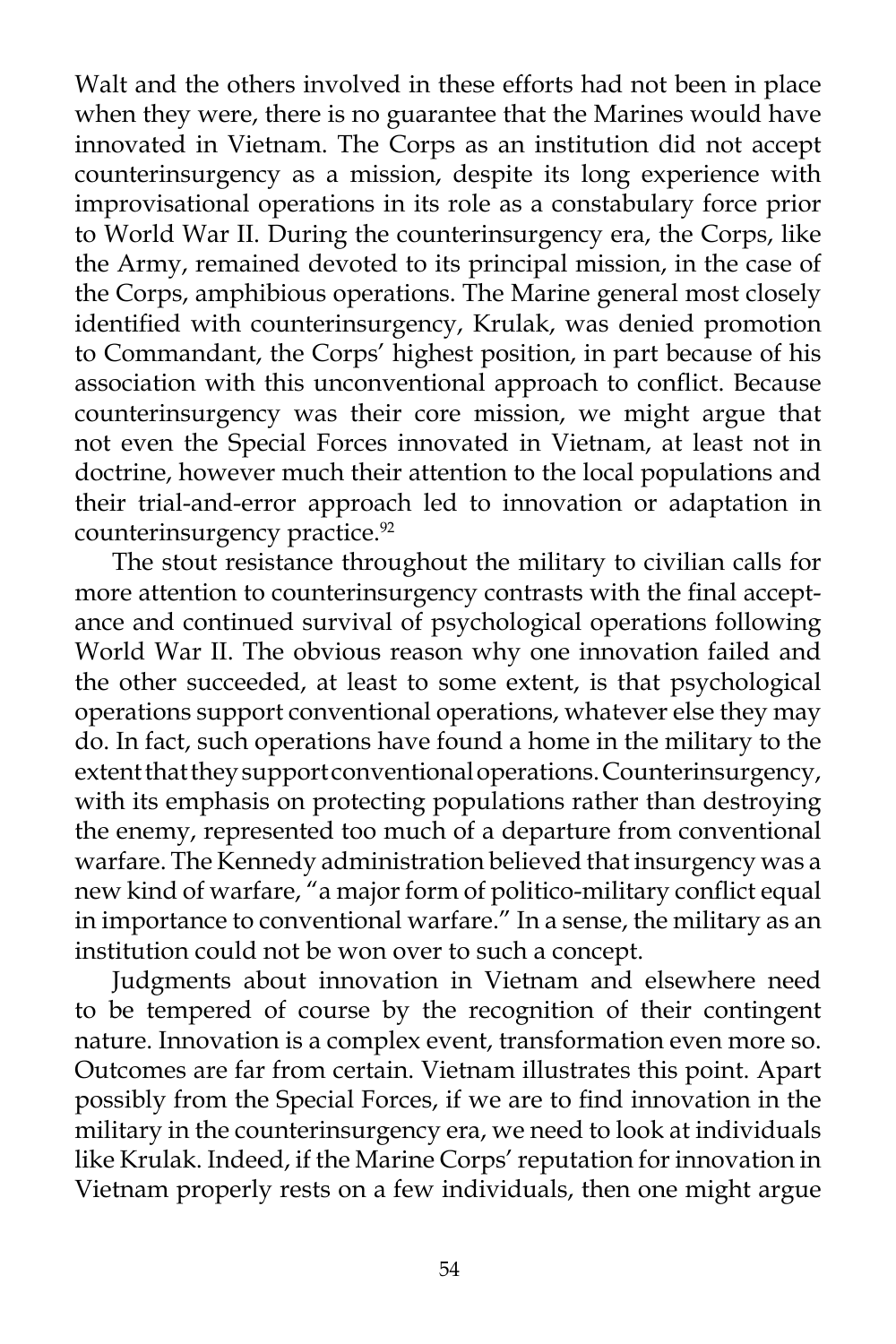that the Army's reputation for lack of innovation rests on the same basis. As Lewis Sorley has noted, if President Lyndon Johnson had chosen one of the other candidates for the job that Westmoreland eventually got, the Army's operations in Vietnam might have taken a different direction.<sup>93</sup> The three other candidates all developed into critics of search-and-destroy. One of the three, Creighton Abrams, succeeded Westmoreland, and tried to make population security a more important part of the Army's efforts in Vietnam. If Johnson had chosen one of these three instead of Westmoreland, history might record that instead of innovating only organizationally, technologically, and doctrinally, the Army in Vietnam might have innovated strategically as well, possibly producing a better result.

## **CONCLUSION**

Defeat in Indochina and an ongoing threat in Algeria prompted the French to innovate in unconventional warfare. Military officers pushed the innovation; imitation of the Indochinese enemy and victorious allies guided it; civilians assisted it. Ultimately it failed. An external threat prompted American civilians to push the U.S. military to innovate with psychological operations and in counterinsurgency. The military resisted in both cases. Ultimately, it accepted psychological operations to the extent that they were in accord with the conventions of the military profession (e.g., nothing covert) and supported conventional operations. The military rejected counterinsurgency. A defeat in Indochina prompted the U.S. military to focus all the more strongly on conventional warfare.<sup>94</sup> External threats prompted the British, including civilians and military in almost equal measure, to adapt continually to a variety of unconventional threats, developing capabilities in both political warfare and counterinsurgency. This process of adaptation continues to the present. British peacekeeping following the end of the Cold War was arguably a further development of the British approach to counterinsurgency. The British also approached certain unconventional tasks in the Iraq War of 2003 differently from and arguably better than the Americans.<sup>95</sup> How do we explain these different responses to unconventional warfare?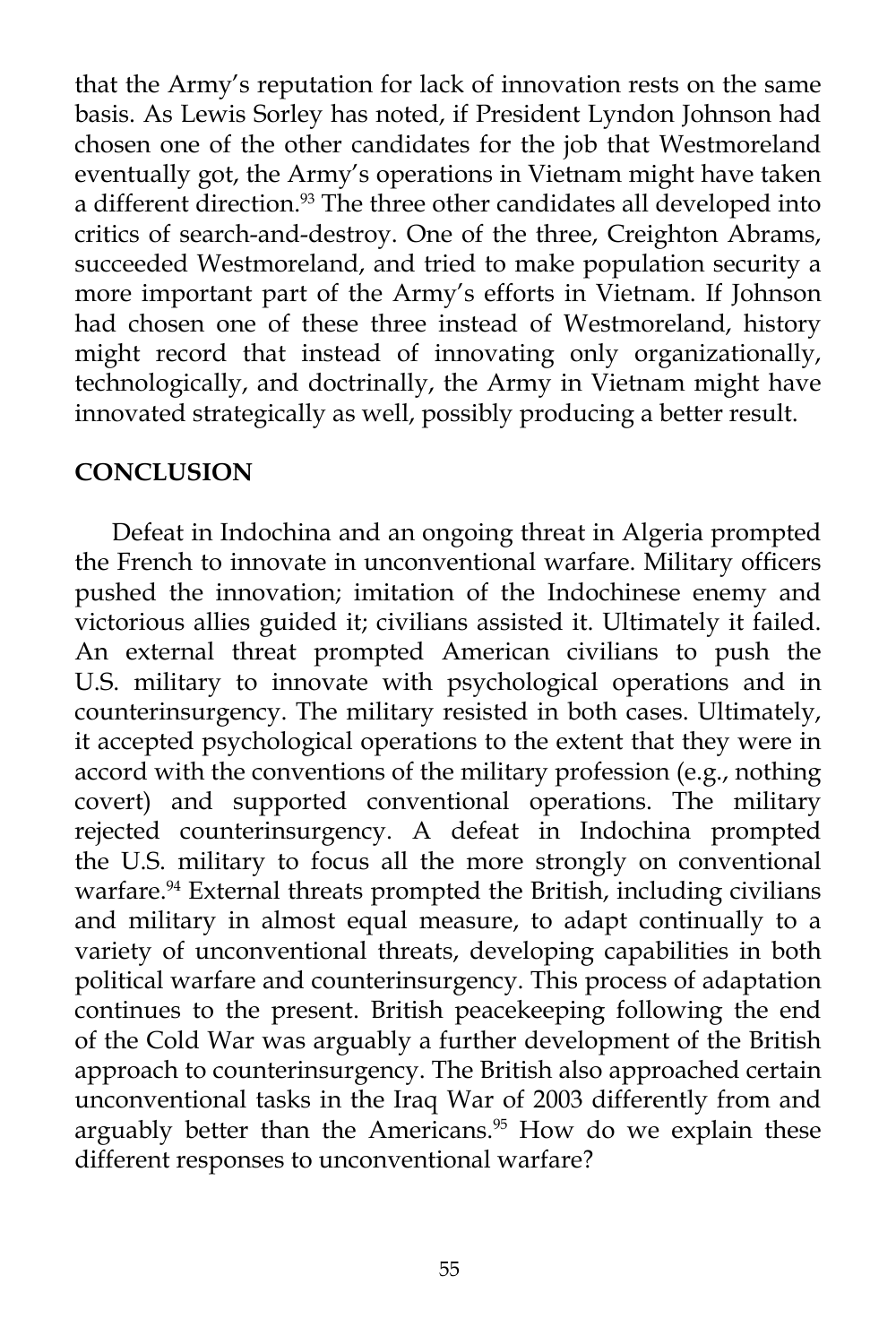# **Limitations to Innovation and Transformation.**

Material interests and interservice or intraservice rivalries do not explain much, if anything. As we noted in discussing the French case, narrow or self-serving bureaucratic, service, branch, or individual interests do not explain the support of French officers for revolutionary warfare. In the case of the United States, material self-interest also does not appear to be a good explanation for why the military treats unconventional warfare as unenthusiastically as it does. The U.S. military and its industrial suppliers and their supporters in Congress had and have a good deal invested in the continuation of conventional warfare. The military has consistently failed to "sell" unconventional warfare, even to administrations that were eager buyers. By itself, therefore, material self-interest does not explain the U.S. military's support for the kind of warfare it prefers. If material self-interest were an explanation for military behavior, the military would have adapted to the demands of unconventional warfare more readily.

In all the cases we examined, external threats were an important, if not the most important, motivation for innovation. Such threats engage the institutional interests and professional concerns of military officers and those involved with national security. In the case of unconventional threats, however, military professionalism explains why certain militaries do not adapt readily. While the professionalism of the military makes the military attend to external threats, it also leads the military to see those threats through the lens of professional conventions. These conventions ultimately channel thinking and resources into conventional paths, toward M-1 tanks rather than Army Special Forces, toward carrier air wings rather than Navy SEALS, and toward F-16s rather than Combat Talons. Whatever the threat, conventional technology, organization, and doctrine tend to become the answer.<sup>96</sup> Even more so, the fundamental orientation of the military, which is to engage the enemy directly, does not change. Four years into the war on terrorism, reports surfaced that the Pentagon was rethinking its focus on conventional warfare. A high-ranking civilian official involved in this process explained what this meant: "When we've talked about precision warfare in the past, it's been in terms of hitting a tank or an SUV from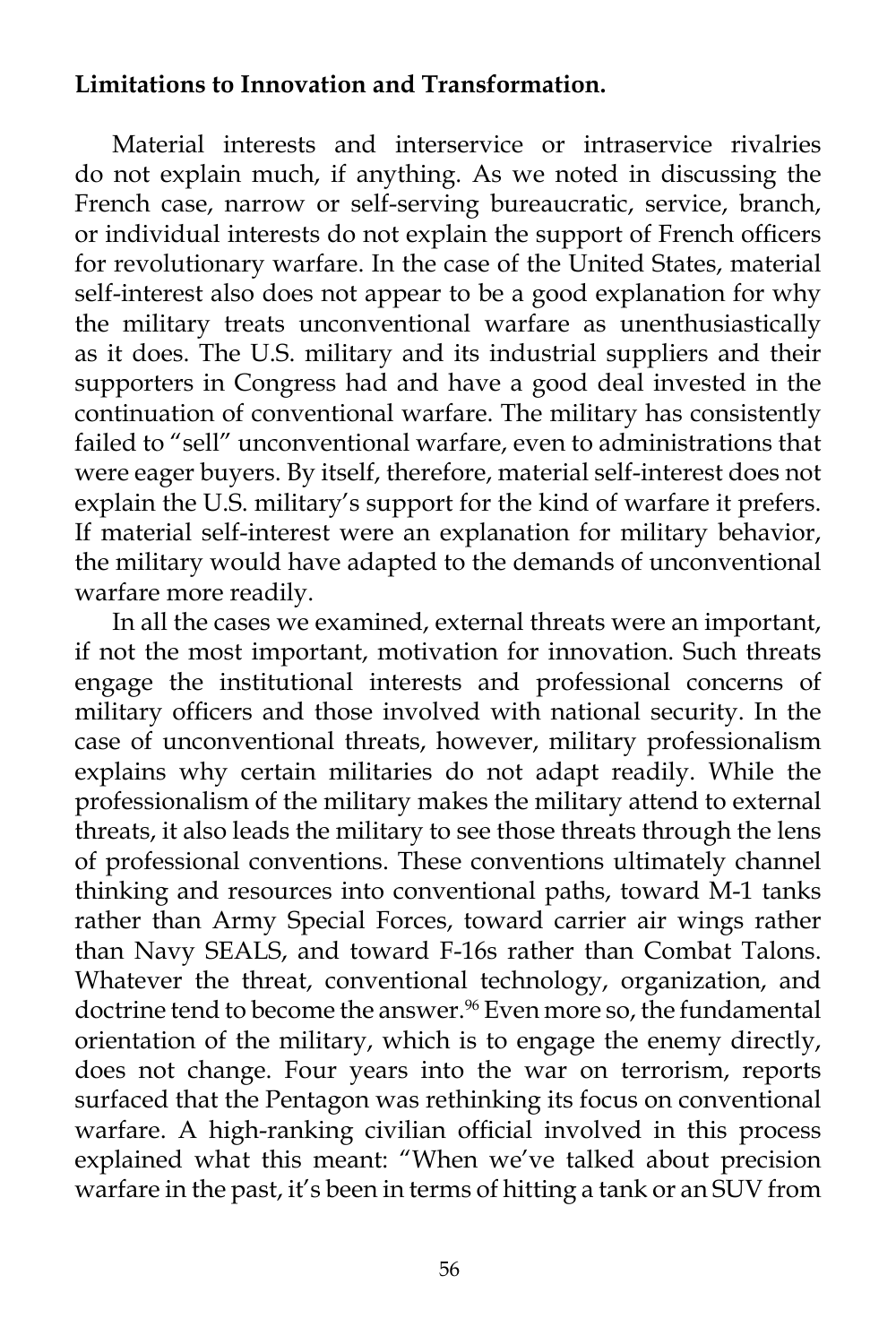15,000 feet in the air with a precision munition. In the future, the talk about precision gets down to the level of using individuals to go after individuals."97 Transformation is about putting projectiles into targets ever more quickly and precisely, whether the target is a tank or a forehead. "Find, fix, finish" is the mantra for both conventional and unconventional warfare. In this view, the focus of the Special Operations Command on its direct action mission, the direct application of force to the killing or capturing of terrorists, despite all the lessons and analysis indicating its limitations, is evidence of the power of the conventional warfare paradigm. This convention remains the prevailing view in the DoD. The QDR *Report* defines the indirect approach as working by, with, or through other forces. It sees the difference between conventional and unconventional warfare, therefore, as one of means. The only example of this approach offered in the QDR is T. E. Lawrence's leadership of irregular forces (Bedouin tribesmen) against the Turks at Aqaba. In other words, according to the QDR *Report*, the indirect approach is getting *others* to take a direct approach. In both conventional and unconventional warfare, closing with and engaging an enemy force remains the objective.<sup>98</sup>

The one consistency in our historical and contemporary experience with unconventional warfare is that innovations in this area will not succeed if they challenge the fundamental sense of identify and the self-understanding of a military. The U.S. military innovated continuously in Vietnam to get better at engaging and killing the enemy, but could not do so to get better at or even to undertake protecting civilians. The French doctrine of revolutionary warfare called for a fundamental change in the nature of the French Army, one that made dealing with and protecting civilians a high, if not the highest, priority. This effort at innovation failed. The British Army, on the other hand, developed an adaptive style that allowed it to accommodate a role in unconventional conflict. Its experience in the 19th century as it professionalized was principally in colonial warfare against irregular forces. Both the British and the French had traditions of imperial policing, but only the British were able to convert their tradition into a useful method of dealing with insurgents. One important difference between the French and British experience was the view, held by many in France, that insurgency or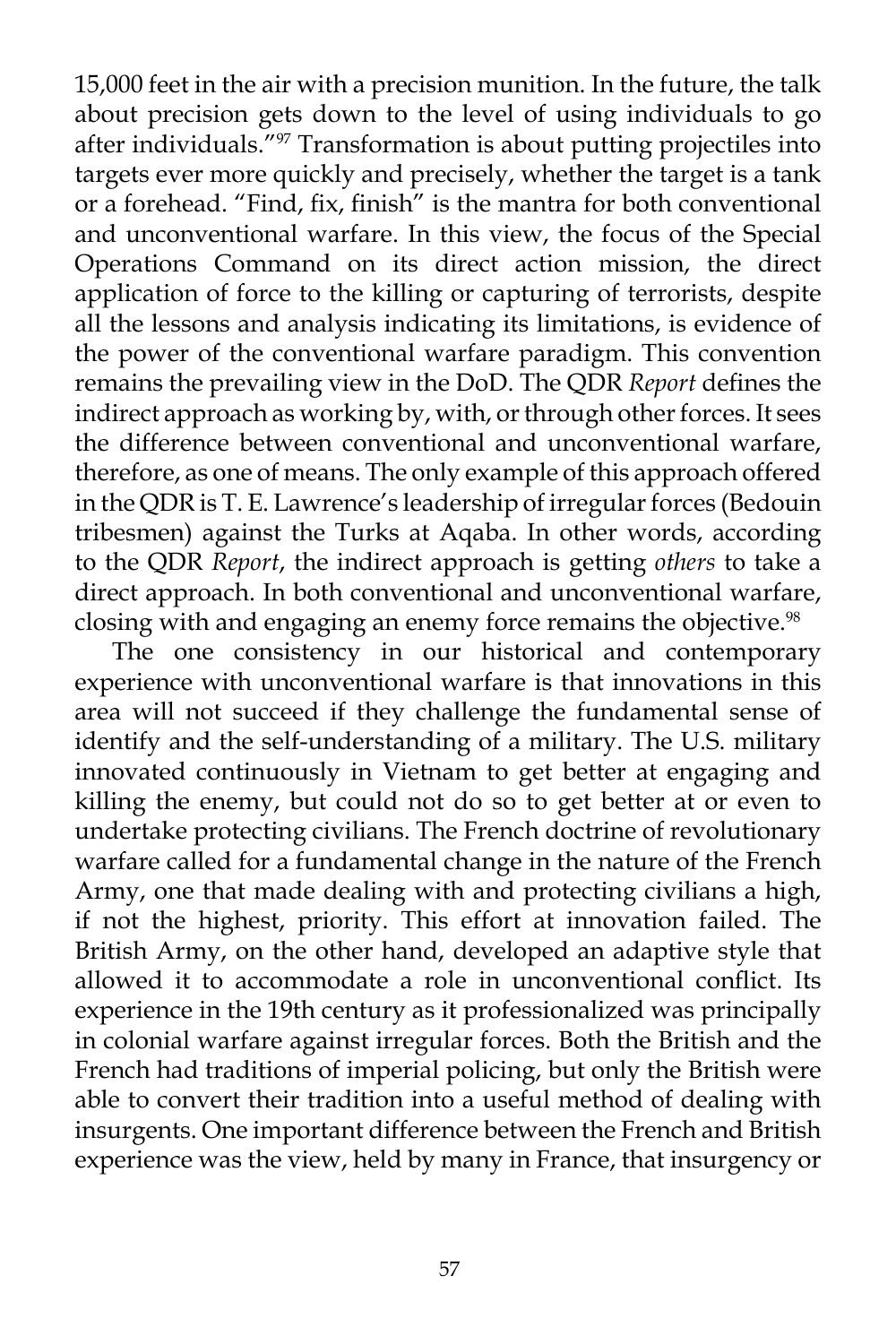revolutionary warfare was a new kind of warfare that would supplant conventional warfare as the most applicable response to future threats to the French nation. This implied of course that the French Army had to change in a fundamental way and that civil-military relations had to change as well. These requirements amounted to too great a transformation in the French Army's understanding of itself for it to succeed. The British Army did not have to face the challenge of radical change. It therefore managed to adapt or at least to adapt better than its American and French colleagues. When it comes to innovating or transforming, at least for unconventional warfare, it is the self-understanding of a military that is critical and not, as various analyses of conventional military innovation argue, whether civilians intervene, or military mavericks take the lead, or the rivalry is within or between the Services.

Since September 11, 2001 (9/11), the unconventional threat has assumed a generally accepted importance it did not previously have. The past experience we have examined suggests, unfortunately, that the U.S. military will not innovate successfully to meet this threat. Current experience appears to confirm this. The report of the 9/11 Commission concluded that, confronted with the threat of al-Qai'da, the national security establishment could provide Presidents Bill Clinton and George Bush only a "narrow and unimaginative menu of options."99 Two years into the war against terrorism, Secretary of Defense Donald Rumsfeld, appearing quite doubtful on the matter, asked his senior advisers whether the Department had changed enough or could change enough to fight this unconventional threat. Four years into the war, Rumsfeld reportedly was dissatisfied with the U.S. Special Operations Command's response to the war.<sup>100</sup> Clearly, change has occurred in response to  $9/11$ , but as the foregoing brief review suggests, it has come slowly or not at all in many cases.<sup>101</sup> Moreover, one might wonder how far-reaching or enduring any change will prove. The QDR and other DoD documents state that irregular warfare and stability operations enjoy as high a priority as combat operations,<sup>102</sup> but the Kennedy administration, to no enduring effect as we have seen, once declared counterinsurgency to be the equivalent of combat operations. In the immediate aftermath of 9/11, Secretary Rumsfeld's rhetoric was eerily reminiscent of the words spoken about so-called "wars of national liberation" by Kennedy at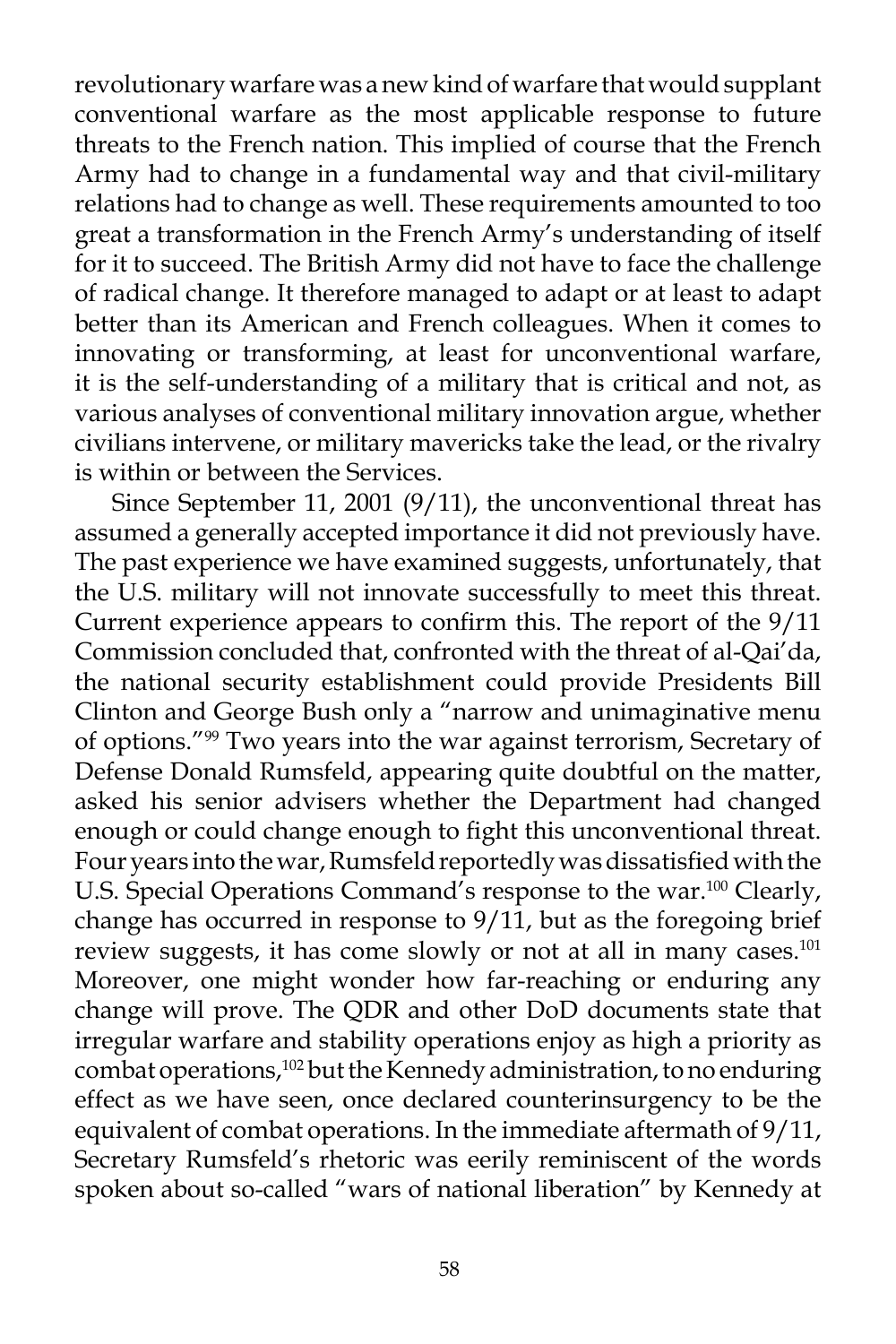West Point in 1962. At military schools today, counterinsurgency is a hot topic, much as it was for a few years in the early 1960s.<sup>103</sup>

# **Implications for Policy and Strategy.**

Past and present experience suggests that the U.S. military will continue to innovate within its understanding of what warfare is, and that these innovations will doubtless aggregate into some sort of transformation of conventional warfare capability, but these innovations and the transformation they drive will be largely irrelevant to unconventional conflict. In simple terms, the U.S. military will get better and better at putting projectiles into targets, whether bullets into foreheads or missiles into tanks, but this skill will not be decisive in unconventional conflict. If this limitation in the capability of the military to transform itself is permanent, it would mean that DoD, to answer Secretary Rumsfeld's question to his advisors, will not be able to change enough to prevail in the fight against jihadism. This suggests, in turn, that DoD should not have as prominent a role in this fight as it has had so far. If we accept this conclusion, we face a series of difficult questions. Which agency or department could replace DoD? If none could, would some sort of interagency organization work, or should DoD retain the lead but establish a new DoD organization devoted to unconventional warfare? If a new interagency organization develops, should DoD still establish a new organization devoted to unconventional warfare so that it will be able to make relevant contributions to the interagency effort?

Before considering such questions, we should examine the assumption that gives rise to them, i.e., that the current conventions about warfare that govern DoD's conduct will not change. If this assumption is wrong, then DoD might alter itself so that it could better deal with unconventional threats, making a new interagency or DoD unconventional warfare organization unnecessary. Throughout the long history of humans warring on each other, the accepted notion of what warfare is has seen considerable change.104 Might it not continue to do so? To answer this question in turn, we begin by briefly considering how the current warfighting convention came to be.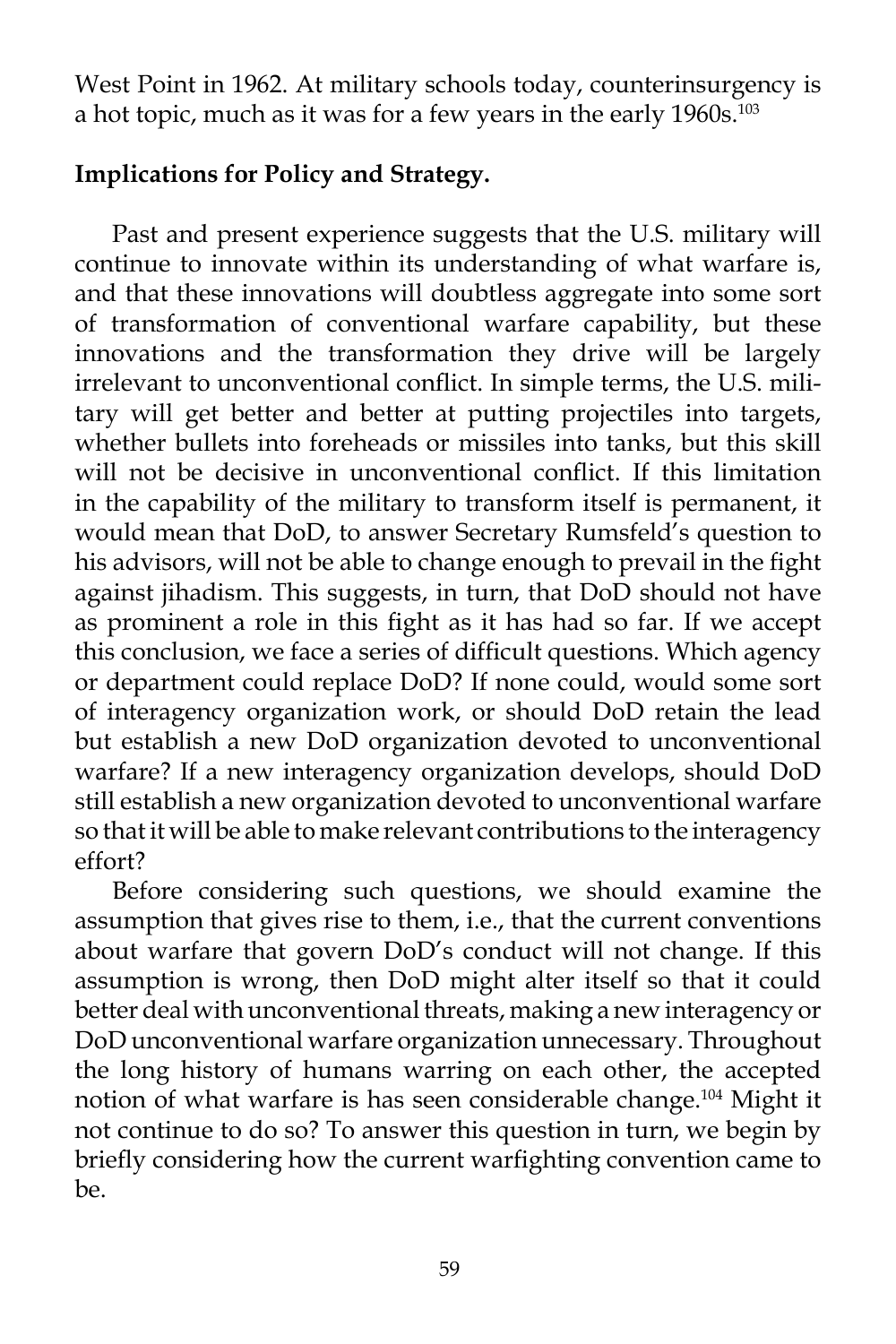What we know today as conventional warfare is the result of centuries of technological, socio-economic, and political change. The self-understanding of the U.S. military as a professional organization matured in the latter stages of these developments, mediated by a specific institutional (presidential) and geostrategic (isolated, internally focused) setting and also affected by the long-term interplay of various civilian, military, political, and bureaucratic interests. In the latter part of the 19th century, the U.S. military, particularly the Army, became a professional force when it faced no serious external enemies. Consequently, politicians left the Army alone. It became the Army's understanding that it should be left alone to perfect the military art as it understood that art. The hold of this formative period on the U.S. Army remains powerful. Some present-day "cavalry" units wear spurs; the Army's Blue dress uniform resembles a 19thcentury cavalry officer's. When President George W. Bush spoke at the Citadel shortly after the U.S. military had swept the Taliban from power, the remark that received the biggest ovation from the cadets was his description of U.S. military forces as having led the first cavalry charge of the 21st century.105

As the United States came to need a larger Army in the 20th century, the country's presidential system and its doctrine of the separation of powers helped protect the Army and the other services from civilian intervention. Whether or not Congress was in the hands of a party different from the President's, representatives and senators had motives to oppose the President's military initiatives. For example, the level of military spending in a congressional district or state matters to a representative or senator regardless of who is in the White House. The military serves two masters, with each having different, often competing interests. This weakens the control of either master, helping insulate the military from outside influence. It allows the services to define themselves as devoted to defending the nation from what threatens it, as those threats are understood through the military art and the conventions of the military profession, not in response to the changing demands of politicians.

To the question of whether current U.S. military conventions about warfighting might change, the first answer we reach is that they are unlikely to do so in the short term or as a result of civilian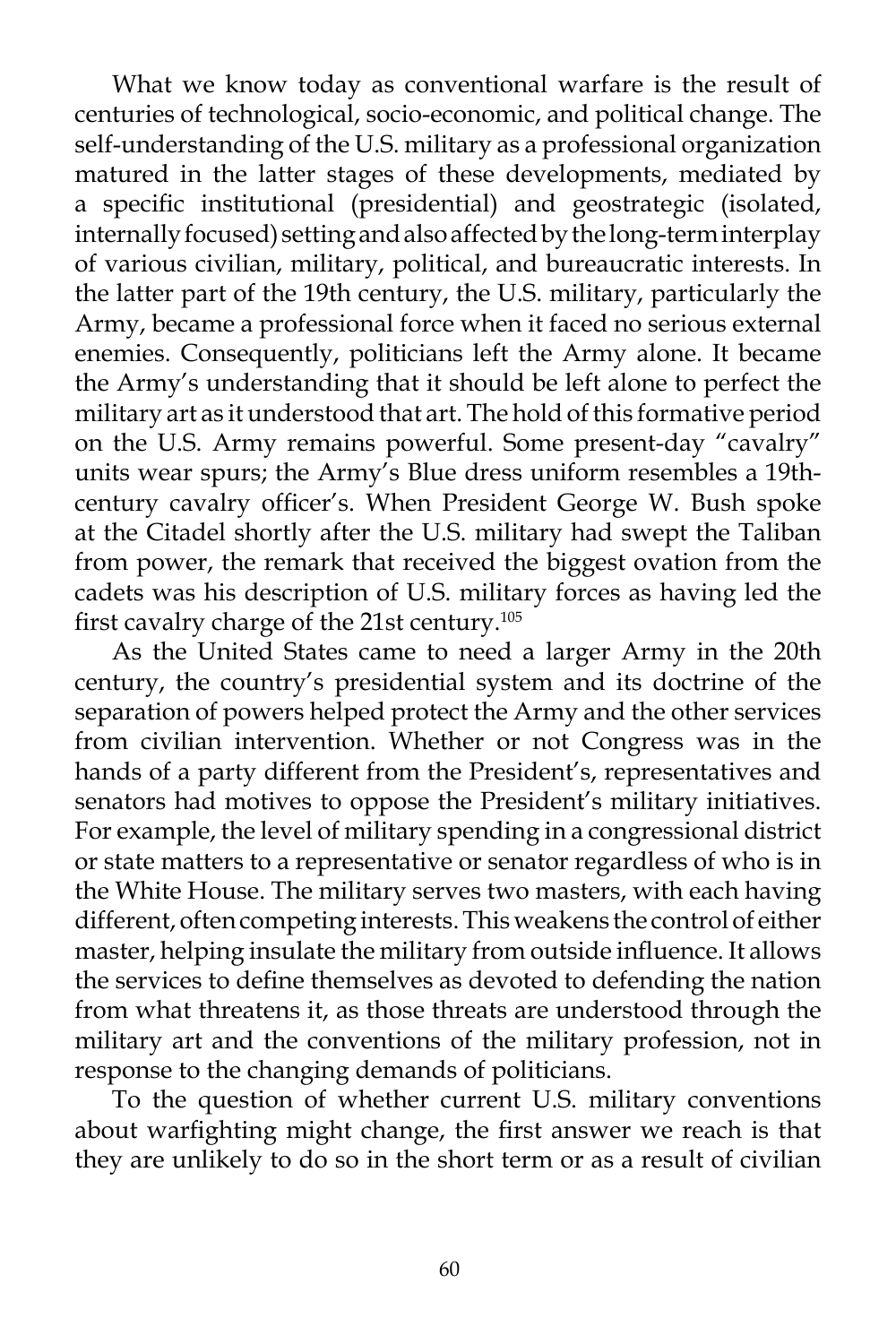intervention. The U.S. military's formative experiences have made it resistant to such pressure. Moreover, the direct levers on the military that a President or Secretary of Defense holds and which are often cited as levers to prompt innovation—budgeting, promotions, force structure, etc.—are subject to review by Congress and comment by journalists and interest groups. This means that intervention by the President or the Secretary of Defense carries political risks. Donald Rumsfeld's fights with the services and Congress over the direction of the military threatened his job before  $9/11$ .<sup>106</sup> Given the military's institutional commitment to what it does and has always done, it also is unlikely that replacing generals will do much good. It might allow us to win a campaign that we would otherwise lose, but it will not change the way the institution thinks.<sup>107</sup> That thinking, and the now habitual or conventional way of responding to the world, have been and remain relatively impervious to the manipulation of interests.

To this argument about the futility of civilian intervention, one might respond that civilians simply have not tried hard enough. Yet, even if one were willing to pay the political costs of massive civilian intervention in the personnel and budgetary work of the military in order to promote transformation against unconventional threats, two objections to doing so would arise. First, civilian intervention might decrease our security from external threats. This would occur if such intervention made the military too attentive to domestic political pressure and not attentive enough to changing threats in the security environment, particularly when those threats run counter to the prejudices of domestic politics. Second, civilian intervention might increase our vulnerability to internal threats. Political intervention strong enough to change the military could well undermine the military's political independence, which might both transform America's civil-military relations in a deleterious way and undermine the professionalism of America's military. This consequence need not reach the degree of civil-military turmoil that the French suffered as a consequence of defeat in Indochina and Algeria to be a development that the United States should try to avoid.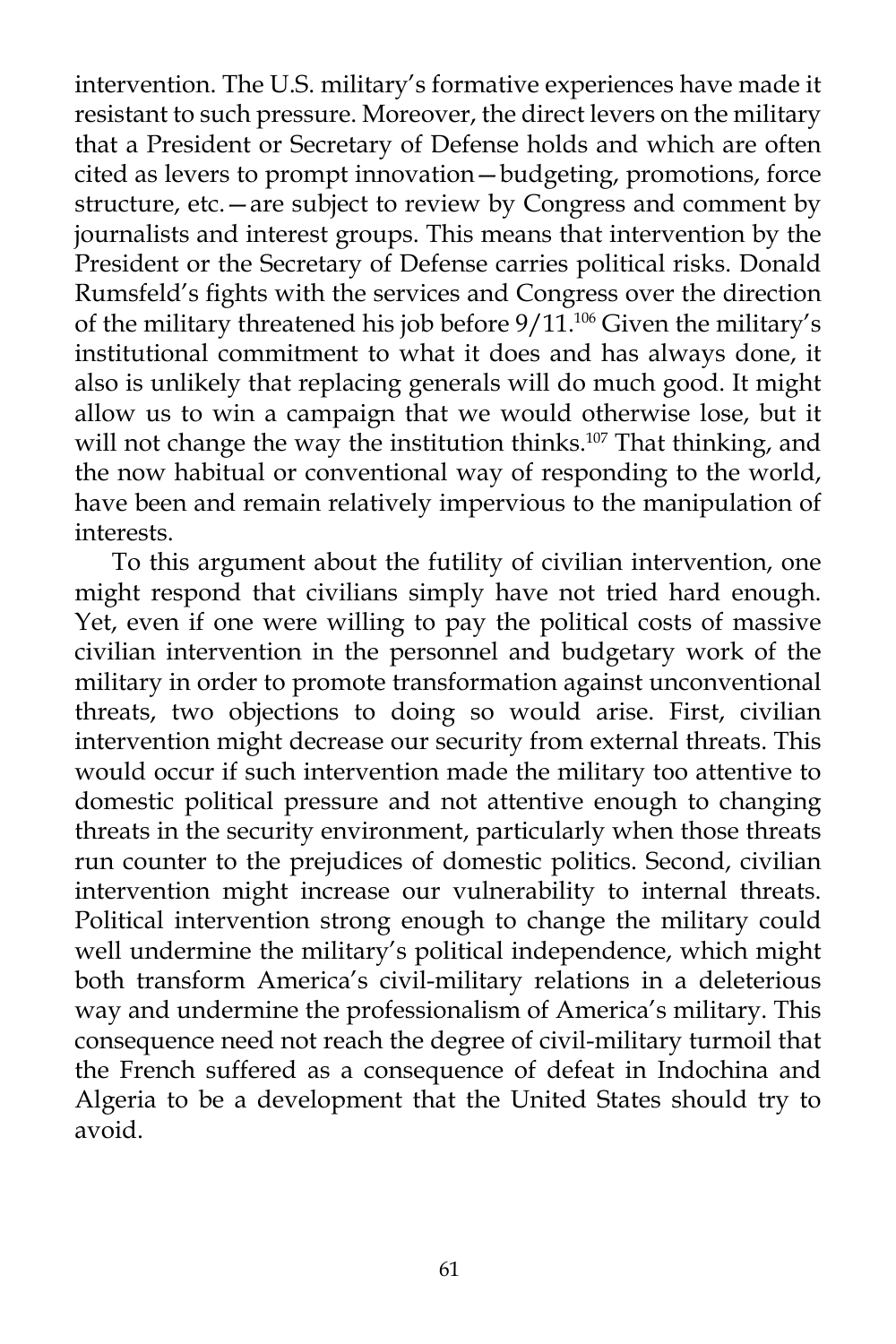## **In the Short Term.**

The character of the U.S. military and the institutional setting in which it operates suggest that, in the short term, it will be difficult to change the self-understanding of the military so that it is better able to deal with unconventional conflict. Faced with this conclusion, we return to the set of questions we previously asked concerning what substitute for DoD's lead role in the struggle against jihadism might exist. Three answers or some combination of them seem possible. DoD can retain the lead in the struggle against jihadism, and we can continue to muddle through; or we can transfer as much responsibility as possible for the struggle from DoD to another agency or agencies; or we can create a new organization within DoD from those components which have experience with unconventional warfare. Each of these responses has virtues; none is completely satisfactory.

Muddling through may not make things worse, at least in the short term, but it would not improve them either. Innovation to meet the unconventional threat would continue as it always has at the point of contact with the enemy, but, given the inertia of the warfare convention, such innovations would have limited effect and staying power.108 Even if the military devotes more resources to unconventional or irregular warfare, it is likely to continue to treat unconventional warfare as a lesser-included case, despite current rhetoric to the contrary. Inconveniently, the history we have examined suggests that unconventional warfare is different fundamentally from conventional warfare. It is a *different* case, and not a lesser-included case, vis-á-vis conventional warfare. As we have noted, British officers began reporting this development in the 1920s, as changing political ideas and new technologies combined to limit the power of Europeans to impose their will in their colonies.<sup>109</sup> Thus, the development of unconventional warfare is a kind of revolution in military affairs. "Muddling through" as a response to such a revolution will probably be an inadequate response over the longer term.<sup>110</sup>

As an alternative to merely muddling through, we might transfer responsibility for the unconventional response from DoD. This would help insulate the struggle from the conventional approach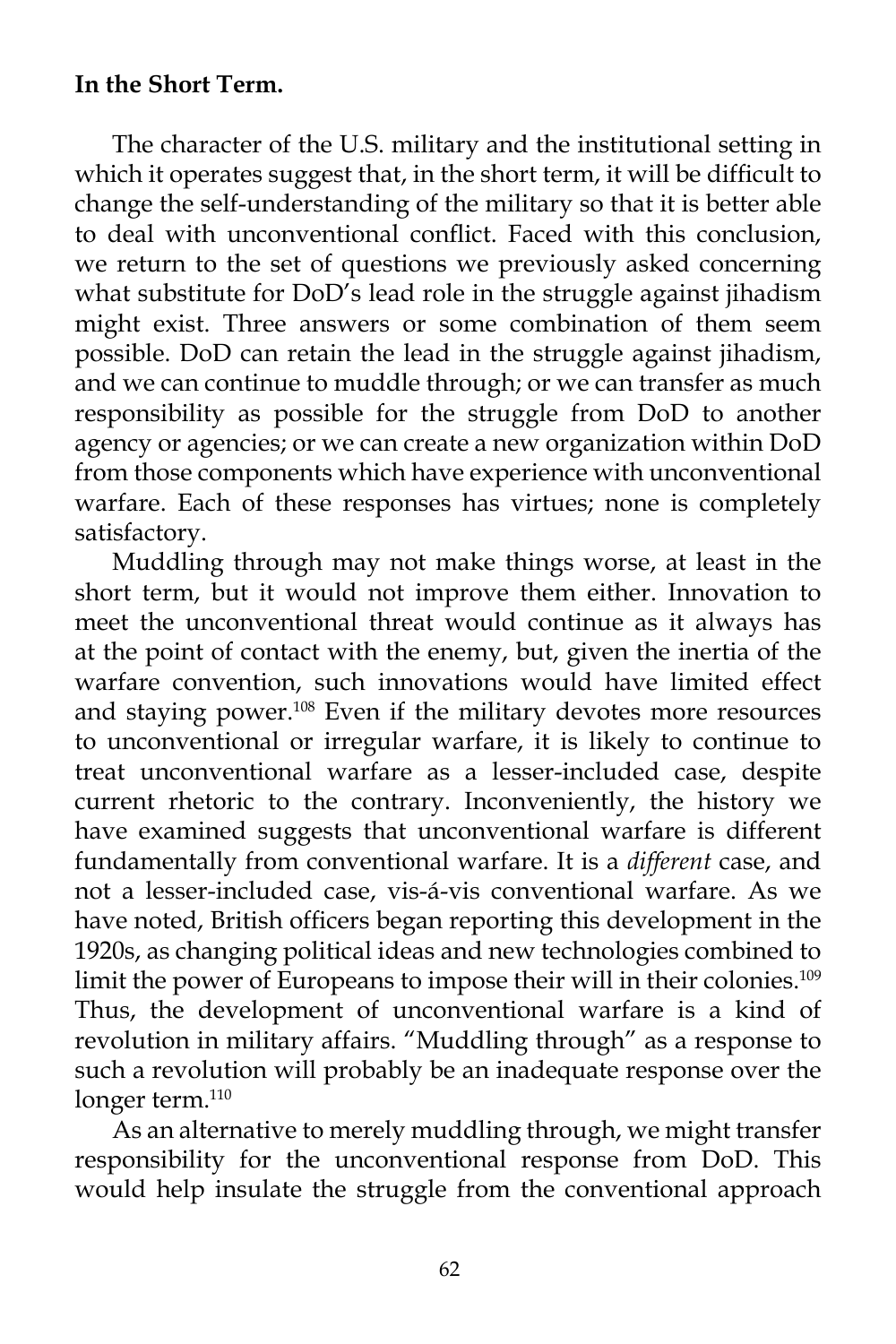that is inappropriate for it. It would move the emphasis of our response back toward police and intelligence work, which is most appropriate, restricting DoD to that limited aspect of the fight against jihadism marked by an interface with nation-states and their forces. One might object that DoD must remain in charge precisely because dealing with the nation-states that support terrorism is critical to our success against jihadism. This view, itself a reflection of conventional prejudices, seems largely unfounded. Although helpful, nation-state support is not critical for terrorists. Jihadism has not abated, certainly not operationally, since it was deprived of control of Afghanistan. In any event, stronger and less arguable objections to this alternative exist. We have no police force capable of taking charge of a global struggle and no likely candidate for such a role. The Federal Bureau of Investigation (FBI) is consumed with transforming itself to deal with the internal threat from terrorism, and should not be burdened with an additional and very difficult duty. The CIA's operational capability is global and its role critical, but its clandestine character is incompatible with the public and political character that leadership in the struggle against jihadism requires. More important, no matter which agency was in charge (for example, the State Department), it would tend to let its own perspective dominate what should be an integrated interagency effort. An interagency organization would be best, then, but it would need to be one unlike any that has so far existed and certainly altogether different from the still-born Low-Intensity Conflict Board within the NSC mandated by the same legislation that established the Special Operations Command.111

Shifting leadership from DoD to a new interagency organization would leave DoD's capability unreformed and unable to contribute as required. The history and analysis we have presented suggest that improving DoD's capability will require establishing an organization within DoD devoted to unconventional warfare.<sup>112</sup> The argument for this new organization is the same as the one used to support the establishment of the Special Operations Command (SOCOM). Just as it was unlikely that special operations forces could flourish within conventional military organizations, so is it unlikely that an unconventional warfare capability can flourish in a department that has become dominated by the direct approach to carrying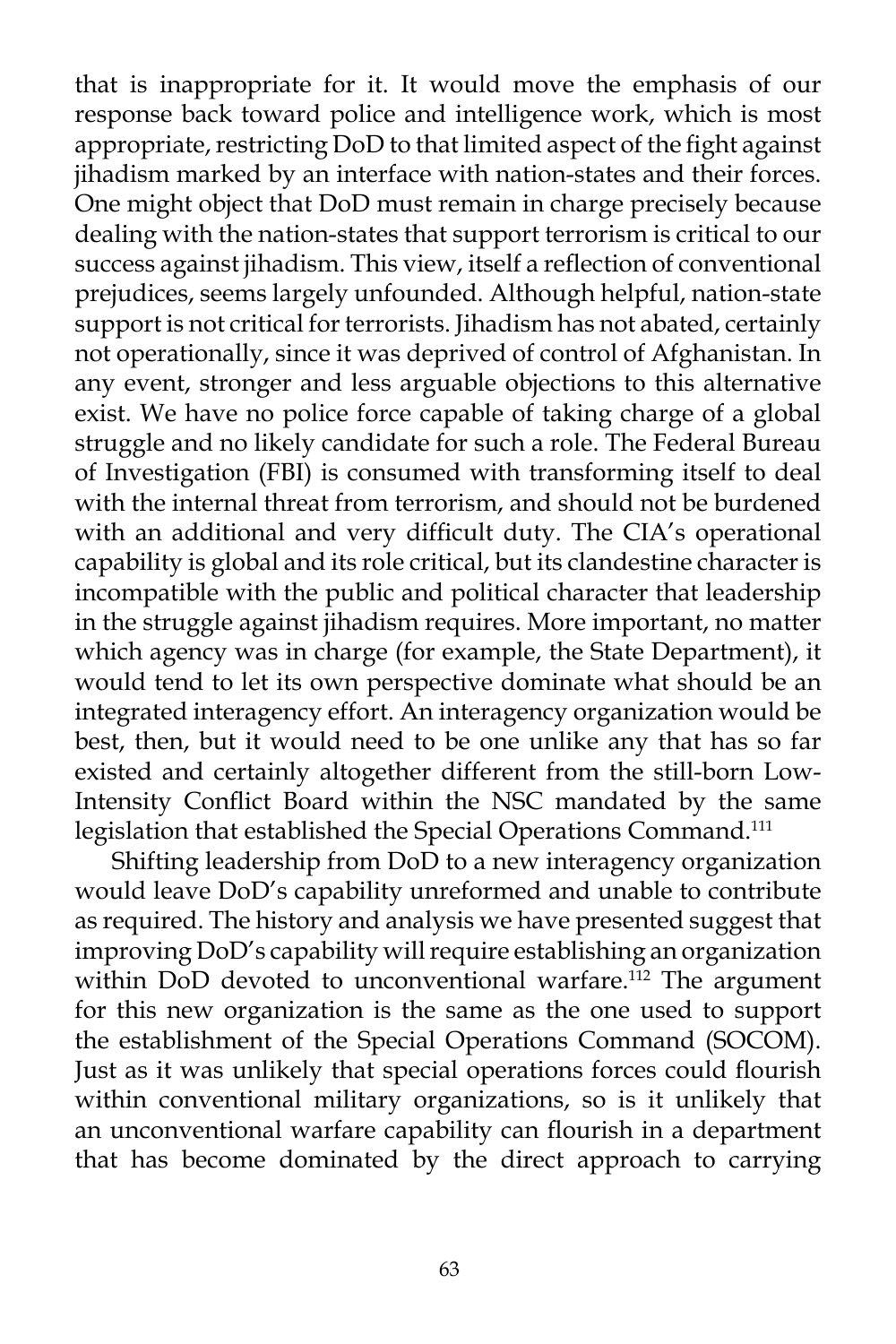out its responsibilities. Yet, setting up an effective unconventional warfare organization within DoD would be difficult, certainly more difficult than setting up SOCOM. SOF's direct action mission fits more easily into the warfare convention than does the indirect approach of unconventional warfare. Playing on this similarity between direct action and conventional warfare was one of the ways that early proponents of an improved special operations capability used to sell the Army on this idea.<sup>113</sup> Proponents of an improved unconventional warfare capability will not have that advantage. Given DoD's warfighting culture, if such an organization comes into being, it is likely always to lead a precarious existence.<sup>114</sup> Committed civilian leaders, including legislators, and military officers would have a hard time preventing such an organization from being either overwhelmed or worn down by the inertia of the conventional. Yet, such a separate organization remains probably the best hope for an effective unconventional warfare capability in DoD.

### **In the Long Term.**

Our analysis to this point leads to the conclusion that the best bet to improve the U.S. Government's capacity to wage unconventional warfare in the short term is a new, untried interagency organization and a separate unconventional warfare organization in DoD that will have difficulty thriving. Might a longer-term perspective change the analysis and the recommendations that flow from it? At first glance, the prospects for DoD changing to meet the unconventional threat over the long term look good. The institutional setting that helps insulate the services from political pressure to transform (our presidential system) is not likely to change (the United States is not likely to adopt a parliamentary system), but the geo-strategic setting that affects the professional understanding of the military already has. Since World War II, the United States has emerged from its insular, isolationist shell, employing its power and military forces overseas repeatedly. For most of this postwar period, the United States faced a significant conventional threat in the Soviet Union. This allowed the military to discount the unconventional threat. More fairly, given limited budgets, time, and human capacity, the existence of the conventional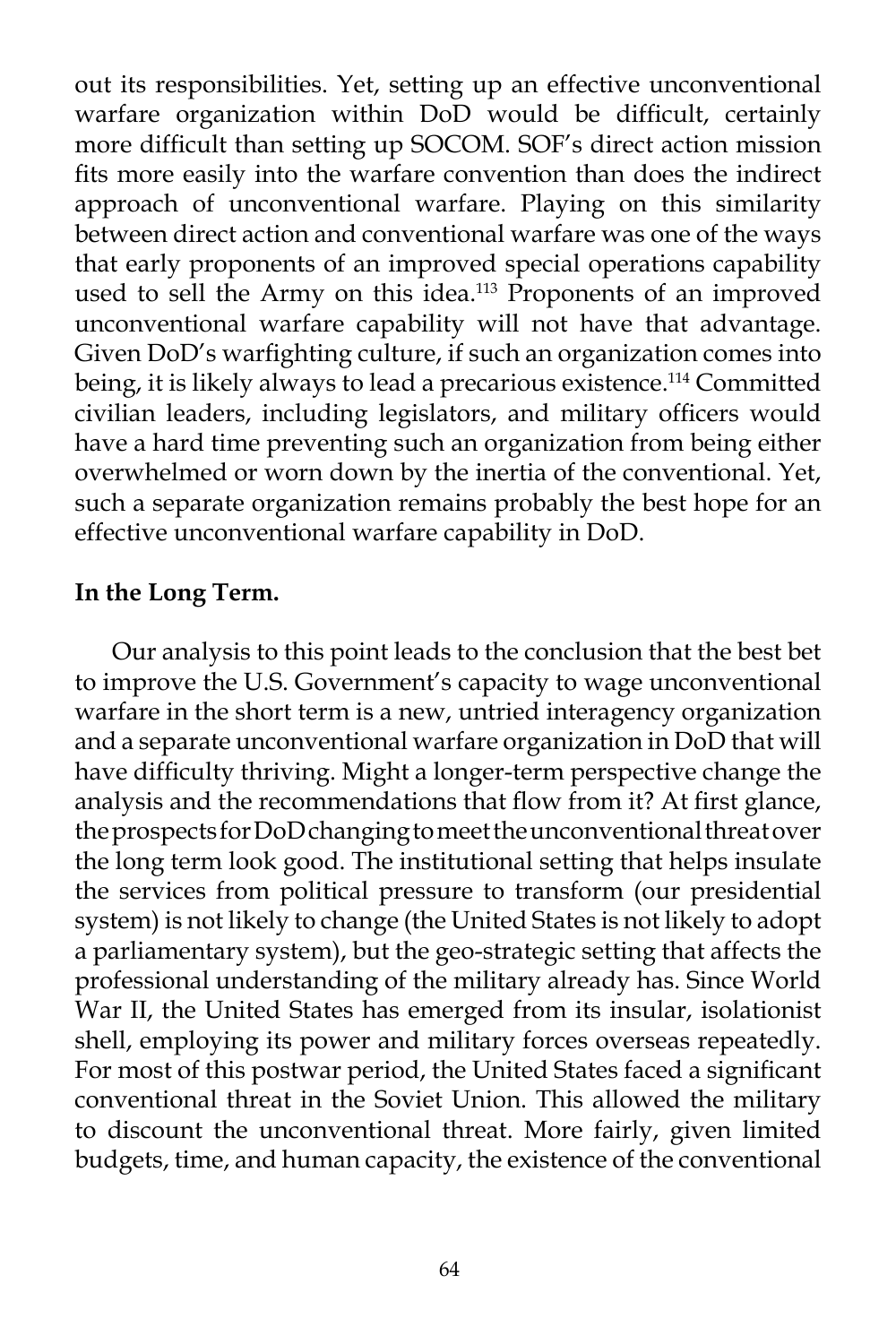threat, which was by far the most important, required the military to treat the unconventional threat as a lesser-included case of the greater threat. Over the coming decades, if we continue to encounter unconventional threats without facing a powerful conventional threat, then the U.S. military, as a professional force attentive to external threats, should adapt institutionally to these unconventional threats. After all, some change in the military's outlook was occurring in the 1990s after the Soviet Union collapsed and the U.S. military faced a series of unconventional threats and operational challenges.<sup>115</sup> The attacks on 9/11 prevented further change, one might argue, only because the Bush administration responded to them by fighting the war on terrorism in large measure as either a struggle between states or a matter of killing or capturing enemies. This approach returned conventional warfare to prominence and stopped the military's adaptation to unconventional warfare. The Bush administration even has given the one organization in the military supposedly devoted to unconventional warfare, the Special Operations Command, the conventional task of target acquisition and destruction. If over the longer term, this conventional approach to the unconventional problem of jihadism fails, then future administrations and the U.S. military—guided by its professional devotion to the defense of the United States—are likely to change to meet the unconventional threat.

This change to meet the unconventional threat over the long term will be unlikely to occur, however, if a conventional threat arises comparable to the one posed by the Soviet Union during the Cold War. In that case, the military's professional concern is likely to focus on that conventional threat, since it will reinforce established patterns of thought and action. A critical point, then, in assessing long-term prospects for DoD adapting to unconventional warfare is the development of our strategic situation with China. China appears to be the one country that, in the the future, could pose a conventional threat sufficient to eclipse the unconventional threat. If it does, then the U.S. military, once again, is likely to treat unconventional warfare as a lesser-included case of conventional warfare.

If it is true that the future status of unconventional warfare depends on what happens with China, then it will be difficult to predict. But as Dr. Stephen Biddle has argued incisively,<sup>116</sup> what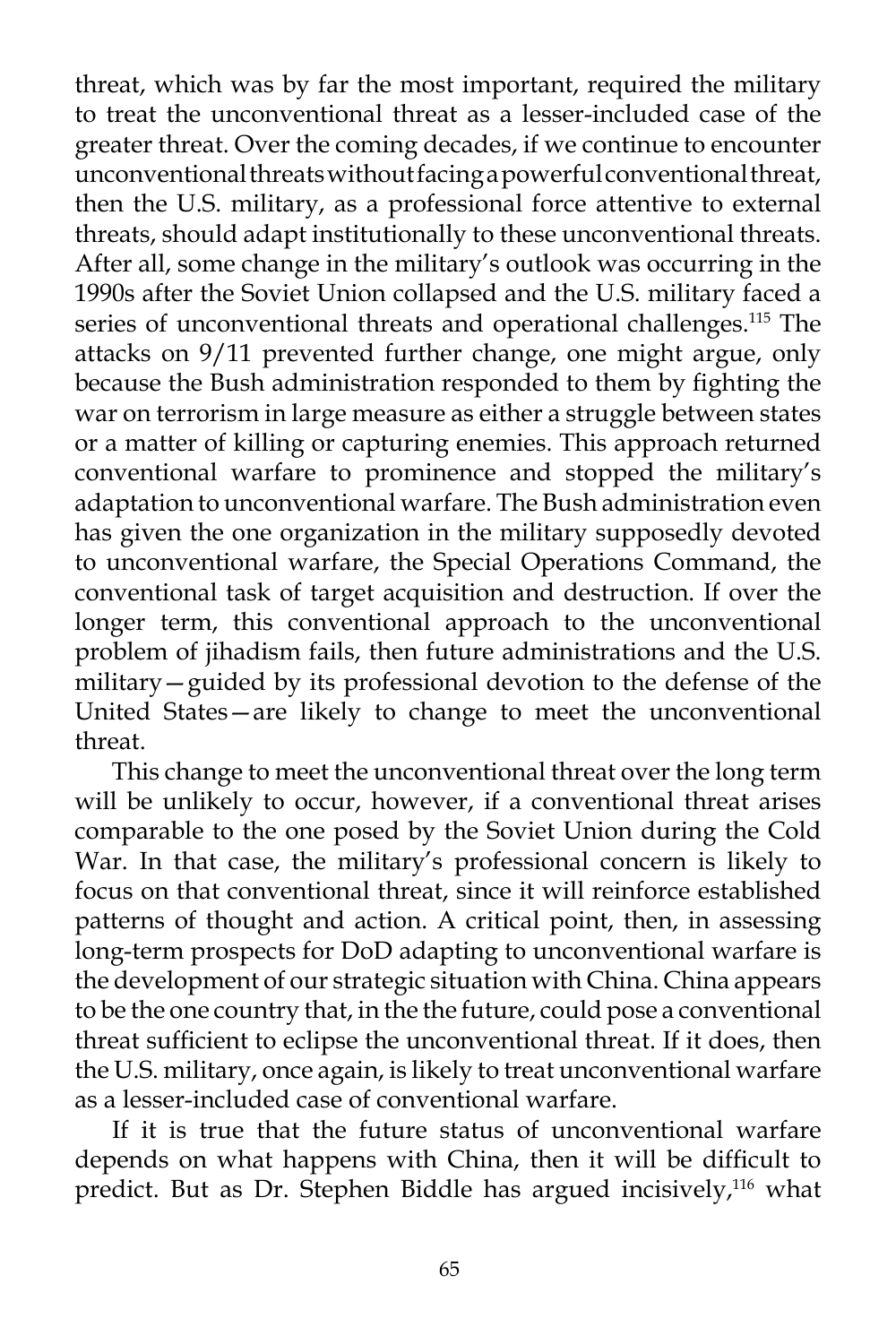happens with China is not entirely beyond our influence. An emphasis by the United States in its conflict with jihadism on the unilateral use of conventional military force, especially focused on other nations or their forces, even in the name of democratization, is likely to encourage great power competition and, hence, the rise of China as a conventional threat to the United States. A unilateral conventional approach by the United States is likely to increase such competition in the future because it will appear threatening to other nations and spur their efforts to counter American power. Fighting jihadism in a multilateral manner, on the other hand, emphasizing cooperative efforts in human intelligence and policing, is likely to retard the rise of great power competition and, hence, the rise of China as a conventional threat to the United States. In brief, our inability to understand and use an unconventional approach to jihadism today is likely to promote the rise of China as a great power competitor tomorrow and to that extent to discourage adaptation to unconventional threats in the future.

We might not need to worry about our failure to adapt to unconventional threats, and hence the more rapid rise of a great power rival, if we maintain a comparative advantage in conventional warfare. This advantage would allow us to contend with the rival on terms that would be best for us. This assumes, however, that the unconventional threat, while remaining fundamentally different from the conventional threat, will not pose as great a danger to us as the conventional threat. Unfortunately, this is not the case. Terrorist acquisition of an enormously lethal chemical, biological, radiological, or nuclear (CBRN) weapon is already an unconventional threat that rivals any conventional threat. Another unconventional threat that might rise to the level of the conventional threats we are accustomed to would be the political success of the jihadist insurgency within Islam. If jihadists came to control one or more strategically important (oil, nuclear weapons) Islamic country, that might shift the balance of power in the world against the United States as decisively as the rise to preeminence of China. At the moment, this threat is less real than the threat of terrorist acquisition of CBRN weapons, but may become more real over time if we continue to respond in a largely conventional fashion to the jihadist insurgency.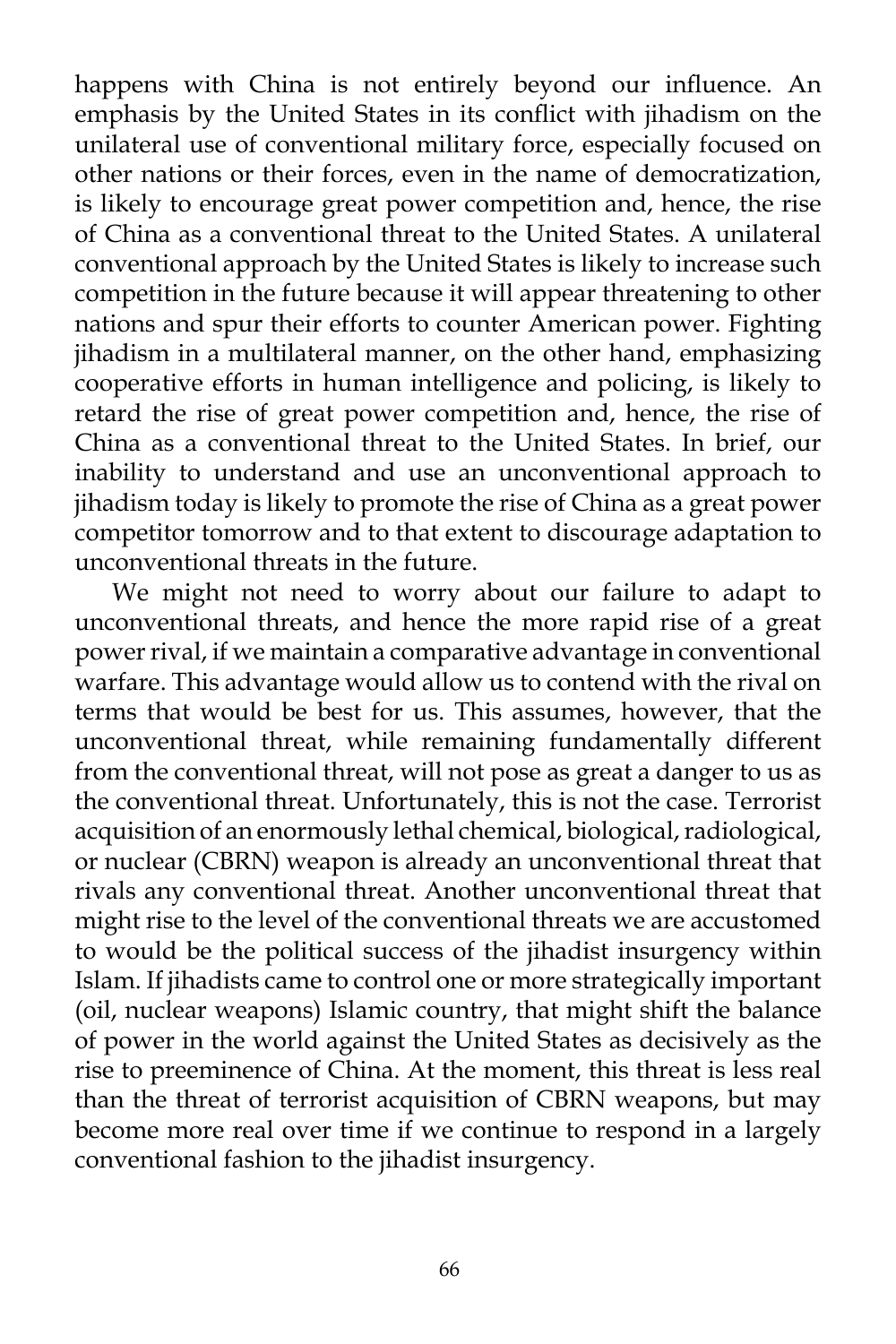A long-term perspective toward our ability to adapt to unconventional threats suggests a competition for our attention, so to speak, between conventional and unconventional threats.<sup>117</sup> Which threat wins the competition for our attention is not entirely in our control, as we have seen, but we can affect the competition. To repeat, we may be able to retard the emergence of a great power competitor in the future if we improve now the effectiveness of our unconventional response to jihadism and make it the centerpiece of our efforts. In doing so, we would remove an incentive for great power competition, as noted above. Improving our unconventional warfare capability now also makes sense as the best way to deal with unconventional threats that are likely to increase. Taking measures to deal with unconventional threats now, therefore, will improve our security in the short term and, by possibly reducing great power competition in the long term, make us more secure in the future.

## **RECOMMENDATION**

Our analysis of the long-term prospects for adaptation to unconventional threats has concluded that short-term adaptation is the best way to deal with the long-term issues. Our analysis of the short-term prospect for adaptation has concluded that the most promising steps are to establish two new organizations—a new kind of interagency organization devoted to unconventional warfare, and an unconventional warfare organization within DoD. If we give these innovative organizations a central role in our response to jihadism, we will not only increase our security now, but in the long term as well by forestalling the rise of a great power competitor. If the very idea of great powers and great power competition is fading and along with it the importance or even the existence of conventional warfare,<sup>118</sup> then these innovative organizations for unconventional warfare will be the beginning of a truly revolutionary transformation of our warfighting capability.

Adaptation to unconventional threats in the short term will be difficult because those threats are not yet deemed serious enough to overwhelm the conventional orientation of the U.S. military and U.S. Government. In these circumstances, using shorter-term incentives (control of budgets, promotions, etc.) to reinforce the longer-term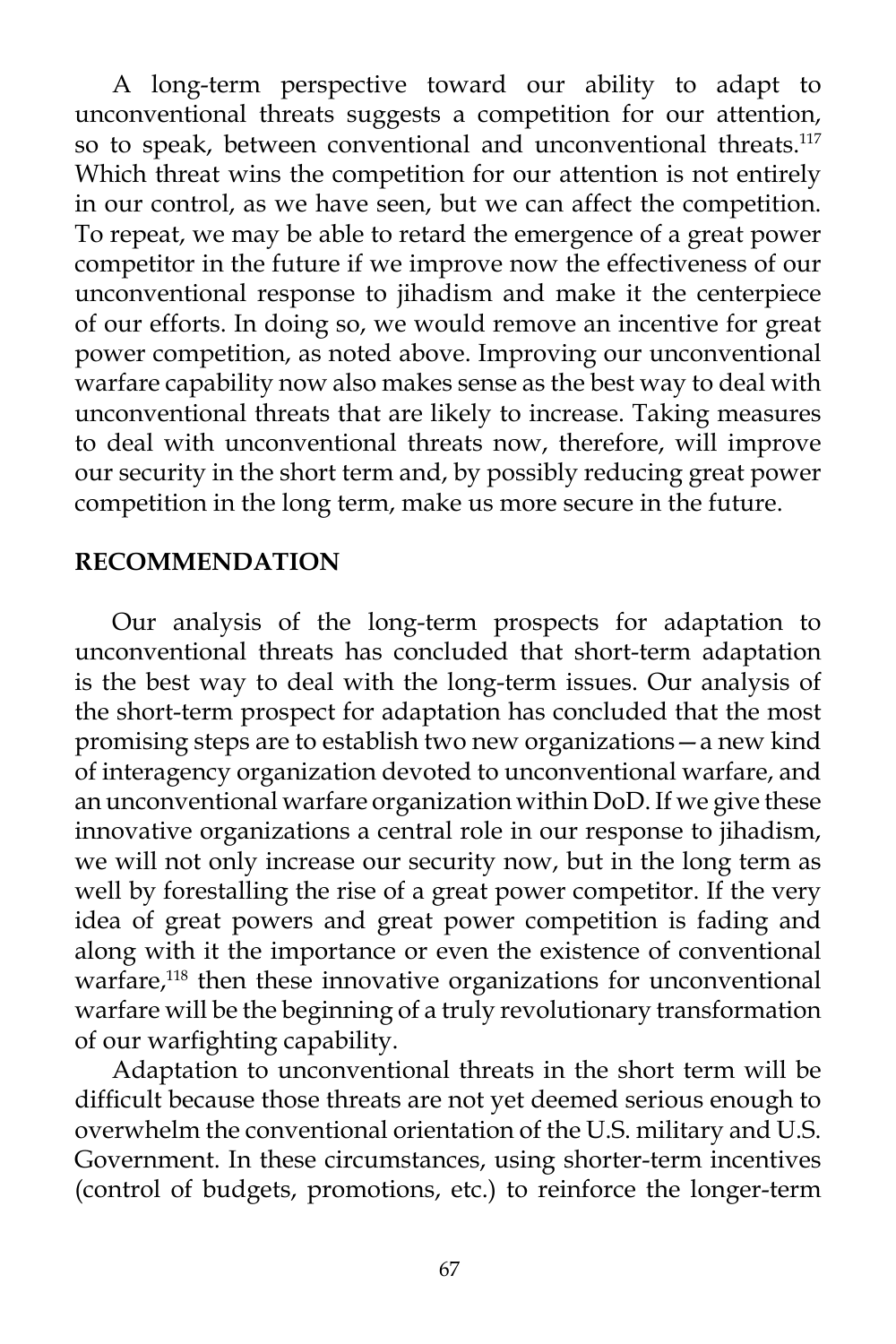incentives provided by the changing strategic setting might encourage the process of adjustment to unconventional warfare. The history we have examined suggests that, in any event, the adjustment is likely to be slow, intermittent, and stumbling, with rapid change proving superficial and substantial change emerging bit by bit, if at all. It also suggests that for the U.S. military, the adjustment is most likely to come, if it comes, from the inside, by relying on the professionalism of the military. Unlike encouragement with incentives, direct civilian intervention is unlikely to work, especially if it insists that a transformation of the military—a fundamental change in how the military thinks about war and itself - is necessary.<sup>119</sup>

Implicit in the analysis we have offered is the assumption that the military cannot focus at the same time on both conventional and unconventional warfare, that one or the other inevitably will suffer. Good infantrymen can do many things well, but in relying only on them and good infantry thinking, the best we are likely to manage in unconventional warfare is muddling along. The requirements for each kind of warfare are distinct and rarely complementary. The issue here is not so much budgetary (our unconventional warfare capability should be low-tech, for example)<sup>120</sup> as it is cultural. The two kinds of warfare require two different ways of thinking and evaluating. There is no reason to believe that any organization or the people within it will be equally good at both. We are entering a period when, because of socio-economic and technological developments, the claim of the Kennedy administration—that unconventional warfare is "a major form of politico-military conflict equal in importance to conventional warfare"—is indeed coming true. It is therefore appropriate to develop new organizations to deal with this kind of conflict, much as we developed new organizations to deal with the Cold War. Establishing these new organizations would in effect acknowledge that the changes proposed by the Kennedy administration were the first halting efforts to deal with a true revolution in military affairs. But again, to grant the possibility that unconventional warfare has become a potent force does not require us to go to the extreme of arguing that the age of the nation-state and its distinctive style of warfare is over. It requires only that we recognize, which has been less of a problem since 9/11, that nonstate forces pose a serious threat that deserves a response different from but certainly as serious as the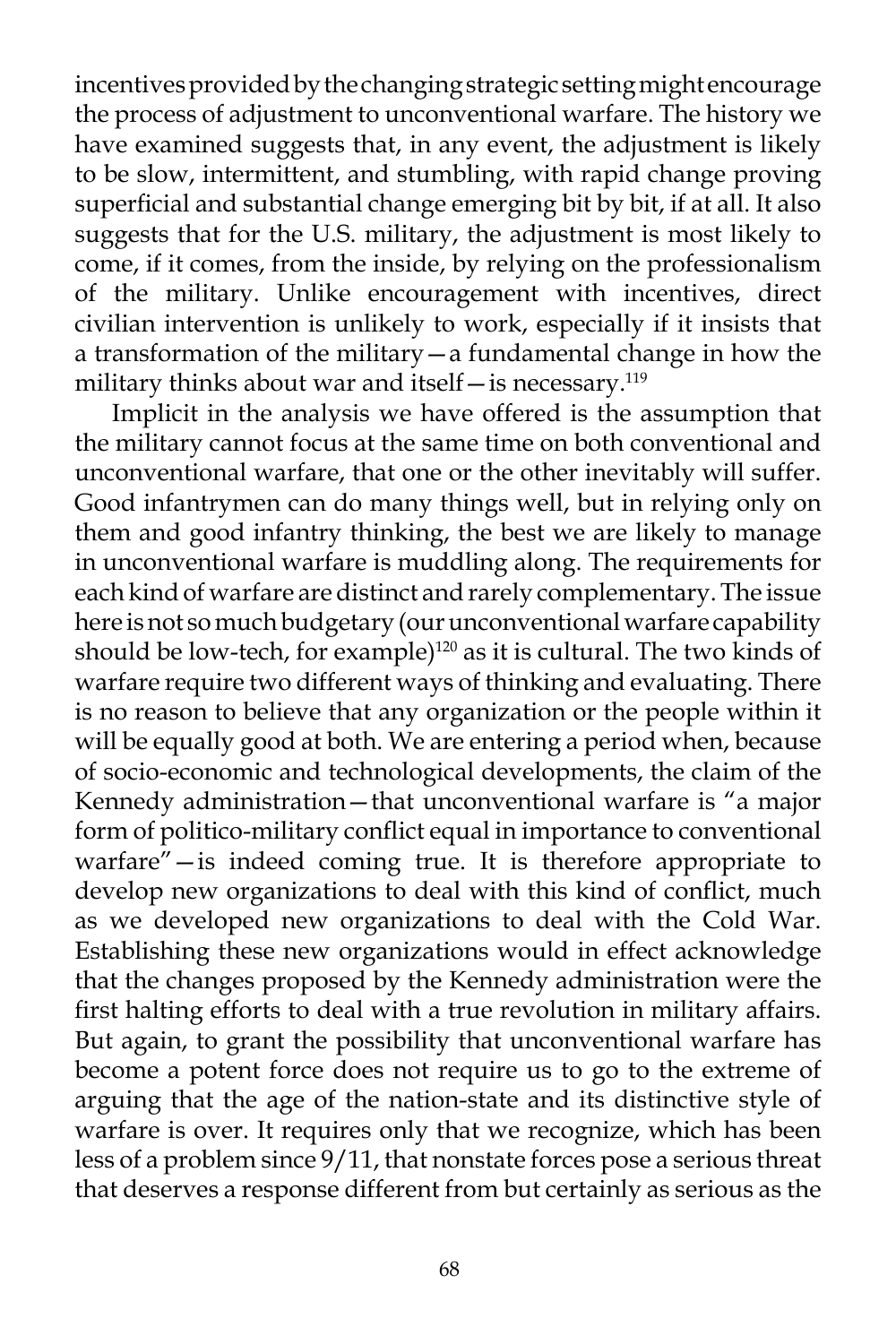response the DoD is making to the apparent revolution in military affairs in conventional warfare.

## **ENDNOTES**

1. *Quadrennial Defense Review Report*, February 6, 2006, pp. 3–4, *www.defenselink. mil/qdr/*, accessed February 10, 2006.

2. *Ibid*., p. 9.

3. For example, Terry C. Pierce, *Warfighting and Disruptive Technologies: Disguising Innovations*, New York: Frank Cass, 2004, summarizes much of the literature on innovation but focuses on conventional warfare.

4. Leslie C. Eliason and Emily O. Goldman, "Theoretical and Comparative Perspectives on Innovations and Diffusion," in *The Diffusion of Military Technology and Ideas*, Emily O. Goldman and Leslie C. Eliason, eds., Stanford, CA: Stanford University Press, 2003, p. 8; Martha Finemore, "Norms, Culture, and World Politics: Insights from Sociology's Institutionalism," *International Organization*, Vol. 50, Spring 1996, pp. 328–330.

5. Elizabeth Kier, *Imagining War, French and British Military Doctrine between the Wars*, Princeton: Princeton University Press, 1996, p. 28.

6. For references to support this claim and a discussion of it within the perspective of conventional strategic thinking, see Colin S. Gray, *Irregular Enemies and the Essence of Strategy: Can the American Way of War Adapt?* Carlisle Barracks, PA: U.S. Army War College, Strategic Studies Institute, March, 2006, *www. strategicstudiesinstitute.army.mil/pubs/display.cfm?PubID=650*, accessed May 10, 2006.

7. Bernard Fall, *Street without Joy*, New York: Shocken Books, 1972, especially pp. 34, 40, 105, provides an account of the fighting and Giap's strategy. Figures in this paragraph are taken from Maurice Larkin, *France Since the Popular Front, Government and People, 1936-1996*, Oxford: Clarendon Press, second edition, 1997, p. 240; and Jean-Pierre Rioux, *The Fourth Republic, 1944-1958*, translated by Godfrey Rogers, Cambridge: Cambridge University Press, 1987, p. 217.

8. François Géré, *La Guerre Psychologique*, Paris: Economica, 1997, provides the best account of the development of psychological warfare in France. On p. 129, he lists some of the early presentations and writings on revolutionary warfare. General Lionel-Martin Chassin published some of the first reflections on Indochina and revolutionary warfare in 1954.

9. Colonel Charles Lacheroy, "La Guerre Revolutionnaire," *La Defense Nationale,*  Paris: Presses Universitaires de France, 1958, pp. 312–321, who was one of the leading theorists of revolutionary warfare, refers to the Vietminh's efforts to control body and soul. Lacheroy's first writings on revolutionary and psychological warfare circulated as mimeographs among French officers beginning in 1954. See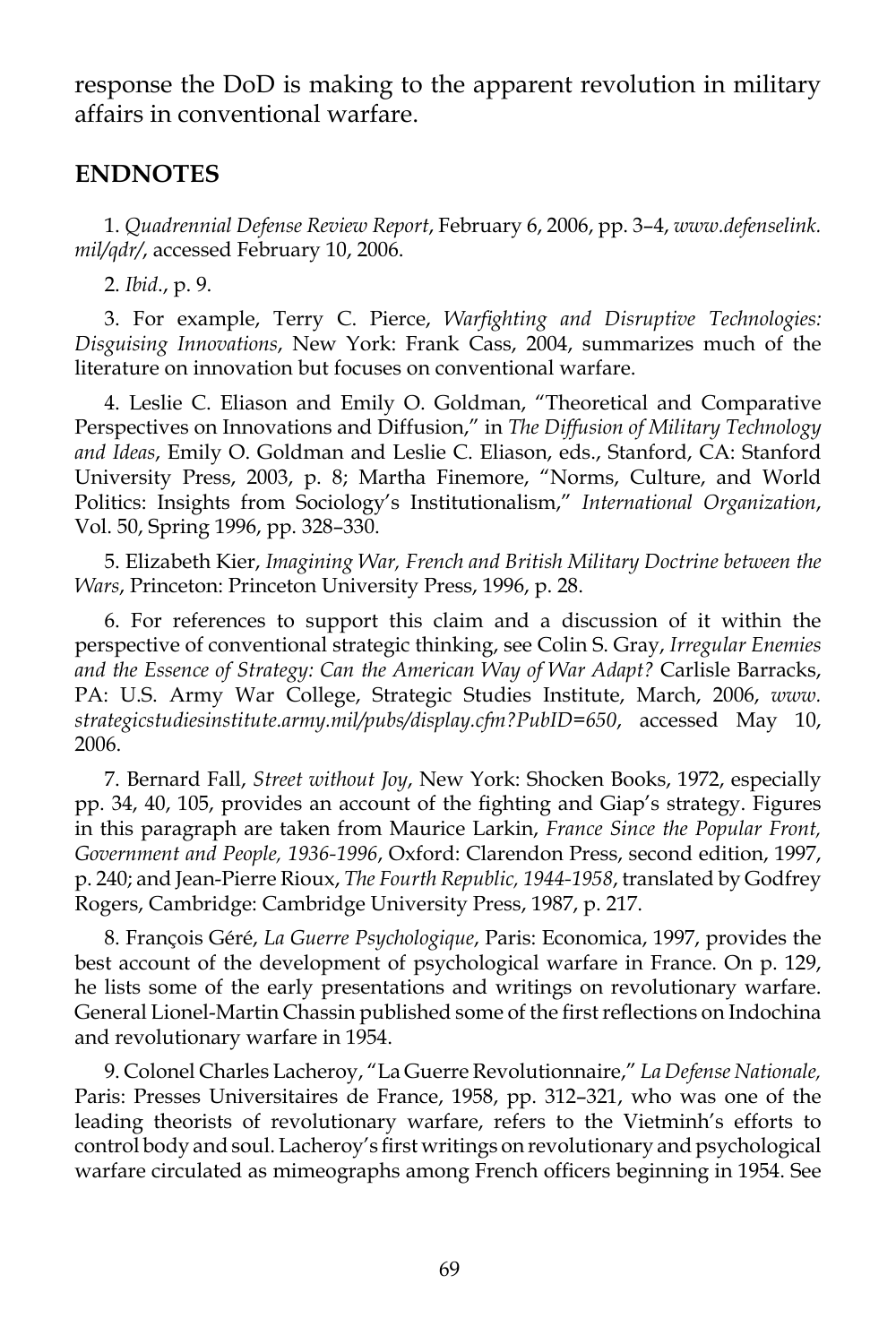John Stewart Ambler, *The French Army in Politics, 1954-1962*, Columbus: The Ohio State University Press, 1966, p. 398.

10. Colonel Laure, quoted in Jean Planchais, "Petite histoire de l'action psychologique," *Signes du Temps*, Vol. 1, January, 1959, p. 11.

11. Georges Meyer, "La guerre psychologique dans la 2eme guerre mondiale," *Hommes et mondes*, Vol. 10, No. 112, 1955, pp. 560–572, provides details on the state of French psychological warfare capabilities before and during World War II. Meyer was a former director of the press and information service in the ministry of war. See also Philippe Ratte and Jean Thyrard*, Armee et communication, une histoire du SIPRA*, Paris: ADDIM, 1989, pp. 10–35.

12. Ratte and Thyrard*, Armee et communication*, pp. 67, 69–71, 76, 80; Géré, *La Guerre Psychologique*, pp. 92–99; Maurice Mégret, *L'Action Psychologique*, Paris: Libraire Artheme Fayard, 1959, pp. 110–111.

13. Ambler, *The French Army in Politics*, p. 218; Géré, *La Guerre Psychologique*, pp. 182, 193–194; George Armstrong Kelly, *Lost Soldiers: The French Army and Empire in Crisis, 1947*–*1962*, Boston: MIT Press, 1965, pp. 184–185.

14. Géré, *La Guerre Psychologique*, pp. 181–182; Ratte and Thyrard*, Armee et communication*, pp. 103, 111; Lieutenant Colonel Frédéric Guelton, Martin S. Alexander, trans., "The French Army 'Center for Training and Preparation in Counter-Guerrilla Warfare', CIPCG, at Arzew," in Martin S. Alexander and J. F. V. Keiger, *France and the Algerian War, 1954–1962: Strategy, Operations and Diplomacy*, London: Frank Cass Publishers, 2002, p. 41.

15. Maurice Bourgés-Maunoury, "Le Problèm Algerien," *Revue militaire d'information*, Vol. 274, July, 1956, pp. 6–7.

16. "Instruction provisoire sur l'emploi de l'arme psychologique," le 29 Juillet 1957, p. 4., at *www.infoguerre.com/fichiers/tta117.pdf*, accessed February 4, 2003; Ambler, *The French Army in Politics*, pp. 219, 315; Kelly, *Lost Soldiers*, pp. 184–185.

17. "Instruction provisoire," pp. 3, 5, 7 29, 47; General Jacques Allard, "Verités sur l'affaire algerienne," *Revue de Défense Nationale*, Vol. 26, January, 1958, pp.10, 19–21, 39.

18. D. Michael Shafer, *Deadly Paradigms: The Failure of U.S. Counterinsurgency Policy*, Princeton: Princeton University Press, 1988, pp. 159–161.

19. Ambler, *The French Army in Politics*, pp. 296–298, 315; Bougeard, *René Pleven*, p. 260.

20. Ambler, *The French Army in Politics*, pp. 296–298. Peter Paret**,** *French Revolutionary Warfare from Indochina to Algeria, the Analysis of a Political and Military Doctrine*, New York: Praeger, 1964, pp. 54–55, also argues that it was the French military experience in Indochina and Algeria that led officers to accept the doctrine of revolutionary warfare. Rene Delisle, "La Crise Interne du Corps des Officiers," *La Nef*, Vol. 7, July/September, 1961, pp. 39–50, considers and rejects the argument that revolutionary warfare was popular with the nontechnicians in the Army and served merely as a defense of their interests. Raoul Girardet, *La société militaire de*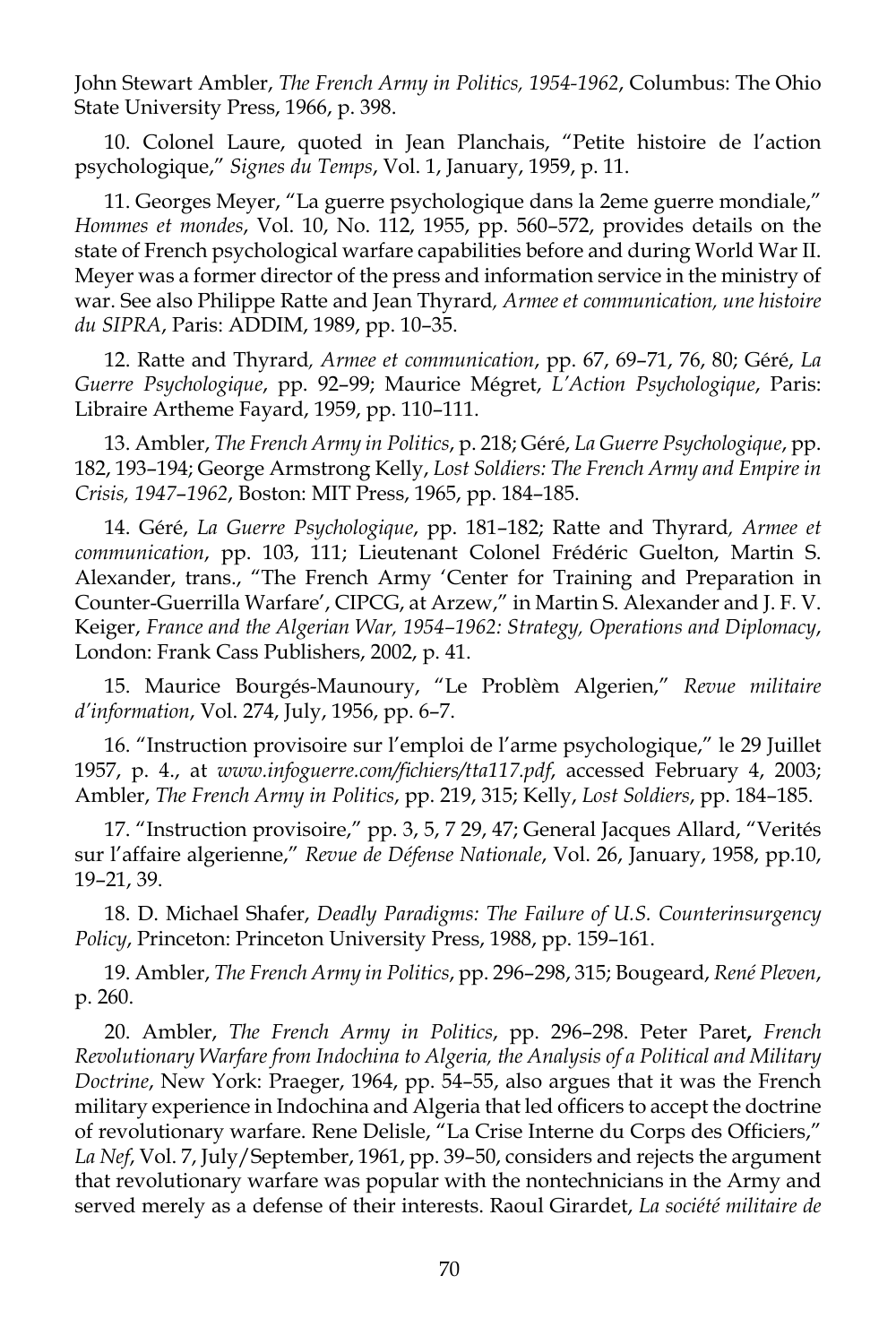*1815 a nos jours*, Paris: Perrin, 1998, pp. 278–279, describes the effect of the war in Indochina on the French Army. For the contrast between the human element of war and "push-button" war, see Lacheroy, "La Guerre Revolutionnaire," p. 10. For the connections between Indochina and Algeria, see Capitaine Jean-Marc Marill, "L'heritage Indochinois: adaptation de l'armée francaise en Algérie, 1954–1956," *Revue Historique des Armées*, Vol. 187, June, 1992, pp. 26–32.

21. Ambler, *The French Army in Politics*, p. 176. Cf. Girardet, *La société militaire de 1815 a nos jours*, p. 285.

22. Ambler, *The French Army in Politics*, pp. 344, 342.

23. Irwin Wall, *The United States and the Making of Postwar France, 1945-195,*  Cambridge: Cambridge University Press, 1991, pp. 212–215; Géré, *La Guerre Psychologique*, pp. 94–95, 127–128, 181–182; Ambler, *The French Army in Politics*, p. 160–162, 309, 326; Bernard Chantebout, "Le partage des responsibilities de la defense entre politiques et militaries de 1945 a 1962," in Olivier Forcade, Eric Duhamel, and Philippe Vial, *Militaires en Republique 1870-1962, Les Officiers, Le Pouvoir et la Vie Publique en France*, Paris: Publications de la Sorbonne, 1999, p. 86; Delisle, "La Crise Interne du Corps des Officiers," p. 44–45.

24. Raoul Girardet, *La société militaire de 1815 a nos jours*, pp. 274–275; Ambler, *The French Army in Politics*, pp. 221, 254; Larkin, *France Since the Popular Front*, p. 277.

25. Ratte and Thyrard*, Armee et communication*, pp. 103, 113; "Instruction provisoire," pp. 30, 39, 41; Géré, *La Guerre Psychologique*, pp. 157–158; Paret**,** *French Revolutionary Warfare from Indochina to Algeria*, p. 77.

26. Ratte and Thyrard*, Armee et communication*, pp. 106, 111; Paret, *French Revolutionary Warfare*, p. 77; Géré, *La Guerre Psychologique*, pp. 224; Chef de Bataillon Etcheverry, "Réflexions sur la guerre subversive d'Algérie," *Revue des Forces Terrestres*, July, 1959, p. 43.

27. Ratte and Thyrard*, Armee et communication*, pp. 110–112, 113–114, 118, 129.

28. Bernard Chantebout, "Le partage des responsibilities de la defense entre politiques et militaries de 1945 a 1962," in *Militaires en République, 1870*–*1962, Les officiers, le pouvoir et la vie publique en France*, Paris: Publications de la Sorbonne, 1999, p. 83; Christian Bougeard, *René Pleven, Un Francais Libre en Politique*, Rennes: Presses Universitaires de Rennes, 1995, p. 259.

29. Ratte and Thyrard*, Armee et communication*, p. 120.

30. Ambler, *The French Army in Politics*, pp. 162–163; Jean Planchais, *Une Histoire Politique de L Armée: de Gaulle a de Gaulle*, Paris: Éditions du Seuil, 1967, p. 338; Mégret, *L' Action Psychologique*, p. 111; Girardet, *La société militaire de 1815 a nos jours*, p. 299.

31. Sir Robert Bruce Lockhart, "Political Warfare," *Journal of the Royal United Services Institute*, Vol. 95, 1950, pp. 193, 195, 198, 202, 203.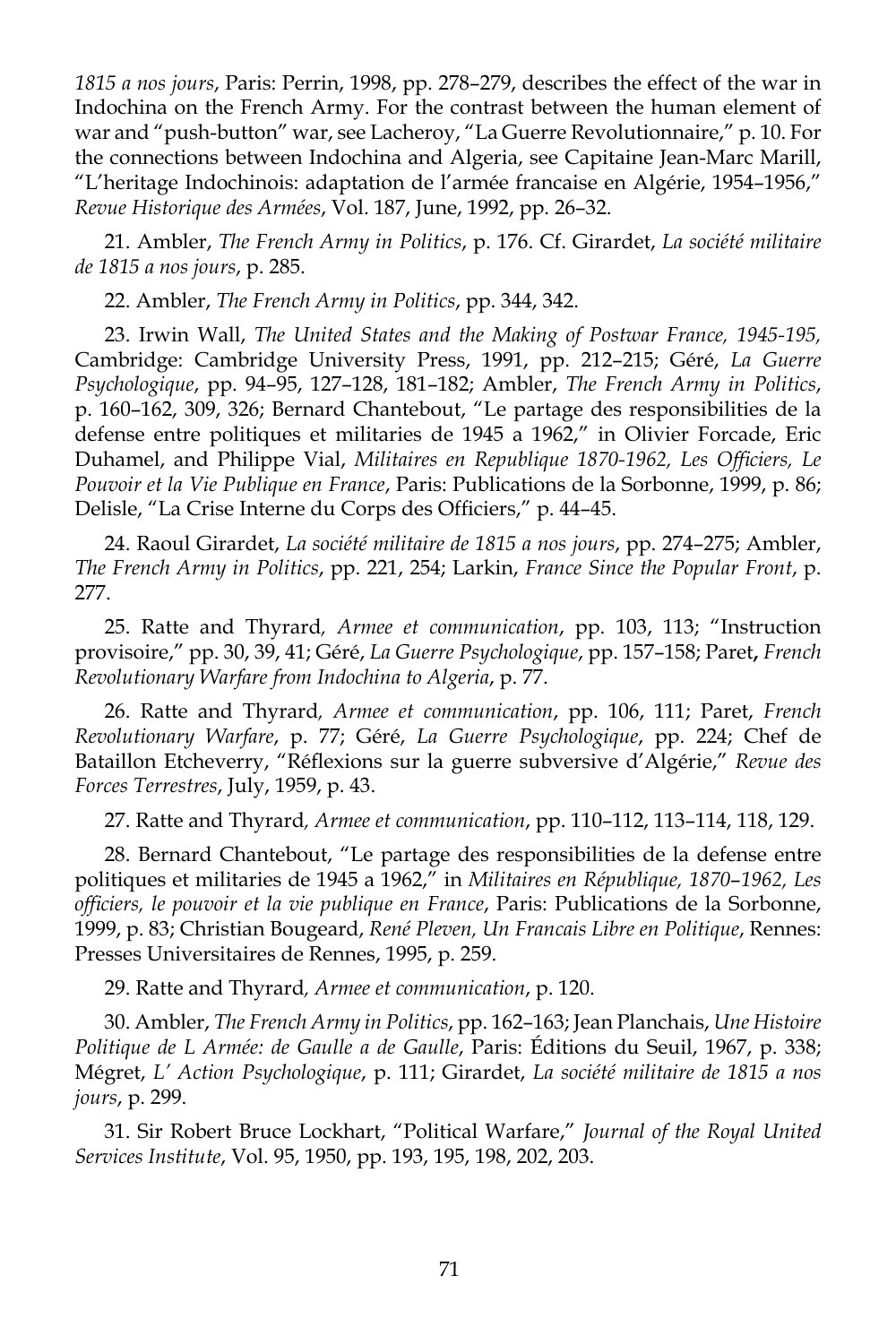32. Richard Crossman, "Psychological Warfare," *Journal of the Royal United Services Institute*, Vol. 97, 1952, pp. 320–321; and Crossman, "Psychological Warfare," *Journal of the Royal United Services Institute*, Vol. 98, 1953, pp. 353–360.

33. Philip M. Taylor, "'If War Should Come': Preparing the Fifth Arm for Total War," *Journal of Contemporary History*, Vol. 16, January 1981, pp. 34–35; L. Carruthers, *Winning Hearts and Minds: British Governments, the Media and Colonial Counter-Insurgency 1944*–*1960*, London: Leicester University Press, 1995, pp. 105, italics in original, 11, 75, 89.

34. Taylor, "'If War Should Come': Preparing the Fifth Arm for Total War," p. 31; Captain A. I. Pemberton, "Propaganda: Its Theory and Practice," *Journal of the United Service Institution of India*, No. 255, April, 1929, p. 148; John B. Black, *Organising the Propaganda Instrument: The British Experience*, The Hague: Martinus Nijhoff, 1975, pp. 1*–*8; Charles Cruikshank, *The Fourth Arm, Psychological Warfare 1938–1945*, London: David-Poynter, 1977, p. 9.

35. Charles Cruikshank, *The Fourth Arm, Psychological Warfare 1938*–*1945*, London: David Poynter, 1977, p. 28.

36. Arthur Willert, "Publicity and Political Propaganda in International Affairs," *International Affairs*, Vol. 17, November-December, 1938, pp. 809, 817; Taylor, "'If War Should Come,'" p. 33.

37. Lieutenant Colonel H. L. F. Dimmock, "Propaganda," *Journal of the United Service Institute of India*, Vol. 68, April, 1938, pp. 223, 226; Pemberton, "Propaganda," p. 144, 145; Thomas Mockaitis, *British Counterinsurgency 1919–1960*, London: Macmillan, 1990, pp. 30, 31, 36, 11, 68.

38. For example, Major C. B. Denning, "Modern Problems of Guerrilla Warfare," *Army Quarterly and Defence Journal*, Vol. 13, 1927, pp. 347–354; Willert, "Publicity and Political Propaganda in International Affairs," pp. 809–810; 811. See also Taylor, "'If War Should Come,'" p. 30.

39. Cruikshank, *The Fourth Arm*, pp. 25–26; Mariel Grant, "Towards a Central Office of Information: Continuity and Change in British Government Information Policy, 1939–51," *Journal of Contemporary History*, Vol. 34, January 1999, p. 60; W. Scott Lucas and C. J. Morris, "A Very British Crusade: The Information Research Department and the Beginning of the Cold War," in *British Intelligence, Strategy and the Cold War, 1945–1951*, Richard J. Aldrich, ed., London: Routledge, 1992, pp. 95, 106; Richard Aldrich, "Unquiet in Death: The Post-War Survival of the `Special Operations Executive', 1945–1951," in *Contemporary British History, 1931*–*1961, Politics and the Limits of Policy*, Anthony Gorst, Lewis Johnman and W. Scott Lucas, eds., London: Pinter Publishers, 1991, pp. 198–199; Richard J. Aldrich, *The Hidden Hand: Britain, America and Cold War Secret Intelligence*, New York: The Overlook Press, 2002, pp. 122–141.

40. This account of British counterinsurgency draws on Mockaitis, *British Counterinsurgency,* and Timothy Llewellyn Jones, "The Development of British Counterinsurgency Policies and Doctrine, 1945*–*52," Ph.D. Dissertation, London University, 1991; John Newsinger, *British Counterinsurgency: From Palestine to*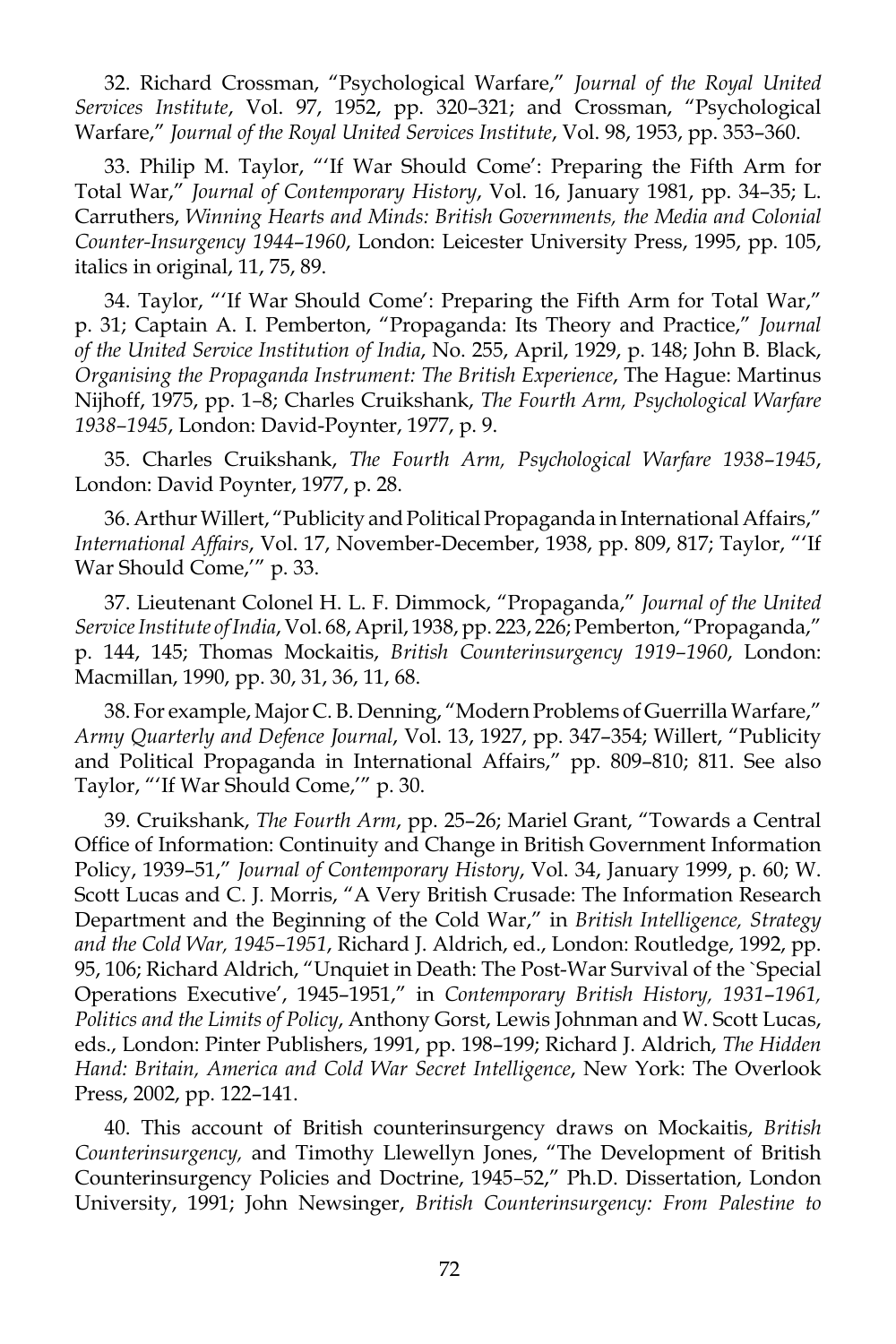*Northern Ireland*, London: Palgrave, 2002, takes a more critical view of British counterinsurgency efforts.

41. Colonel C. E. Callwell, *Small Wars, Their Principles and Practice*, 1906; third ed., with an introduction by Douglas Porch, Lincoln, NE: University of Nebraska Press, 1996, p. 41.

42. Major C. B. Denning, "Modern Problems of Guerrilla Warfare," *Army Quarterly and Defence Journal*, Vol. 13, 1927, 349–350.

43. Jones, "The Development of British Counterinsurgency Policies and Doctrine, 1945*–*52."

44. Quoted in Llewellyn, "The Development of British Counterinsurgency Policies and Doctrine," p. 138.

45. Deborah Avant, *Political Institutions and Military Change, Lessons from Peripheral Wars*, Ithaca: Cornell University Press, 1994; Hew Strachan, *The Politics of the British Army*, Oxford: Clarendon Press, 1997; Hew Strachan, "The British Way of Warfare," in *The Oxford History of the British Army*, General Editor, David Chandler and Associate Editor, Ian Beckett, Oxford: Oxford University Press, 1996, pp. 398–415.

46. This and the following paragraph are drawn from Clayton D. Laurie, "'The Chanting of Crusaders': Captain Heber Blankenhorn and AEF Combat Propaganda in Word War I," *The Journal of Military History*, Vol. 59, July, 1995, pp. 457–482; and Stanley Sandler, *"Cease Resistance: It's Good for You!": A History of U.S. Army Combat Psychological Operations*, Fort Bragg: United States Army Special Operations Command, Directorate of History and Museums, 1999, pp. 18–37.

47. Sandler, *"Cease Resistance,"* p. 33–34, 36–37. Consider also in this regard the arguments of Laurie, "'The Chanting of Crusaders,'" pp. 477–479.

48. Laurie, "'The Chanting of Crusaders,'" pp. 475, 479, 481; Sandler, *"Cease Resistance,"* p. 21.

49. Sandler, *"Cease Resistance,"* pp. 38–39, 43; Alfred H. Paddock, *U.S. Army Special Warfare, Its Origins*, Lawrence: University Press of Kansas, 2002; revised edition, p. 6; Christopher Simpson, *Science of Coercion, Communication Research and Psychological Warfare, 1945*–1960, Oxford: Oxford University Press, 1994, p. 16; Laurie, "'The Chanting of Crusaders,'" p. 480.

50. James Robert Mock and Cedric Larson, *Words that Won the War: The Story of the Committee on Public Information, 1917-1919*, Princeton: Princeton University Press, 1939, pp. 342–344; Harold W. Thatcher, *Planning for Industrial Mobilization, 1920*–*1940,* N.P.; Historical Section, General Administrative Services Division, Office of the Quartermaster General, 1943, pp. 95, 152, 165, 197, 274; Paddock, *U.S. Army Special Warfare*, pp. 3–8; Sandler, *"Cease Resistance,"* pp. 40–43.

51. Milton C. Cummings, "Cultural Diplomacy and the United States Government: A Survey," N.P.: Center for Arts and Culture, 2003, pp. 1–3, *www. culturalpolicy.org/pdf/MCCpaper.pdf*, accessed July 23, 2003; Sandler, *"Cease Resistance,"* pp. 42; Bradley F. Smith, *The Shadow Warriors: OSS and the Origins of*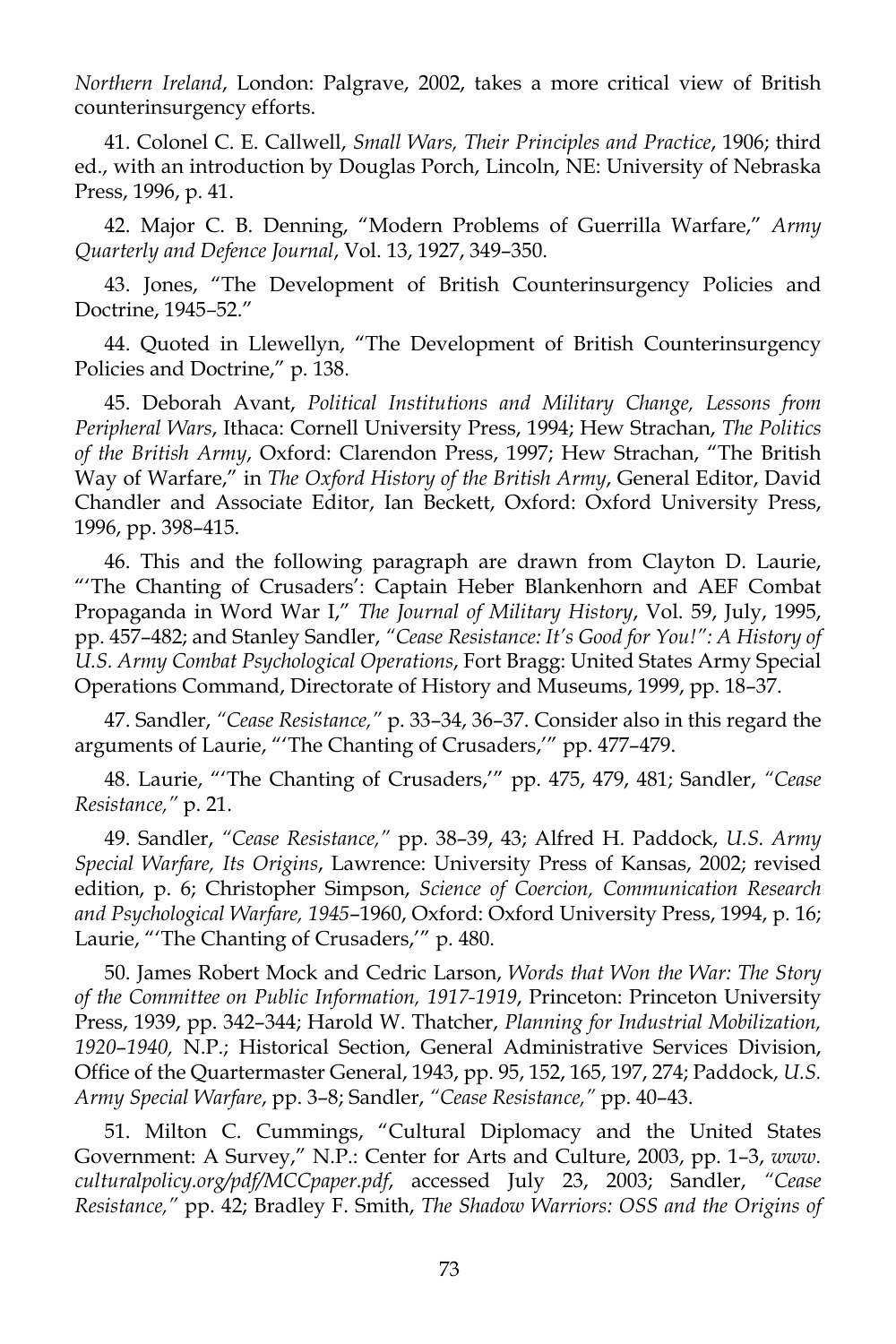*the CIA*, New York: Basic Books, 1983, pp. 55–68; Richard W. Steele, "Preparing the Public for War: Efforts to Establish a National Propaganda Agency, 1941–1942," *The American Historical Review*, Vol. 75, October, 1970, pp. 1640–1653.

52. Paddock, *U.S. Army Special Warfare*, pp. 8–18. Sandler, *"Cease Resistance,"* pp. 38–202, gives a detailed account of psychological operations during the war.

53. Lawrence C. Sorley, *Radio Warfare: OSS and CIA Subversive Propaganda*, New York: Praeger, 1989, pp. 68–72; Kenneth A. Osgood, "Form before Substance: Eisenhower's Commitment to Psychological Warfare and Negotiations with the Enemy," *Diplomatic History*, Vol. 24, Summer, 2000, p. 410; Sandler, *"Cease Resistance,"* pp. 48, 53, 79, 197, 200–201.

54. E. Lilly, "Short History of the Psychological Strategy Board," December 21, 1951, National Security Council Staff Papers, NSC Secretariat Series, Box 6, Dwight Eisenhower Library, p. 12; John A. Pollard, "Words Are Cheaper than Blood," *Public Opinion Quarterly*, Vol. 9, Autumn, 1945, p. 301; Letter, General of the Army Dwight D. Eisenhower, Headquarters, U.S. Forces, European Theater, Office of the Commanding General, quoted in Paddock, *U.S. Army Special Warfare*, p. 20.

55. Lilly, "Short History of the Psychological Strategy Board," pp. 12–13, 19, 23–24; Walter L. Hixson, *Parting the Curtain, Propaganda, Culture and the Cold War, 1945*–*1961,* New York: Palgrave Macmillan, 1998, p. 5; Gerhard L. Weinberg, *A World at Arms, a Global History of World War II*, Cambridge: Cambridge University Press, 1994, p. 584. Pollard, "Words Are Cheaper than Blood," pp. 287–296, offers evidence that tactical propaganda, leaflets, and loudspeakers worked.

56. Lilly, "Short History of the Psychological Strategy Board," pp. 14, 20, 22–23; Steele, "Preparing the Public for War"; Pollard, "Words Are Cheaper than Blood," pp. 283–285; Richard W. Steele, "The Great Debate: Roosevelt, the Media, and the Coming of War, 1940–1941," *The Journal of American History*, Vol. 71, June 1984, pp. 69–92; Joseph Barnes, "Fighting with Information: OWI Overseas," *Public Opinion Quarterly*, Vol. 7, Spring, 1943, pp. 34–35; Hixson, *Parting the Curtain*, p. 5; Gregory Mitrovich, *Undermining the Kremlin, America's Strategy to Subvert the Soviet Bloc, 1947–1956*, Ithaca: Cornell University Press, 2000, p. 2; Amy B. Zegart, *Flawed by Design, the Evolution of the CIA, JCS, and NSC*, Stanford: Stanford University Press, 1999, pp. 171–172.

57. Lilly, "Short History of the Psychological Strategy Board," p. 36–37; Paddock, *U.S. Army Special Warfare*, pp. 56; "Memorandum from the Secretary of the State-Army-Navy-Air Force Coordinating Committee, Moseley, to the Under Secretary of State, Lovett," October 15, 1947, *Foreign Relations of the United States, 1945-1950, Emergence of the Intelligence Establishment* (hereafter, FRUS), Document 242, *www. state.gov/www/about\_state/history/intel/index.html*, accessed February 13, 2006.

58. Final Report of the Select Committee to Study Governmental Operations with respect to Intelligence Activities, U.S. Senate, 94th Congress, Second Session, Report 94-755, Book IV, *Supplementary Detailed Staff Reports on Foreign and Military Intelligence*, Washington, DC: U.S. Government Printing Office, April 23, 1976, p. 26; Andrei Zhdanov, "Report on the International Situation to the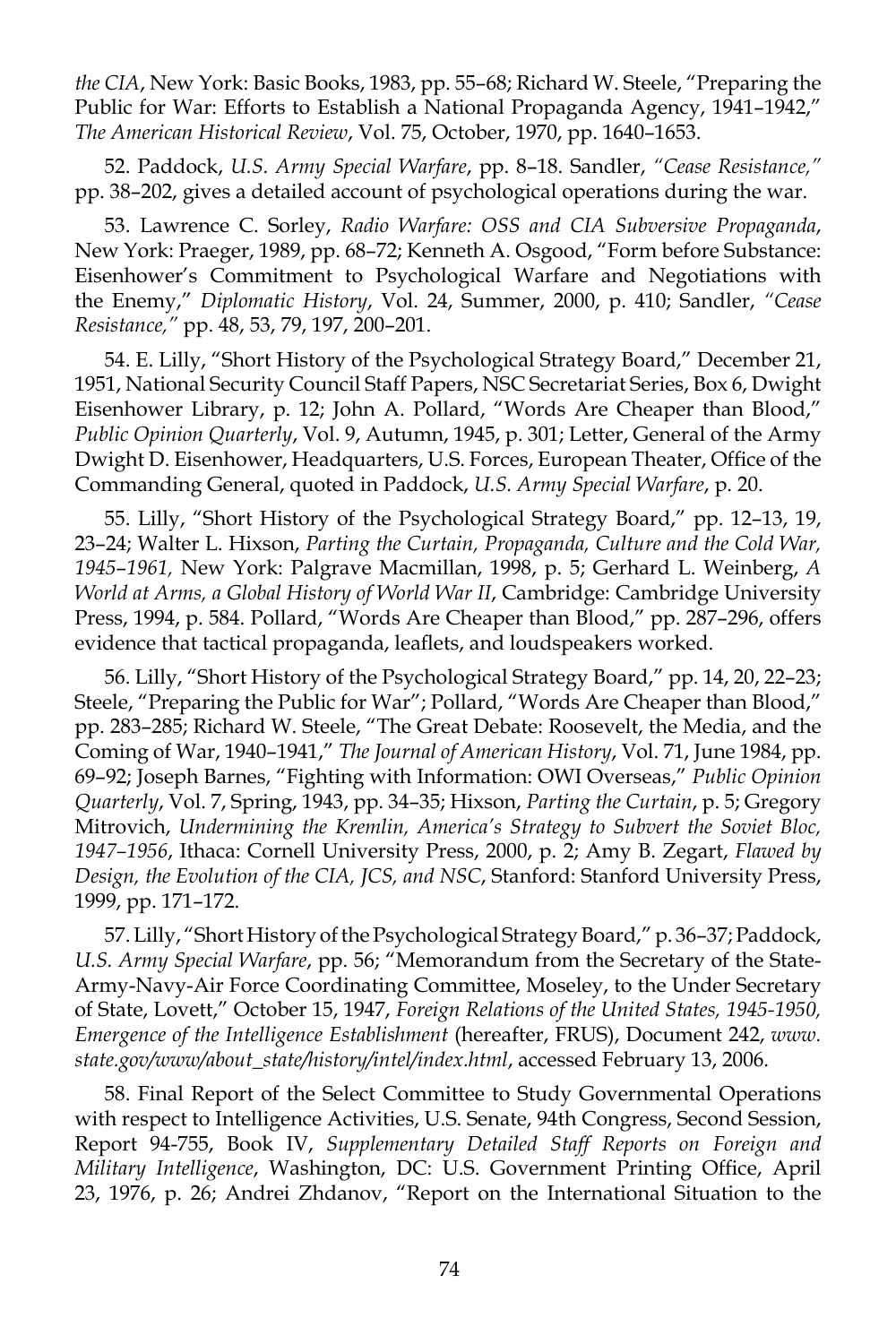Cominform," September 22, 1947, *www.cnn.com/SPECIALS/cold.war/episodes/04/ documents/cominform.html*, accessed July 30, 2003.

59. "Memorandum by the Army Member of the State-Army-Navy-Air Force Coordinating Committee, Pixtou," c. October 20, 1947, FRUS, Document 243; "Memorandum From Director of Central Intelligence Hillenkoetter to the State-Army-Navy-Air Force Coordinating Committee," October 22, 1947, FRUS, Document 244; "Memorandum From the Executive Secretary of the National Security Council Sidney Souers, to Secretary of Defense Forrestal," October 24, 1947, FRUS, Document 245.

60. "Memorandum From the Deputy Director, Wright, to Director of Central Intelligence Hillenkoetter," November 4, 1947, FRUS, Document 247.

61. Richard D. Mckinzie And Theodore A. Wilson, "Oral History Interview with W. Averell Harriman," Washington, DC, 1971, Truman Presidential Museum and Library, *www.trumanlibrary.org/oralhist/harriman.htm*, accessed July 31, 2003.

62. "Minutes of Staff Meeting," November 18, 1947, Records of the Central Intelligence Agency, Job 80-0173R, Box 31, Folder 3, quoted in "Memorandum of Discussion at the 2d Meeting of the National Security Council," footnote 2, November 14, 1947, FRUS Document 250.

63. "Memorandum From the Executive Secretary, Souers, to the Members of the National Security Council," December 9, 1947, FRUS Document 253; "Department of State Briefing Memorandum," December 17, 1947, FRUS Document 256; "Policy Planning Staff Memorandum," March 29, 1948, FRUS Document 263; *Supplementary Detailed Staff Reports on Foreign and Military Intelligence*, p. 28; Forrest C. Pogue, *George C. Marshall: Statesman*, New York, Viking Press, 1987, pp 152, 192–196.

64. "Department of State Briefing Memorandum," December 17, 1947, FRUS, Document 256; "Policy Planning Staff Memorandum" May 4, 1948, FRUS Document 269; Memorandum From the Director of the Policy Planning Staff, Department of State, Kennan, to the Assistant Director for Policy Coordination, Central Intelligence Agency, Wisner," January 6, 1949, FRUS Document 308; "Memorandum From the Director of the Policy Planning Staff, Kennan, to the Under Secretary of State, Lovett," October 29, 1948, FRUS Document 305; "Psychological and Political Warfare," FRUS Introduction; Mitrovich, *Undermining the Kremlin,* pp. 16–18.

65. "Memorandum for the President of Discussion at the 12th Meeting of the National Security Council," June 3, 1948**,** FRUS Document 283; "Memorandum for the President of Discussion at the 13th Meeting of the National Security Council," June 27, 1948, FRUS Document 291; Paddock, *U.S. Army Special Warfare*, pp. 43–45, 48.

66. Paddock, *U.S. Army Special Warfare*, pp. 57–60, 64; General Albert C. Wedemeyer, *Wedemeyer Reports!* New York: Henry Holt and Company, 1958, pp. 91, 95.

67. Lilly, "Short History of the Psychological Strategy Board," p. 62–64, 75–76, 78–79.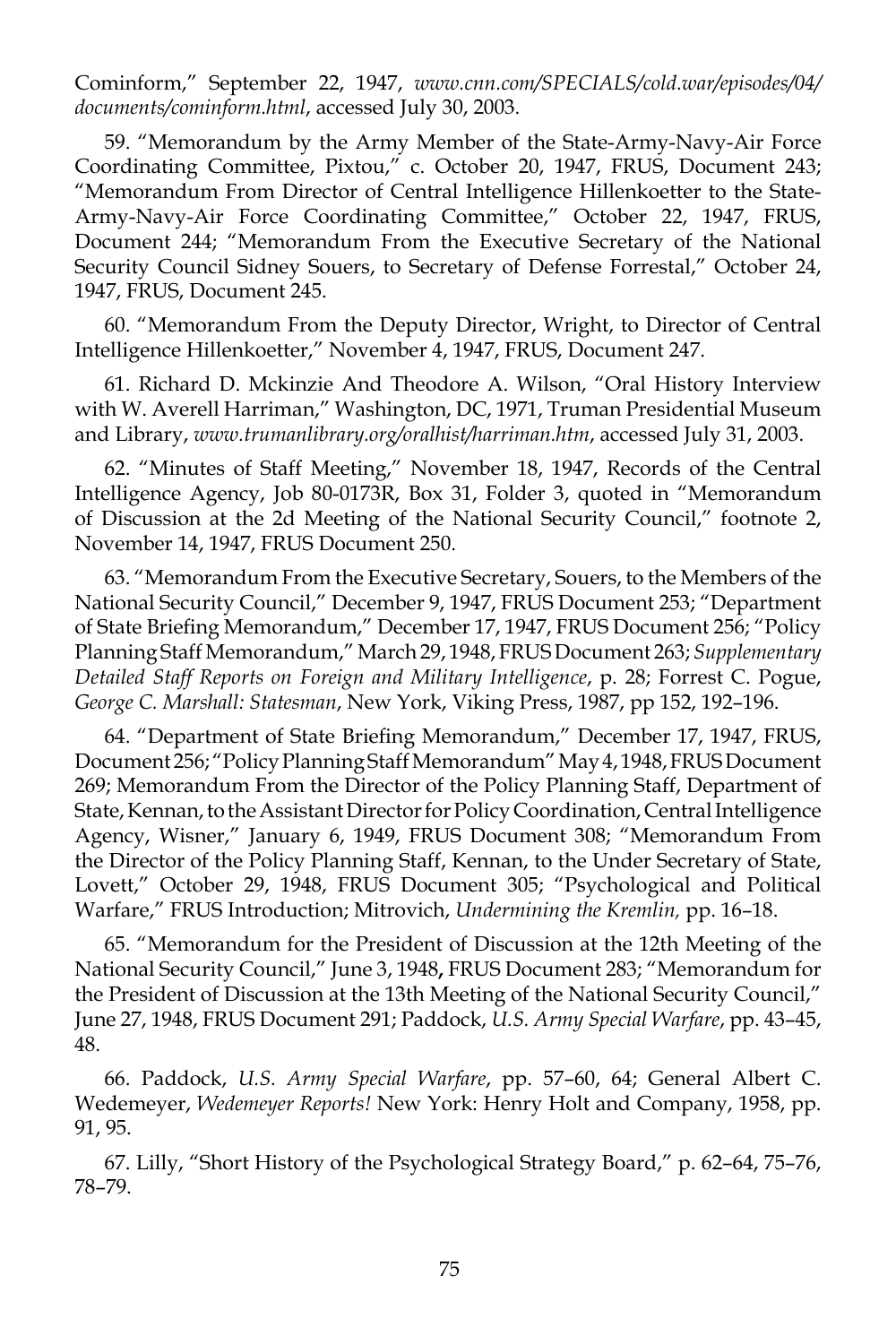68. Paddock, *U.S. Army Special Warfare*, pp. 61, 63, 91–94; Lilly, "Short History of the Psychological Strategy Board," p. 86.

69. Paddock, *U.S. Army Special Warfare*, pp. 97, 94, cf. p. 147, 100–101, 118, 102– 103, 107.

70. John A. Nagl, "British and American Army Counterinsurgency Learning during the Malayan Emergency and the Vietnam War," Ph.D. Dissertation, Oxford: University of Oxford, 1997, pp. 185–186.

71. Stanley Karnow, *Vietnam, A History*, New York: The Viking Press, 1983, pp. 408-409.

72. Robert A. Doughty, *The Evolution of US Army Tactical Doctrine, 1946–76*, 1979; Fort Leavenworth, KS: Combat Studies Institute, and Washington, DC: The Center for Military History, 2001, p. 30.

73. The argument for noninnovation in Vietnam focuses principally on doctrine, where this argument is most true. See, for example, Andrew F. Krepinevich, Jr., *The Army and Vietnam*, Baltimore: Johns Hopkins University Press, 1989. Krepinevich, p. 39, however, misrepresents the quality of the discussion of counterinsurgency doctrine in *FM 100-5*, 1962. For innovation in Vietnam, see Lieutenant General John Hay, Jr., *Vietnam Studies, Tactical and Materiel Innovations*, Washington, DC, 1974. Peter M. Dawkins, "The United States Army and the 'Other' War in Vietnam, A Study of the Complexity of Implementing Organizational Change," Ph.D. Dissertation, Princeton: Princeton University, February 1979, provides a detailed discussion of the Army's involvement in the advisory program.

74. Jeffrey Record, "Vietnam in Retrospect: Could We have Won?" *Parameters*, Winter, 1996–97, pp. 51–65, summarizes the views of those who believe that the Army's strategy could have worked.

75. Francis J. Kelly, *U.S. Army Special Forces*, *1961–1971*, Washington, DC: Department of the Army, 1973, p. 10.

76. Shelby L. Stanton, *Green Berets at War, U.S. Army Special Forces in Southeast Asia, 1956–1975,* Novato, CA: Presidio Press, 1985, pp. 38–39; Letter, DA Office of the Chief of Staff, Subj: Special Warfare Field Visit to Vietnam and Okinawa, 13–30 Jan 63, dated January 30, 1963, p. 3, quoted in "Outline History of the 5th SF Group, Airborne, Participation in the CIDG Program, 1961–1970," p. 11, *www. ehistory.com/vietnam/pdf/sfcidg.pdf*, accessed October 1, 2002. See also Thomas K. Adams, *U.S. Special Operations Forces in Action: The Challenge of Unconventional Warfare*, London: Frank Cass Publishers, 1998, p. 85; Krepinevich, *The Army and Vietnam*, pp. 70-71; Kelly, *U.S. Army Special Forces*, pp. 4, 19–44. On the problems in the CIDG program, see, for example, General William B. Rosson (USA, ret.), "Four Periods of American Involvement in Vietnam: Development and Implementation of Policy, Strategy, and Programs, Described and Analyzed on the Basis of Service Experience at Progressively Senior levels," Ph.D. Dissertation, Oxford University, 1979, p. 124.

77. Rosson, "Four Periods of American Involvement in Vietnam," pp. 149– 151.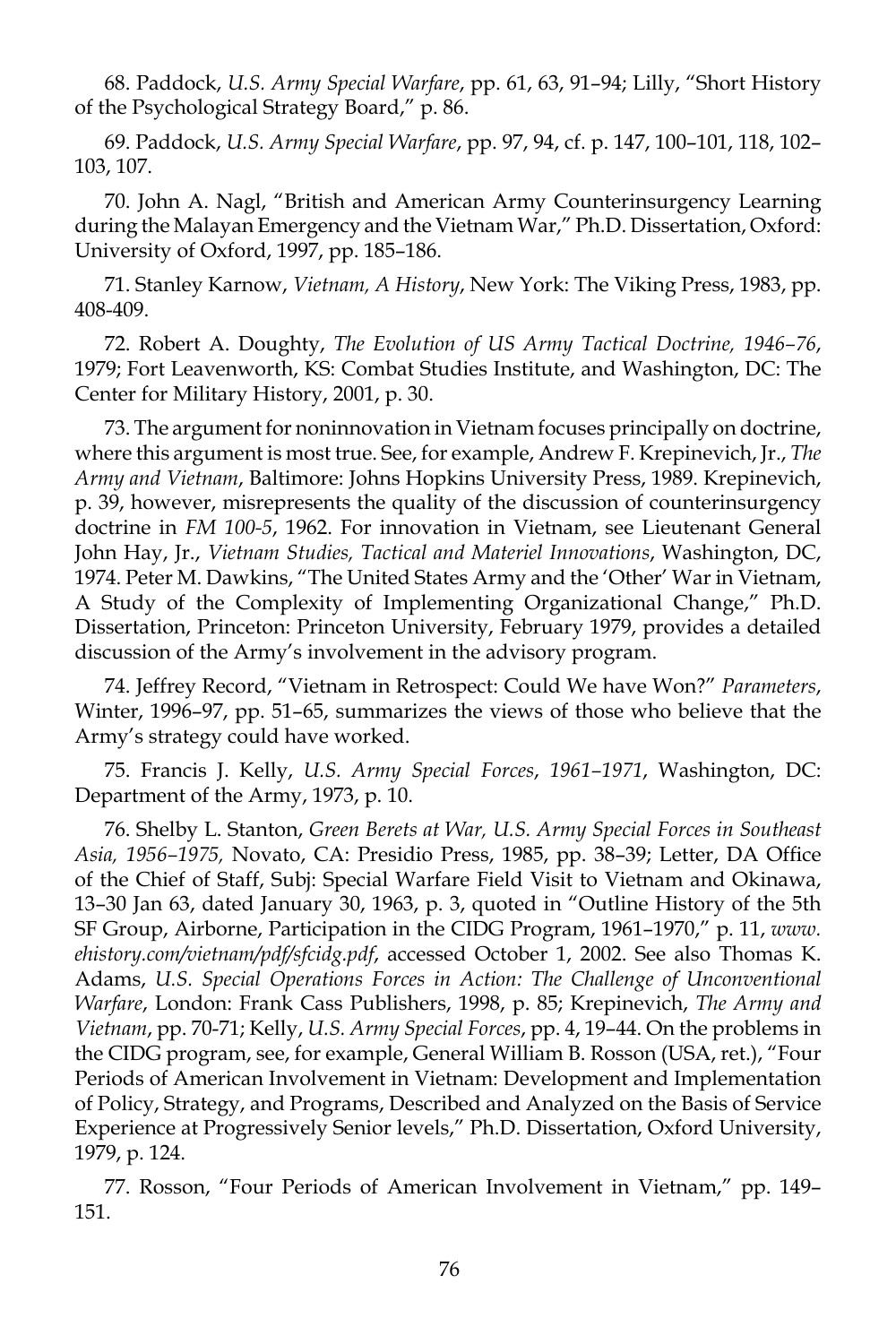78. Krepinevich, *The Army and Vietnam*, pp. 72–74.

79. Kelly, *U.S. Army Special Forces*, p. 49.

80. *Ibid*., *U.S. Army Special Forces*, pp. 34; 46-48; Krepinevich, *The Army and Vietnam*, pp. 73–75. I have not uncovered any documentary evidence that the work done at the Brinks Hotel was the basis for the CIDG table of organization and equipment, but the timing is right and the CIDG table is similar to what the Army study team developed. Compare Kelly, *U.S. Army Special Forces*, p. 48; and Nagl, "British and American Army Counterinsurgency Learning," pp. 185–186.

81. On the Marines and counterinsurgency, their operations in Vietnam and the CAPs, see Krepinevich, *The Army and Vietnam*, pp. 172–177; Allan R. Millett, *Semper Fidelis, The History of the United States Marine Corps*, New York: The Free Press, 1980; revised and expanded ed., 1991, pp. 548–549, 570–572, 589–590; Keith F. Kopets, "The Combined Action Program: Vietnam," *Military Review*, Vol. 82, July-August, 2002, pp. 78–81; T. P. Schwartz, "The Combined Action Program: A Different Perspective," *Marine Corps Gazette*, Vol. 83, February, 1999, pp. 63–72; and General Lewis W. Walt, U.S. Marine Corps, *Strange War, Strange Strategy, A General's Report on Vietnam*, New York: Funk and Wagnalls, 1970, pp. 81–84.

82. Doughty, *The Evolution of US Army Tactical Doctrine*, p. 25.

83. John F. Kennedy, "Remarks at West Point to the Graduating Class of the U.S. Military Academy, June 6, 1962," p. 226.

84. The NSAMs are available at *www.cs.umb.edu/jfklibrary/nsam.htm*, accessed September 19, 2002.

85. *www.cs.umb.edu/jfklibrary/images/nsam124a.jpg*, accessed September 19, 2002.

86. Lloyd Norman and John B. Spore, "Big Push in Guerrilla Warfare," *Army*, Vol. 12, March, 1962, p. 33; Adams, *U.S. Special Operations Forces in Action*, p. 68; Krepinevich, *The Army in Vietnam*, pp. 30–33; Douglas S. Blaufarb, *The Counterinsurgency Era: U.S. Doctrine and Performance, 1950 to the Present*, New York: Free Press, 1977, p. 65; Roger Hilsman, *To Move a Nation, The Politics of Foreign Policy in the Administration of John F. Kennedy*, New York: Doubleday & Company, 1967, pp. 415, 424; Kelly, *U.S. Army Special Forces*, pp. 5–6.

87. For NSAM 183, see *www.cs.umb.edu/jfklibrary/images/nsam182a.jpg*, accessed September 20, 2002; "United States Overseas Internal Defense Policy," September 1962, declassified copy in possession of author, pp. 28–29.

88. Rosson, "Four Periods of American Involvement in Vietnam," pp. 98, 109– 110, 113–115; Blaufarb, *The Counterinsurgency Era*, p. 76.

89. Krepinevich, *The Army and Vietnam*, pp. 30, 36–37, 43–44.

90. *Ibid*., pp. 174–177; Kopets, "The Combined Action Program."

91. For comments on the effectiveness of attrition and criticisms of alternatives to it, see Scott Sigmund Gartner, *Strategic Assessment in War*, New Haven: Yale University Press, 1997, pp. 133–137; Doughty, *The Evolution of U.S. Army*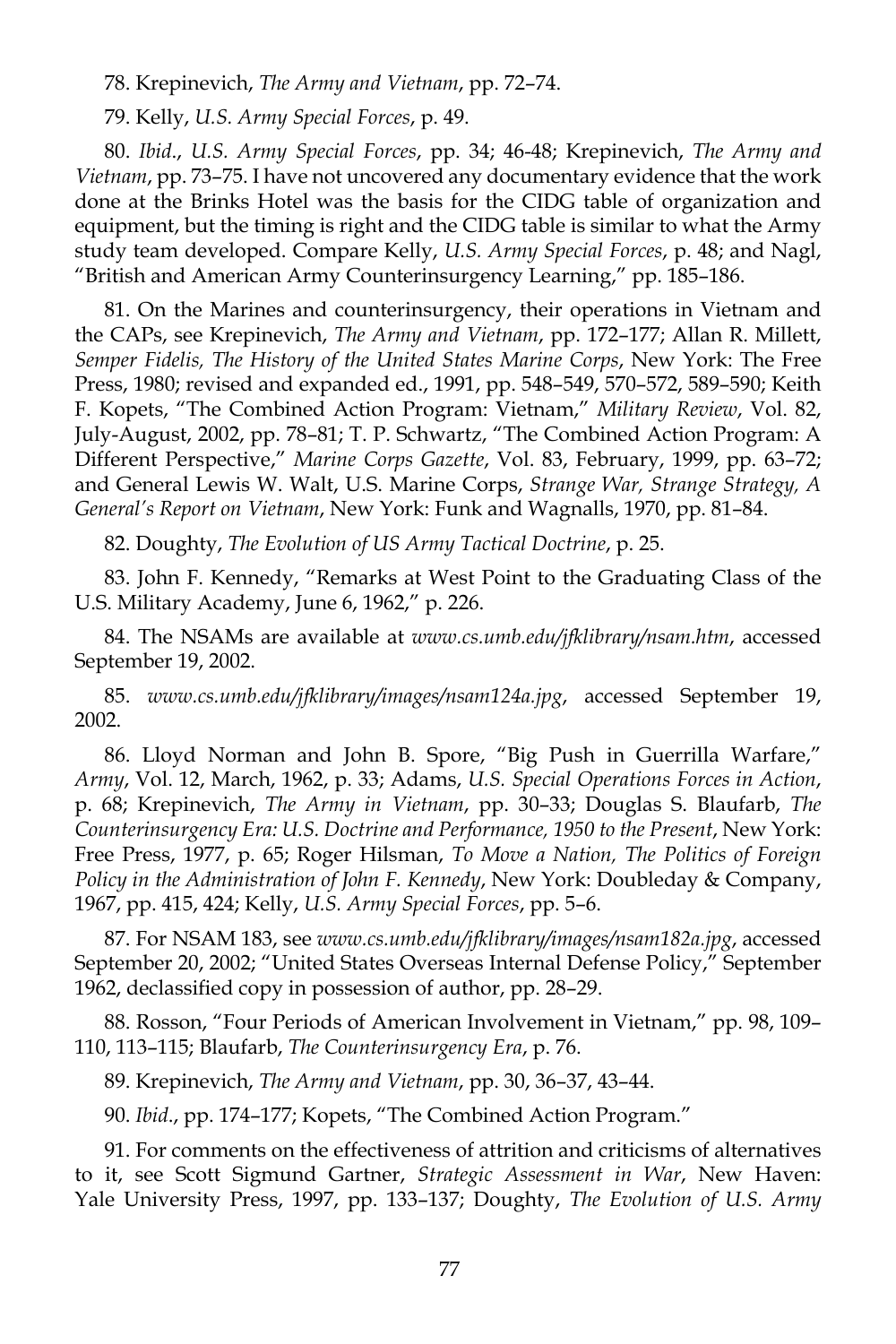*Tactical Doctrine*, p. 39; James J. Wirtz, "Intelligence to Please? The Order of Battle Controversy during the Vietnam War," *Political Science Quarterly*, Vol. 106, Summer, 1991, 239–263, especially p. 245; Robert S. McNamara, James G. Blight, and Robert K. Brigham, with Thomas J. Biersteker and Colonel Herbert Y. Schandler (U.S. Army, Ret.), *Argument without End, In Search of Answers to the Vietnam Tragedy*, New York: Public Affairs, 1999, pp. 313–371, especially pp. 348– 362, 409–419; Krepinevich, *The Army and Vietnam*, pp. 167, 178, 190, 255–256; Walt, *Strange War, Strange Strategy*, p. 105; Schwartz, "The Combined Action Program: A Different Perspective," pp. 63–72. Millett is less enthusiastic about the CAP effort than Krepinevich. He also claims, contrary to Krepinevich, that Marines in CAPs suffered higher casualties than Marines in other units. Compare Krepinevich, *The Army and Vietnam*, p. 174; and Millett, *Semper Fidelis*, pp. 590. See also, Millett, *Semper Fidelis*, p. 602.

92. Avant, *Political Institutions and Military Change,* argues that the Marines and the CIA innovated in Vietnam; Rosson, "Four Periods of American Involvement in Vietnam," p. 124; Kelly, *U.S. Army Special Forces*, p. 10; Stanton, *Green Berets at War*, pp. 38–43; Millett, *Semper Fidelis*, pp. 570–572, 548–549, 582–583, 602; Krepinevich, *The Army and Vietnam*, pp. 172–174, 232; Lewis Sorley, *A Better War, The Unexamined Victories and Final Tragedy of America's Last Years in Vietnam*, New York: Harcourt Brace & Company, 1999, p. 1.

93. Sorley, *A Better War*, p. 1.

94. Doughty, *The Evolution of US Army Tactical Doctrine*, p. 40–42.

95. Thomas R. Mockaitis, *Peace Operations and Intrastate Conflict: The Sword or the Olive Branch?* Westport, CT: Praeger Publishers, 1999; John Keegan, *The Iraq War*, New York: Alfred A. Knopf, 2004, pp. 175, 182, 193, 209.

96. Thomas R. Searle, "Making Airpower Effective against Guerrillas," *Air & Space Power Journal*, Vol. 18, Fall 2004, pp. 13-23.

97. Bradley Graham, "Pentagon Prepares to Rethink Focus on Conventional Warfare; New Emphasis on Insurgencies and Terrorism Is Planned," *Washington Post*, January 26, 2005, p. A2.

98. Gordon Lubold, "Rumsfeld Leads Talks on Reshaping DoD," *Army Times*, January 23, 2006, p. 12, vi, 11.

99. *The 9/11 Commission Report, The Final Report of the National Commission on Terrorist Attacks upon the United States*, New York: W. W. Norton and Company, 2004, p. 350.

100. "Rumsfeld's war-on-terror memo," October 16, 2003, *www.usatoday.com/ news/washington/executive/rumsfeld-memo.htm* accessed October 8, 2004; Bradley Graham, "Shortfalls of Special Operations Command Are Cited," *Washington Post*, November 17, 2005, p. A2.

101. For example, DoD does not acknowledge that it faces a global insurgency. R. R. Keene, "In a Historic Move, the Corps to Stand Up a Special Ops Command," *Leatherneck*, Vol. 88, December, 2005, pp. 46-47; Dana Milbank, "Rumsfeld's War on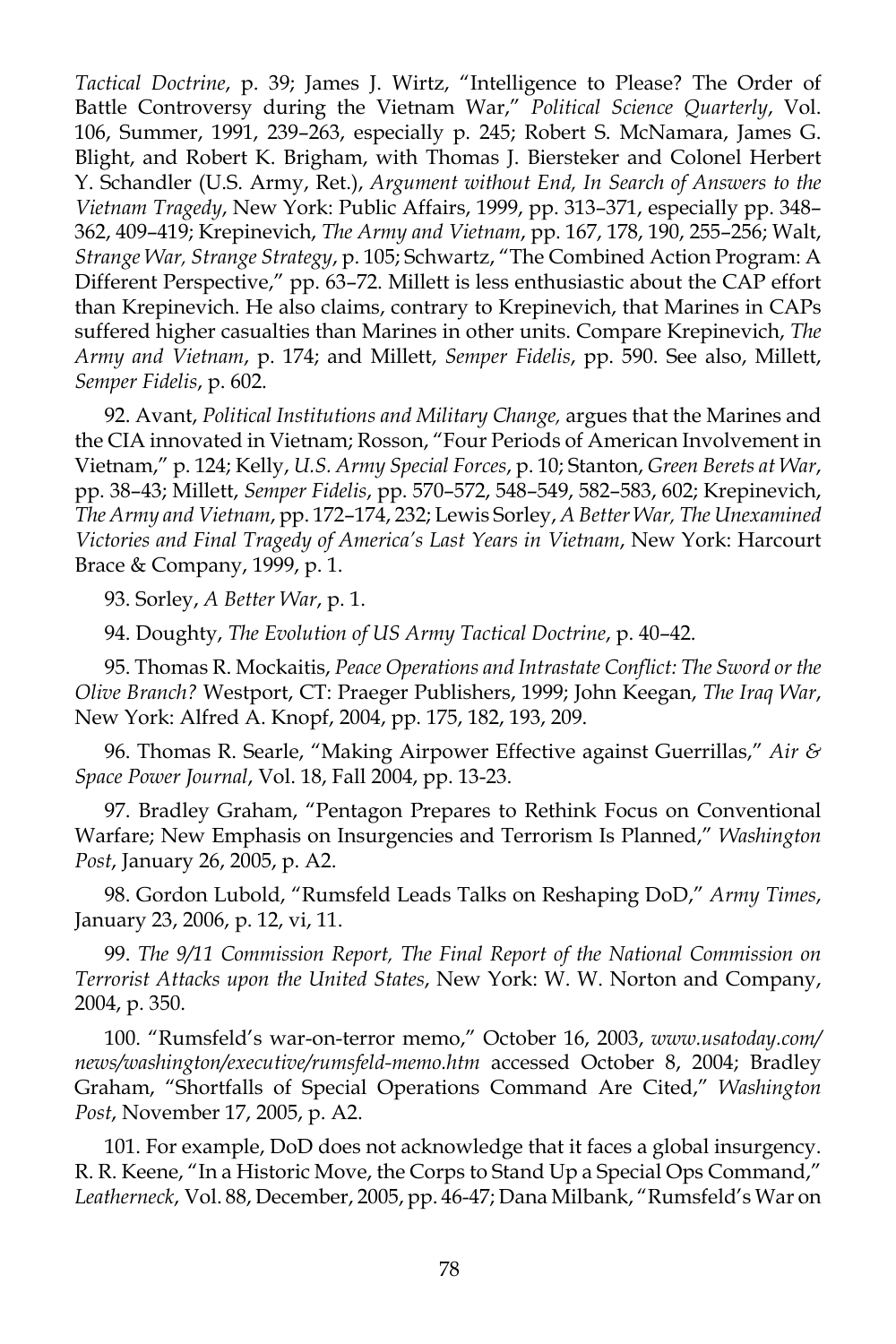'Insurgents,'" *Washington Post*, November 30, 2005, p. A4. Brigadier General Robert L. Caslen, the Joint Staff's Deputy Director for the Global War on Terrorism, recently remarked that "we do not go as far as to say it is a global insurgency because it lacks a centralized command and control." Quoted in Sharon Behn, "Terrorist Growth Overtakes U.S. Efforts, Pentagon Deputy Warns of Decadeslong War," *Washington Times*, March 2, 2006, p. 13.

102. Department of Defense Directive 3000.05, "Military Support for Stability, Security, Transition, and Reconstruction, SSTR, Operations," November 28, 2005; News Briefing with Principal Under Secretary of Defense for Policy Ryan Henry and Director, Force Structure, Resources and Assessment, Joint Staff Vice Adm. Evan Chanik, February 3, 2006, *www.defenselink.mil/transcripts/2006/tr20060203- 12424.html*, accessed February 13, 2006. Henry: ". . . before we'd always said major combat operations, everything else was a lesser included subset. But now we're saying that we have two co-equal type of activities that we do operationally."

103. Thomas E. Ricks, "Lessons Learned in Iraq Show Up in Army Classes," *Washington Post*, January 21, 2006, p. A1; Lloyd Norman and John B. Spore, "Big Push in Guerrilla Warfare," *Army*, March 1962, p. 33; "DoD News Briefing," Secretary of Defense Donald Rumsfeld, September 20, 2001, *www.defenselink. mil/news/Sep2001/t09202001\_t920ruma.html*, accessed January 30, 2006; John F. Kennedy, "Remarks at West Point to the Graduating Class of the U.S. Military Academy, June 6, 1962," *The Public Papers of the Presidents, John F. Kennedy, 1962*, Washington, DC: Government Printing Office, 1977, p. 226.

104. John A. Lynn, *Battle: A History of Combat and Culture*, Boulder, Colorado: Westview Press, 2003.

105. The argument in this paragraph and the next borrows from Avant, *Political Institutions and Military Change*; and Jerry M. Cooper, "The Army's Search for a Mission, 1865–1890," in *Against All Enemies: Interpretations of American Military History from Colonial Times to the Present*, Kenneth J. Hagan and William R. Roberts, eds., Westport, CT: Greenwood Press, 1986. On the connection between attachment to the cavalry and problems of innovation and transformation, see Edward L. Katzenbach, "The Horse Cavalry in the Twentieth Century: A Study in Policy Response," in *American Defense Policy*, John E. Endicott and Roy W. Stafford, Jr., eds., Baltimore: Johns Hopkins University Press, 1977.

106. Al Kamen, "Donny, We Hardly Knew Ye," *Washington Post*, September 7, 2001, p. A27; and Richard Lowry, "Bombing at the Pentagon," *National Review*, Vol. 53, Issue 17, September 3, 2001, p. 36.

107. Secretary Rumsfeld is now conducting an experiment to test this point, having recalled General Peter J. Schoomaker from retirement to serve as Chief of Staff of the Army in an apparent effort to speed up the transformation of the Army.

108. As Matthew G. Karres and Michael Richardson report,

a review of cases that span a century of US irregular warfare operations provides evidence that, at times, the military hierarchy did allow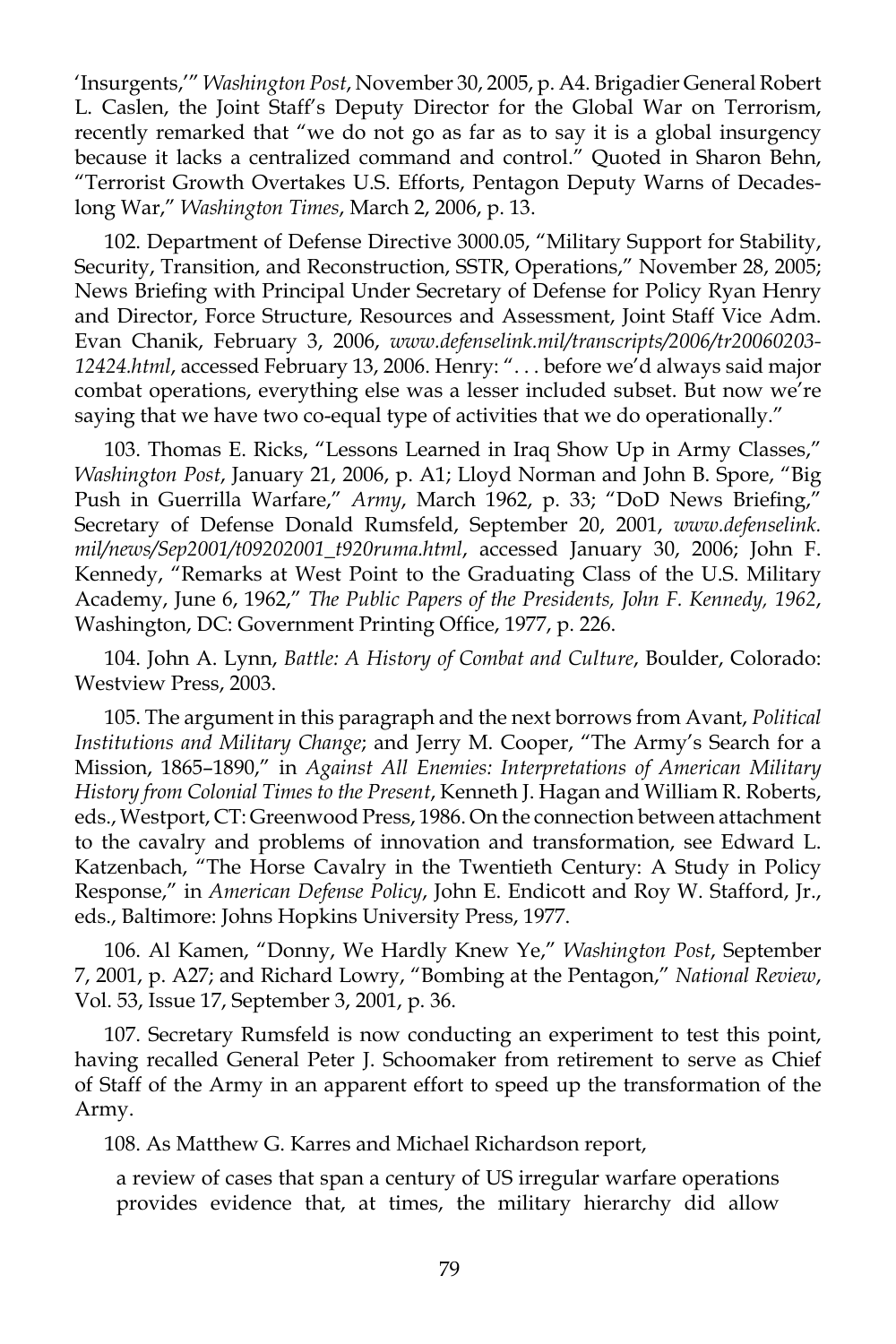subordinates to innovate and did listen to their recommendations, with positive outcomes as a result. This evidence also illustrates, however, that the military has failed to institutionalize these lessons and is prone to have to relearn them from conflict to conflict, and at times this relearning process has resulted in the failure of an operation.

Matthew G. Karres and Michael Richardson, *Innovation from Below: the Role of Subordinate Feedback in Irregular Warfare Operations*, Thesis, Naval Postgraduate School, June 2001.

109. Major C. B. Denning, "Modern Problems of Guerrilla Warfare," *Army Quarterly and Defence Journal*, Vol. 13, 1927.

110. For unconventional warfare as a revolution in military affairs, see David Tucker, "The War on Terrorism and the Western Way of Warfare," in *The West at War*, Bradley C. S. Watson, ed., Lanham, MD: Lexington Books, forthcoming, 2006. Ivan Arreguín-Toft, "How the Weak Win Wars: A Theory of Asymmetric Conflict," *International Security,* Vol. 26, No. 1, Summer 2001, pp. 93–128, documents and explains the increasing success in the 20th-century of the weak against the strong.

111. For an argument for and a description of an effective interagency organization, see David Tucker and Christopher J. Lamb, "Restructuring Special Operations Forces for Emerging Threats," *Strategic Forum*, Institute for National Strategic Studies, National Defense University, January 2006.

112. *Ibid*.

113. "Interview with General E. C. Meyer" by Dr. J. W. Partin, Arlington, VA, July 14, 1988, p. 2, copy in author's possession.

114. "Precarious" is how Susan Marquis describes the existence of Special Operations Forces prior to the establishment of the Special Operations Command. See Susan Marquis, *Unconventional Warfare: Rebuilding U.S. Special Operations Forces*, Washington, DC: Brookings Institution Press, 1997.

115. General Henry Shelton, "Peace Operations: The Forces Required," *National Security Studies Quarterly*, Vol. 6, Summer 2000, shows the "lesser-included case" assumption weakening, at least verbally.

116. Stephen Biddle, *American Grand Strategy After 9/11: An Assessment*, Carlisle Barracks, PA: Strategic Studies Institute, U.S. Army War College, April 2005, *www.strategicstudiesinstitute.army.mil/pubs/display.cfm?PubID=603*, accessed May 3, 2006.

117. This discussion of long-term trends assumes that the distinction between conventional and unconventional warfare will remain in the future. This may not be a safe assumption, since, as noted in the introduction, this distinction unconventional warfare deliberately targets civilians, conventional warfare does not—has eroded in the 20th century. If the distinction disappears or as it disappears, we should expect the U.S. military to adapt, since in this case conventional and